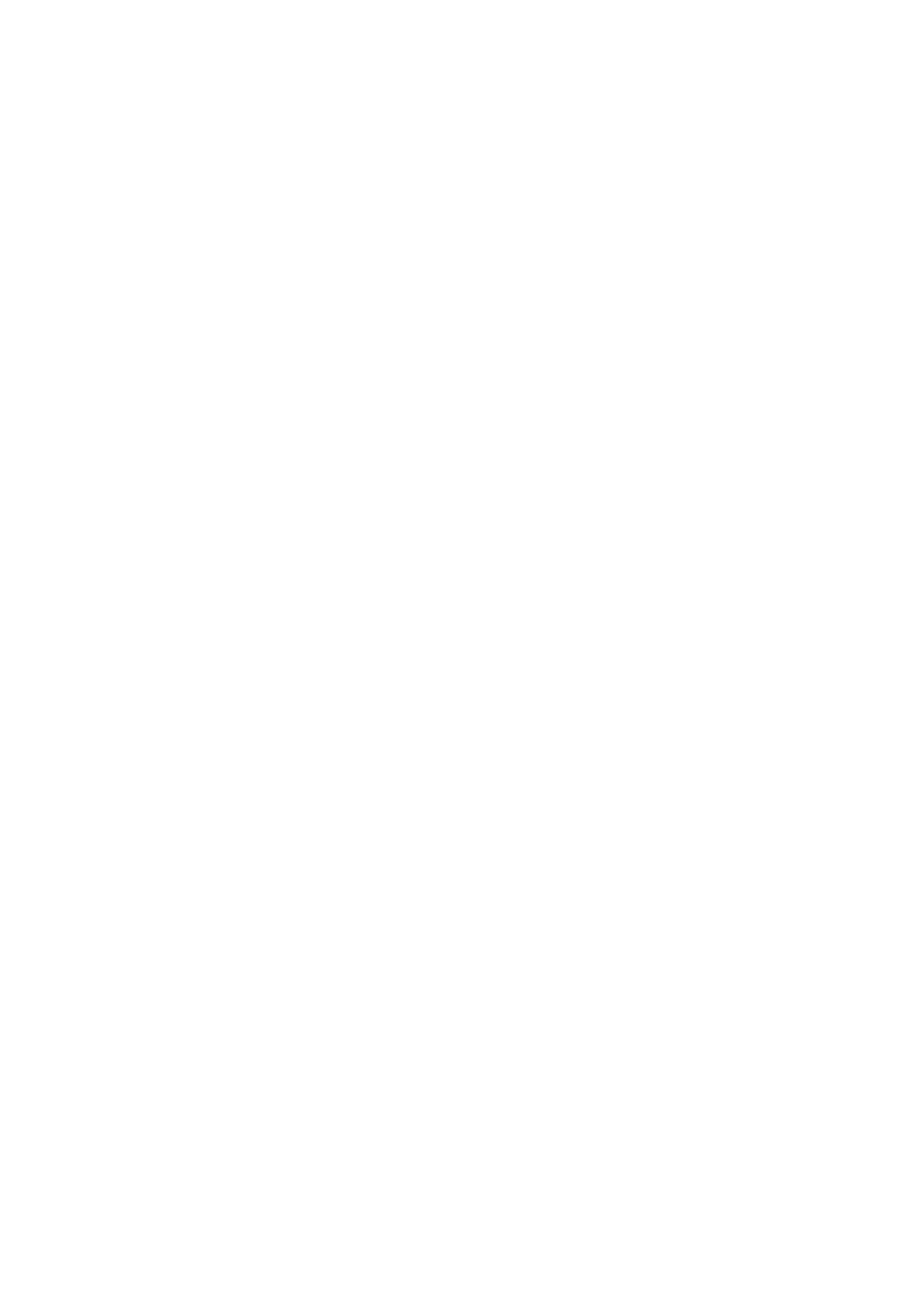# Contents

## [Introduction](#page-4-0) iii

| $\mathbf{1}$        | 1.1<br>1.2<br>1.3        | Almost-hermitian manifolds<br>1.2.1<br>TM-valued 2-forms and 3-forms on an almost-hermitian manifold $.\;.\;.\;.\;.\;$<br>1.2.2<br>Properties of the Kähler form and the Nijenhuis tensor                                                                                                                                                                                          | $\mathbf{1}$<br>$\mathbf{1}$<br>6<br>$6\phantom{.}6$<br>8<br>17 |
|---------------------|--------------------------|------------------------------------------------------------------------------------------------------------------------------------------------------------------------------------------------------------------------------------------------------------------------------------------------------------------------------------------------------------------------------------|-----------------------------------------------------------------|
| $\bf{2}$            | 2.1<br>2.2               | Metric contact and CR manifolds                                                                                                                                                                                                                                                                                                                                                    | 23<br>23<br>30                                                  |
| 3<br>$\overline{4}$ | 3.1<br>3.2<br>3.3<br>3.4 | Spinor bundles, connections and geometric Dirac operators<br>Some algebraic facts on $Spin^c$ and spinor representations<br>$Spin$ and $Spin^c$ structures and their spinor bundles<br>Basic properties of connections and geometric Dirac operators<br>$Spinc$ structures on almost-complex and contact manifolds<br>Connections on almost-hermitian and metric contact manifolds | 37<br>37<br>44<br>47<br>55<br>65                                |
|                     | 4.1<br>4.2               | Hermitian connections $\ldots \ldots \ldots \ldots \ldots \ldots \ldots \ldots \ldots \ldots \ldots \ldots$                                                                                                                                                                                                                                                                        | 65<br>71                                                        |
| $\bf{5}$            | 5.1<br>5.2               | The Hodge-Dolbeault operator and geometric Dirac operators<br>Dirac operators on almost-hermitian manifolds                                                                                                                                                                                                                                                                        | 81<br>81<br>90                                                  |
|                     | A.2<br>A.3               | Appendix: Principal bundles and connections<br>Reductions and extensions of principal bundles $\ldots \ldots \ldots \ldots \ldots \ldots$<br><b>Bibliography</b>                                                                                                                                                                                                                   | 101<br>101<br>103<br>104<br>107                                 |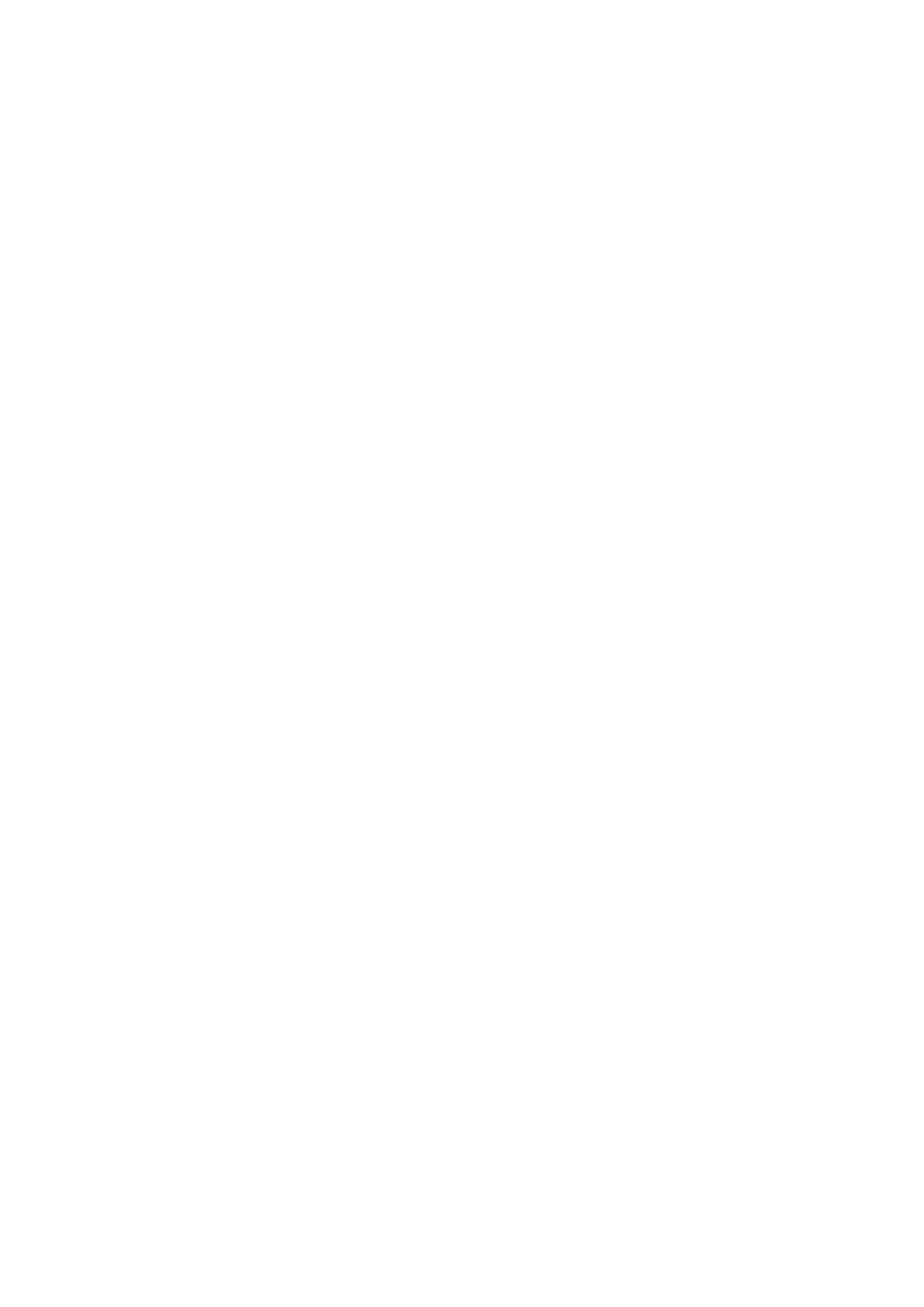### <span id="page-4-0"></span>Introduction

#### Motivation and summary of results

At the origin of the ideas discussed in this thesis are the closely related notions of CR and contact manifolds. The study of CR manifolds arose as a generalization of a real hypersurface of complex space. Such hypersurfaces were for the first time studied by Henri Poincaré [\[Poi07\]](#page-117-0), who showed that two real hypersurfaces in  $\mathbb{C}^2$  are, in general, not biholomorphically equivalent. This was later generalized to higher dimensions, among others by Chern and Moser [\[CM74\]](#page-116-1). An abstract generalization has been introduced since and CR geometry has become an important field of differential geometry, with links to many neighbouring fields. It has applications to partial differential equations but also within the field of geometry, it is, for instance, closely linked to conformal Lorentzian geometry through the Feffermann construction (for an introduction, compare [\[BJ10,](#page-116-2) chapter 2.7] or [\[Bau99\]](#page-116-3)).

An abstract CR manifold is defined as an odd-dimensional manifold equipped with a subbundle of the tangent bundle  $H \subset TM$  of codimension one<sup>[1](#page-4-1)</sup> and an integrable almost-complex structure J on this subbundle. Now, if the CR manifold is assumed to be orientable, it admits one-form  $\eta$ whose kernel coincides with H. We can then form the Lévy form  $L_n = d\eta(\cdot, J\cdot)$ . One can show that if this form is nondegenerate,  $\eta$  is a contact form, i.e.  $\eta \wedge (d\eta)^m$  vanishes nowhere. If the Lévy form is even positive-definite, we call the CR manifold *strictly pseudoconvex* and we can then equip the manifold with a Riemannian metric  $g_{\eta} = L_{\eta} + \eta \odot \eta$  and this metric is compatible with the contact structure in a certain sense.

Now, on a strictly pseudoconvex CR manifold, we always have a connection (covariant derivative) which is uniquely determined by the fact that it is metric and the following conditions on its torsion:

$$
T(X,Y) = L_{\eta}(JX,Y)\xi,
$$
  
\n
$$
T(\xi, X) = -\frac{1}{2}([\xi, X] + J[\xi, JX])
$$

for any  $X, Y \in \Gamma(H)$ , where  $\xi$  is the Reeb vector field of the contact structure, i.e. uniquely determined by the requirements  $\eta(\xi) = 1$  and  $\xi \lrcorner d\eta = 0$ . The Tanaka-Webster connection was first introduced by Noboru Tanaka in [\[Tan75\]](#page-117-1) and S.M. Webster in [\[Web78\]](#page-117-2). The aim of this thesis is to give alternative descriptions of this connection, particularly through Dirac operators, and to generalize it to general metric contact manifolds (i.e. manifold equipped with a contact structure, an almost-complex structure on the kernel of the contact form and a metric compatible with both) which do not come from CR manifolds.

A first generalization of the Tanaka-Webster connection to general metric contact manifolds is given in the paper [\[Tan89\]](#page-117-3) by Shukichi Tanno. He describes it as the unique metric connection that makes the contact structure parallel and whose torsion fulfils certain equations. He also gives explicit formulæ for the Christoffel symbols. This generalization is picked up by Robert Petit in [\[Pet05\]](#page-117-4). In this paper, he describes how every metric contact manifold admits a canonical  $Spin<sup>c</sup>$  structure and describes their spinor bundles. He then studies the Dirac operator induced on this spinor bundle by the generalized Tanaka-Webster connection.

In this thesis, we adopt a different generalization, introduced by Liviu Nicolaescu in [\[Nic05\]](#page-117-5). This generalization is obtained in the following way: To a metric contact manifold, we associate a manifold  $\hat{M} = \mathbb{R} \times M$  which carries an almost-hermitian structure  $(\hat{q}, \hat{J})$  extending the one we

<span id="page-4-1"></span><sup>&</sup>lt;sup>1</sup>A more general theory of CR manifolds with higher codimensions also exists.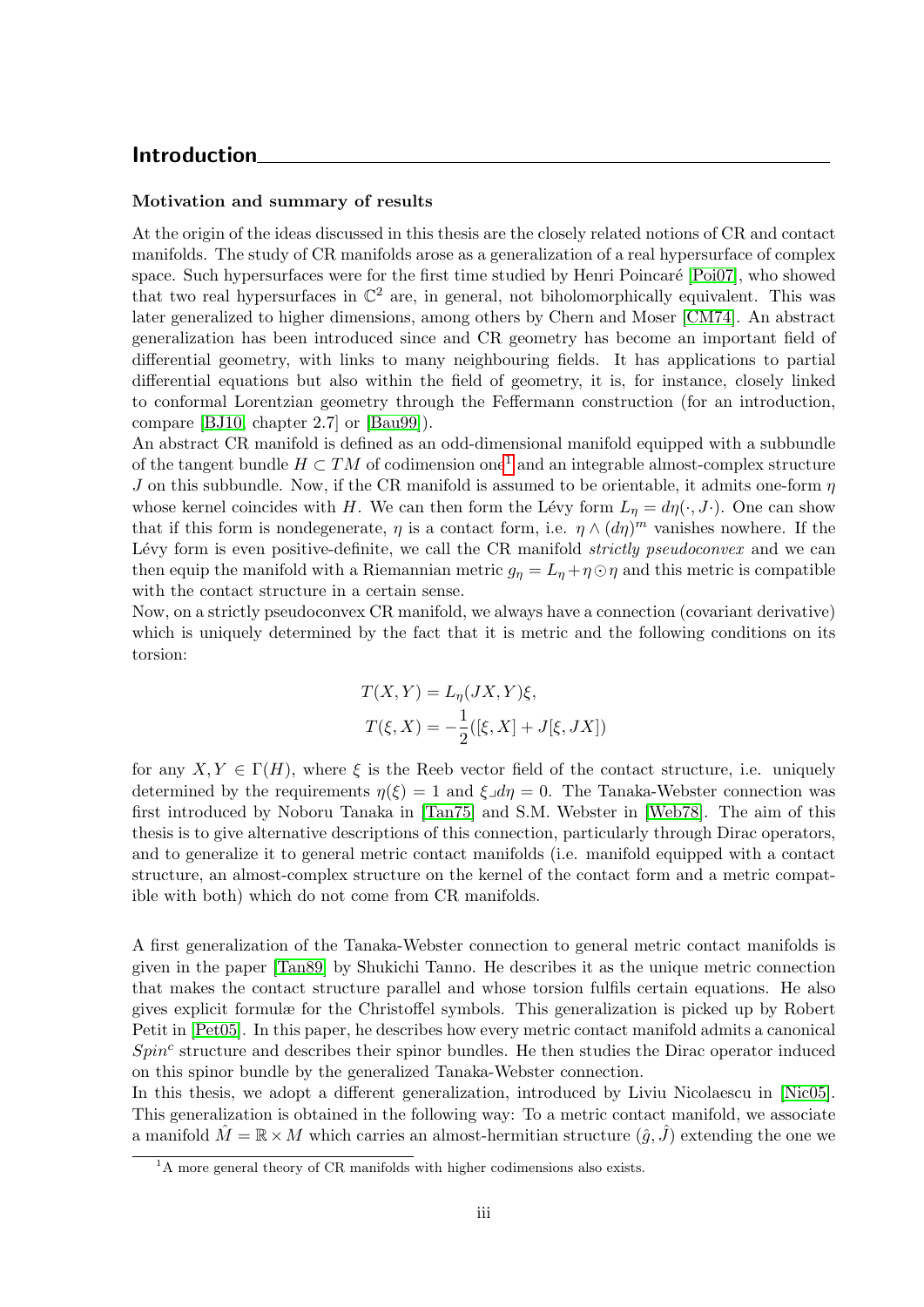have on the contact distribution of  $M$ . On this manifold, we can now use the theory of hermitian connections (i.e. metric connections with respect to which the almost-complex structure is parallel), as introduced by Pauline Libermann (cf. [\[Lib54\]](#page-116-4)) and disucssed by André Lichnerowicz in [\[Lic55\]](#page-116-5) (in English [\[Lic76\]](#page-116-6)) and, more recently, by Paul Gauduchon in [\[Gau97\]](#page-116-7). Building on Gauduchon's work, Nicolaescu defines a class of basic connection  $\nabla^b$  on  $T\hat{M}$  which is closely related to the first canonical connection introduced in [\[Lic55\]](#page-116-5). In particular, he proves that there is one in this class that respects the splitting  $T\dot{M} = \partial t \oplus TM$  and thus induces a connection on  $TM$ . This induced connection is a contact connection (i.e. it is hermitian and the almostcomplex structure on the contact distribution is parallel with respect to it) and we have the following result:

#### Theorem

The Tanaka-Webster connection of a CR manifold is the restriction to M of a certain basic connection on  $\hat{M}$  which respects the splitting  $T\hat{M} = \mathbb{R}\partial t \oplus TM$ .

Next, let N be any almost-hermitian manifold. Then it admits a canonical  $Spin<sup>c</sup>$  structure, whose spinor bundle has a particular form described as follows: The complexified tangent bundle  $TN_c = TN \otimes \mathbb{C}$  of the almost-hermitian manifold  $(N, J, g)$  splits into the  $\pm i$  eigenspaces of the (extended) operator J, which we denote  $TN^{1,0}$  and  $TN^{0,1}$ . We can then form the spaces of  $(p, q)$ -forms

$$
\Lambda^{p,q}(T^*N) = \Lambda^p((TN^{1,0})^*) \wedge \Lambda^q((TN^{0,1})^*).
$$

Now, the spinor bundle  $\mathbb{S}^c$  of the canonical  $Spin^c$  structure can be identified with the bundle of  $(0, q)$ -forms and if N is spin, the spinor bundle of the spin structure has the form S  $\simeq$  $\Lambda^{0,*}(T^*N)\otimes L$ , where L is a square-root of the canonical bundle. On either bundle, we have the Hodge-Dolbeault operator  $\mathcal{H} = \sqrt{2}(\overline{\partial} + \overline{\partial}^*)$ , where  $\overline{\partial}\omega = \text{proj}_{0,q+1} \circ (d\omega)$  for  $\omega \in \Gamma(\Lambda^{0,q}(T^*N))$ (with a certain extension to  $L$ ). Gauduchon compares the Hodge-Dolbeault operator on  $S$  with geometric Dirac operators, i.e. Dirac operators induced by a connection on the tangent bundle, in particular the Levi-Civtà connection and the canonical connections. It is then deduced that the Hodge-Dolbeault operator is, up to a Clifford multiplication term, equal to the Dirac operator inducedby the Levi-Cività connection ( $[Gau97, \text{ section } 3.5]$  $[Gau97, \text{ section } 3.5]$ ). He then extends this result to the Spin<sup>c</sup> spinor bundle as follows: He considers the Spin<sup>c</sup> bundle locally as a product  $\mathbb{S}^c = \mathbb{S} \otimes L^{-1}$ , where  $L^{-1}$  is a square-root of the anti-canonical bundle and given a connection  $\nabla$  on TN (and thus, an induced connection on S) and a connection  $\nabla^L$  on  $L^{-1}$ , he induces one on S<sup>c</sup> as their product. Any such connection then defines a geometric Dirac operator and a similar result as in the spin case is obtained for the Hodge-Dolbeault operator([\[Gau97,](#page-116-7) section 3.6]).

Nicolaescu then again applies this theory to the almost-hermitian manifold  $(M, \tilde{J}, \hat{q})$  associated to a metric contact manifold. He deduces that the Hodge-Dolbeault operator coincides with the Dirac operator induced by the basic connection on  $T\hat{M}$  and a canonical connection on  $L^{-1}$ . The spinor bundle of M has a similar structure to the one of  $\hat{M}$ , where we take exterior powers of the complexified contact distribution and it can thus be regarded as a subbundle of the spinor bundle over  $\hat{M}$ . Nicolaescu then studies the Dirac operator induced by the generalized Tanaka-Webster connection on the spinor bundle over M and compares it with the Hodge-Dolbeault operator.

In this thesis, we follow the approach of Nicolaescu, also discussing the necessary results of Gauduchon. However, we take a different approach to connections on the  $Spin<sup>c</sup>$  spinor bundle of an almost-complex manifold. Every  $Spin<sup>c</sup>$  structure canonically induces a  $U_1$ -bundle  $P_1$  over the same manifold: In fact, this bundle is the det-extension of the unitary frame bundle  $P_U$ . Then, a connection  $\nabla$  on the tangent bundle together with a connection form Z on  $P_1$  induce a connection on the spinor bundle. In particular, the connection form Z can be induced by a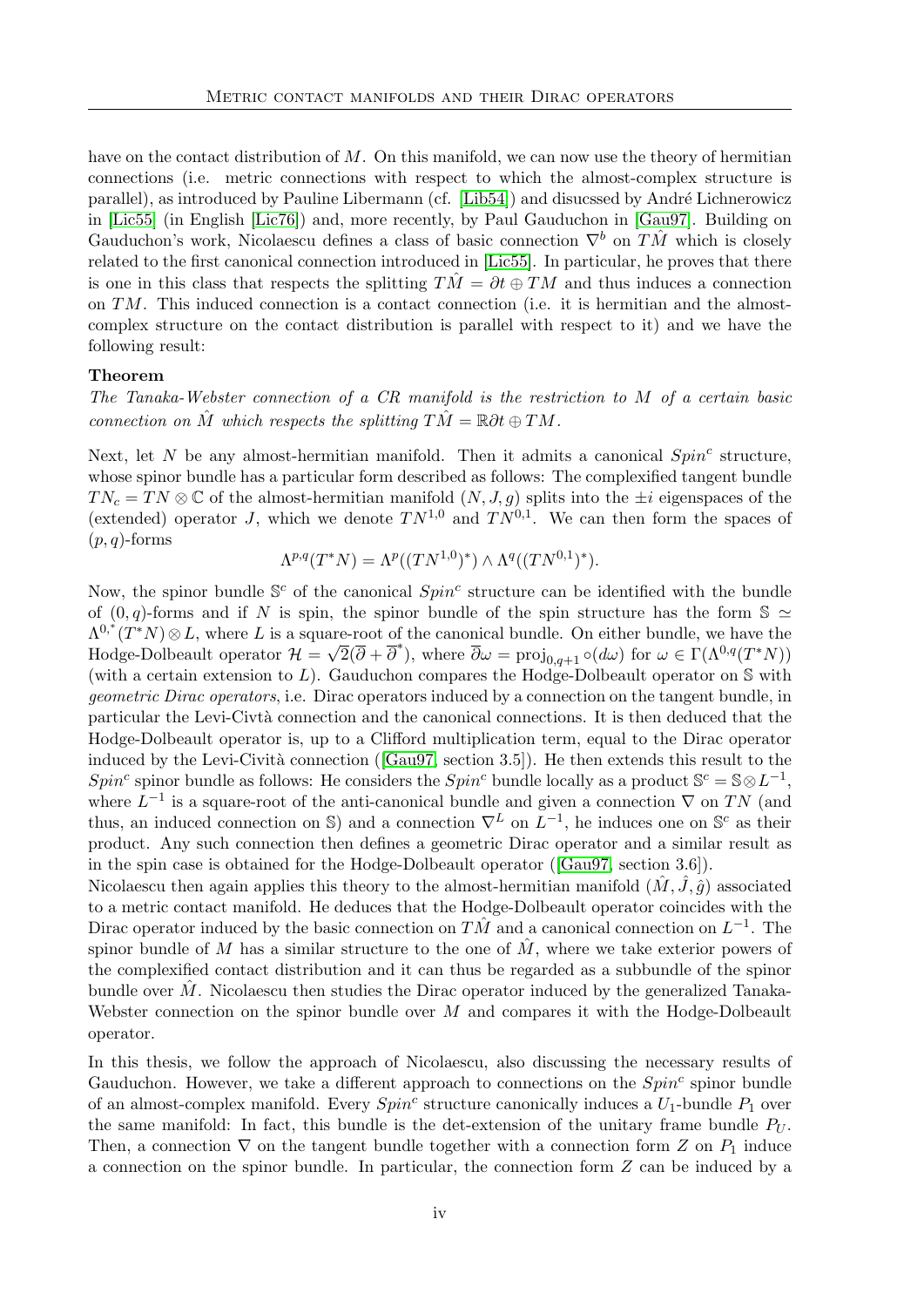hermitian connection  $\nabla^z$  on the tangent bundle. Using this approach, we obtain the following result:

#### Theorem

On the spinor bundle associated to the canonical  $Spin<sup>c</sup>$  structure of an almost-hermitian manifold, the Hodge-Dolbeault operator coincides with the Dirac operator induced by a basic connection and the connection form Z induced by the same basic connection.

Starting from this relationship, we can deduce a result that compares any geometric Dirac operator with the Hodge-Dolbeault operator. In order to state the formula, we introduce the potential of a connection, which is the difference between any metric connection and the Levi-Cività connection.

#### Theorem

On the spinor bundle associated to the canonical  $Spin<sup>c</sup>$  structure of an almost-hermitian manifold, let H be the Hodge-Dolbeault operator and let  $\mathcal{D}_c(\nabla,\nabla^z)$  be the geometric Dirac operator induced by the metric connection  $\nabla$  with potential A and the connection form Z which, in turn, is induced by the hermitian connection  $\nabla^z$  with potential  $A^z$ . Then these operators satisfy the following formula;

$$
\mathcal{D}_c(\nabla,\nabla^z)=\mathcal{H}-\frac{1}{2}c(\text{tr}(A-A^b))+\frac{1}{2}c(\mathfrak{b}(A-A^b))-\frac{1}{2}c(\text{tr}_c(A^z-A^b)),
$$

where  $A^b$  is the potential of a basic connection and c denotes Clifford multiplication.

Explicit formulæ for the cases of the Levi-Cività connection and the canonical connections are deduced.

Again following Nicolaescu, we use this result in the case of a metric contact manifold and the almost-hermitian manifold associated to it. Connections on the spinor bundle associated to the canonical  $Spin<sup>c</sup>$  structure of a metric contact manifold can be obtained in the same way as for an almost-hermitian manifold. By comparing the spinor bundles and the Dirac operators of the two manifolds, we then deduce the following result:

#### Theorem

On a metric contact manifold, the Dirac operator induced by the generalized Tanaka-Webster connection and the connection form Z induced by it coincides with a Hodge-Dolbeault-type operator.

If the manifold is CR, the Tanaka-Webster connection is the only contact connection that induces this operator and whose torsion satisfies  $q(X,T(Y,Z)) = 0$  for any  $X, Y, Z \in \Gamma \mathcal{C}$ .

In this thesis, we give a presentation of the above results, supplemented by an introduction to almost-hermitian, metric contact and CR manifolds and their canonical  $Spin<sup>c</sup>$  structures and a presentation of the results on hermitian connections as discussed in [\[Gau97\]](#page-116-7).

#### Structure

In the first two chapters, we present the necessary background on almost-hermitian, metric contact and CR manifolds. We begin in the first chapter with the notion of almost-hermitian manifolds. A large section is dedicated to differential forms on such manifolds, discussing both the spaces of  $(p, q)$ -forms and some decompositions of the spaces of three-forms and TM-valued two-forms, which we will need later to describe hermitian connections. The second chapter introduces metric contact and CR manifolds, first seperately and then explaining the relationship between the two.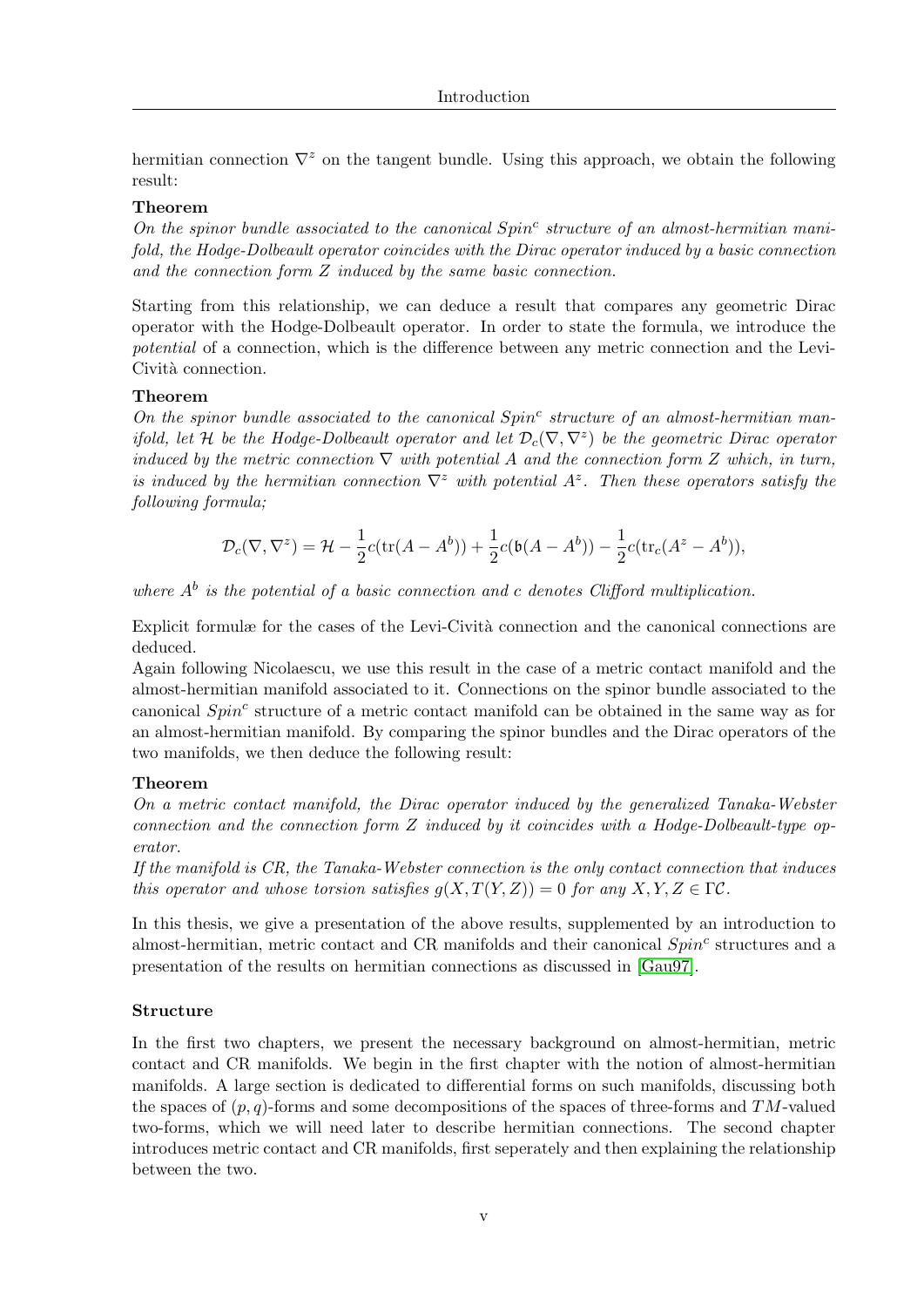In the third chapter, we turn our attention to spin and  $Spin<sup>c</sup>$  structures and their spinor bundles. In the first two sections, we review some facts on spin representations and spin  $(Spin^c)$  structures. In the following section we then discuss connections on spinor bundles and their Dirac operators and, in particular, investigate how certain properties of the Dirac operators are reflected in the torsion of the connection. In a final section, we consider the cases which are important in this thesis: The canonical  $Spin<sup>c</sup>$  structures on almost-hermitian and metric contact manifolds. We prove their existence, describe their spinor bundles and discuss connections on the spinor bundles, which can not only be induced in the usual way for spinor bundles, but also as covariant derivatives of differential forms.

In the following chapter, we discuss the theory of hermitian connections, i.e. connections making the almost-complex structure parallel. These connections are completely described by their torsion, which splits into various parts, only some of which actually depend on the chosen connection. Having discussed the general theory, we then introduce canonical and basic connections. In a second section, we apply this theory to a metric contact manifold M and the almost-hermitian manifold  $\tilde{M}$  associated to it, obtaining a first description of the (generalized) Tanaka-Webster connection.

In the final chapter, we turn our attention to Dirac operators. As in the chapter on connections, we first consider the case of an almost-hermitian manifold and then apply this theory to a metric contact manifold. In particular, we compare the Hodge-Dolbeault operator with geometric Dirac operators.

The five chapters of the main text are supplemented by an appendix, where we collect some results on connections on principal bundles, which we use in the description of connections on spinor bundles.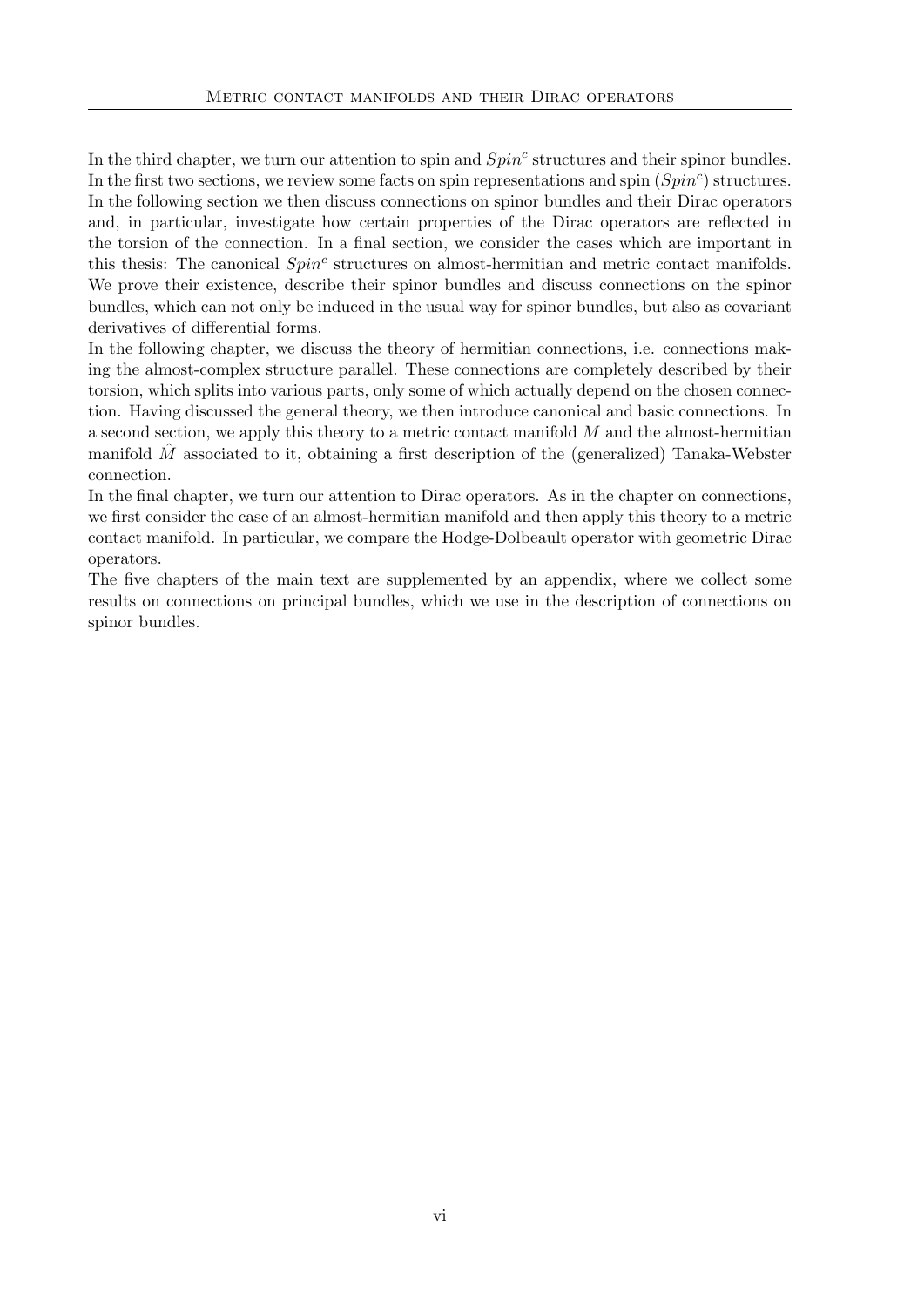#### Notation and conventions

In order to avoid confusion, we establish certain conventions and notation. To begin with, let  $M$  and  $N$  be manifolds. Throughout this thesis, all manifolds are understood to be smooth (i.e. differentiable of class  $C^{\infty}$ ) and any mapping  $f : M \to N$  will be assumed to be smooth if nothing else is mentioned. The tangent bundle of a manifold  $M$  is denoted  $TM$  and the tangent space at a point  $x \in M$  by  $T_xM$ . For the exterior differential on the space of differential forms we agree on the following convention: The exterior differential is defined in such a way that for a k-form  $\omega$  and vector field  $X_0, ..., X_k$ 

$$
d\omega(X_0, ..., X_k) = \sum_{i=0}^k (-1)^i X(\omega(X_0, ..., \hat{X}_i, ..., X_k))
$$
  
+ 
$$
\sum_{i < j} (-1)^{i+j} \omega([X_i, X_j], X_0, ..., \hat{X}_i, ..., \hat{X}_j, ..., X_k).
$$

Note that this convention agrees with that in most of our sources, but differs from that in [\[Bla02\]](#page-116-8) and [\[KN69\]](#page-116-9).

Let furthermore  $\pi_P : P \to M$  and  $\pi_Q : Q \to M$  be principal or vector bundles over M. in the case of vector bundles, when speaking of a vector bundle morphism  $f: P \to Q$ , we always mean a smooth map between the manifolds  $P$  and  $Q$  which is linear on each fibre and which satisfies  $\pi_P = \pi_Q \circ f$ .

The notation for the following spaces will be used without mention:

| $C^{\infty}(M,N)$         |                                                     | smooth functions from $M$ to $N$                   |
|---------------------------|-----------------------------------------------------|----------------------------------------------------|
| $\Gamma(P)$               | $=\Gamma(M,P)$                                      | sections of $P$                                    |
| $\Gamma(U,P)$             |                                                     | local sections over $U \subset M$                  |
| $\Gamma_{\text{comp}}(P)$ |                                                     | compactly supported sections                       |
| $\mathfrak{X}(M)$         | $=\Gamma(TM)$                                       | vector fields over $M$                             |
| $\Omega^k(M)$             | $=\Gamma(\Lambda^k(T^*M))$                          | differential forms of order $k$ on $M$             |
|                           | $\Omega^k(M,V) = \Gamma(V \otimes \Lambda^k(T^*M))$ | differential forms with values in the vector space |
|                           |                                                     | or vector bundle $V$                               |
| $\Omega_{\rm{comp}}^k(M)$ |                                                     | compactly supported differential forms             |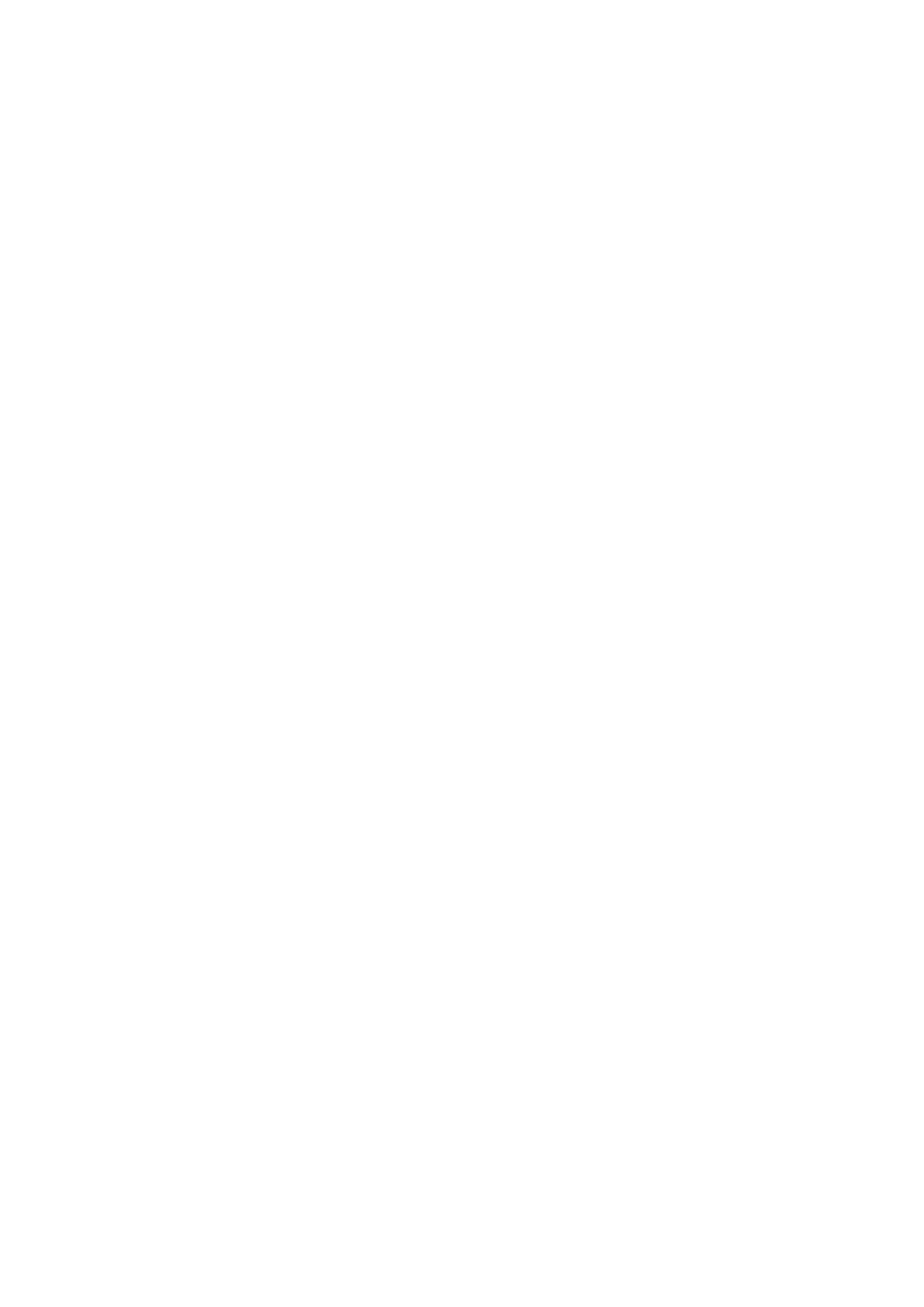# <span id="page-10-0"></span>1

## Almost-hermitian manifolds

This is an introductory chapter in which we discuss almost-hermitian structures. While the manifolds we are really interested in are metric contact and CR manifolds, which we will introduce in the following chapter, almost-hermitian structures play an important role because they are closely related to metric contact manifolds.

In the first section of this chapter, we begin with basic definitions of almost-complex structures and almost-hermitian metrics which are metrics compatible with the almost-complex structure and discuss local bases adapted to these structures. In the following section, we discuss the spaces of differential forms on an almost-hermitian manifold which are quite rich in structure and which will be important for describing connections on almost-hermitian manifolds. Finally, we apply this theory to the Kähler and the Lee form, two differential forms canonically associated to an almost-hermitian manifold.

#### <span id="page-10-1"></span>1.1 Almost-complex Structures

Here we introduce the notion of an almost-complex structure, that is a manifold with a vector bundle morphism modelled on multiplication by  $i$  on a complex vector space. We begin with the definition of an almost-complex structure and then study the structure of the complexified tangent bundle, before we introduce almost-hermitian metrics, i.e. Riemannian metrics adapted to the almost-complex structure. Throughout this section, let  $M$  be a 2n-dimensional  $differential be<sup>2</sup> manifold.$  $differential be<sup>2</sup> manifold.$  $differential be<sup>2</sup> manifold.$ 

**1.1.1 Definition** Let  $E \to M$  be a real vector bundle over M. A vector bundle endomorphism

<span id="page-10-4"></span>
$$
J\colon E\longrightarrow E
$$

such that  $J^2 = -Id$  is called an *almost-complex structure* on E. The tupel  $(M, J)$  where J is an almost-complex structure on TM is then called an almostcomplex manifold.

#### 1.1.2 Remark

- (1) As (pointwise) det  $J^2 = (-1)^{2m} = 1$ , J is an isomorphism.
- (2) Obviously, J is modelled on the multiplication by i in the case of a complex manifold. We shall bear this idea in mind for further ideas in connection with almost-complex structures.

Let M be a complex manifold<sup>[3](#page-10-3)</sup>. Then, the multiplication by i induces an almost-complex structure on the (real) tangent bundle of the underlying real manifold. However, not every almost-complex structure is induced by a complex structure. The following tensor may tell us whether the almost-complex structure is indeed induced by an actual complex structure.

**1.1.3 Definition** Let  $(M, J)$  be an almost-complex manifold. The  $(2,1)$ -tensor field

$$
N(X,Y) = \frac{1}{4} ([JX, JY] - [X, Y] - J[X, JY] - J[JX, Y])
$$

is called Nijenhuis Tensor of the almost-complex structure.

<span id="page-10-3"></span><span id="page-10-2"></span><sup>&</sup>lt;sup>2</sup>By differentiable or smooth, we always mean of class  $C^{\infty}$ .

<sup>&</sup>lt;sup>3</sup>When speaking of a complex manifold we mean a smooth manifold whose transition functions are holomorphic.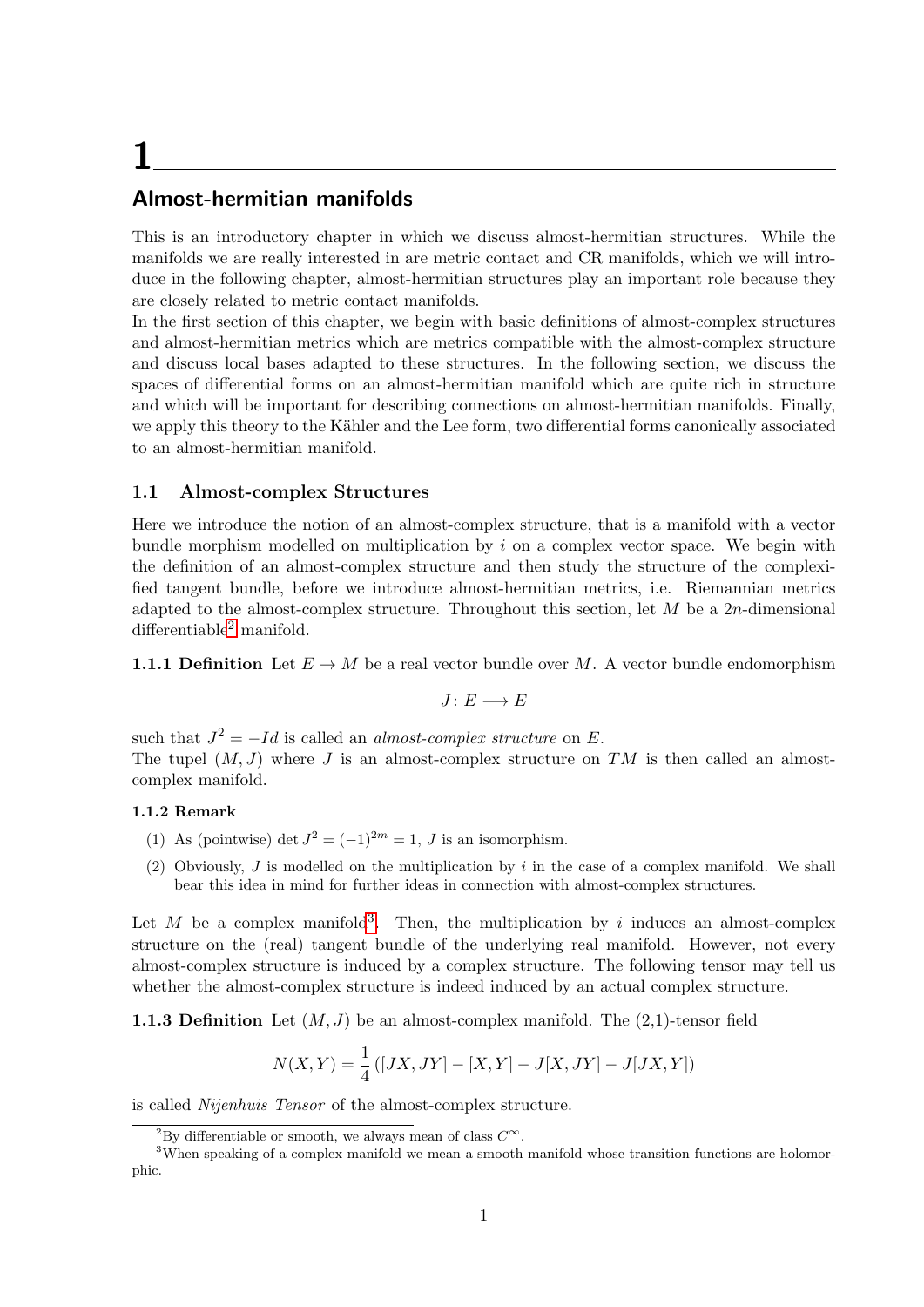Obviously, this tensor vanishes if  $J$  is induced by a complex structure. In fact,  $J$  being induced by a complex structure is not only sufficient but also necessary. For more details on this, compare section [1.2.1.](#page-15-1)

Given an almost-complex structure on the tangent bundle,  $TM$  may be considered as a complex vector bundle by setting

$$
(a+bi)X := aX + bJX.
$$

However, there is another way to equip  $M$  with a complex vector bundle which is more rich in structure by complexifying the tangent bundle:

$$
TM_c=TM\otimes\mathbb{C}.
$$

The real tangent bundle can be considered as a subbundle via the following embedding:

$$
TM \hookrightarrow TM_c
$$

$$
X \mapsto X \otimes 1.
$$

Obviously, we can also complexify the cotangent bundle and then the following identity holds

$$
T^*M_c := (TM_c)^* = T^*M \otimes \mathbb{C}.\tag{1.1}
$$

We can now extend the almost-complex structure J to an almost-complex structure on  $TM_c$  by setting  $J_c(X \otimes z) := (JX) \otimes z$  for  $X \in TM$ ,  $z \in \mathbb{C}$  and demanding it to be  $\mathbb{C}$ -linear. Note that if we restrict  $J_c$  to (the image of) TM it is equal to J.

As opposed to the case where we simply considered TM as a complex vector bundle, J does not coincide with the multiplication by i which gives us the following additional structure on  $TM_c$ : Because  $J_c$  is a complex-linear operator on  $TM_c$  with  $(J_c)^2 = -Id$ , it can only have eigenvalues  $\{\pm i\}$  and  $TM_c$  splits (pointwise) into eigenspaces

$$
TM_c = E(J_c, i) \oplus E(J_c, -i) =: TM^{1,0} \oplus TM^{0,1}.
$$
\n(1.2)

Given a vector  $X \in TM$ , it splits into its (1,0) and (0,1)-parts as follows:

$$
X^{1,0} := X - iJX \in TM^{1,0},
$$
  

$$
X^{0,1} := X + iJX \in TM^{0,1},
$$

and both bundles are completely given by elements of this type. In the same way as the tangent bundle, the cotangent bundle splits as

$$
T^*M_c = T^*M^{1,0} \oplus T^*M^{0,1},
$$

where  $T^*M^{1,0} = (TM^{1,0})^*$  and  $T^*M^{1,0} = (TM^{0,1})^*$ . Alternatively, one can extend the operator *J* to the cotangent space via the formula  $(J\alpha)(X) = -\alpha(JX)$  for any  $\alpha \in T^*M$  and  $X \in TM$ . Then, the splitting introduced above is again a decomposition into the  $\pm i$ -eigenspaces of J. Given an element  $\alpha \in T^*M$ , its parts are given by

$$
\alpha^{1,0} := \alpha + iJ\alpha \in T^*M^{1,0},
$$
  

$$
\alpha^{0,1} := \alpha - iJ\alpha \in T^*M^{0,1}.
$$

We can further introduce a complex conjugation on  $TM_c$  by setting

$$
\overline{X\otimes z}=X\otimes \overline{z},
$$

which gives us that  $TM^{0,1}$  is the complex conjugate of  $TM^{1,0}$ .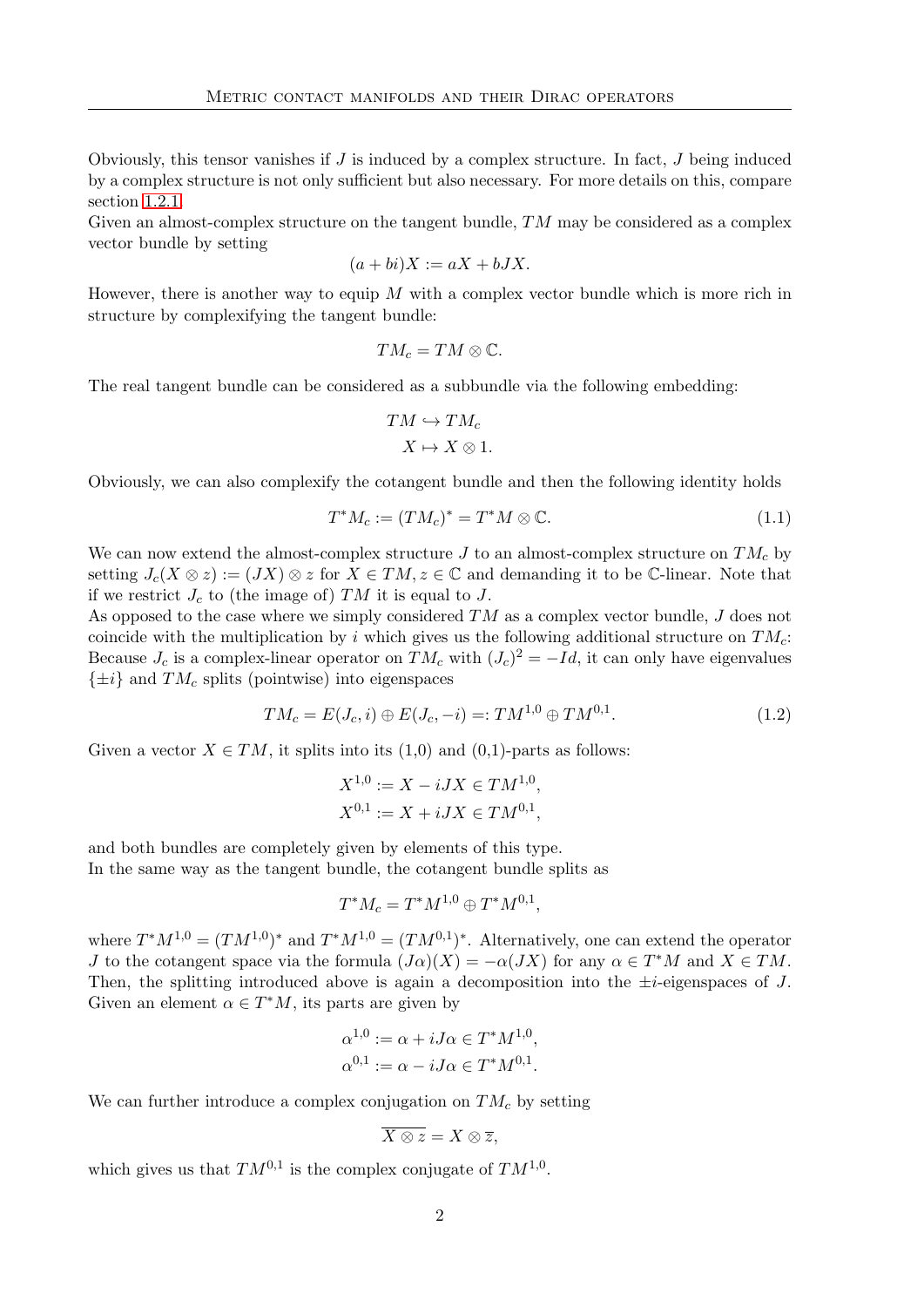1.1.4 Remark Alternatively, one can use such a splitting of the complexified tangent bundle to define an almost-complex structure, i.e. one defines an almost-complex structure as a subbundle  $TM^{10} \subset TM_c$ such that  $TM^{10} \cap \overline{TM^{10}} = \{0\}$  and  $TM^{10} \oplus \overline{TM^{10}} = TM_c$ . One then defines the operator J on  $TM_c$  by setting it equal to i on  $TM^{10}$  and equal to  $-i$  on its conjugate. Then,  $J^2 = -Id$  and it can be restricted to TM where it is an almost-complex structure in the sense of definition [1.1.1.](#page-10-4)

**1.1.5 Remark** An alternative way to define the complexification of  $TM$  is to define

$$
T_x M_c = \{ X + iY | X, Y \in T_x M \}
$$

and to define the multiplication by complex numbers in the following, natural way:

$$
(a+bi)\cdot (X+iY) = (aX-bY) + i\cdot (bX+aY).
$$

We can identify the two spaces as follows

$$
X + iY \mapsto X \otimes 1 + Y \otimes i,
$$
  

$$
(aX) + i(bX) \leftrightarrow X \otimes (a + ib).
$$

Then, J extends as  $J_c(X+iY) = J(X)+iJ(Y)$  to  $TM_c$ . The embedding of TM in this case is trivial and any local real basis of TM is a complex basis of  $TM_c$ . Furthermore, the conjugation is given canonically by

$$
\overline{X+iY} = X-iY.
$$

In what follows, we shall use whichever description of  $TM_c$  is more handy.

#### Almost-hermitian metrics

In order to do geometry on a manifold, we need to equip it with a metric. Bearing in mind that for a hermitian scalar product we have

$$
\langle u, iv \rangle = \overline{i} \langle u, v \rangle = -i \langle u, v \rangle = -\langle iu, v \rangle,
$$

we introduce the following notion of a metric compatible with an almost-complex structure:

**1.1.6 Definition** Let  $(M, J)$  be an almost-complex manifold. Then a metric g is called almosthermitian if it is Riemannian and satisfies

$$
g_x(X, JY) = -g_x(JX, Y) \quad \text{for any } x \in M, \ X, Y \in T_xM.
$$

A tuple  $(M, g, J)$  is called an *almost-hermitian manifold* if J is an almost-complex structure on M and q an almost-hermitian metric.

Note that this implies

$$
g(JX, JY) = -g(J^2X, Y) = g(X, Y)
$$

and that by

$$
g(X \otimes z, Y \otimes w) := z \overline{w} g(X, Y)
$$

a hermitian metric is induced on  $TM_c$  by g. The Riemannian duality  $\flat: TM \to T^*M$  given by

$$
g(Y, X) = X^{\flat}(Y) \quad \forall X, Y \in T_x M
$$

with inverse  $\frac{4}{7}$ :  $T^*M \to TM$  given by

$$
g(\alpha^{\natural},X)=\alpha(X)\qquad\text{for any }X\in T_xM, \alpha\in T_x^*M,
$$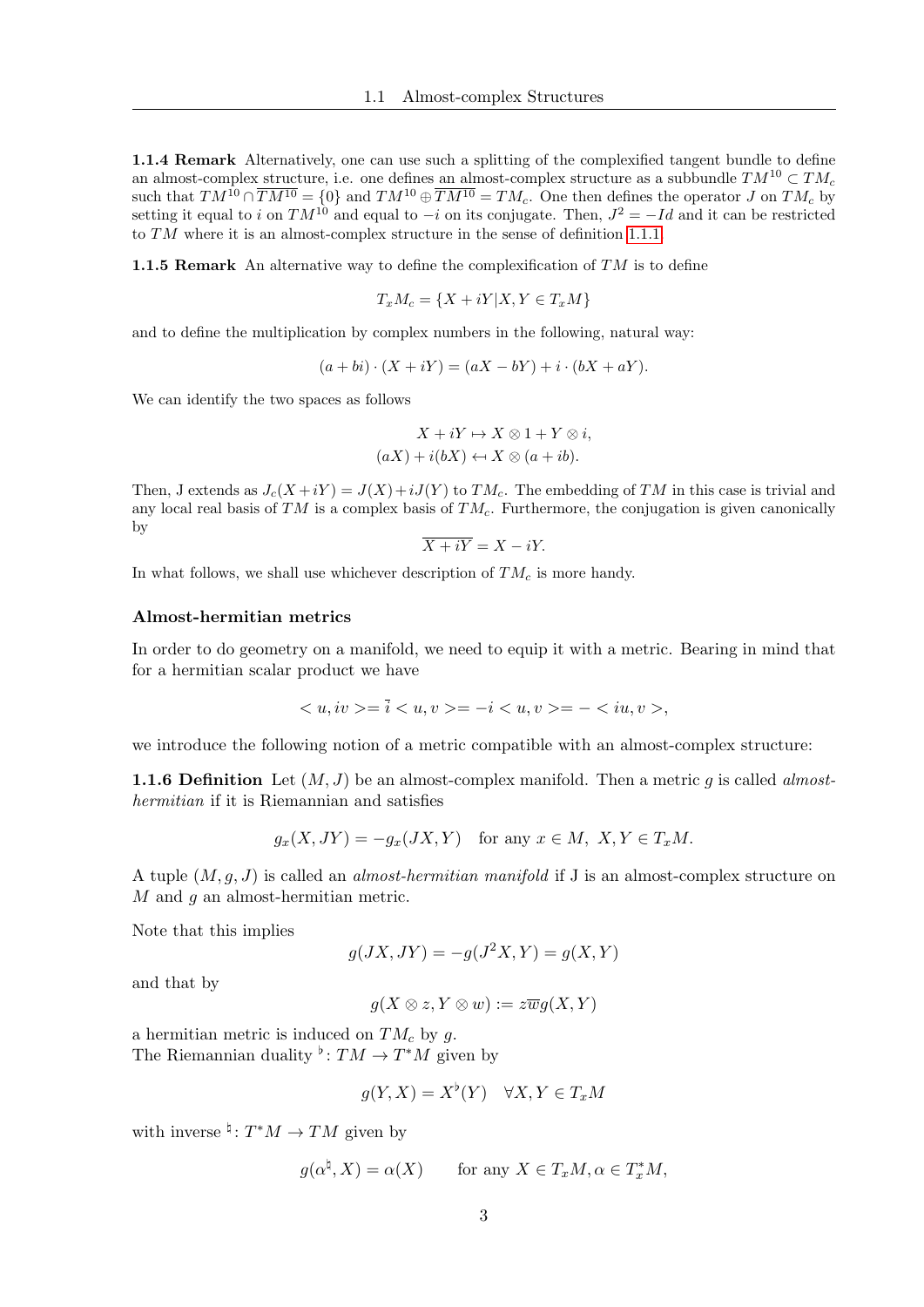can be extended by  $\mathbb{C}\text{-linearity}$  to  $T_cM$  and  $T_c^*M$ , ie  $(X+iY)^{\flat} = X^{\flat} + iY^{\flat}$ . There is a caveat in this extension of duality: It exchanges types, i.e. the dual of a vector of type  $(1,0)$  is a covector of type  $(0,1)$  and vice versae.

Before closing our discussion of almost-hermitian manifolds, we make some remarks about local coordinates on such a manifold and about the frame bundle of such a manifold. We begin with the local coordinates: Given an almost-complex structure on a vector bundle  $E$ , one can always form a so-called J-adapted basis of E, i.e. a basis of the form  $e_1, f_1, ..., e_m, f_m$  where  $Je_j = f_j$ and thus  $Jf_j = -e_j$ . Moreover, such a basis can always be chosen as an orthonormal one. This is done as follows: Given  $e_1, ..., f_{j-1}$ , chose  $e_j$  normalized and perpendicular to span $\{e_1, ..., f_{j-1}\}.$ Then we set  $f_i := Je_i$  and because g is almost-hermitian, we have  $g(e_j, f_j) = -g(f_j, e_j)$  and thus the two vectors are orthogonal. Furthermore, for any  $k < j$  we have that

$$
g(e_k, f_j) = -g(f_k, e_j) = 0
$$
 and  $g(f_k, f_j) = g(e_k, e_j) = 0$ 

and therefore, a basis thus constructed is orthonormal and J-adapted.

Furthermore, interpreting  $e_j, f_j$  as  $e_j \otimes 1, f_j \otimes 1$ , such a basis (or, indeed, any basis of TM) can be considered as a basis of  $TM_c$ . However, we can also construct another basis of  $TM_c$  which splits into bases of  $TM^{1,0}$  and  $TM^{0,1}$ . Define

$$
z_k := \frac{1}{\sqrt{2}}(e_k - if_k) \quad (k = 1, \dots, m),
$$
  

$$
\overline{z_k} := \frac{1}{\sqrt{2}}(e_k + if_k) \quad (k = 1, \dots, m).
$$

Then  $(z_k)$  is a basis of  $TM^{1,0}$  and  $(\overline{z_k})$  is a basis of  $TM^{0,1}$ .

Concerning the dual spaces, denote  $(e^1, f^1, ..., e^m, f^m)$  the dual of a J-adapted basis  $e_1, ..., f_m$ . Then a dual basis of  $(z_k, \overline{z_k})$  is given by

$$
z^{k} := \frac{1}{\sqrt{2}}(e^{k} + if^{k}) \quad (k = 1, \dots, m),
$$

$$
\overline{z^{k}} := \frac{1}{\sqrt{2}}(e^{k} - if^{k}) \quad (k = 1, \dots, m).
$$

We now turn our attention to the frame bundle of an almost-hermitian manifold  $(M, g, J)$ . If we consider TM as a complex vector bundle, then the metric q is hermitian (this is due to the fact that the multiplication by the imaginary unit is given by  $J$  and  $g$  is almost-hermitian) and we can form unitary bases of TM. Given such a basis  $e_1, ..., e_m$ , define  $f_i = Je_i$ . Because  $(e_i)$ is a complex basis and multiplication by i is equivalent to applying J, the set  $e_1, f_1, ..., e_m, f_m$ is a real basis of  $TM$ . Now, if we set

$$
(P_U(M))_x = \{e = (e_1, ..., e_m)|e \text{ is a unitary basis of } T_xM\}
$$

$$
P_U(M) = \coprod_{x \in M} (P_U(M))_x
$$

and

$$
f: P_U(M) \longrightarrow P_{GL}(M)
$$
  

$$
(e_1, ..., e_m) \longmapsto (e_1, Je_1, ..., e_m, Je_m),
$$

then  $(P_U, f)$  is a  $U_m$ -reduction of  $P_{GL}(M)$  (for more details on reductions, compare appendix [A.2\)](#page-112-0).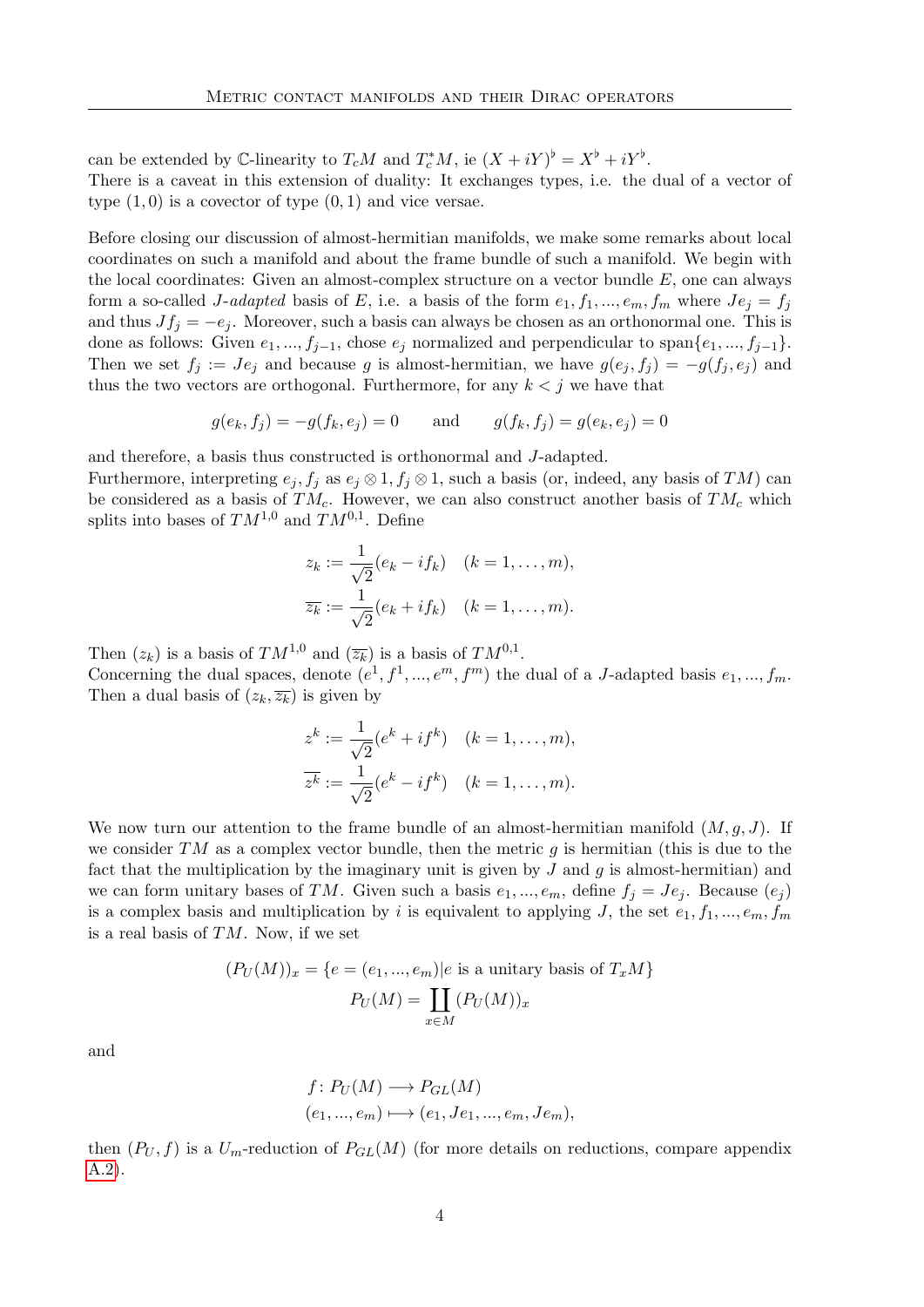Just like for the other structure groups, the tangent bundle, its dual and its exterior powers can be realized as vector bundles associated to  $P_U(M)$  in the usual way, where we define the representation  $\rho$  on  $U_m$  as  $\rho \circ \iota$ , where  $\iota$  is the inclusion of  $U_m$  in  $SO_{2m}$  and  $\rho$  the standard matrix representation on  $\mathbb{R}^{2m}$  (cf. appendix [A.3\)](#page-113-0). If we want to consider TM as a complex vector bundle, then it is the associated vector bundle  $P_U(M) \times_{\rho_c} \mathbb{C}^m$ , where  $\rho_c$  is the standard matrix action on  $\mathbb{C}^m$ .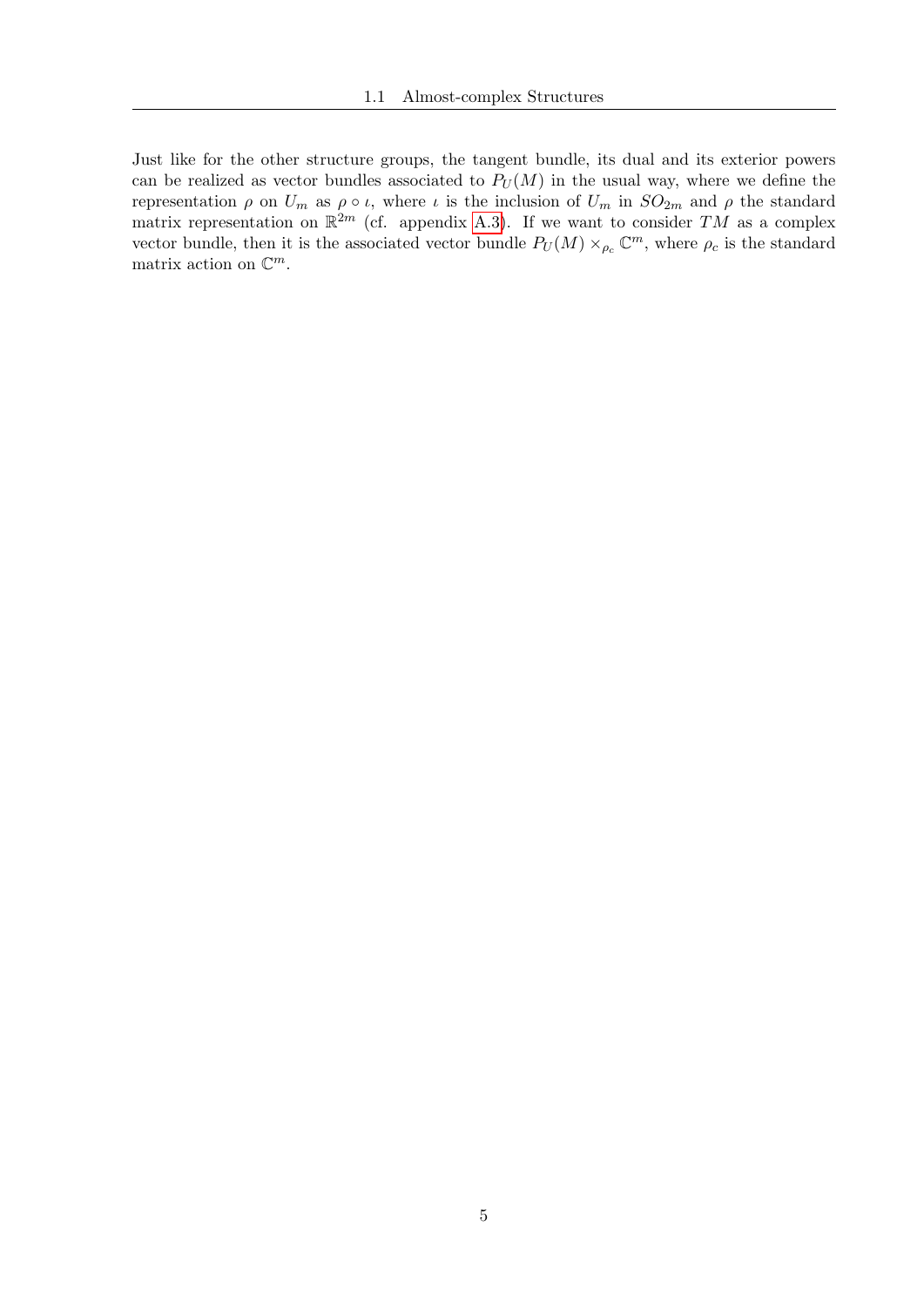#### <span id="page-15-0"></span>1.2 Differential forms on almost-hermitian manifolds

This is a rather technical section in which we discuss some results on the structure of the space of differential forms on an almost-hermitian manifold: We begin with a short introduction to the spaces of  $(p, q)$ -forms and then describe various decompositions of the spaces  $\Omega^3(M)$ and  $\Omega^2(M, TM)$  and the relationships between them following the work of Paul Gauduchon (cf. [\[Gau97,](#page-116-7) section 1]). We will later use these results to describe the torsion of a hermitian connection on an almost-hermitian manifold.

Throughout this section, the manifold considered is an almost-hermitian manifold  $(M, q, J)$  of dimension  $n = 2m$ . At each point of M, we denote by  $(e_i)_{i=1}^m$ ,  $(f_i)_{i=1}^m$  a J-adapted basis which, for ease of notation, we shall sometimes call  $(b_i)_{i=1}^{2m}$  where  $b_{2k-1} = e_k$  and  $b_{2k} = f_k$ .

#### <span id="page-15-1"></span>1.2.1 The spaces of  $(p,q)$ -forms and integrability

The space of differential forms on the complexified tangent bundle of an (almost) complex manifold can be decomposed into certain subspaces induced by the splitting into  $\pm i$ -eigenspaces of  $TM_c$ . To begin with, recall that the complexified cotangent space, splits in the same way as

$$
T^*M_c = T^*M^{1,0} \oplus T^*M^{0,1},
$$

where  $T^*M^{1,0} = (TM^{1,0})^*$  or, alternatively, these two subspaces form the decomposition into  $\pm i$ -eigenspaces of the operator J extended to  $T^*M$  as explained in the preceding section. We shall call the elements of the respective spaces  $1,0-forms$  and  $0,1-forms$ . We extend this notion to exterior powers of higher order: The space of differential forms on  $TM_c$ 

$$
\Omega_c^k(M) = \Gamma(\Lambda^k(T^*M_c))
$$

splits as follows:

**1.2.1 Definition** A form  $\omega \in \Omega_c^k(M)$  is called of type p,q if it is an element of

$$
\Omega^{p,q}(M) := \Gamma\left(\Lambda^p(T^*M^{1,0}) \wedge \Lambda^q(T^*M^{0,1})\right).
$$

This gives us the decomposition into subspaces

$$
\Omega_c^k(M) = \bigoplus_{p+q=k} \Omega^{p,q}(M) \tag{1.3}
$$

and, extending the metric to the space of differential forms in the usual way, these subspaces become orthogonal.

Just like the "ordinary" spaces of differential forms, the spaces  $\Lambda^{p,q}(T^*M)$  can be realized as vector bundles associated to the frame bundle. In order to do so, we consider the representation

$$
\rho_{\Lambda p,q}: U_m \to GL(\Lambda^{p,q}((\mathbb{R}^{2m})^*))
$$
  

$$
\rho_{\Lambda p,q}(A)(z^{j_1} \wedge \ldots \wedge z^{j_p} \wedge \overline{z^{k_1}} \wedge \ldots \wedge \overline{z^{k_q}}) = \rho^*(A)z^{j_1} \wedge \ldots \rho^*(A)z^{j_p} \wedge \rho^*(A)\overline{z^{k_1}} \wedge \ldots \wedge \rho^*(A)\overline{z^{k_q}},
$$

where  $\rho^*(A)$  is extended complex-linearly as follows:

$$
\rho^*(A)z^j = \frac{1}{\sqrt{2}} (\rho^*(A)e^j + i\rho^*(A)f^j)
$$

and analogously for  $z^j$ . Then, the following identity holds:

$$
\Lambda^{p,q}(T^*M)\simeq P_U(M)\times_{\rho_{\Lambda p,q}}\Lambda^{p,q}((\mathbb{R}^{2m})^*).
$$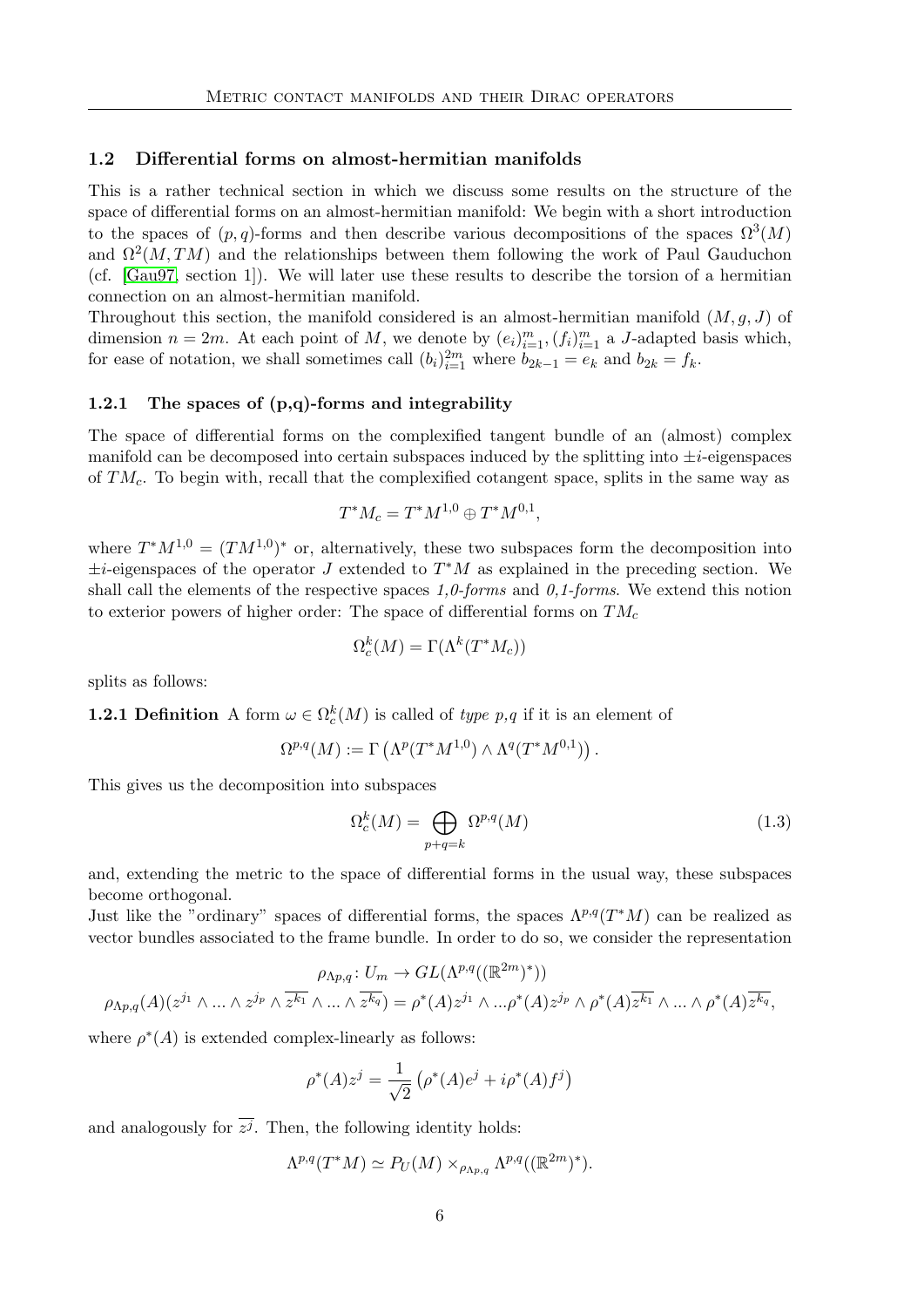1.2.2 Remark (Local coordinates) Recall the discussion (cf. the end of section [1.1\)](#page-10-1) of local coordinates  $(z_j)$  and  $(\overline{z_j})$  for the spaces  $TM^{1,0}$  and  $TM^{0,1}$  respectively and their duals by  $(z^j)$  and  $(\overline{z}^j)$ . Then any form  $\omega \in \Omega^{p,q}(M)$  has local coordinates

$$
\omega = \sum_{|I|=p,|J|=q} \omega_{IJ} z^I \wedge \overline{z}^J \quad (\omega_{IJ} \in C^{\infty}(M, \mathbb{C})).
$$

Now, the space of real k-forms can be embedded into the space of complex forms, and thus, every real form admits a decomposition into  $(p, q)$ -forms. Notice, however, that even if we begin with a real form, this is a decomposition into *complex* forms.

We shall now study the behaviour of the decomposition into (p,q)-forms under the exterior differential. First, note that the space of complex differential forms can be interpreted as follows:

$$
\Omega_c^k(M) \simeq \Omega^k(M) \otimes \mathbb{C}.\tag{1.4}
$$

This can be seen by remembering that any real basis of  $TM$  also forms a complex basis of  $TM<sub>c</sub>$ . Then, taking exterior powers, the complex forms are just complex-linear combinations of real forms, which is precisely the meaning of  $\Omega^k(M) \otimes \mathbb{C}$ .

We can then extend the exterior differential on real  $k$ -forms to a complex-linear operator

$$
d \otimes \text{Id}_{\mathbb{C}} \colon \Omega_c^k(M) = \Omega^k(M) \otimes \mathbb{C} \longrightarrow \Omega^{k+1}(M) \otimes \mathbb{C} = \Omega_c^{k+1}(M),
$$

which, by a slight abuse of notation, we shall again call  $d$ . Now, if we restrict the exterior differential to the space of  $(p, q)$ -forms, its image lies in  $\Omega_c^{p+q+1}(M)$ which again splits. We now define two operators:

$$
\partial \colon \Omega^{p,q}(M) \to \Omega^{p+1,q}(M)
$$

$$
w \mapsto \text{proj}_{\Omega^{p+1,q}}(d\omega),
$$

$$
\overline{\partial} \colon \Omega^{p,q}(M) \to \Omega^{p,q+1}(M)
$$

$$
w \mapsto \text{proj}_{\Omega^{p,q+1}}(d\omega).
$$

It is now tempting to assume that  $d = \partial + \overline{\partial}$ . This is, however, not true in general. In fact, this property defines a certain class of almost-complex manifolds.

**1.2.3 Definition** An almost-complex manifold  $(M, J)$  (or the almost-complex structure J) is called *integrable* if  $d = \partial + \overline{\partial}$ 

#### 1.2.4 Proposition (cf. [\[Wel08,](#page-117-6) Theorem 3.7])

Let  $M$  be a complex manifold. Then the almost-complex structure induced by the complex structure is integrable.

In fact, this condition is not only necessary but also sufficient and closely linked to the Nijenhuis tensor as the following theorem by Newlander and Nirenberg([\[NN57\]](#page-117-7)) shows. A more recent proof can be found in [Hör66].

#### 1.2.5 Theorem (Newlander-Nirenberg)

Let M be a differentiable manifold and J an almost-complex structure on M. Then the following statements are equivalent:

- $(1)$  *J* is integrable.
- (2)  $N_I \equiv 0$ ,
- (3) J is induced by a complex structure.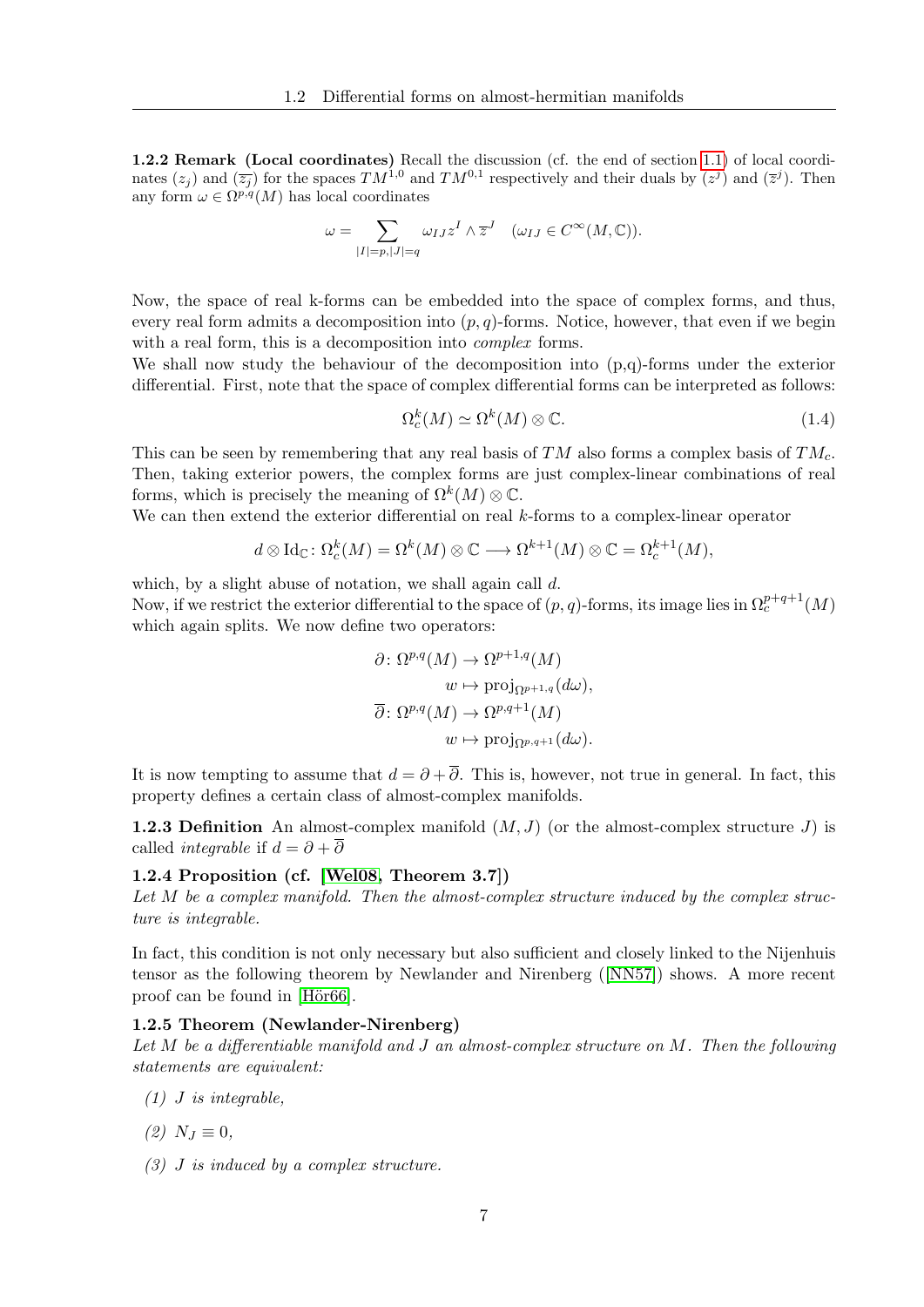#### <span id="page-17-0"></span>1.2.2 TM-valued 2-forms and 3-forms on an almost-hermitian manifold

We shall study in great detail the spaces  $\Omega^2(M, TM)$  and  $\Omega^3(M)$  as they will be very useful for describing the torsion of hermitian connections on almost-complex manifolds. We begin by noting that the two spaces are closely related: Every three-form  $\omega \in \Omega^3(M)$  defines a  $TM$ -valued two-form by

<span id="page-17-1"></span>
$$
g(X, \omega(Y, Z)) = \omega(X, Y, Z) \quad \text{for any } X, Y, Z \in \mathfrak{X}(M). \tag{1.5}
$$

On the other hand, every form  $B \in \Omega^2(M, TM)$  defines a trilinear real-valued mapping, skewsymmetric in the last two arguments, by the same formula. We will always take the point of view which seems more useful in the situation and, by a slight abuse of notation, will note both the two-form and the three-form by the same symbol. To avoid some confusion, we agree to separate the first argument from the others by a semicolon if the form is not skew-symmetric in all three arguments, i.e. we write  $B(X; Y, Z) = g(X, B(Y, Z))$  for  $B \in \Omega^2(M, TM)$ .

One can then apply the Bianchi operator to make the form totally skew-symmetric:

$$
\mathfrak{b} \colon \Omega^2(M, TM) \simeq \Gamma(T^*M \otimes \Lambda^2 T^*M) \longrightarrow \Omega^3(M)
$$

which is given by

$$
(\mathfrak{b} B)(X,Y,Z) := \frac{1}{3} \left( B(X;Y,Z) + B(Y;Z,X) + B(Z;X,Y) \right)
$$

for any  $X, Y, Z \in \mathfrak{X}(M)$ . One immediately deduces the following elementary properties

#### 1.2.6 Lemma

The operator **b** is a projection, i.e.  $b^2 = b$  and for local coordinates  $(b_j)$ , the following formula holds:

$$
\mathfrak{b}(b_j \otimes b^k \wedge b^l) = \frac{1}{3}b^j \wedge b^k \wedge b^l.
$$

Proof: The first statement is immediate from the definition. The second statement can be easily checked by applying both forms to a 3-tuple of a local basis.  $\Box$ 

The not totally skew-symmetric part of  $B \in \Omega^2(M,TM)$  can be further decomposed as follows: Via the trace operator

tr: 
$$
\Omega^2(M, TM) \longrightarrow \Omega^1(M)
$$
  
\n
$$
B \longmapsto \sum_{j=1}^n B(b_j; b_j, \cdot),
$$

we can associate a one-form to  $B$ . A one-form can then again be made into a  $TM$ -valued two-form by

$$
\tilde{\alpha}(X,Y) := \frac{1}{n-1} (\alpha(Y)X - \alpha(X)Y).
$$
  

$$
\tilde{\alpha}(X,Y) := \frac{1}{n-1} (\alpha(Y)X - \alpha(X)Y).
$$

Therefore, we have a decomposition

$$
\Omega^2(M, TM) = \Omega^1(M) \oplus \Omega^3(M) \oplus \Omega^2_0(M, TM)
$$
  

$$
B = \widetilde{\text{tr }B} + \mathfrak{b}B + B_0,
$$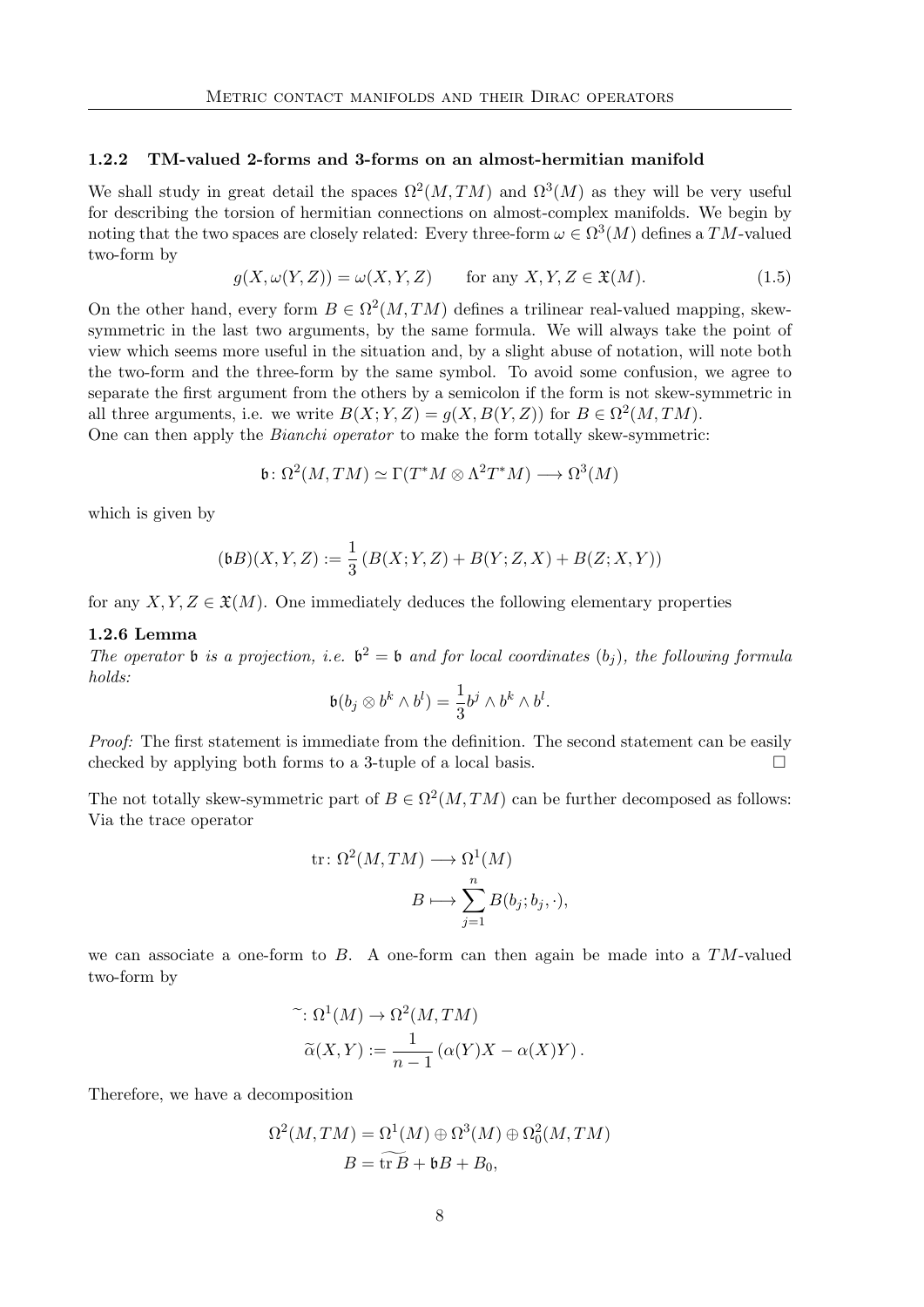where

$$
\Omega_0^2(M, TM) = \{ B \in \Omega^2(M, TM) | \operatorname{tr} B = 0, \mathfrak{b}B = 0 \},
$$
  

$$
B_0 := B - \widetilde{\operatorname{tr} B} - \mathfrak{b}B \in \Omega_0^2(M, TM).
$$

The decomposition we have introduced so far only uses the manifold structure of  $M$ , whereas the decomposition we shall introduce now is induced by the almost-complex structure. In due course, we shall then compare the two structures.

**1.2.7 Definition** A TM-valued two-form  $B \in TM \otimes \Lambda^2(T^*M)$  is called

- of type  $(1,1)$  if  $B(JX, JY) = B(X, Y)$ ,
- of type  $(2,0)$  if  $B(JX, Y) = JB(X, Y)$  and
- of type  $(0,2)$  if  $B(JX, Y) = -JB(X, Y)$ .

The respective subspaces of  $TM \otimes \Lambda^2(T^*M)$  will be denoted by

$$
TM \otimes \Lambda^{1,1}(T^*M), TM \otimes \Lambda^{2,0}(T^*M)
$$
 and  $TM \otimes \Lambda^{0,2}(T^*M)$ 

and the respective spaces of sections by

$$
\Omega^{1,1}(M, TM)
$$
,  $\Omega^{2,0}(M, TM)$  and  $\Omega^{0,2}(M, TM)$ .

In the same way, the respective parts of B will be denoted by  $B^{1,1}$ ,  $B^{2,0}$  and  $B^{0,2}$ .

We quickly note some elementary properties of the forms of the various types.

#### 1.2.8 Lemma

(1) Let  $B \in \Omega^{1,1}(M, TM)$ . Then the following equation holds:

<span id="page-18-0"></span>
$$
B(JX,Y) = -B(X,JY).
$$

(2) Let  $B \in \Omega^{2,0}(M,TM)$ . Then the following equations hold:

$$
B(JX, JY) = -B(X, Y),
$$
  

$$
B(X, JY) = B(JX, Y).
$$

Furthermore,

$$
B \in \Omega^{2,0}(M,TM) \quad \text{ if and only if} \quad B(X;JY,Z) = -B(JX;Y,Z).
$$

(3) Let  $B \in \Omega^{0,2}(M, TM)$ . Then the following equations hold:

$$
B(JX, JY) = -B(X, Y),
$$
  

$$
B(X, JY) = B(JX, Y).
$$

Furthermore,

 $B \in \Omega^{0,2}(M,TM)$  if and only if  $B(X;JY,Z) = B(JX;Y,Z)$ .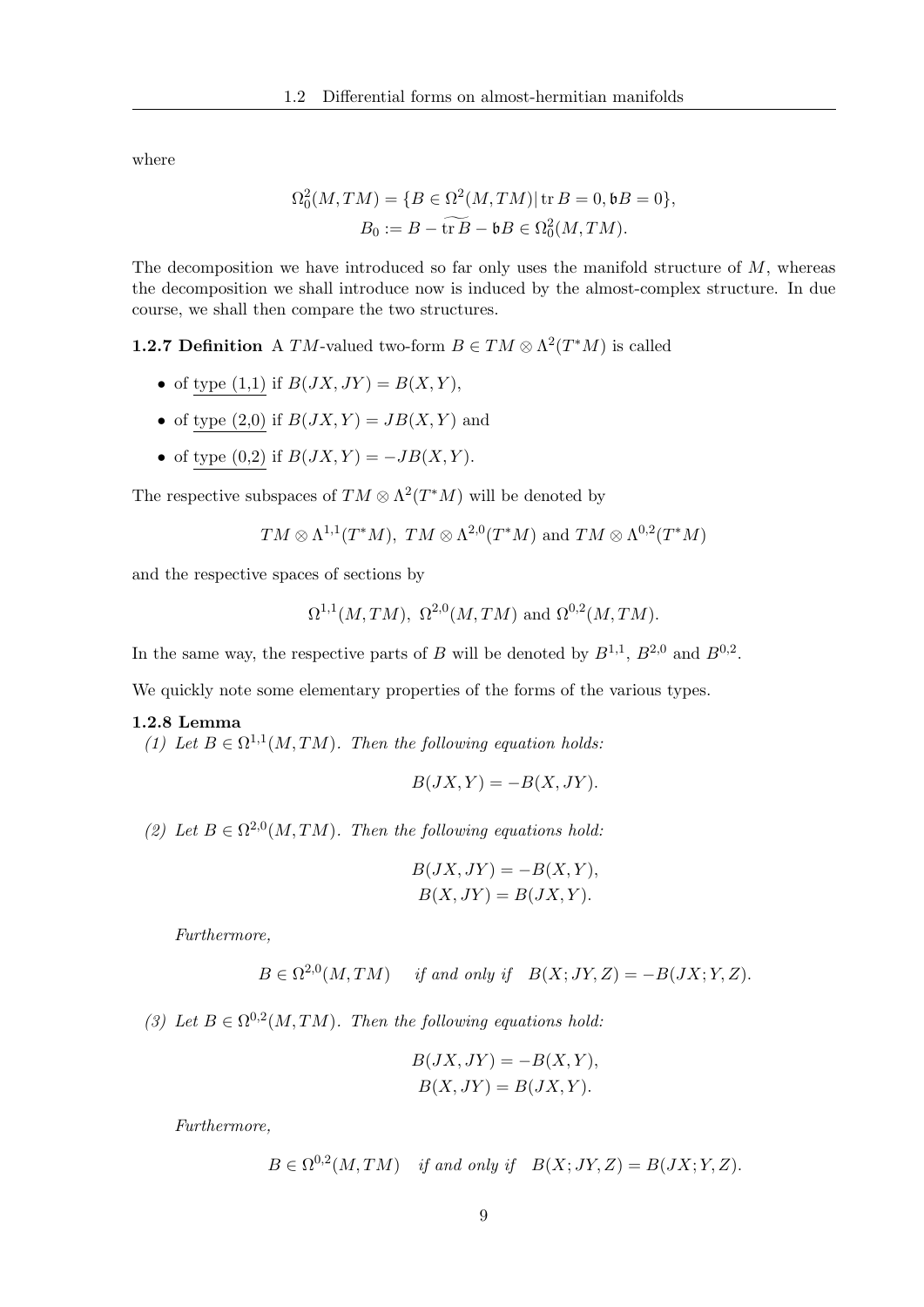Proof: (1)  $B(JX, Y) = -B(JX, J^2Y) = -B(X, JY)$ . (2) We have

$$
B(JX, JY) = JB(X, JY) = -JB(JY, X) = -J^{2}B(Y, X) = -B(X, Y)
$$

and  $B(X, JY) = -B(JY, X) = -JB(Y, X) = JB(X, Y) = B(JX, Y)$ . The equivalent formula-tion of being of type (2,0) follows immediately from [\(1.5\)](#page-17-1) and the fact that  $g(J \cdot, \cdot) = -g(\cdot, J \cdot)$ . (3) is analogous to (2).

From the above lemma, we conclude that the various subspaces of  $\Omega^2(M, TM)$  are given by the following local bases, where  $(e_k, f_k)$  is a local *J*-adapted frame in TM and  $(e^k, f^k)$  its dual.  $\Omega^{1,1}(M, TM)$  has a basis consisting of the following forms:

$$
e_l \otimes \left(e^j \wedge e^k + f^j \wedge f^k\right)
$$
  
\n
$$
f_l \otimes \left(e^j \wedge e^k + f^j \wedge f^k\right)
$$
  
\n
$$
e_l \otimes \left(e^j \wedge f^k - f^j \wedge e^k\right)
$$
  
\n
$$
f_l \otimes \left(e^j \wedge f^k - f^j \wedge e^k\right).
$$
  
\n
$$
(j < k, l \in 1, ..., m)
$$

 $\Omega^{2,0}(M,TM)$  has a basis consisting of the following forms:

$$
e_l \otimes \left(e^j \wedge e^k - f^j \wedge f^k\right) + f_l \otimes \left(e^j \wedge f^k + f^j \wedge e^k\right)
$$
  

$$
f_l \otimes \left(e^j \wedge e^k - f^j \wedge f^k\right) - e_l \otimes \left(e^j \wedge f^k + f^j \wedge e^k\right).
$$
  $(j < k, l \in 1, ..., m)$ 

 $\Omega^{0,2}(M, TM)$  has a basis consisting of the following forms:

$$
e_l \otimes \left(e^{j} \wedge e^{k} - f^{j} \wedge f^{k}\right) - f_l \otimes \left(e^{j} \wedge f^{k} + f^{j} \wedge e^{k}\right)
$$
  

$$
f_l \otimes \left(e^{j} \wedge e^{k} - f^{j} \wedge f^{k}\right) + e_l \otimes \left(e^{j} \wedge f^{k} + f^{j} \wedge e^{k}\right).
$$
  $(j < k, l \in 1, ..., m)$ 

Using these bases, the following lemma is an easy corollary:

#### 1.2.9 Lemma

The space  $\Omega^2(M, TM)$  decomposes into a direct sum of orthogonal (with respect to the metric extended to forms in the usual way) subspaces as

$$
\Omega^2(M,TM)=\Omega^{2,0}(M,TM)\oplus \Omega^{1,1}(M,TM)\oplus \Omega^{0,2}(M,TM)
$$

and the (pointwise) dimensions of the subspaces are given by

$$
\operatorname{rank} TM \otimes \Lambda^{1,1}(T^*M) = 2m^3
$$

and

$$
rank TM \otimes \Lambda^{2,0}(T^*M) = rank TM \otimes \Lambda^{0,2}(T^*M) = m^2(m-1).
$$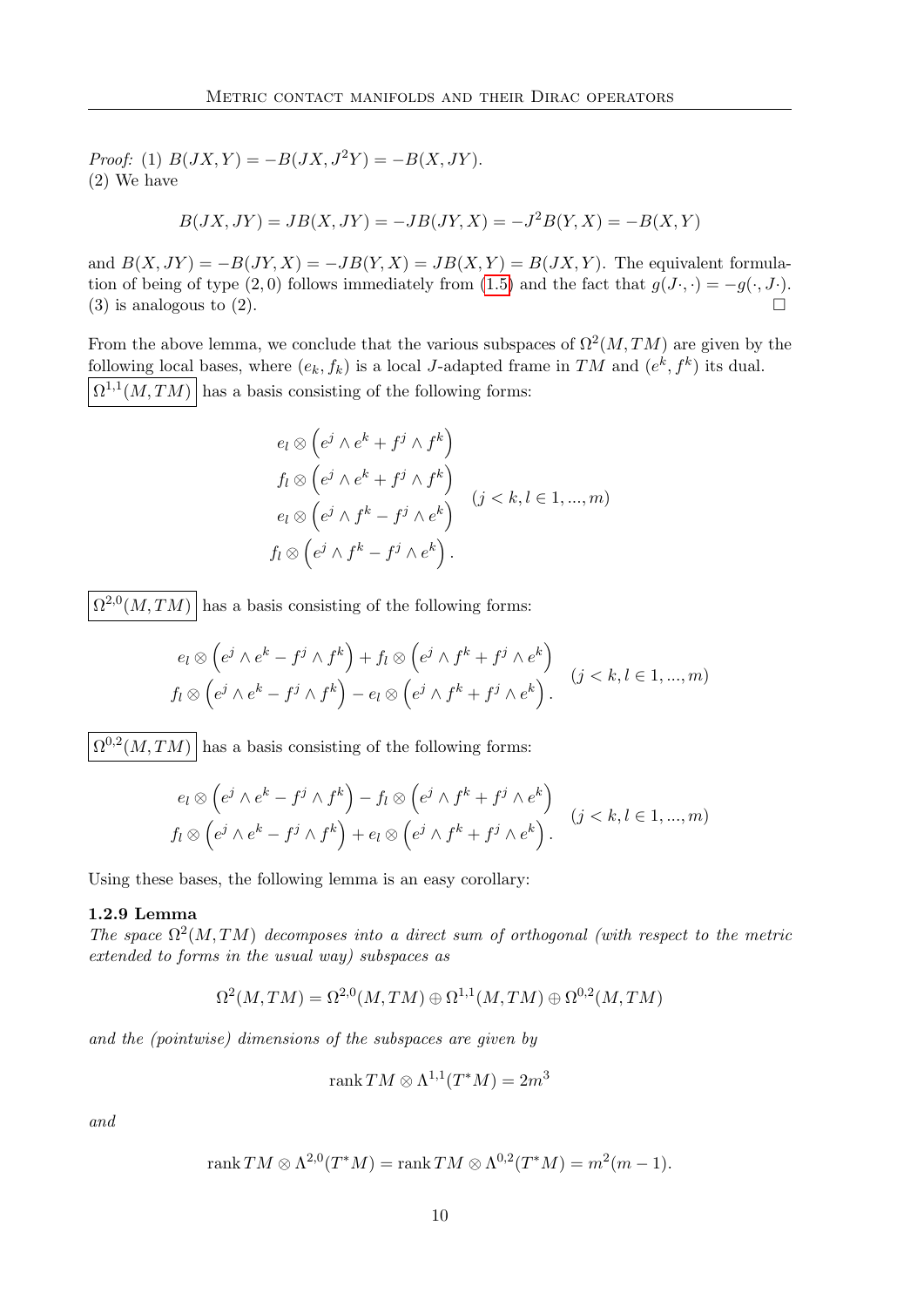The subspaces we just discussed are in close relationship with the following linear operator on  $\Omega^2(M,TM)$ :

$$
\mathfrak{M}\colon \Omega^2(M, TM) \to \Omega^2(M, TM)
$$
  

$$
\mathfrak{M}B(X, Y) := B(JX, JY).
$$

In fact, we have the following identities

$$
\Omega^{1,1}(M, TM) = E(\mathfrak{M}, 1),
$$
  

$$
\Omega^{2,0}(M, TM) \oplus \Omega^{0,2}(M, TM) = E(\mathfrak{M}, -1),
$$

where the first equality is obvious and in the second equality, the inclusion  $\supset$  is given by lemma [1.2.8](#page-18-0) and the equality then follows from a dimension argument.

<span id="page-20-1"></span>The following lemma, stated in [\[Gau97,](#page-116-7) formula (1.3.7)], describes the interplay of the operators M and b:

#### 1.2.10 Lemma

 $Any \omega \in \Omega^{1,1}(M, TM) \oplus \Omega^{2,0}(M, TM)$  satisfies the following equality:

$$
\omega = 3b \mathfrak{M} \omega \tag{1.6}
$$

*Proof:* We have for  $\omega \in \Omega^{1,1}(M, TM)$  that

$$
3(\text{b}\mathfrak{M}\omega)(X,Y,Z) = \omega(X,JY,JZ) + \omega(Y,JZ,JX) + \omega(Z,JX,JY)
$$
  
=  $\omega(X,JY,JZ) + \omega(JX,Y,JZ) + \omega(JX,JY,Z)$   
=  $\omega(X,Y,Z) + \omega(JY,JY,J^2Z) + \omega(JX,JY,Z)$   
=  $\omega(X,Y,Z)$ 

and for  $\omega \in \Omega^{2,0}(M,TM)$  that

$$
3(\mathfrak{b}\mathfrak{M}\omega)(X,Y,Z) = \omega(X,JY,JZ) + \omega(Y,JZ,JX) + \omega(Z,JX,JY)
$$
  
=  $\omega(X,JY,JZ) + \omega(JX,Y,JZ) + \omega(JX,JY,Z)$   
=  $-\omega(JX,Y,JZ) + \omega(JX,Y,JZ) - \omega(J^2X,Y,Z)$   
=  $\omega(X,Y,Z).$ 

 $\Box$ 

Now, consider a three-form  $\omega \in \Omega^3(M)$ . On the one hand,  $\omega$  can be considered as a TM-valued 2-form and admits a decomposition as described above. On the other hand, we can also consider  $\omega$  as a complex three-form and it thus admits a splitting into  $(p, q)$ -forms. However, this is a decomposition into *complex* forms. Yet, certain sums of these forms are again real<sup>[4](#page-20-0)</sup> as we shall see in the sequel.

**1.2.11 Definition** Let  $\omega \in \Omega^3(M)$ . We then define

$$
\omega^{+} := \omega^{1,2} + \omega^{2,1}, \n\omega^{-} := \omega^{0,3} + \omega^{3,0}.
$$

The following lemma then compares the decompositions of  $\Omega^3(M)$  into forms of type +/− and into forms of type  $(1, 1)$ ,  $(2, 0)$  and  $(0, 2)$ .

<span id="page-20-0"></span><sup>&</sup>lt;sup>4</sup>We call a form  $\omega \in \Omega_c^3(M)$  real iff  $\omega(X, Y, Z) \in \mathbb{R}$  for all  $X, Y, Z \in TM$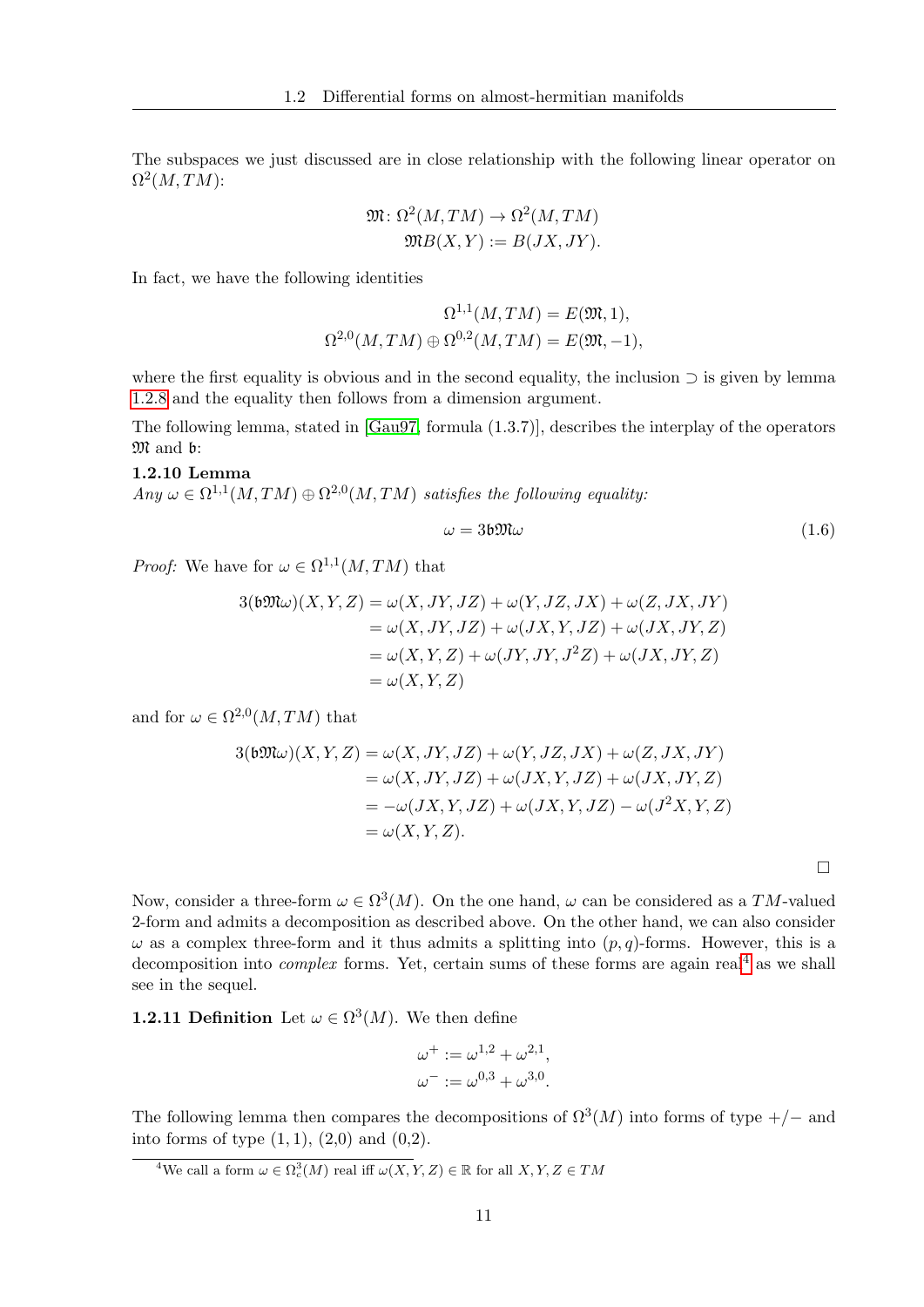#### 1.2.12 Lemma

Let  $\omega \in \Omega^3(M)$ . Then the following hold:

- (1)  $\omega^+$  and  $\omega^-$  are real three-forms.
- (2)  $\omega^{0,2}$  and  $\omega^{1,1} + \omega^{2,0}$  are again skew-symmetric in all three arguments.
- (3) We have the following identities:

$$
\omega^+ = \omega^{2,0} + \omega^{1,1},
$$
  

$$
\omega^- = \omega^{0,2}.
$$

*Proof:* (1) To show that  $\omega^{\pm}$  is real, we write  $\omega$  with respect to the following local basis, where  $(e_j, f_j)$  denotes a local J-adapted basis,  $(e^j, f^j)$  its dual and, as above,  $z^j = \frac{1}{\sqrt{2}}$  $\frac{1}{2}(e^j + if^j)$ :

$$
\omega = \sum_{j < k < l} \lambda_1^{jkl} z^j \wedge z^k \wedge z^l + \lambda_2^{jkl} \overline{z^j} \wedge z^k \wedge z^l + \lambda_3^{jkl} z^j \wedge \overline{z^k} \wedge z^l + \lambda_4^{jkl} z^j \wedge z^k \wedge \overline{z^l} + \lambda_5^{jkl} z^j \wedge \overline{z^k} \wedge \overline{z^l} + \lambda_6^{jkl} \overline{z^j} \wedge z^k \wedge \overline{z^l} + \lambda_7^{jkl} \overline{z^j} \wedge \overline{z^k} \wedge z^l + \lambda_8^{jkl} \overline{z^j} \wedge \overline{z^k} \wedge \overline{z^l} + \sum_{j < k} \lambda_1^{jk} z^j \wedge \overline{z^j} \wedge z^k + \lambda_2^{jk} z^j \wedge \overline{z^j} \wedge \overline{z^k} + \lambda_3^{jk} z^j \wedge \overline{z^k} \wedge z^k + \lambda_4^{jk} \overline{z^j} \wedge \overline{z^k} \wedge z^k.
$$

Obviously, the forms  $\omega^{\pm}$  can be expressed in this basis as follows:

$$
\omega^{+} = \sum_{j < k < l} \lambda_{2}^{jkl} \overline{z^{j}} \wedge z^{k} \wedge z^{l} + \lambda_{3}^{jkl} z^{j} \wedge \overline{z^{k}} \wedge z^{l} + \lambda_{4}^{jkl} z^{j} \wedge z^{k} \wedge \overline{z^{l}}
$$
\n
$$
+ \lambda_{5}^{jkl} z^{j} \wedge \overline{z^{k}} \wedge \overline{z^{l}} + \lambda_{6}^{jkl} \overline{z^{j}} \wedge z^{k} \wedge \overline{z^{l}} + \lambda_{7}^{jkl} \overline{z^{j}} \wedge \overline{z^{k}} \wedge z^{l}
$$
\n
$$
+ \sum_{j < k} \lambda_{1}^{jk} z^{j} \wedge \overline{z^{j}} \wedge z^{k} + \lambda_{2}^{jk} z^{j} \wedge \overline{z^{j}} \wedge \overline{z^{k}} + \lambda_{3}^{jk} z^{j} \wedge \overline{z^{k}} \wedge z^{k} + \lambda_{4}^{jk} \overline{z^{j}} \wedge \overline{z^{k}} \wedge z^{k}
$$

and

$$
\omega^{-} = \sum_{j < k < l} \lambda_1^{jkl} z^j \wedge z^k \wedge z^l + \lambda_8^{jkl} \overline{z^j} \wedge \overline{z^k} \wedge \overline{z^l}.
$$

First, we note that the sum with only two indices goes completely to  $\omega^+$  and therefore, that part of  $\omega^+$  must be real. Now, turning our attention to the parts with three indices, we note that a form  $\eta \in \Omega_c^3(M)$  is real iff

<span id="page-21-0"></span>
$$
\eta(V, W, Z) = \overline{\eta(\overline{V}, \overline{W}, \overline{Z})}
$$
\n(1.7)

for any V,  $W, Z \in TM_c$  (This can easily be checked by writing  $V = X_V + iY_V$  with  $X_V, Y_V \in TM_c$ and using linearity). Thus, because  $\omega$  is real,  $\lambda_1^{jkl} = \lambda_8^{jkl}$  $s^{jkl}$  etc. These properties carry over to  $\omega^{\pm}$ and thus these forms also fulfil [\(1.7\)](#page-21-0) and are thus real. (3) Consider  $\omega^-$ . Then, for  $X, Y, Z \in TM$  we have

$$
0 = \omega^{-}(\underbrace{X + iJX}_{\in TM^{0,1}}, \underbrace{Y - iJY}_{\in TM^{1,0}}, Z)
$$
  
=  $\omega^{-}(X, Y, Z) + \omega^{-}(JX, JY, Z) + i(\omega^{-}(JX, Y, Z) - \omega^{-}(X, JY, Z))$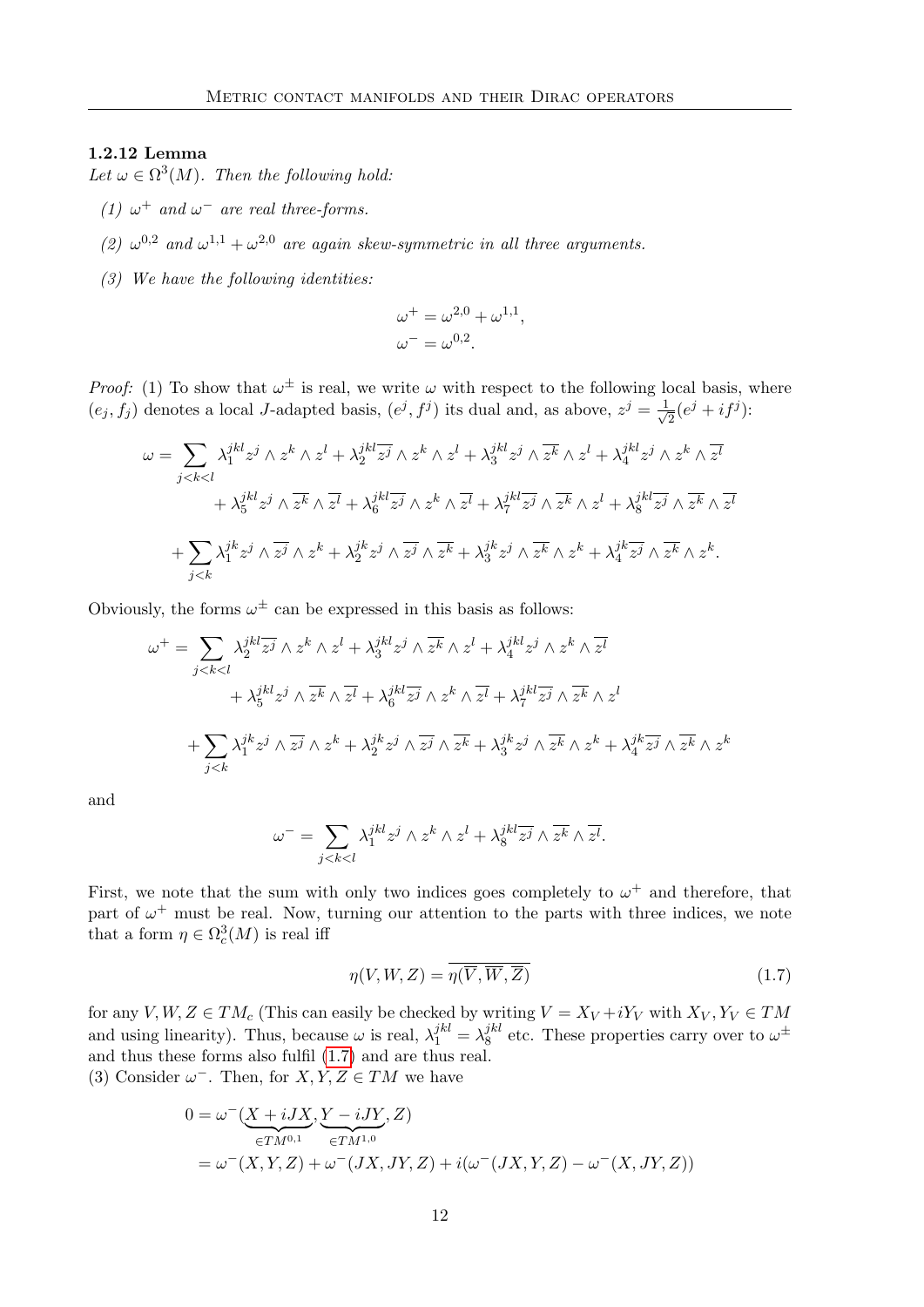and thus

$$
\omega^{-}(JX, Y, Z) = \omega^{-}(X, JY, Z),
$$

which implies  $\omega^- \in \Omega^{0,2}(M, TM)$ . On the other hand, by the same equation

$$
\omega^{0,2}(X+iJX, Y-iJY, Z) = 0
$$

and thus  $\omega^{0,2}$  is of type –. Together, this yields  $\omega^{-} = \omega^{0,2}$ . Now, we have  $\omega^- \perp \omega^+$  and  $\omega^{0,2} \perp \omega^{1,1} + \omega^{2,0}$  and therefore  $\omega^+ = \omega^{1,1} + \omega^{2,0}$ . As  $\omega^{\pm}$  are three-forms and thus skew-symmetric in every argument, (2) follows immediately from  $(3)$ .

**Notation** We denote the subspaces of  $\Omega^3(M)$  consisting of forms of type  $\pm$  by  $\Omega^{\pm}(M)$ .

Next, we want to compare the two decompositions we have just discussed with the following one:

$$
\Omega^2(M,TM) = \Omega^1(M) \oplus \Omega^3(M) \oplus \Omega^2_0(M,TM).
$$

In particular, we will prove three results, stated in [\[Gau97,](#page-116-7) lemmas 1-3 of section 1.4], that study the behaviour of the spaces  $\Omega^{1,1}(M, TM)$ ,  $\Omega^{2,0}(M, TM)$  and  $\Omega^{0,2}(M, TM)$  under the Bianchi and trace operators.

#### <span id="page-22-2"></span>1.2.13 Lemma

Let  $B \in \Omega^{0,2}(M, TM)$ . Then the following results hold:

- (1) The trace of B vanishes:  $tr B = 0$ .
- (2) The parts  $B^0$  and  $\mathfrak{b}B$  are elements of  $\Omega^{0,2}(M, TM)$ .

*Proof:* (1) Using  $B(e_i; e_i, \cdot) = -B(f_i; f_i, \cdot)$ , we obtain

$$
\text{tr } B(X) = \sum_{j=1}^{m} B(e_j; e_j, X) + B(f_j; f_j, X) = 0.
$$

(2) We have, using lemma [1.2.8,](#page-18-0) that

$$
3\mathfrak{b}B(X,JY,Z) = B(X;JY,Z) + B(JY;Z,X) + B(Z;X,JY)
$$
  
= B(JX,Y,Z) + B(Y;Z,JX) + B(Z;JX,Y)  
= 3\mathfrak{b}B(JX,Y,Z),

which implies  $\mathfrak{b}B \in \Omega^{0,2}(M, TM)$ . Because tr  $B = 0 \in \Omega^{2,0}(M, TM)$  we get that

$$
B^0 = B - \operatorname{tr} B - \mathfrak{b}B \in \Omega^{2,0}(M, TM)
$$

and have thus proven everything.  $\Box$ 

#### <span id="page-22-1"></span>1.2.14 Lemma

Let  $B \in \Omega^{2,0}(M,TM)$ . Then the identity

<span id="page-22-0"></span>
$$
B = \frac{3}{2}(\mathfrak{b}B - \mathfrak{M}\mathfrak{b}B) \tag{1.8}
$$

holds and the mapping  $\mathfrak{b}|_{\Omega^{2,0}} \colon \Omega^{2,0}(M,TM) \to \Omega^+(M)$  is an isomorphism.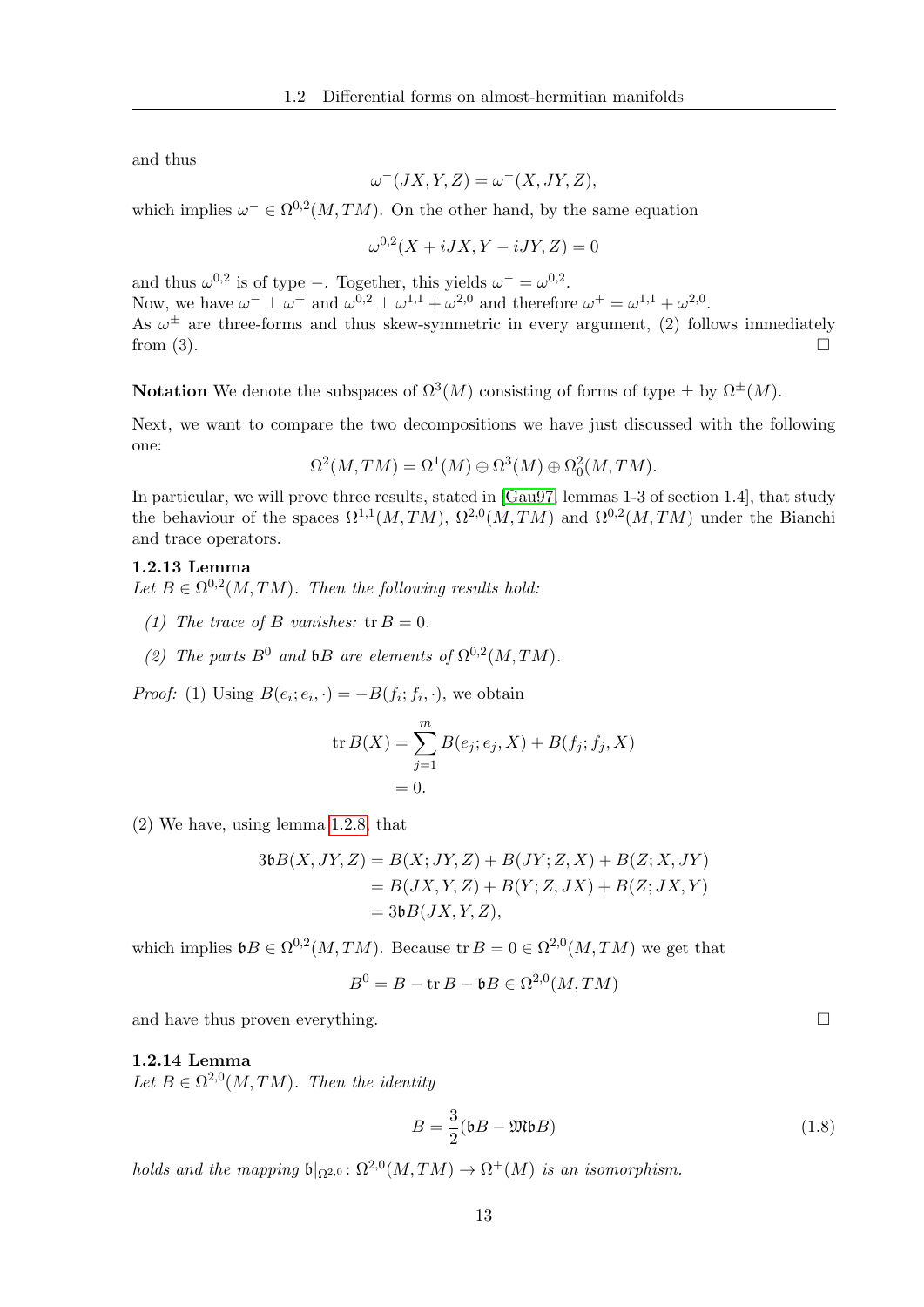Proof: We have that

$$
\frac{3}{2}(\mathfrak{b}B - \mathfrak{M}\mathfrak{b}B)(X;Y,Z) = \frac{1}{2}(B(X;Y,Z) + B(Y;Z,X) + B(Z;X,Y) \n-B(X;JY,JZ) - B(JY;JZ,X) - B(JZ;X,JY)) \n= \frac{1}{2}(B(X;Y,Z) + B(Y;Z,X) + B(Z;X,Y) \n+ B(X;Y,Z) + B(Y;J^2Z,X) + B(Z;X,J^2Y) \n= B(X;Y,Z).
$$

This proves [\(1.8\)](#page-22-0), which implies  $\mathfrak{b}B = \frac{3}{2}$  $\frac{3}{2}$ (bB – b $M$ bB), which, in turn, is equivalent to bB = 36 $\mathfrak{M}\mathfrak{b}B$ . Hence, for  $1 \leq j, k, l \leq m, k < l$ , we have

$$
\mathfrak{b}B(z_j, z_k, z_l) = \mathfrak{b}B(z_j, Jz_k, Jz_l) + \mathfrak{b}B(z_k, Jz_l, Jz_j) + \mathfrak{b}B(z_l, Jz_j, Jz_k)
$$
  
\n
$$
Jz = iz - \mathfrak{b}B(z_j, z_k, z_l) - \mathfrak{b}B(z_k, z_l, z_j) - \mathfrak{b}B(z_l, z_j, z_k)
$$
  
\n
$$
= -3\mathfrak{b}B(z_j, z_k, z_l).
$$

This is equivalent to

$$
\mathfrak{b} B(z_i,z_j,z_k)=0.
$$

Analogously, one shows that  $\mathfrak{b}B(\overline{z_j}, \overline{z_k}, \overline{z_l}) = 0$  and thus  $\mathfrak{b}B \in \Omega^+(M)$ . Now,  $\mathfrak{b}|_{\Omega^{2,0}(M,TM)}$  is injective because

$$
\begin{aligned} \mathfrak{b}B(X,JY,JZ) &= \frac{1}{3}(B(X;JY,JZ) + B(JY;JZ,X) + B(JZ,X,JY)) \\ &= \frac{1}{3}(-B(X;Y,Z) + B(Y;Z,X) + B(Z;X,Y)) \\ &= \mathfrak{b}B(X;Y,Z) - 2B(X;Y,Z) \end{aligned}
$$

and thus if  $\mathfrak{b}B$  is zero, so is B. To show that  $\mathfrak{b}|_{\Omega^{2,0}(M,TM)}$  is onto  $\Omega^+(M)$ , define for  $\omega \in \Omega^+(M)$  $B' := \frac{3}{2}(\omega - \mathfrak{M}\omega)$ . Then,

$$
\begin{aligned} \mathfrak{b}B' &= \frac{3}{2}(\omega - \mathfrak{b}\mathfrak{M}\omega) \\ &= \frac{3}{2}(\omega - \frac{1}{3}\omega) = \omega \end{aligned}
$$

Since

$$
B'(X;JY,JZ) = \frac{3}{2}(\omega(X,JY,JZ) - \omega(X,Y,Z)) = -B'(X;Y,Z),
$$

we must have  $B' \in \Omega^{2,0}(M, TM) \oplus \Omega^{0,2}(M, TM)$ . Yet,  $\mathfrak{b}((B')^{0,2}) \in \Omega^-(M)$  and  $\omega \in \Omega^+(M)$ and therefore  $\mathfrak{b}((B')^{0,2})=0$ . This implies that if we set  $B := (B')^{0,2}$ , we have  $\mathfrak{b}B = \mathfrak{b}B' = \omega$ , which yields surjectivity.

Note that indeed  $B$  and  $B'$  as defined in the proof coincide because

$$
B = \frac{3}{2}(\mathfrak{b}B - \mathfrak{M}\mathfrak{b}B) = \frac{3}{2}(\omega - \mathfrak{M}\omega) = B'.
$$

We stress that we only know this a posteriori, because initially we did not know whether  $B'$ thus defined was in  $\Omega^{2,0}(M,TM)$ .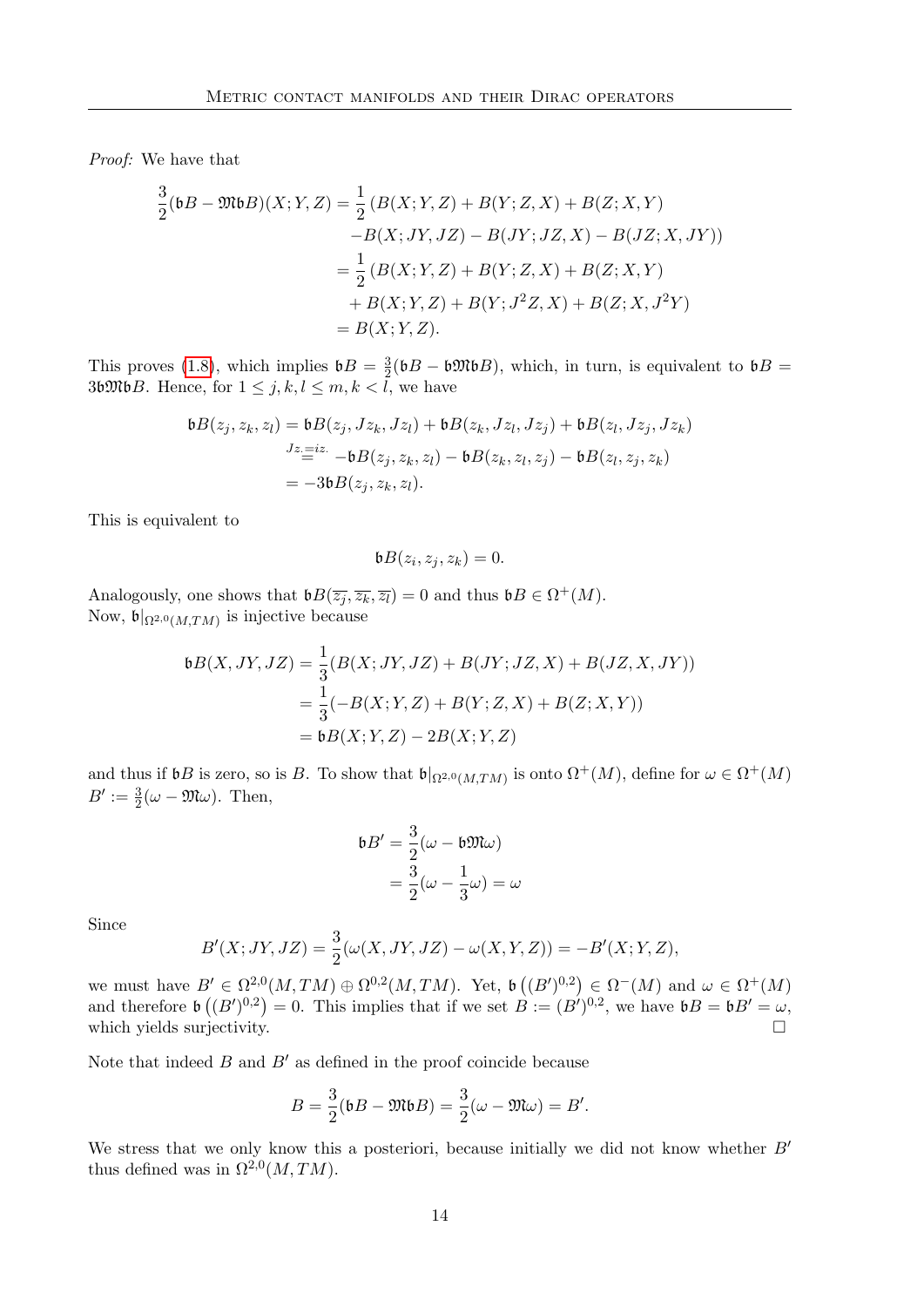$\Omega^+(M)$  is not only isomorphic to  $\Omega^{2,0}(M, TM)$  but also to a certain subspace of  $\Omega^{1,1}(M, TM)$ which we now define:

$$
\Omega_s^{1,1}(M,TM) := \{ B \in \Omega^{1,1}(M,TM) | \mathfrak{b}B = 0 \},
$$
  

$$
\Omega_a^{1,1}(M,TM)
$$
 is its orthogonal complement in  $\Omega^{1,1}(M,TM)$ .

Then we have the following result.

#### <span id="page-24-0"></span>1.2.15 Lemma

The mapping  $\mathfrak{b}|_{\Omega^{1,1}_\alpha} : \Omega^{1,1}_a(M, TM) \to \Omega^+(M)$  is an isomorphism and we have for any  $A \in \Omega_a^{1,1}(M,TM)$  that

$$
A = \frac{3}{4}(\mathfrak{b}A + \mathfrak{M}\mathfrak{b}A).
$$

*Proof:* We first show that  $\mathfrak{b}A \in \Omega^+(M)$  for any  $A \in \Omega^{1,1}(M, TM)$  (note that this is a trivial statement for  $A \in \Omega_s^{1,1}(M, TM)$ ). It is sufficient to prove this for the elements of the basis of  $\Omega^{1,1}(M, TM)$  we introduced before. In particular, we show that the elements of that basis are zero on three-tuples of type  $(z_l, z_j, z_k)$  and  $(\overline{z_l}, \overline{z_j}, \overline{z_k})$ . To begin with, we have that

$$
\mathfrak{b}\left(e_l\otimes\left(e^j\wedge e^k+f^j\wedge f^k\right)\right)(z_l,z_j,z_k)=\frac{1}{3}e^l\wedge\left(e^j\wedge e^k+f^j\wedge f^k\right)(e_l,z_j,z_k).
$$

Using the definition of  $z_j, z_k$ , one obtains that for any  $\omega \in \Omega^3(M)$ , we have that

$$
\omega(e_l, z_j, z_k) = \frac{1}{2} (\omega(e_l, e_j, e_k) - \omega(e_l, f_j, f_k) - i(\omega(e_l, e_j, f_k) + \omega(e_l, f_j, e_k))),
$$
  

$$
\omega(e_l, \overline{z_j}, \overline{z_k}) = \frac{1}{2} (\omega(e_l, e_j, e_k) - \omega(e_l, f_j, f_k) + i(\omega(e_l, e_j, f_k) + \omega(e_l, f_j, e_k))).
$$

Using this, we obtain that

$$
2e^{l} \wedge (e^{j} \wedge e^{k} + f^{j} \wedge f^{k}) (z_{l}, z_{j}, z_{k}) = e^{l} \wedge (e^{j} \wedge e^{k} + f^{j} \wedge f^{k}) (e_{l}, e_{j}, e_{k})
$$

$$
- e^{l} \wedge (e^{j} \wedge e^{k} + f^{j} \wedge f^{k}) (e_{l}, f_{j}, f_{k})
$$

$$
- i (e^{l} \wedge (e^{j} \wedge e^{k} + f^{j} \wedge f^{k}) (e_{l}, e_{j}, f_{k})
$$

$$
+ e^{l} \wedge (e^{j} \wedge e^{k} + f^{j} \wedge f^{k}) (e_{l}, f_{j}, e_{k})
$$

$$
= 0
$$

Analogously, one shows

$$
e^l \wedge \left(e^j \wedge e^k + f^j \wedge f^k\right) \left(\overline{z_l}, \overline{z_j}, \overline{z_k}\right) = 0
$$

and that the other elements of the basis are also zero on these tuples. By linearity, this proves that  $\mathfrak{b}A \in \Omega^+(M)$  for any  $A \in \Omega^{1,1}(M, TM)$ .

By definition of  $\Omega_s^{1,1}(M, TM)$ , we have that ker( $\mathfrak{b}|_{\Omega^{1,1}} = \Omega_s^{1,1}(M, TM)$  and thus that

$$
\mathfrak{b}|_{\Omega^{1,1}_a(M,TM)}\colon \Omega^{1,1}_a(M,TM)\longrightarrow \mathfrak{b}(\Omega^{1,1}_a(M,TM))\subset \Omega^+(M)
$$

is an isomorphism. To prove that it is an isomorphism onto  $\Omega^+(M)$ , we still need to prove surjectivity. Let  $\omega \in \Omega^+(M)$  and define  $A^{\omega} := \frac{3}{4}(\omega + \mathfrak{M}\omega)$ . Then  $\mathfrak{b}A^{\omega} = \frac{3}{4}$  $\frac{3}{4}(\omega + \mathfrak{b} \mathfrak{M} \omega)$  and thus, by lemma [1.2.10](#page-20-1) we have  $\mathfrak{b}A^{\omega} = \omega$ . We have that  $A^{\omega}$  lies in  $\Omega^{1,1}(M, TM)$  because

$$
A^{\omega}(X; JY, JZ) = \frac{3}{4}(\omega(X, JY, JZ) + \omega(X, Y, Z))
$$
  
= 
$$
A^{\omega}(X; Y, Z).
$$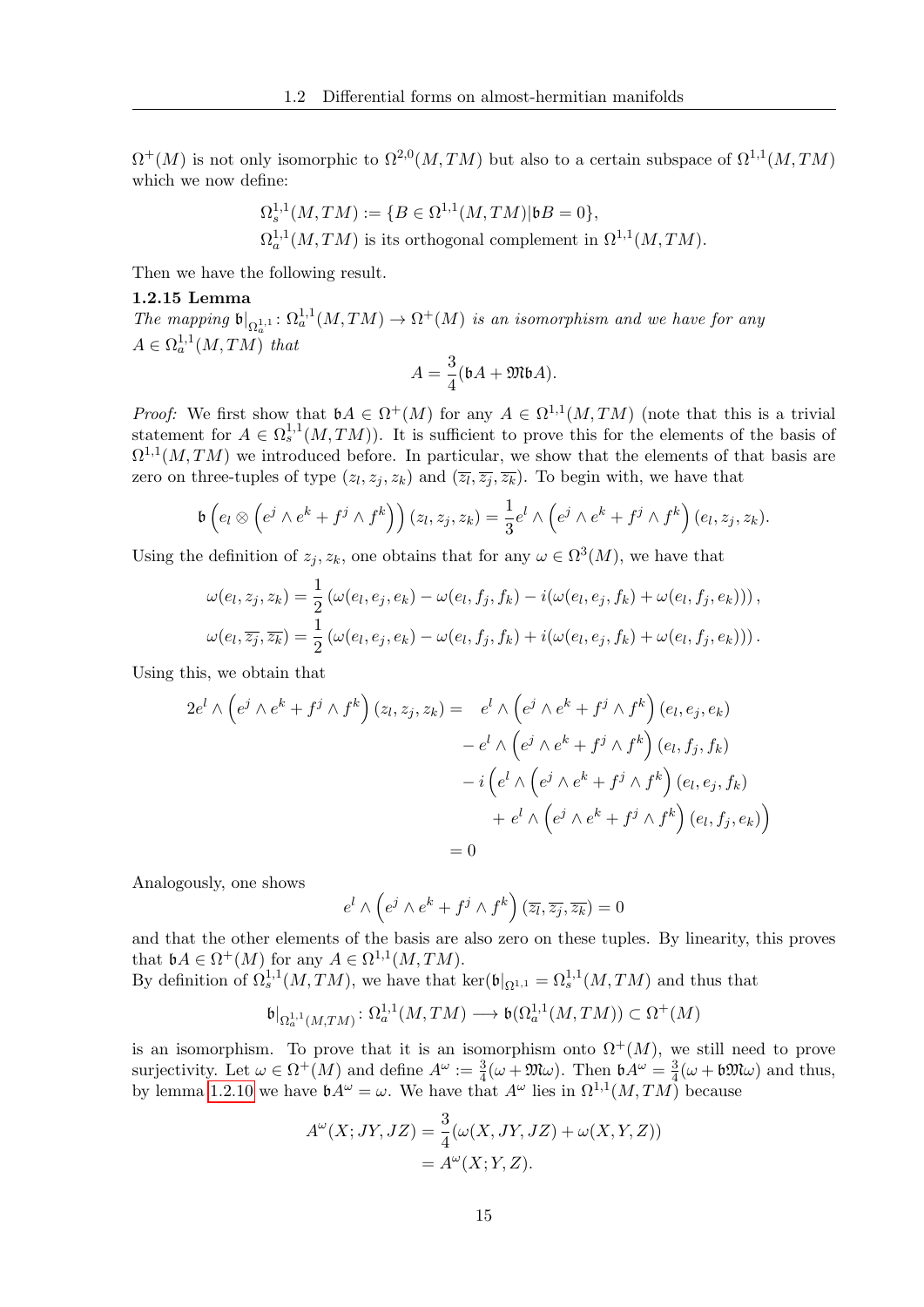Then  $(A^{\omega})_a^{1,1}$  lies in  $\Omega_a^{1,1}(M, TM)$  and because  $\mathfrak{b}(A^{\omega})_s^{1,1}$  is zero, we have that  $\mathfrak{b}(A^{\omega})_a^{1,1} = \omega$  which proves surjectivity.

Just like in the case of  $\Omega^{2,0}(M,TM)$  we deduce that the inverse of b on  $\Omega^{1,1}_a(M,TM)$  is indeed given by

<span id="page-25-0"></span>
$$
\mathfrak{b}^{-1}\omega = \frac{3}{4}(\omega + \mathfrak{M}\omega).
$$

Combining the above results, we obtain the following corollary.

#### 1.2.16 Corollary

The operator  $\mathfrak b$  and the decompositions into types "commute" in the following way

$$
(\mathfrak{b}B)^{-} = (\mathfrak{b}B)^{0,2} = \mathfrak{b}(B^{0,2})
$$
 and  $(\mathfrak{b}B)^{+} = \mathfrak{b}(B^{1,1} + B^{2,0}) = \mathfrak{b}(B^{1,1}_a + B^{2,0}).$ 

Using lemmas [1.2.14](#page-22-1) and [1.2.15,](#page-24-0) we deduce that there exists an isomoprhism

$$
\varphi \colon \Omega^{2,0}(M,TM) \longrightarrow \Omega^{1,1}_a(M,TM)
$$

given by

$$
\varphi(B) = \frac{3}{4}(\mathfrak{b}B + \mathfrak{M}\mathfrak{b}B),\tag{1.9}
$$

$$
\varphi^{-1}(C) = \frac{3}{2}(\mathfrak{b}C - \mathfrak{M}\mathfrak{b}C). \tag{1.10}
$$

for any  $B \in \Omega^{2,0}(M, TM)$  and  $C \in \Omega_a^{1,1}(M, TM)$ .

Finally, we introduce the following variant of the exterior differential that we will use later.

1.2.17 Definition We define the following operator:

$$
d^c \colon \Omega^2(M) \to \Omega^3(M)
$$
  

$$
d^c \omega = -d\omega(J \cdot, J \cdot, J \cdot)
$$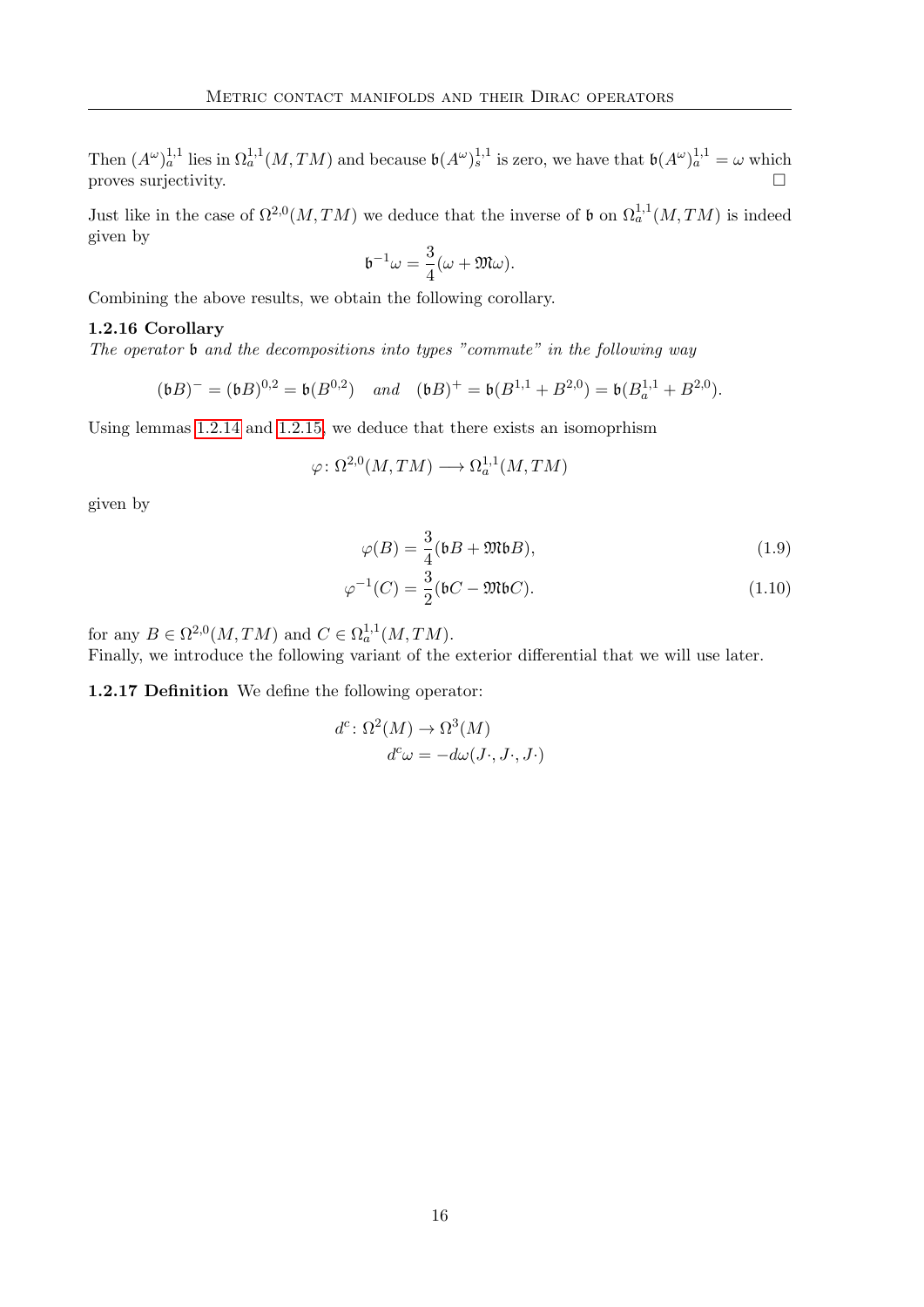#### <span id="page-26-0"></span>1.3 Properties of the Kähler form and the Nijenhuis tensor

In this section, we introduce the Kähler and Lee form and discuss some of their properties. In particular, we prove a theorem that describes the various parts (as defined in the preceding section) of the Nijenhuis tensor and the covariant derivative of the Kähler form. These results will be important for the description of a hermitian connection later.

**1.3.1 Definition** The Kähler form of an almost-hermitian manifold  $(M, g, J)$  is the two-form given by

$$
F(X, Y) := g(JX, Y).
$$

The Lee form is the one-form defined by

$$
\theta(X) := \frac{1}{2} \sum_{j=1}^{2m} dF(b_j, Jb_j, X),
$$

where  $(b_i)$  is a local orthonormal basis.

#### 1.3.2 Lemma

The Lee form is alternatively given by

$$
\theta = \frac{1}{2} \operatorname{tr} \mathfrak{M} (d^c F)^+.
$$

Proof: We have that

$$
\sum_{j=1}^{2m} dF(b_j, Jb_j, X) = -\sum_{j=1}^{2m} dF(Jb_j, b_j, X)
$$
  
= 
$$
-\sum_{j=1}^{2m} dF(Jb_j, J^2b_j, J^2X)
$$
  
= 
$$
\sum_{j=1}^{2m} (d^cF)(b_j, Jb_j, JX).
$$

Now recall  $d^c F = (d^c F)^+ + (d^c F)^{0,2}$ . Using the properties of forms of type 0, 2 and a J-adapted basis  $(e_j, f_j)$ , we compute

$$
\sum_{j=1}^{m} (d^{c}F)^{0,2}(e_{j},f_{j},JX) + (d^{c}F)^{0,2}(f_{j},Jf_{j},JX) = \sum_{j=1}^{m} (d^{c}F)^{0,2}(f_{j},e_{j},JX) - (d^{c}F)^{0,2}(f_{j},e_{j},JX) = 0
$$

and thus conclude

$$
\sum_{j=1}^{2m} dF(b_j, Jb_j, X) = \sum_{j=1}^{2m} (d^c F)(b_j, Jb_j, JX)
$$
  
= 
$$
\sum_{j=1}^{2m} (d^c F)^+(b_j, Jb_j, JX)
$$
  
= 
$$
\text{tr } \mathfrak{M}(d^c F)^+(X).
$$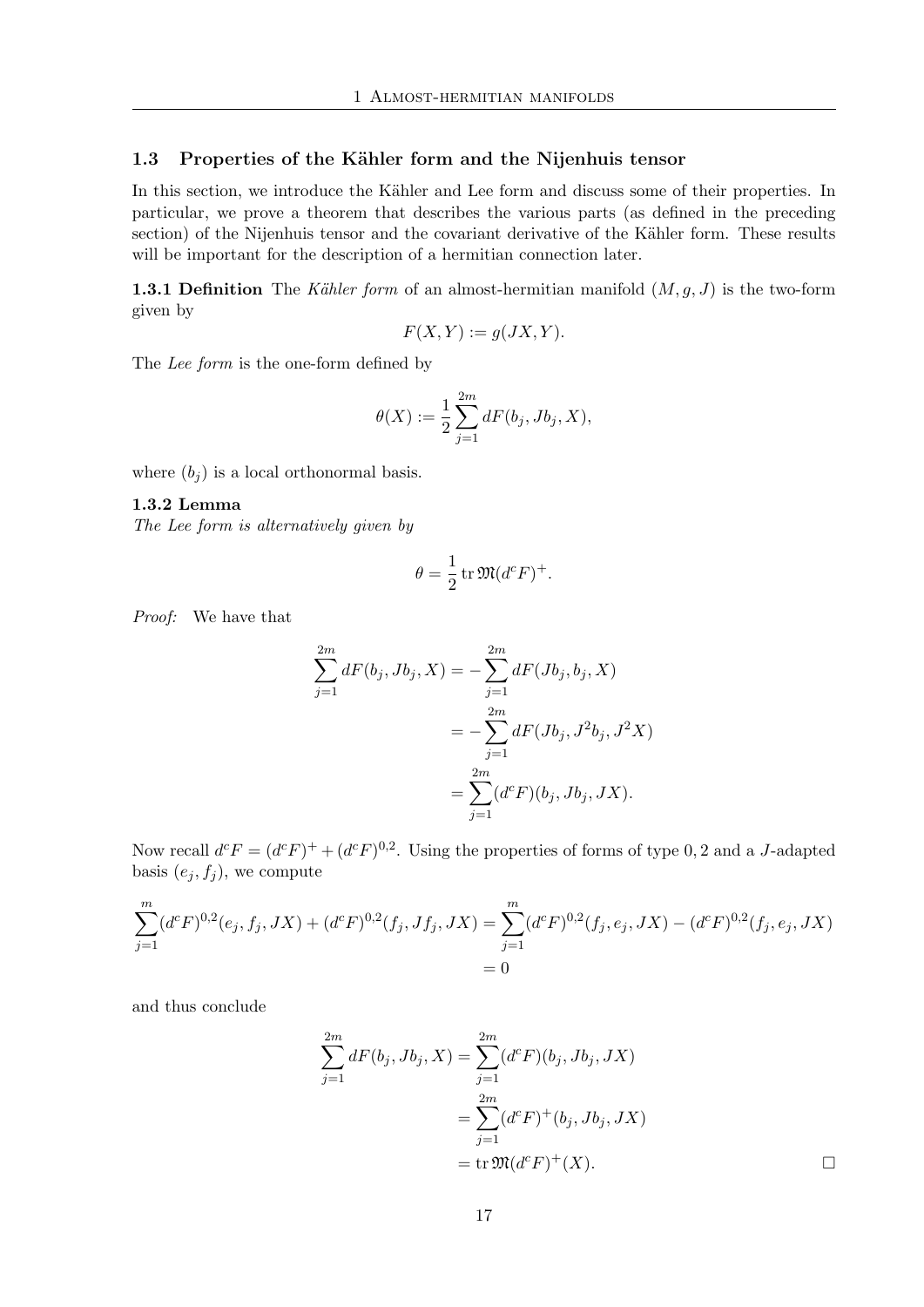The following theorem is a collection of results on the type of the Nijenhuis tensor and the (Levi-Civita-)covariant derivative of the Kähler form, where we understand  $\nabla^g F$  as a trilinear mapping, skew-symmetric in the last two arguments (or, alternatively as an element of  $\Omega^2(M, TM)$ , see the preceding section for this identification) via the following equality

$$
(\nabla^g F)(X;Y,Z)=(\nabla^g_X F)(Y,Z).
$$

1.3.3 Theorem (cf. [\[Gau97,](#page-116-7) Section 2, proposition 1])

For the Nijenhuis tensor the following statements hold:

(N1) N is of type  $(0, 2)$ .

(N2) N is trace-free and therefore splits as  $N = 6N + N_0$ .

(N3) Applying the Bianchi operator to N yields  $\mathfrak{b}N=\frac{1}{3}$  $\frac{1}{3}(d^cF)^-$ .

For the covariant derivative of the Kähler form we have the following results:

- (F1) The (1,1)-part vanishes:  $(\nabla^g F)^{1,1} \equiv 0$ .
- $(F2)$   $(\nabla^g F)^{0,2}$  and N determine each other by

$$
(\nabla^g F)^{0,2}(X,Y,Z) = 2N_0(JX,Y,Z) + \frac{1}{3}(dF)^{-}(X,Y,Z)
$$
  
= 2N(JX;Y,Z) + (dF)^{-}(X,Y,Z), (1.11)

<span id="page-27-1"></span>or, equivalently, by

<span id="page-27-0"></span>
$$
(\nabla^g F)^{0,2}(X;Y,Z) = N(JX,Y,Z) + N(JY,X,Z) - N(JZ,X,Y). \tag{1.12}
$$

(F3) The (2,0)-part of  $\nabla^g F$  is given by

$$
(\nabla^g F)^{2,0} = \frac{1}{2} ((dF)^+ - \mathfrak{M}(dF)^+).
$$

Proof: We begin by proving the elementary properties  $(N1)$ ,  $(N2)$  and  $(F1)$ : We compute

$$
4N(JY, Z) = [J2Y, JZ] - [JY, Z] - J([J2Y, Z] + [JY, JZ])
$$
  
= -J[JY, JZ] + J[Y, Z] - [Y, JZ] - [JY, Z] = -J4N(Y, Z),

i.e.  $N \in \Omega^{0,2}(M, TM)$  and we have thus proved (N1). That N is traceless follows immediately by Lemma [1.2.13](#page-22-2) which proves (N2).

We furthermore compute

$$
(\nabla^{g} F)(X;Y,Z) = (\nabla^{g}_{X} F)(Y,Z)
$$
  
\n
$$
= X(F(Y,Z)) - F(\nabla^{g}_{X} Y, Z) - F(Y, \nabla^{g}_{X} Z)
$$
  
\n
$$
= X(g(JY,Z)) + g(\nabla^{g}_{X} Y, JZ) - g(JY, \nabla^{g}_{X} Z)
$$
  
\n
$$
= -X(g(Y,JZ)) + X(g(Y,JZ)) - g(Y, \nabla^{g}_{X} JZ) - X(g(JY,Z)) + g(\nabla^{g}_{X} JY, Z)
$$
  
\n
$$
= X(g(Y,JZ)) - g(Y, \nabla^{g}_{X} JZ) + g(J(\nabla^{g}_{X} JY), JZ)
$$
  
\n
$$
= -X(F(JY,JZ)) + F(\nabla^{g}_{X} JY, JZ) + F(JY, \nabla^{g}_{X} JZ)
$$
  
\n
$$
= -(\nabla^{g} F)(X; JY, JZ).
$$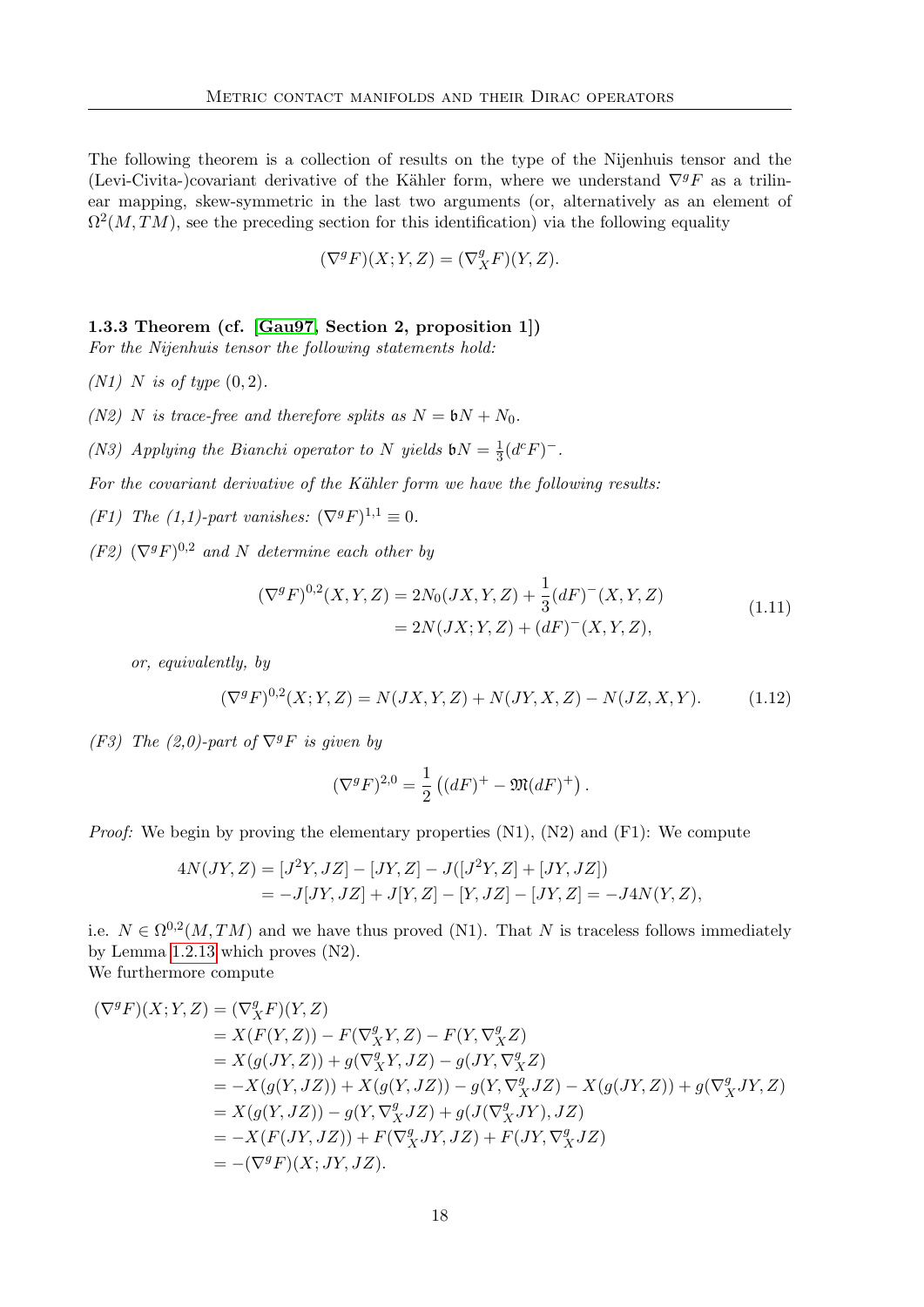This yields  $\nabla^g F \in \Omega^{2,0}(M,TM) \oplus \Omega^{0,2}(M,TM)$ , which proves (F1). We now prove  $(F2)$ : First, using the definition of N, we obtain that

$$
4N(JX; Y, Z) + 4N(JY; X, Z) - 4N(JZ; X, Y)
$$
  
=g(JX, [JY, JZ] - [Y, Z] - J([JY, Z] + [Y, JZ]))  
+g(JY, [JX, JZ] - [X, Z] - J([JX, Z] + [X, JZ]))  
-g(JZ, [JX, JY] - [X, Y] - J([JX, Y] + [X, JY])).

Using that  $\nabla^g$  is torsion-free and reordering we further compute

$$
4N(JX;Y,Z) + 4N(JY;X,Z) - 4N(JZ;X,Y)
$$
  
\n
$$
=g(JX,\nabla_{JY}^{g}JZ) - g(JX,\nabla_{JZ}^{g}JY) - g(JX,\nabla_{Y}^{g}Z) + g(JX,\nabla_{Z}^{g}Y) - g(JX,J(\nabla_{JY}^{g}Z))
$$
  
\n
$$
+ g(JX,J\nabla_{Z}^{g}JY) - g(JX,J\nabla_{Y}^{g}JZ) + g(JX,J\nabla_{JZ}^{g}Y) + g(JY,\nabla_{JX}^{g}JZ) - g(JY,\nabla_{JZ}^{g}JX)
$$
  
\n
$$
- g(JY,\nabla_{X}^{g}Z) + g(JY,\nabla_{Z}^{g}X) - g(JY,J(\nabla_{JX}^{g}Z)) + g(JY,J\nabla_{Z}^{g}JX) - g(JY,J\nabla_{X}^{g}JZ)
$$
  
\n
$$
+ g(JY,J\nabla_{JZ}^{g}X) - g(JZ,\nabla_{JX}^{g}JY) + g(JZ,\nabla_{JY}^{g}JX) + g(JZ,\nabla_{X}^{g}Y) - g(JZ,\nabla_{Y}^{g}X)
$$
  
\n
$$
+ g(JZ,J\nabla_{JX}^{g}Y) - g(JZ,\nabla_{Y}^{g}JX) + g(JZ,J\nabla_{X}^{g}JY) - g(JZ,J\nabla_{JY}^{g}X)
$$
  
\n
$$
= g(JX,\nabla_{JY}^{g}JZ) + g(\nabla_{JY}^{g}JX,JZ) - g(JX,\nabla_{JZ}^{g}JY) - g(\nabla_{JZ}^{g}JX,JY) - g(X,\nabla_{JY}^{g}Z)
$$
  
\n
$$
- g(\nabla_{JY}^{g}X,Z) + g(X,\nabla_{Z}^{g}JY) + g(\nabla_{Z}^{g}X,JY) - g(X,\nabla_{Y}^{g}JZ) - g(\nabla_{Y}^{g}X,JZ) + g(X,\nabla_{JZ}^{g}Y)
$$
  
\n
$$
+ g(\nabla_{JZ}^{g}X,Y) - g(JX,\nabla_{Y}^{g}Z) - g(\nabla_{Y}^{g}JX,Z)
$$

On the other hand, consider  $(\nabla^g F)^{2,0}$ . We have that  $(\nabla^g F)^{0,2}(X;JY,Z)=(\nabla^g F)^{0,2}(JX;Y,Z)$ and  $(\nabla^g F)^{2,0}(X; JY, Z) = -(\nabla^g F)^{2,0}(JX; Y, Z)$ . As  $(\nabla^g F)^{1,1} = 0$ , we obtain

$$
2(\nabla^g F)^{0,2}(X; JY, Z) = (\nabla^g F)(X; JY, Z) + (\nabla^g F)(JX; Y, Z)
$$
  
\n
$$
= -X(g(Y, Z)) - g(J(\nabla_X^g JY), Z) + g(Y, \nabla_X^g Z)
$$
  
\n
$$
+ (JX)(g(JY, Z)) - g(J(\nabla_{JX}^g Y), Z) - g(JY, \nabla_{JX}^g Z)
$$
  
\n
$$
= -g(\nabla_X^g Y, Z) + g(\nabla_X^g JY, JZ) + g(\nabla_{JX}^g JY, Z) + g(\nabla_{JX}^g Y, JZ)
$$

and thus

$$
2(\nabla^g F)^{0,2}(X;Y,Z)=g(\nabla^g_XJY,Z)+g(\nabla^g_XY,JZ)+g(\nabla^g_{JX}Y,Z)-g(\nabla^g_{JX}JY,JZ).
$$

Comparing this with  $(*)$  yields  $(1.12)$ .

Next, we prove (N3). We begin by showing that

<span id="page-28-0"></span>
$$
(d^{c}F)^{k,l}(X,Y,Z) = -(dF)^{k,l}(JX,JY,JZ) =: (dF)^{c,k,l} \quad (k+l=2)
$$
 (1.13)

i.e. in a manner of speaking <sup>c</sup> and <sup>k,l</sup> commute. One easily verifies that  $(dF)^{c,k,l}$  is indeed of type  $(k, l)$ . The identity

$$
(dF)^{c,2,0}(X,Y,Z) + (dF)^{c,1,1}(X,Y,Z) + (dF)^{c,0,2}(X,Y,Z)
$$
  
= -  $(dF)^{2,0}(JX,JY,JZ) - (dF)^{1,1}(JX,JY,JZ) - (dF)^{0,2}(JX,JY,JZ)$   
= -  $dF(JX,JY,JZ)$   
=  $d^cF(X,Y,Z)$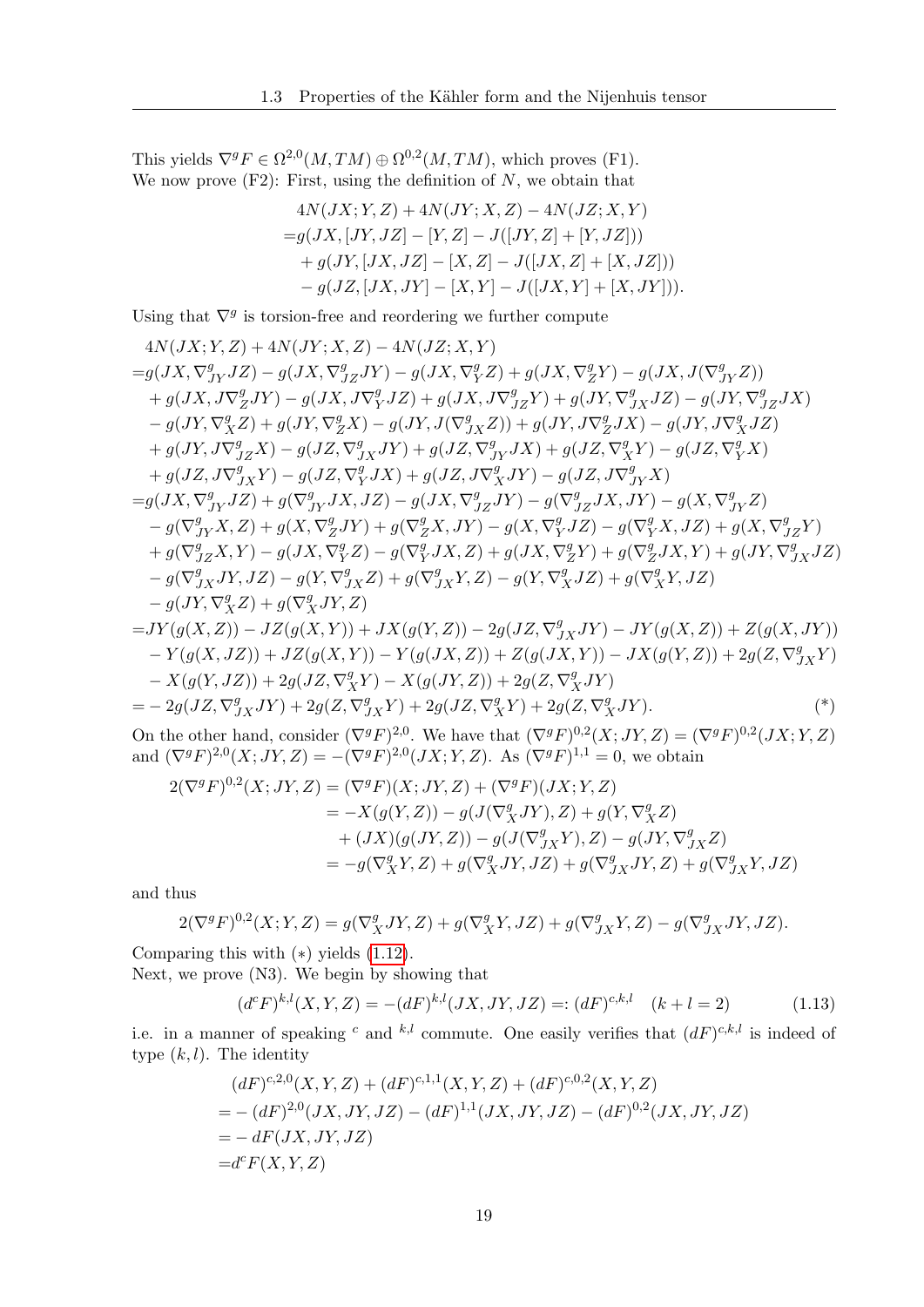then proves [\(1.13\)](#page-28-0). We now use the following result:

$$
d\omega(X_0, ..., X_k) = \sum_{j=0}^k (-1)^j (\nabla^g_{X_j} F)(X_0, ..., \widehat{X_j}, ..., X_k).
$$

Should the reader be unfamiliar with this result, a proof can be found at the beginning of section [5.1.](#page-90-1) Making use of this, we obtain in particular that

$$
dF(X,Y,Z) = (\nabla^g_X F)(Y,Z) - (\nabla^g_Y F)(X,Z) + (\nabla^g_Z F)(X,Y)
$$
  
= 3( $\mathfrak{b}\nabla^g F$ )(X,Y,Z). (1.14)

<span id="page-29-0"></span>We then compute

$$
(dcF)0,2(X, Y, Z) = -(dF)0,2(JX, JY, JZ)
$$
  
= 
$$
(dF)0,2(JX, Y, Z)
$$
  
= 
$$
3(6\nablagF)0,2(JX, Y, Z).
$$

Recall from corollary [1.2.16](#page-25-0) that  $\mathfrak b$  and  $^{0,2}$  commute. Thus,

$$
(d^{c}F)^{0,2}(X,Y,Z) = 3\mathfrak{b}(\nabla^{g}F)^{0,2}(JX,Y,Z)
$$
  
\n
$$
{}^{(1,12)}_{=} - N(X;Y,Z) + N(JY;JX,Z) - N(JZ;JX,Y) + N(JY;Z,JX)
$$
  
\n
$$
+ N(JZ;Y,JX) + N(X;Y,Z) + N(JZ;JX,Y)
$$
  
\n
$$
- N(X;Z,Y) - N(JY;Z,JX)
$$
  
\n
$$
= N(X;Y,Z) + N(JY;JX,Z) + N(JZ;Y,JX)
$$
  
\n
$$
= N(Y;Z,X)
$$
  
\n
$$
= N(Z,X,Y)
$$

which proves  $(N3)$ .

Going back to  $(F2)$ , we compute, using  $(1.12)$  and that N is of type  $(0,2)$ , that

$$
(\nabla^{g} F)^{0,2}(X;Y,Z) = N(JX;Y,Z) + N(JY;X,Z) - N(JZ;X,Y)
$$
  
= N(JX;Y,Z) - N(Y;Z,JX) - N(Z;JX,Y)  
= -3bN(JX,Y,Z) + 2N(JX;Y,Z).

Because N is of type  $(0,2)$ , so is  $\mathfrak{b}N$  and we thus obtain

$$
(\nabla^g F)^{0,2}(X;Y,Z) = 3\mathfrak{b}N(JX,JY,JZ) + 2N(JX;Y,Z)
$$
  
=  $(d^cF)^{0,2}(JX;JY,JZ) + 2N(JX;Y,Z)$   
=  $(dF)^{0,2}(X,Y,Z) + 2N(JX;Y,Z),$ 

which proves the second equation in [\(1.11\)](#page-27-1). Continuing, we get

$$
(\nabla^{g} F)^{0,2}(X;Y,Z) = (dF)^{0,2}(X,Y,Z) + 2N_{0}(JX;Y,Z) + 2bN(JX,Y,Z)
$$
  
\n
$$
\stackrel{\text{(N3)}}{=} (dF)^{0,2}(X,Y,Z) + 2N_{0}(JX;Y,Z) + \frac{2}{3}(d^{c}F)^{0,2}(JX,Y,Z)
$$
  
\n
$$
= (dF)^{0,2}(X,Y,Z) + 2N_{0}(JX;Y,Z) - \frac{2}{3}(d^{c}F)^{0,2}(JX,JY,JZ)
$$
  
\n
$$
= \frac{1}{3}(dF)^{0,2}(X,Y,Z) + 2N_{0}(JX;Y,Z),
$$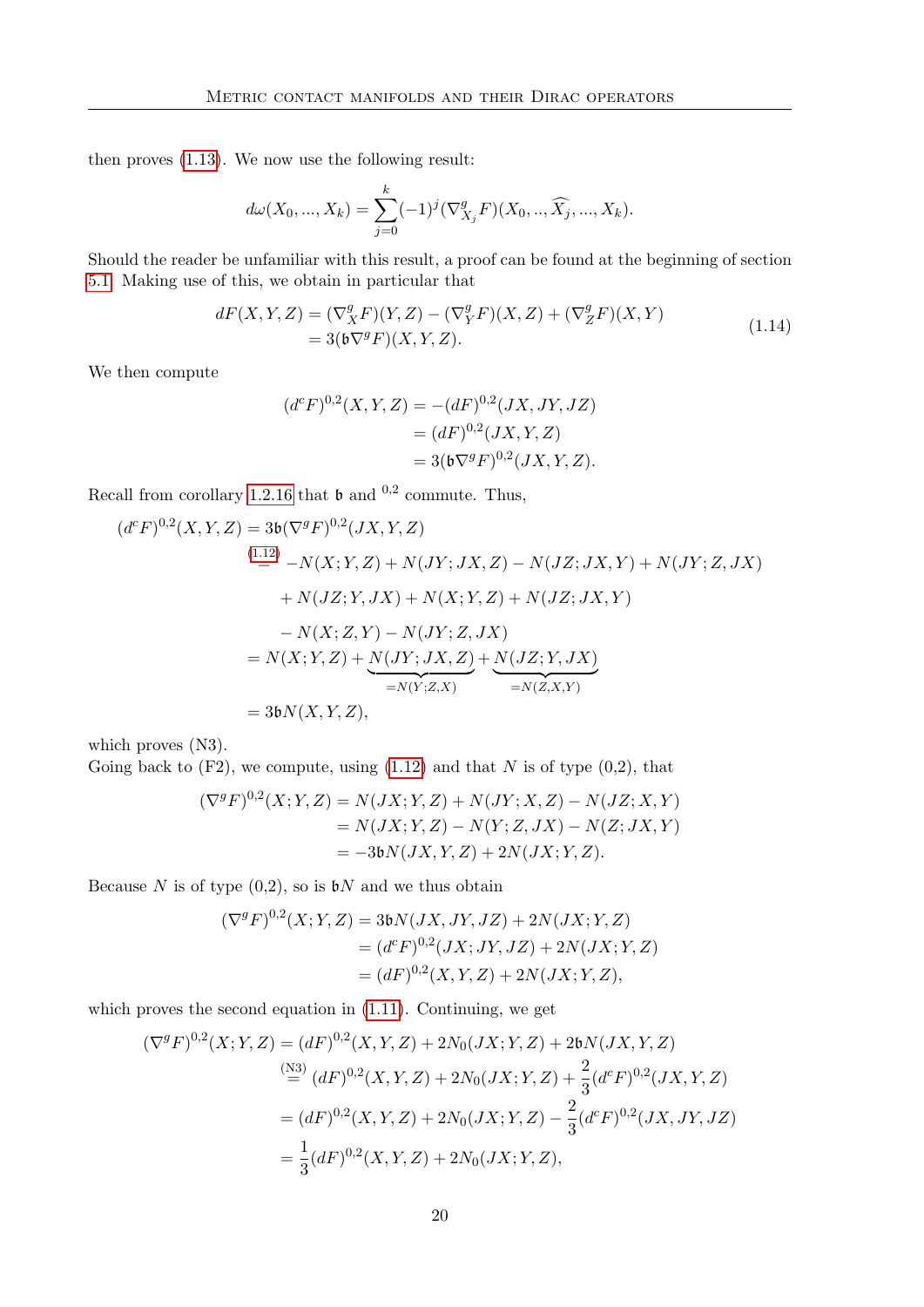which concludes the proof of (F2). Finally, for (F3), lemma [1.2.14](#page-22-1) yields that

$$
(\nabla^g F)^{2,0} = \frac{3}{2} (\mathfrak{b}(\nabla^g F)^{2,0} - \mathfrak{M} \mathfrak{b}(\nabla^g F)^{2,0}).
$$

Furthermore,

$$
\mathfrak{b}(\nabla^gF)^{2,0}=(\mathfrak{b}\nabla^gF)^{2,0}=\frac{1}{3}(dF)^{2,0}=\frac{1}{3}(dF)^+,
$$

where the first identity follows from lemma [1.2.16](#page-25-0) and the second from [\(1.14\)](#page-29-0). Note that the  $(1, 1)$ -parts of  $\nabla^g F$  and  $dF$  vanish. This yields the claim.

This concludes our discussion of these forms and with that our introduction to almost-hermitian manifolds. In the following chapter, we will introduce manifolds that admit an almost-complex structure on a subbundle of their tangent bundle. The theory of differential forms on an almosthermitian manifold developed in this and the preceding section will be used again in the chapter on hermitian connections, in order to describe their torsion.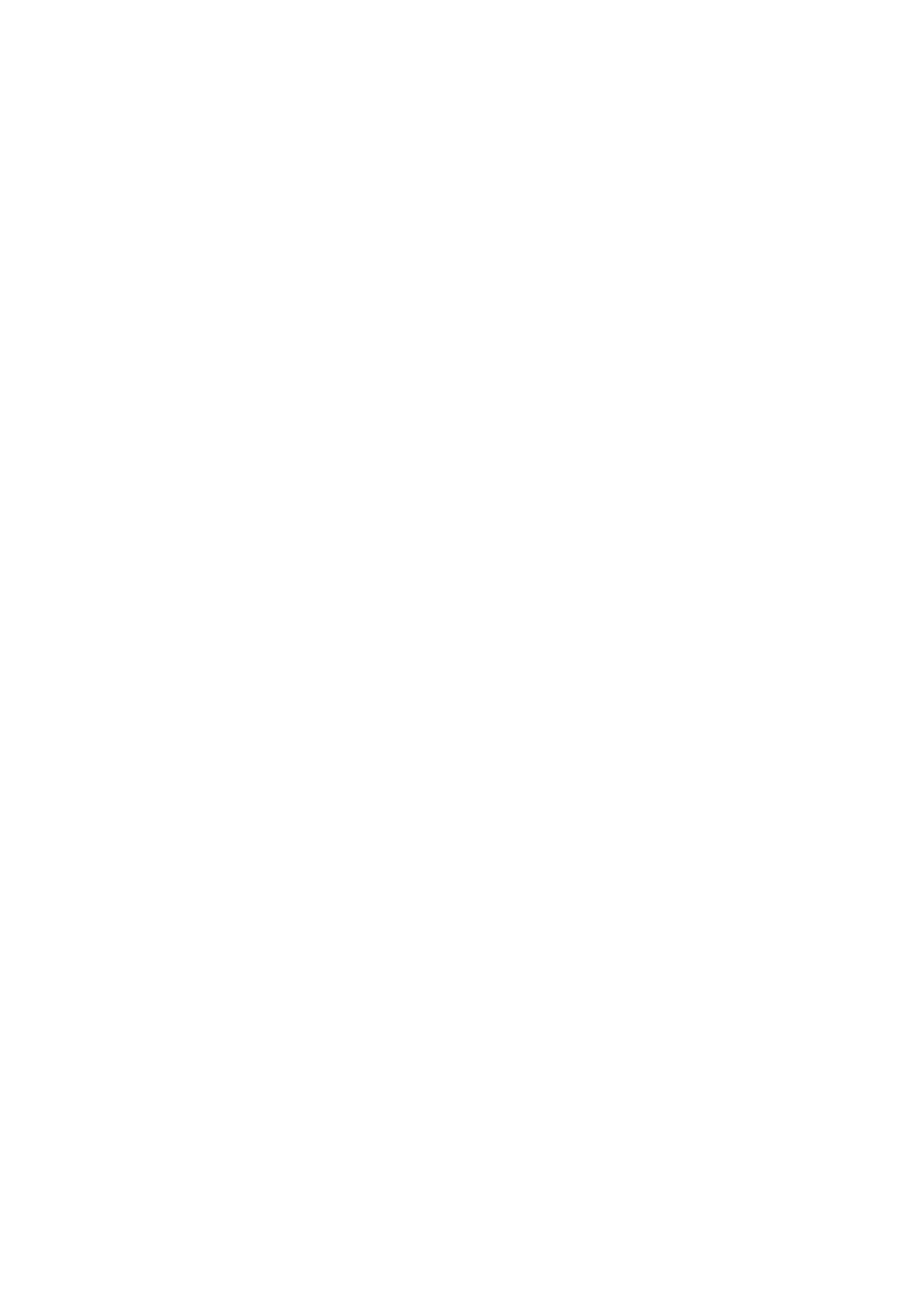# <span id="page-32-0"></span>2

## Metric contact and CR manifolds

This is another introductory chapter, this time presenting the structures that will be central to this thesis. We begin with contact and metric contact manifolds. The latter are manifolds with a contact structure, an almost-complex structure on the contact distribution and a metric compatible with both. In a second section, we introduce CR manifolds, which we consider as structures in their own right before adopting the point of view that they are metric contact manifolds whose almost-complex structure is integrable.

#### <span id="page-32-1"></span>2.1 Contact structures

This section serves to introduce contact and metric contact manifolds. It is this kind of manifolds that we will mainly be studying throughout this thesis. We begin by presenting contact structures, their Reeb vector fields and contact distributions and give some examples. We then study contact manifolds which admit a Riemannian metric compatible with the contact structure, the so-called metric contact manifolds. Metric contact manifolds by definition carry an almost-complex structure on their contact distribution and we consider the Lie derivative of this structure in some more detail. In this section, assume that  $M$  is a differentiable manifold of odd dimension  $n = 2m + 1$ .

**2.1.1 Definition** A *contact structure* on M is a one-form  $\eta \in \Omega^1(M)$  such that

<span id="page-32-2"></span>
$$
\eta \wedge (d\eta)^m \neq 0,\tag{2.1}
$$

where  $\neq$  is to be understood as nowhere vanishing and  $(d\eta)^m$  means the wedge product of  $(d\eta)$ with itself taken m times.

 $(M, \eta)$  is then called a contact manifold.

Because of the contact condition [\(2.1\)](#page-32-2), we have in particular that  $(d\eta)^m \neq 0$ . Therefore, at each point  $x \in M$  the dimension of the space  $\{v \in T_xM|v \lrcorner d\eta_x = 0\}$  cannot exceed one. Moreover, at each point, we have 2m linearly independent vetors  $v_1, ..., v_{2m}$  such that  $(d\eta_x)^m(v_1, ..., v_{2m}) \neq 0$ . Define  $\alpha_i = v_i \Box d\eta_x$ . Then dim ker  $\alpha_i = 2m$  and because all these kernels lie in a  $2m + 1$ dimensional space, their intersection must be at least of dimension one. An element  $\xi_x$  of this intersection fulfils  $\xi_x \Box d\eta_x = 0$ . Furthermore, because of the contact condition,  $\eta_x(\xi_x) \neq 0$  and demanding  $\eta(\xi_x) = 1$  then uniquely defines  $\xi_x$ . The vectors  $(\xi_x)_x$  define a smooth vector field, because all the conditions are smooth. The vector field we have just described plays an important role in contact geometry and we shall therefore give it a name.

**2.1.2 Definition** The Reeb vector field of a contact manifold  $(M, \eta)$  is the vector field uniquely determined by

$$
\eta(\xi) = 1
$$
 and  $\xi \Box d\eta = 0$ .

Furthermore,  $\eta$  induces a distribution  $\mathcal{C} \subset TM$  ( $\mathcal{C}_x = \text{ker } \eta_x$ ) that we shall call the *contact* distribution. Recall (Frobenius Theorem) that C is integrable if and only if  $\eta \wedge d\eta = 0$ . Therefore, we can consider the condition [\(2.1\)](#page-32-2) as meaning that the contact distribution is "as unintegrable as possible". Note that this means, in particular, that  $\mathcal C$  is not involutive.

Given C as the kernel of  $\eta$  and  $\xi$  such that  $\eta(\xi) = 1$ , we note that we can split the tangent bundle into  $TM = \mathcal{C} \oplus \mathbb{R}\xi$ .

We now consider a first example: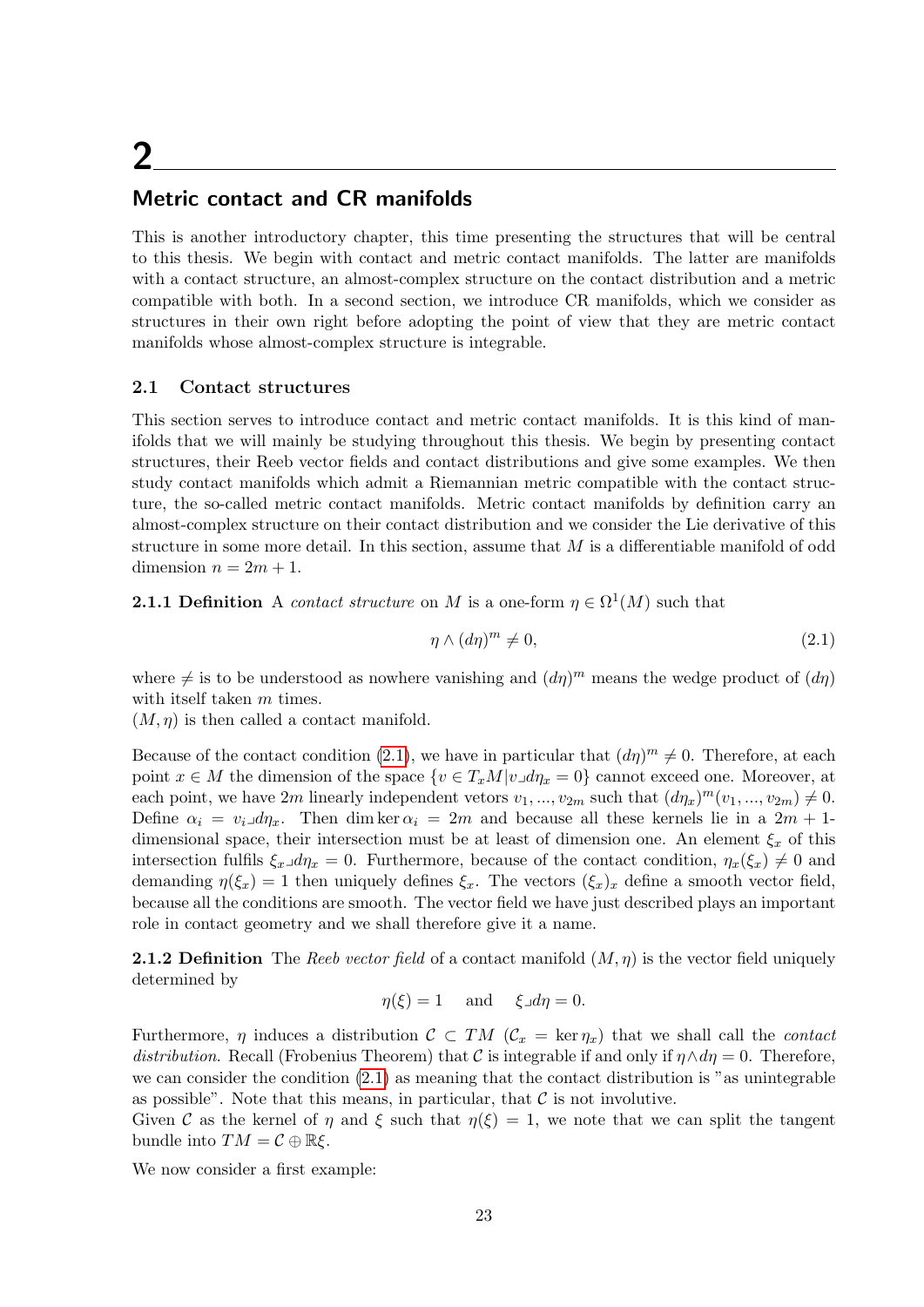**2.1.3 Example** We consider  $\mathbb{R}^{2m+1}$  whose coordinates we shall call  $(x_1, y_1, \ldots, x_m, y_m, z)$ equipped with the one-form

$$
\eta = dz - \sum_{i=1}^{m} x_i dy_i.
$$

Then, we have

$$
d\eta = ddz - \sum_{i=1}^{m} dx_i \wedge dy_i - \sum_{i=1}^{m} x_i ddy_i
$$

$$
= -\sum_{i=1}^{m} dx_i \wedge dy_i
$$

and thus

 $\eta \wedge d\eta = (-1)^m m! dz \wedge dx_1 \wedge dy_1 \ldots \wedge dx_m \wedge dy_m \neq 0.$ 

In fact, this contact structure on the standard real space is exemplary for all contact structures as the following theorem shows.

#### 2.1.4 Theorem (Darboux, cf. [\[Bla02,](#page-116-8) Theorem 3.1])

Let  $(M, \eta)$  be a contact manifold. Then, locally around every point  $p \in M$  there exist local coordinates  $(x_1, y_1, \ldots, x_m, y_m, z)$  such that locally

$$
\eta = dz - \sum_{i=1}^{m} x_i dy_i.
$$

Let us consider one further example:

#### 2.1.5 Example (cf. [\[Bla02,](#page-116-8) example 2.3.6])

We consider the three-dimensional torus  $\mathbb{T}^3 \simeq \mathbb{\bar{R}}^3/(\mathbb{2}\pi \mathbb{Z})^3$ . First, we consider the following form on  $\mathbb{R}^3$ :

$$
\eta = \sin y \, dx + \cos y \, dz \in \Omega^1(\mathbb{R}^3).
$$

This form is  $2\pi$ -periodic in every coordinate and thus induces a one-form on the torus. Next, we calculate

$$
d\eta = \cos y \, dy \wedge dx - \sin y \, dy \wedge dz
$$

and thus

$$
\eta \wedge d\eta = -\sin^2 y \, dx \wedge dy \wedge dz + \cos^2 y dz \wedge dy \wedge dx = -dx \wedge dy \wedge dz.
$$

This implies that  $\eta$  is indeed a contact form.

In order to study geometric properties on a contact manifold, we need to introduce a metric on it which we demand to be compatible with the contact structure in the following sense:

**2.1.6 Definition** A metric contact manifold is a tuple  $(M, g, \eta, J)$  with g a Riemannian metric on  $M, \eta \in \Omega^1(M)$  and  $J \in \text{End}(TM)$  such that

- (i)  $\|\eta_x\| = 1$  for any  $x \in M$ ,
- (ii)  $d\eta(X, Y) = q(JX, Y)$  for any  $X, Y \in \mathfrak{X}(M)$  and
- (iii)  $J^2X = -X + \eta(X)\xi$  for any  $X \in \mathfrak{X}(M)$ , where  $\xi$  is the metric dual of  $\eta$ .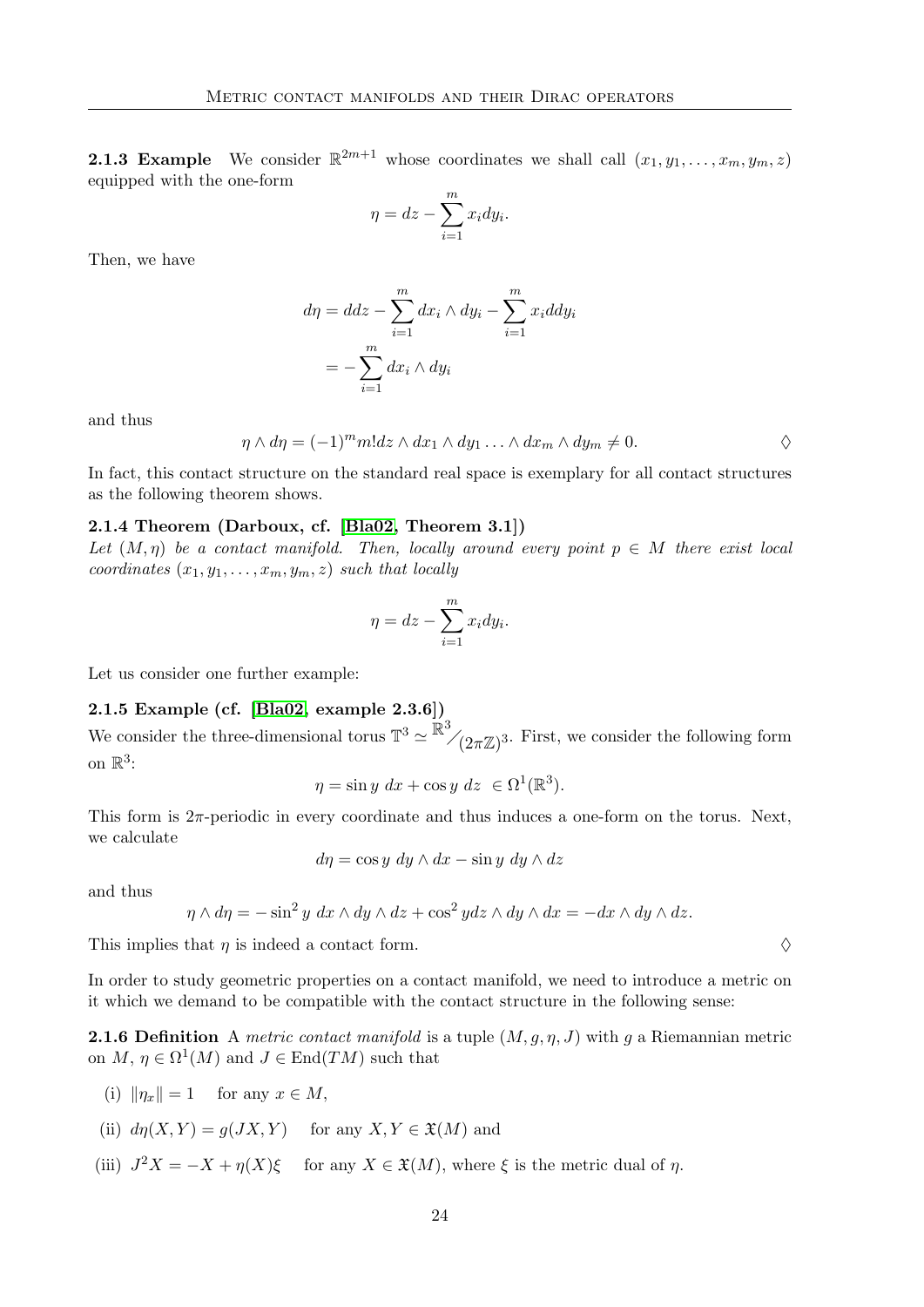#### 2.1.7 Lemma

Let  $(M, g, \eta, J)$  be a metric contact manifold. Then

 $\eta \wedge (d\eta)^n \neq 0,$ 

*i.e.*  $(M, \eta)$  is contact: Furthermore, we have that  $\xi = \eta^{\natural}$  is the Reeb vector field and fulfils that  $J\xi = 0.$ 

*Proof:* We first prove that  $\xi$  fulfils the conditions for a Reeb vector field. Obviously  $\eta(\xi)$  =  $\|\eta\|^2 = 1$ . Furthermore, we have that  $J^2\xi = -\xi + \eta(\xi)\xi = 0$ . From this we conclude that  $0 = g(J^2\xi, \xi) = -g(J\xi, J\xi)$  implying that  $J\xi = 0$ . Thus, we obtain  $d\eta(\xi, \cdot) = g(J\xi, \cdot) = 0$ . Let, as above,  $\mathcal{C}_x = \ker \eta_x$ . Then for  $X \in \mathcal{C}$  there holds  $J^2X = -X$ , i.e. J is an almost-complex-

structure on C. We pick a local basis  $(e_1, f_1, \ldots, e_m, f_m, \xi)$  such that the first  $2m$  elements are orthonormal and J-adapted and denote  $(e^1, f^1, ..., e^m, f^m, \eta)$  its dual. We then have

$$
d\eta(e_i, f_j) = g(Je_i, f_j) = g(f_i, f_j) = \delta_{ij}.
$$

As  $\xi \lrcorner d\eta = 0$ , we have

$$
d\eta = \sum_{i=1}^{m} e^i \wedge f^i
$$

and thus

$$
\eta \wedge (d\eta)^m = m! \eta \wedge e^1 \wedge \ldots \wedge f^m \neq 0.
$$

On a contact manifold, one can also define a Nijenhuis tensor:

**2.1.8 Definition** The *contact Nijenhuis tensor* is defined by

$$
N(X,Y) = \frac{1}{4} ([JX, JY] + J^{2}[X, Y] - J([JX, Y] + [X, JY]) ).
$$

Note that because  $J^2 \neq -Id$ , this tensor differs slightly from the one defined for almost-complex structures. We stated that the Nijenhuis tensor of an almost-complex manifold vanishes if and only if the almost-complex structure is integrable. No such "easy" interpretation can be given in the case of a contact manifold and we refer the reader to the following section for an introduction to CR manifolds, which are, in a certain way, contact manifolds on which the almost-complex structure on the contact distribution is "integrable".

The relationship between metric and contact structure on such a manifold is very close as the following lemma shows:

#### 2.1.9 Lemma

On a metric contact manifold  $(M, q, \eta, J)$ , the metric q is completely determined by  $\eta$  and J by

$$
g = \eta \otimes \eta + d\eta(\cdot, J\cdot).
$$

*Proof:* Fix  $x \in M$ . Then for  $u, v \in C_x$  we see that

$$
\eta \otimes \eta(u, v) + d\eta(u, Jv) = -d\eta(Jv, u) = -g(J^2v, u) = g(v, u).
$$

Furthermore, for  $u \in T_xM$ , we have

$$
\eta \otimes \eta(\xi, u) + d\eta(\xi, Ju) = \underbrace{\eta(\xi)}_{=1} \eta(u) = g(\xi, u).
$$

An analogous argument for u in the first argument concludes the proof.  $\Box$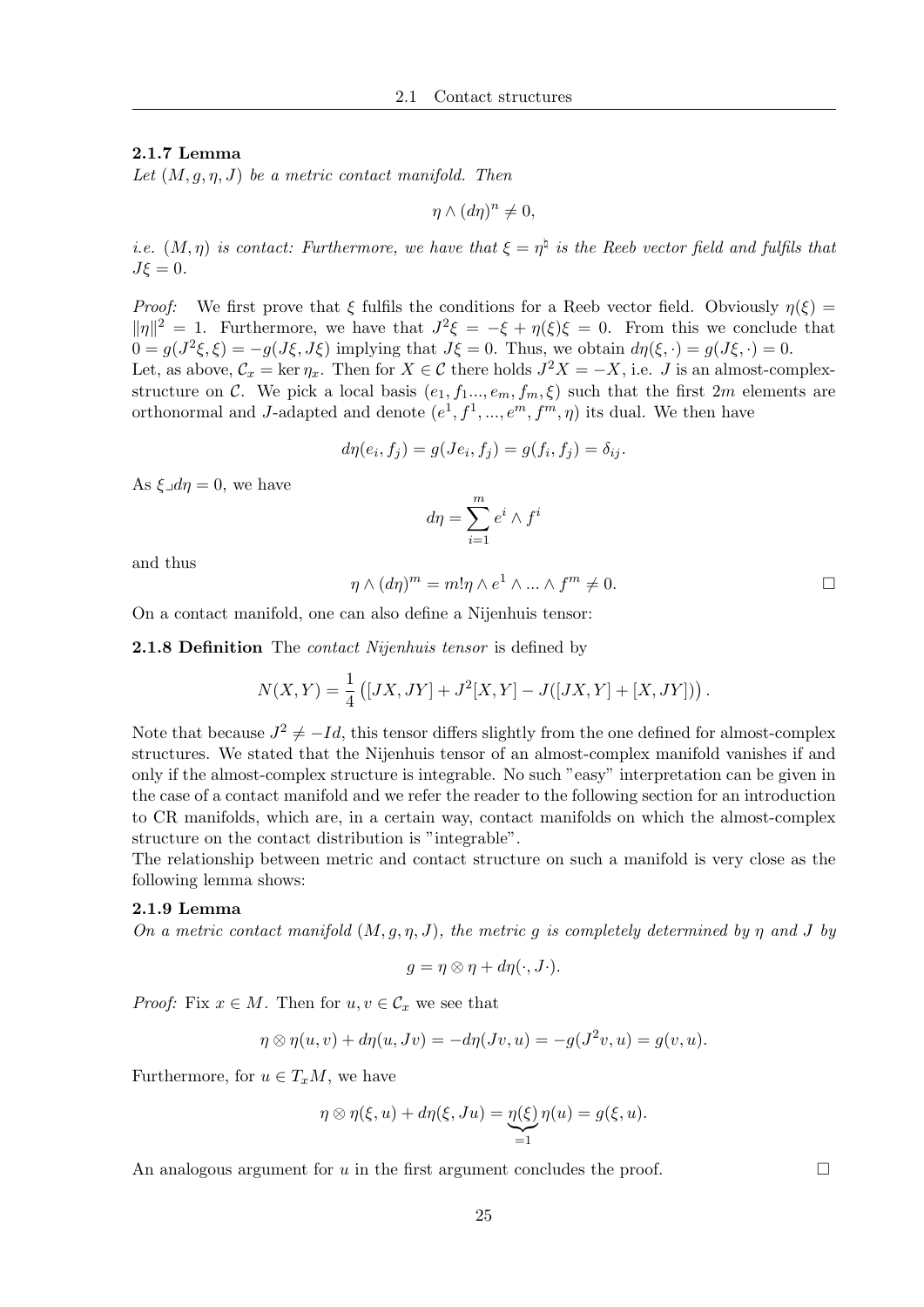We conclude this section with some auxiliary results on the operator  $J$  and its Lie derivative  $\phi = \mathcal{L}_{\xi}J$  which will be useful later. Recall that the Lie derivative of an endomorphism F of the tangent bundle in the direction of a vector field  $X \in \mathfrak{X}(M)$  is defined as follows

$$
\mathcal{L}_X F(Y) = \mathcal{L}_X(F(Y)) - F(\mathcal{L}_X Y) = [X, F(Y)] - F([X, Y]).
$$

#### 2.1.10 Lemma (cf. [\[Bla02,](#page-116-8) Lemma 6.1 and Corollary  $6.1$ ])

Let  $(M, q, \eta, J)$  be a metric contact manifold. Then, for the Levi-Civita-covariant derivative of J the following formula holds:

$$
2g((\nabla_X^g J)Y,Z)=g(JX,4N(Y,Z))+d\eta(JY,X)\eta(Z)+d\eta(X,JZ)\eta(Y).
$$

In particular, we have  $\nabla^g_{\xi}$  ${}_{\xi}^{g}J=0.$ 

*Proof:* Recall that  $J^2X = -X + \eta(X)\xi$  and thus

$$
g(X,Y) = g(JX,JY) + \eta(X)\eta(Y)
$$
  
= 
$$
d\eta(X,JY) + \eta(X)\eta(Y) = d\eta(Y,JX) + \eta(X)\eta(Y).
$$

Then, using the Koszul formula for  $\nabla^g$  and the relationship between g and d $\eta$ , we obtain

$$
2g((\nabla_X^g J)Y, Z) = 2g(\nabla_X^g (JY), Z) + 2g(\nabla_X^g Y, JZ)
$$
  
\n
$$
= X(g(JY, Z)) + JY(g(X, Z)) - Z(g(X, JY))
$$
  
\n
$$
+ g([X, JY], Z) + g([Z, X], JY) - g([JY, Z], X)
$$
  
\n
$$
+ X(g(Y, JZ)) + Y(g(X, JZ)) - JZ(g(X, Y))
$$
  
\n
$$
+ g([X, Y], JZ) + g([JZ, X], Y) - g([Y, JZ], X)
$$
  
\n
$$
= X(d\eta(Y, Z)) + JY(d\eta(X, JZ)) + JY(\eta(X)\eta(Z)) - Z(d\eta(Y, X))
$$
  
\n
$$
+ d\eta([X, JY], JZ) + \eta([X, JY])\eta(Z) + d\eta(Y, [Z, X])
$$
  
\n
$$
- d\eta(X, J[JY, Z]) - \eta(X)\eta([JY, Z]) + X(d\eta(Z, Y)) + Y(d\eta(Z, X))
$$
  
\n
$$
- JZ(d\eta(X, JY)) - JZ(\eta(X)\eta(Y)) + d\eta(Z, [X, Y]) + d\eta([JZ, X], JY)
$$
  
\n
$$
+ \eta([JZ, X])\eta(Y) - d\eta([Y, JZ], JX) - \eta([Y, JZ])\eta(X).
$$

Now, using that

$$
0 = dd\eta(A, B, C) = A(d\eta(B, C)) - B(d\eta(A, C)) + C(d\eta(A, B))
$$
  
- 
$$
d\eta([A, B], C) + d\eta([A, C], B) - d\eta([B, C], A)
$$

for any vector fields  $A, B, C \in \mathfrak{X}(M)$ , we obtain

$$
2g((\nabla_X^g J)Y, Z) = d\eta([Y, Z], X) - d\eta([JY, JZ], X) + JY(\eta(X)\eta(Z)) - JZ(\eta(X)\eta(Y))
$$
  
+  $\eta([X, JY])\eta(Z) - d\eta(X, J[JY, Z]) - \eta([JY, Z])\eta(X) + \eta([JZ, X])\eta(Y)$   
-  $d\eta([Y, JZ], JX) - \eta([Y, JZ])\eta(X)$   
=  $d\eta([Y, Z], X) - d\eta([JY, JZ], X) + JY(\eta(X))\eta(Z) + \eta(X)JY(\eta(Z))$   
-  $JZ(\eta(X))\eta(Y) - \eta(X)JZ(\eta(Y)) + \eta([X, JY])\eta(Z) - d\eta(X, J[JY, Z])$   
-  $\eta([JY, Z])\eta(X) + \eta([JZ, X])\eta(Y) - d\eta([Y, JZ], JX) - \eta([Y, JZ])\eta(X).$ 

Then using that for any vector fields  $A, B \in \mathfrak{X}(M)$ 

$$
d\eta(A,JB) = A(\underbrace{\eta(JB)}_{=0}) - JB(\eta(A)) - \eta([A,JB]),
$$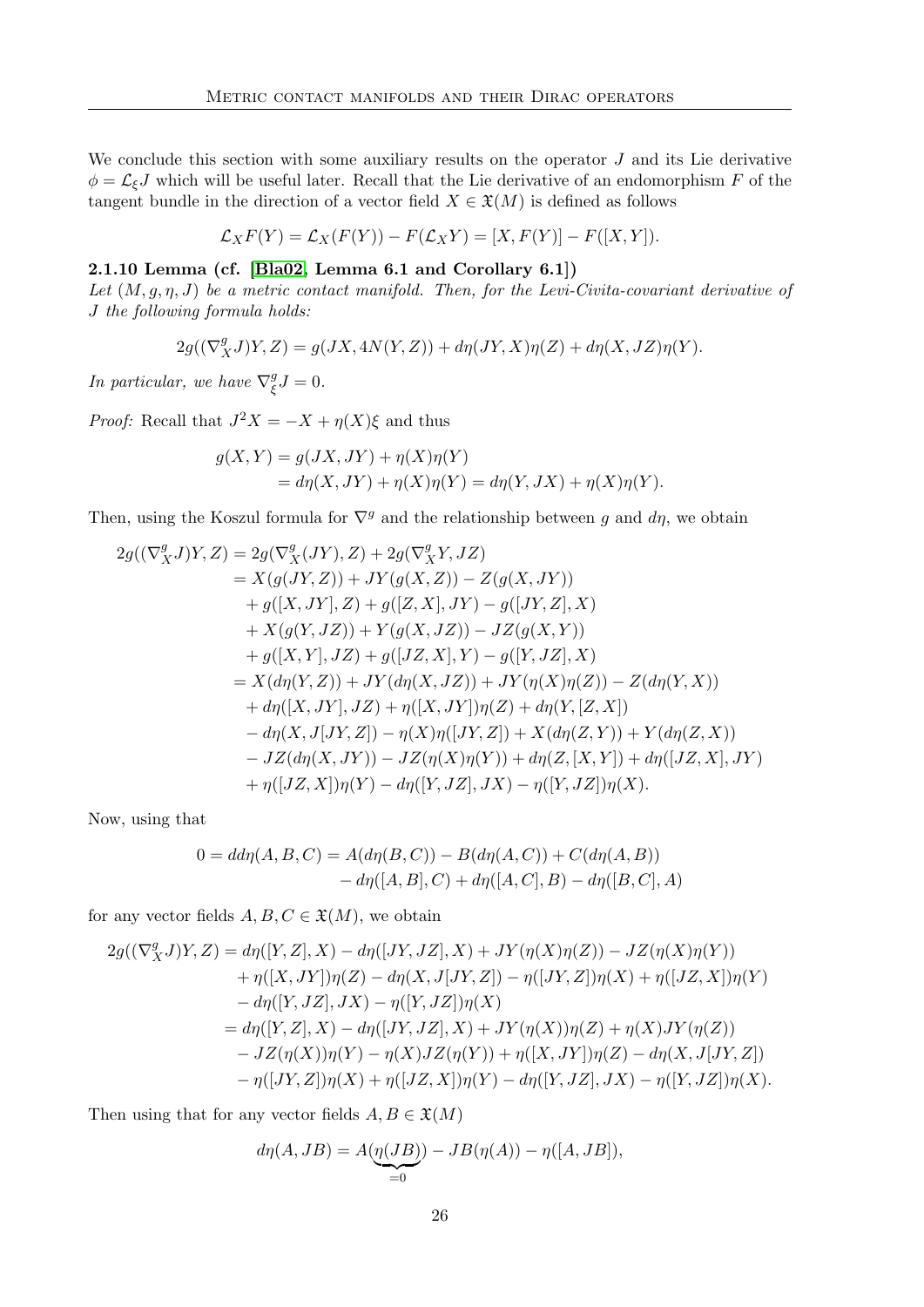we obtain

$$
2g((\nabla_X^g J)Y, Z) = d\eta([Y, Z], X) - d\eta([JY, JZ], X) + d\eta(JY, X)\eta(Z) + d\eta(JY, Z)\eta(X)
$$
  
\n
$$
- JZ(\eta(X))\eta(Y) + d\eta(Y, JZ)\eta(X) - d\eta(X, J[JY, Z]) + \eta([JZ, X])\eta(Y)
$$
  
\n
$$
- d\eta([Y, JZ], JX)
$$
  
\n
$$
= -g(JX, [Y, Z]) + g(JX, [JY, JZ]) + d\eta(JY, X)\eta(Z) + d\eta(X, JZ)\eta(Y)
$$
  
\n
$$
\eta(X)(d\eta(JY, Z) + d\eta(Y, JZ)) - d\eta(X, J[JY, Z]) + d\eta(J[Y, JZ], X)
$$
  
\n
$$
= -g(JX, [Y, Z]) + g(JX, [JY, JZ]) - g(JX, J[JY, Z]) - g(JX, J[Y, JZ])
$$
  
\n
$$
+ d\eta(JY, X)\eta(Z) + d\eta(X, JZ)\eta(Y)
$$

Then, because  $J^2 = - \mathrm{Id} + \eta \otimes \xi$ , we obtain

$$
2g((\nabla_X^g J)Y, Z) = g(JX, J^2[Y, Z]) - \eta([Y, Z])\eta(JX) + g(JX, [JY, JZ]) - g(JX, J[JY, Z])
$$
  

$$
- g(JX, J[Y, JZ]) + d\eta(JY, X)\eta(Z) + d\eta(X, JZ)\eta(Y)
$$
  

$$
= g(JX, 4N(Y, Z)) + d\eta(JY, X)\eta(Z) + d\eta(X, JZ)\eta(Y),
$$

which proves the claim. In particular, choosing  $X = \xi$  we obtain

$$
2g((\nabla^g_{\xi}J)(Y),Z) = g(J\xi,4N(Y,Z)) + d\eta(JY,\xi)\eta(Z) + d\eta(\xi,JZ)\eta(Y) = 0
$$

and have thus proven everything.  $\Box$ 

# 2.1.11 Lemma (cf. [\[Bla02,](#page-116-0) Lemma 6.2])

Let  $(M, g, \eta, J)$  be a metric contact manifold. Then the operator  $\phi = \mathcal{L}_{\xi}J$  is trace-free and symmetric and we have  $J\phi = -\phi J$ .

*Proof:* We first prove an auxiliary result:  $\nabla_{\xi}^{g}$  $\frac{g}{\xi}\xi = 0$ . Note that

$$
\mathcal{L}_{\xi}\eta = d(\eta(\xi)) + \xi \lrcorner d\eta = 0
$$

and thus

$$
0 = \mathcal{L}_{\xi} \eta(X) = \xi(\eta(X)) - \eta([\xi, X])
$$
  
=  $g(\nabla_{\xi}^g \xi, X) + g(\xi, \nabla_{\xi}^g X) - \eta(\nabla_{\xi}^g X - \nabla_{X}^g \xi)$   
=  $g(\nabla_{\xi}^g \xi, X) - g(\xi, \nabla_{X}^g \xi).$ 

Noting that  $\xi$  is a vector field of constant length and thus  $g(\xi, \nabla_X^g \xi) = 0$ , this yields the claimed equation.

Furthermore, we have  $\nabla^g_\xi$  $\frac{g}{\xi}J=0$  and thus

$$
\begin{aligned} g((\mathcal{L}_\xi J)(X), Y) &= g(\nabla_\xi (JX) - \nabla^g_{JX} \xi - J(\nabla^g_\xi X) + J(\nabla^g_X \xi), Y) \\ &= g(\underbrace{(\nabla^g_\xi J)(X)}_{=0} - \nabla^g_{JX} \xi + J(\nabla^g_X \xi), Y). \end{aligned}
$$

If  $X = \xi$ , this is zero. The same holds for  $Y = \xi$  because

$$
g(-\nabla^g_{JX}\xi+J\nabla^g_X\xi,\xi)=-\big(JX\big)\big(g(\xi,\xi)\big)+\underbrace{g(\xi,\nabla^g_{JX}\xi)}_{=const}-g(\nabla^g_X\xi,\underbrace{JX}_{=0})=0.
$$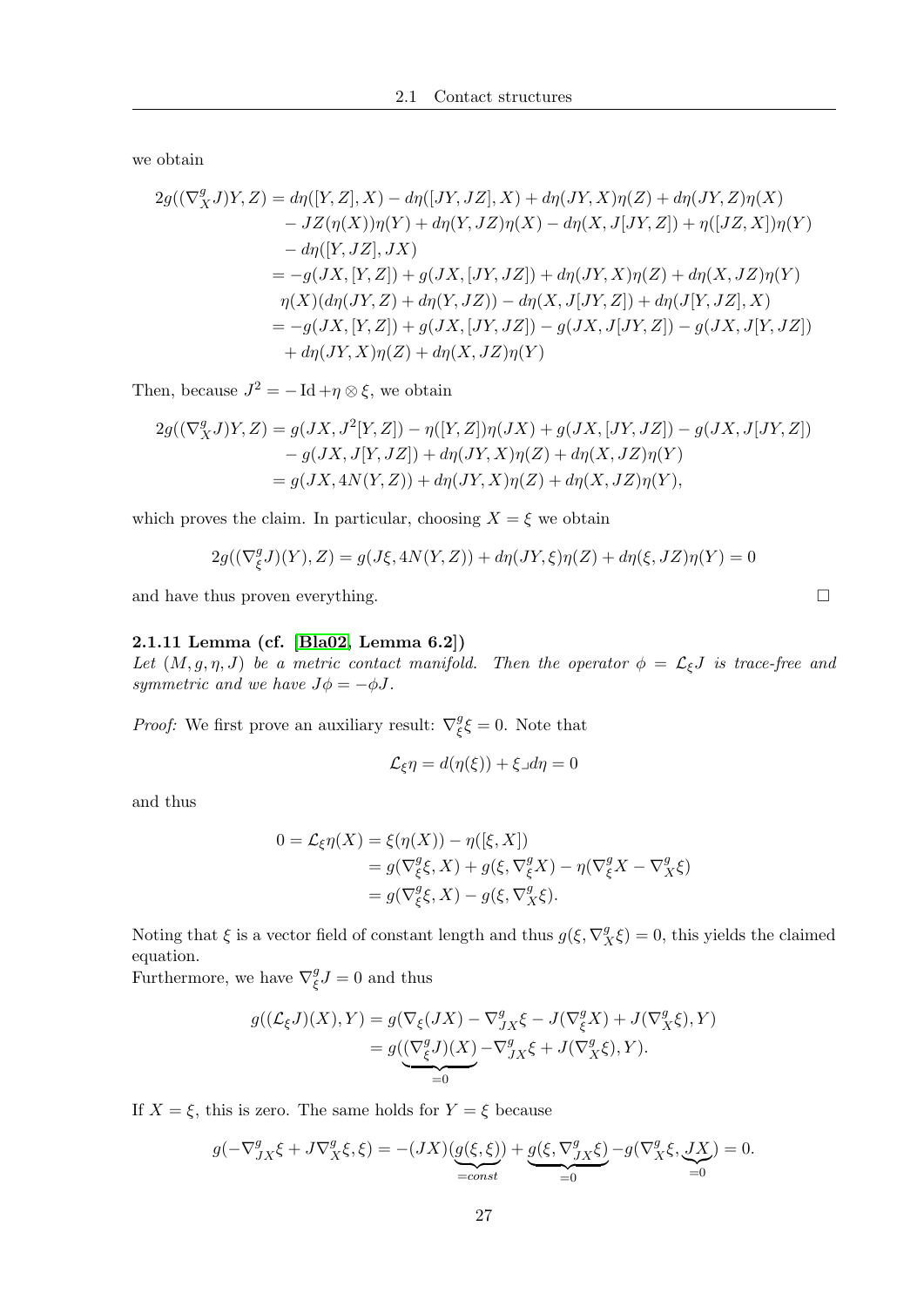Thus, we now consider  $X, Y \in \xi^{\perp}$ . Then, we have

$$
g((\mathcal{L}_{\xi}J)(X),Y) = g(-\nabla^g_{JX}(\xi),Y) - g(\nabla^g_X \xi, JY)
$$
  
= -(JX)(g(\xi,Y)) + g(\xi, \nabla^g\_{JX}Y) - X(g(\xi, JY)) + g(\xi, \nabla^g\_X JY)  
= \eta(\nabla^g\_{JX}Y) + \eta(\nabla^g\_X JY).

Because  $X, Y \in \xi^{\perp} = \mathcal{C}$ , we have that

$$
d\eta(X, Y) = X(\eta(Y)) - Y(\eta(X)) - \eta([X, Y])
$$
  
= -\eta([X, Y]).

Thus, we have

$$
\eta([JX,Y] + [X,JY]) = -d\eta(JX,Y) - d\eta(X,JY) = 0
$$

and hence

$$
g((\mathcal{L}_{\xi}J)(X), Y) = \eta(\nabla^g_{JX}Y) + \eta(\nabla^g_XJY)
$$
  
= 
$$
\eta(\nabla^g_YJX) + \eta(\nabla^g_{JY}X).
$$

Arguing as above, the right hand side is equal to  $g(X,(\mathcal{L}_{\xi}J)(Y))$ , which proves symmetry. Next, by the preceding lemma, we have

$$
2g((\nabla_X^g J)(\xi), Z) = g(JX, 4N(\xi, Z)) + d\eta(X, JZ)
$$
  
=  $g(JX, J^2[\xi, Z] - J[\xi, JZ]) + d\eta(X, JZ)$   
=  $-g(JX, J(\mathcal{L}_\xi J)(Z)) + g(JX, JZ)$ 

Using the formula for  $J^2$ , we deduce that

$$
g(JX, JY) = -g(J^{2}X, Y) = g(X, Y) - \eta(X)g(\xi, Y) = g(X, Y) - \eta(X)\eta(Y)
$$

and use this to compute

$$
2g((\nabla_X^g J)(\xi), Z) = -g(X, (\mathcal{L}_{\xi} J)(Z)) + \eta(X)\eta((\mathcal{L}_{\xi} J)(Z)) + g(Z, X) - \eta(Z)\eta(X)
$$
  
=  $-g((\mathcal{L}_{\xi} J)(X), Z) + g(Z, X) - g(\eta(X)\xi, Z),$ 

where the last equation follows because the symmetry of  $\phi$  implies that

<span id="page-37-0"></span>1

$$
\eta((\mathcal{L}_{\xi}J)(Z)) = g((\mathcal{L}_{\xi}J)(\xi), Z) = 0.
$$

Therefore, we obtain the following equivalent statements:

$$
(\nabla_{\xi}^{g} J)(Y) = -\frac{1}{2} (\mathcal{L}_{\xi} J)(X) + \frac{1}{2} X - \frac{1}{2} \eta(X) \xi,
$$
  
\n
$$
-J(\nabla_{X}^{g} \xi) = -\frac{1}{2} (\mathcal{L}_{\xi} J)(X) + \frac{1}{2} X - \frac{1}{2} \eta(X) \xi - \nabla_{X}^{g} (J \xi),
$$
  
\n
$$
\nabla_{X}^{g} \xi = -\frac{1}{2} J(\mathcal{L}_{\xi} J)(X) + \frac{1}{2} JX + \underbrace{\eta(\nabla_{X}^{g} \xi)}_{=g(\xi, \nabla_{X}^{g} \xi) = 0} \xi,
$$
  
\n
$$
\nabla_{X}^{g} \xi = \frac{1}{2} J \phi X + \frac{1}{2} JX.
$$
\n(2.2)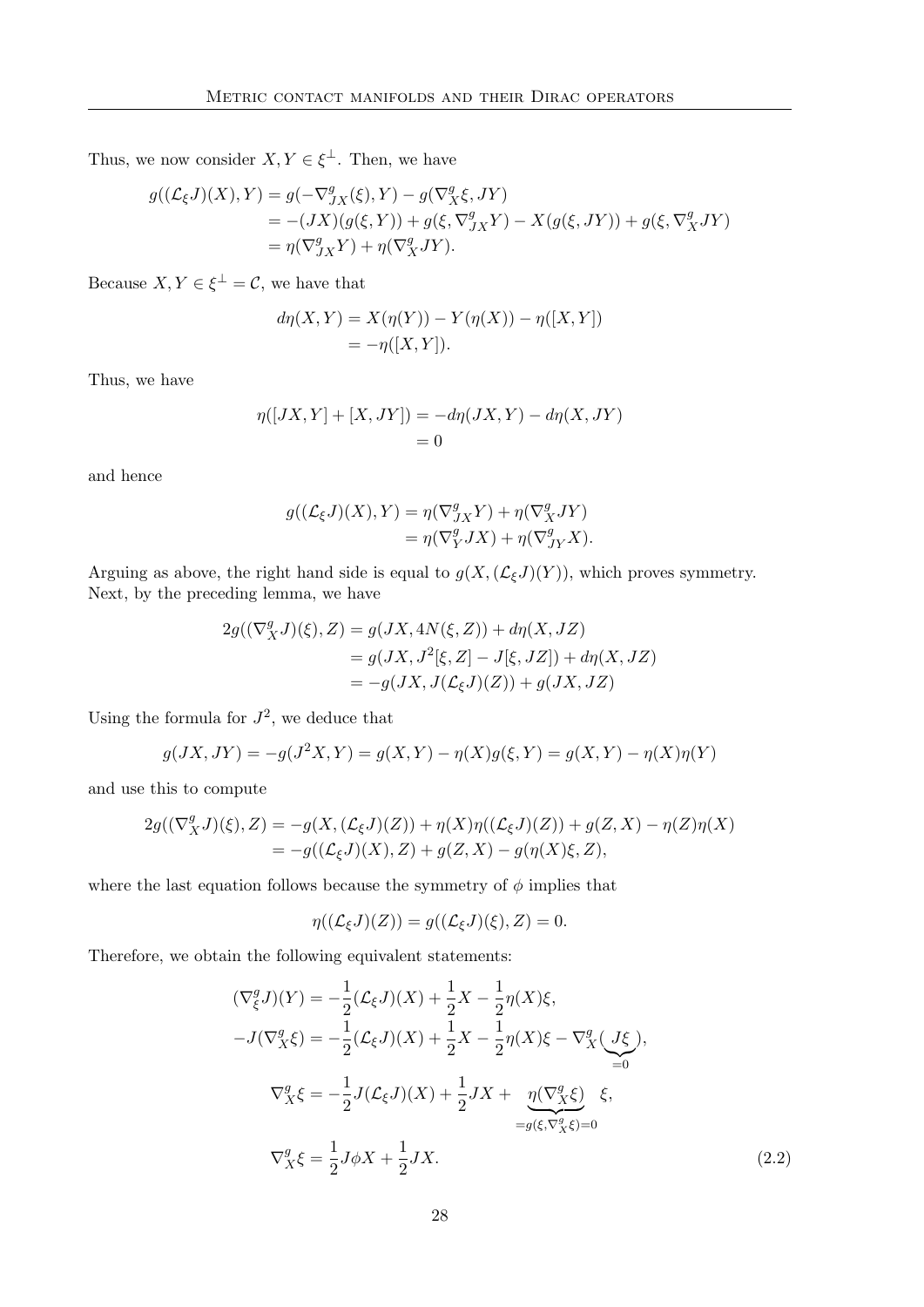Therefore, we obtain

$$
g(X, JY) = d\eta(Y, X)
$$
  
=  $Y(\eta(X)) - X(\eta(Y)) - \eta([Y, X])$   
=  $g(\nabla_Y^g X, \xi) + g(X, \nabla_Y^g \xi) - g(\nabla_X^g Y, \xi) - g(Y, \nabla_X^g \xi) - g(\nabla_Y^g X, \xi) + g(\nabla_X^g Y, \xi)$   
=  $g(X, \nabla_Y^g \xi) - g(Y, \nabla_X^g \xi)$   

$$
\stackrel{(2.2)}{=} \frac{1}{2}g(X, J\phi Y + JY) - g(Y, J\phi X + JX)
$$
  
=  $\frac{1}{2}(g(X, J\phi Y) - g(Y, J\phi X)) + g(X, JY),$ 

which is equivalent to

$$
0 = (g(X, J\phi Y) - g(Y, J\phi X))
$$
  
= g(X, J\phi Y) + g(JY, \phi X) = g(X, J\phi Y) + g(X, \phi JY),

which implies  $J\phi = -\phi J$ .

Concerning the trace, assume that  $\lambda$  is an eigenvalue of  $\phi$  with eigenvector X. Then  $\phi JX =$  $-J\phi X = -\lambda JX$ , i.e.  $-\lambda$  is also an eigenvalue of  $\phi$ , with eigenvector JX. This implies the tracelessness.  $\hfill \square$ 

This concludes our introduction to contact manifold. In the following section, we introduce CR manifolds, which may be considered as contact manifold whose almost-complex structure on the contact distribution is integrable. We will come back to metric contact manifolds in later chapters, when we discuss their spin structures, connections and Dirac operators.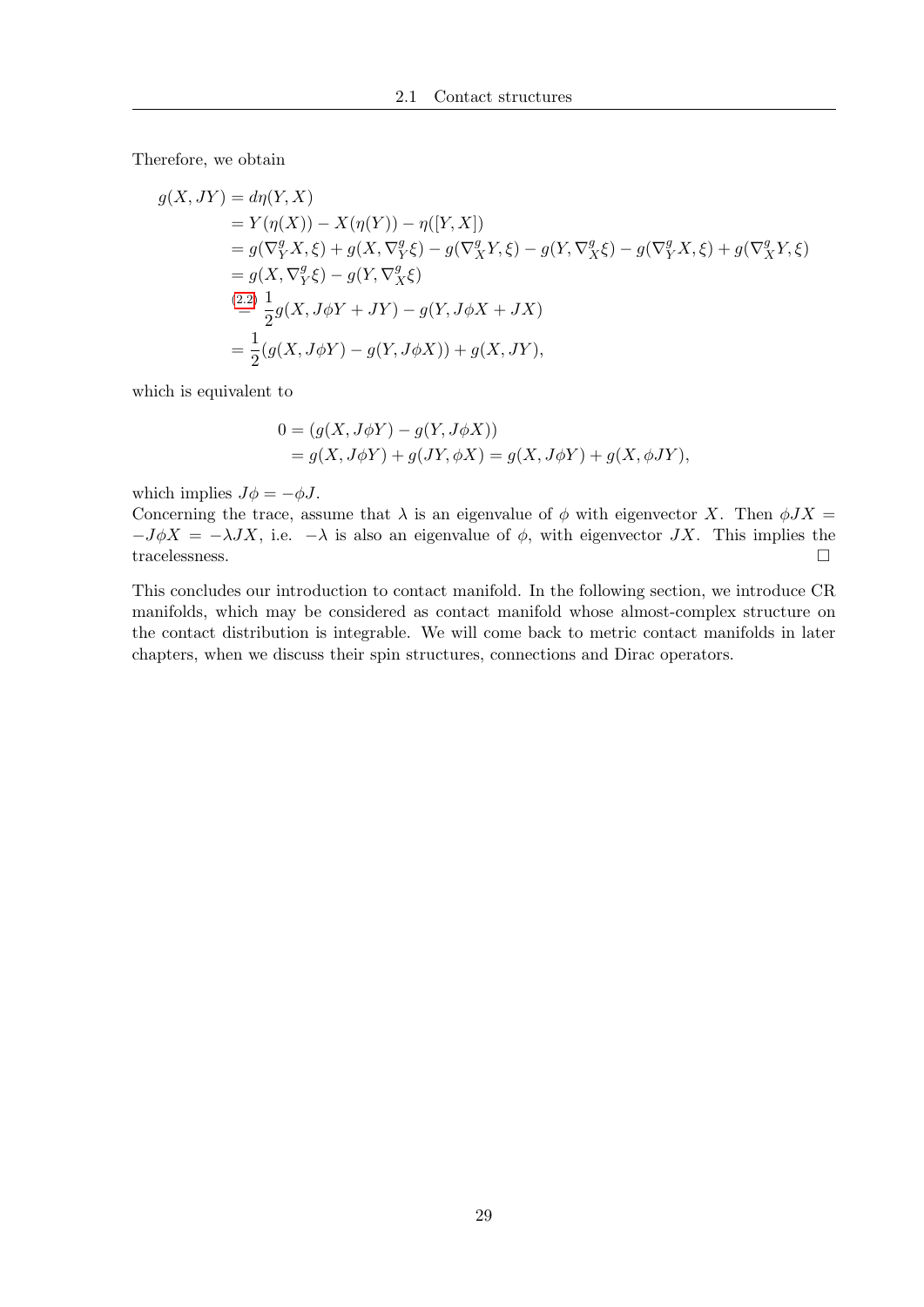## 2.2 CR structures

CR manifolds are manifolds with an integrable almost-complex structure on a subbbundle of their tangent space. They are modelled on a real hypersurface in standard complex space  $\mathbb{C}^n$ . In this section, we will introduce these structures, first through the motivating example of a real hypersurface and then as an abstract structure. We will pay particular attention to the relationship between CR and contact manifolds. Much of this introduction is inspired by the first chapter of [\[Jac90\]](#page-116-1).

Let  $M^{2m+1} \subset \mathbb{C}^{m+1}$  be a real hypersurface. We would then like to induce an (almost-)complex structure on its tangent space. However, TM is not stable under the complex structure of the surrounding complex space. Therefore, we want to find a certain subspace of the tangent space that is stable under the complex structure: We consider the stable tangent space of M:

$$
H_x := T_x M \cap J(T_x M),
$$

where J denotes the standard almost-complex structure of the complex space  $\mathbb{C}^{m+1}$ . Then we have the following result:

# 2.2.1 Lemma

Let  $M^{2m+1} \subset \mathbb{C}^{m+1}$  be a real hypersurface. Then the following properties of its stable tangent space hold:

- (1) dim<sub>R</sub>  $H_r = 2m$
- (2)  $J(H) \subset H$  and  $(J|_H)^2 = -Id$
- (3) For all  $X, Y \in \Gamma(H)$  we have that  $(JX, Y) + [X, JY] \in \Gamma(H)$  and

<span id="page-39-1"></span><span id="page-39-0"></span>
$$
J([JX, Y] + [X, JY]) = [JX, JY] - [X, Y].
$$
\n(2.3)

*Proof:* (1) As J is an isomorphism of  $\mathbb{C}^{m+1}$ , the dimensions of  $T_xM$  and  $J(T_xM)$  must agree.  $T_xM$  cannot be preserved by J as it is of odd (real) dimension and thus, by a dimension argument, the intersection of  $T_xM$  and its image under J must be  $2m$ . (2) is obvious. (3) The second equation follows from the integrability of J. Obviously,  $[JX, Y] + [X, JY] \in$  $\Gamma(TM)$ . But from [\(2.3\)](#page-39-0), on sees that it is also in  $\Gamma(J(TM))$  and thus in  $\Gamma(H)$ 

One now uses these properties to define an abstract CR manifold:

**2.2.2 Definition** A *(real)* CR structure on a smooth manifold of odd dimension  $n = 2m + 1$  is a pair  $(H, J)$  such that

- (i)  $H \subset TM$  is a subbundle of rank 2m
- (ii)  $J: H \to H$  is an almost-complex structure
- (iii) For any  $X, Y \in \Gamma(H)$ , the following holds:
	- $[X, JY] + [JX, Y] \in \Gamma(H)$ ,
	- $J([JX, Y] + [X, JY]) [JX, JY] + [X, Y] \equiv 0.$

As an example we consider the so-called Sasakian manifolds. They play an important role in the study of Killing spinors, as every manifold which is Sasaki, Einstein and spin admits a real Killing spinor.

**2.2.3 Example** A Riemannian manifold  $(M^{2m+1}, g)$  together with a Killing vector field  $\xi$  is called a Sasaki manifold if it satisfies the following conditions: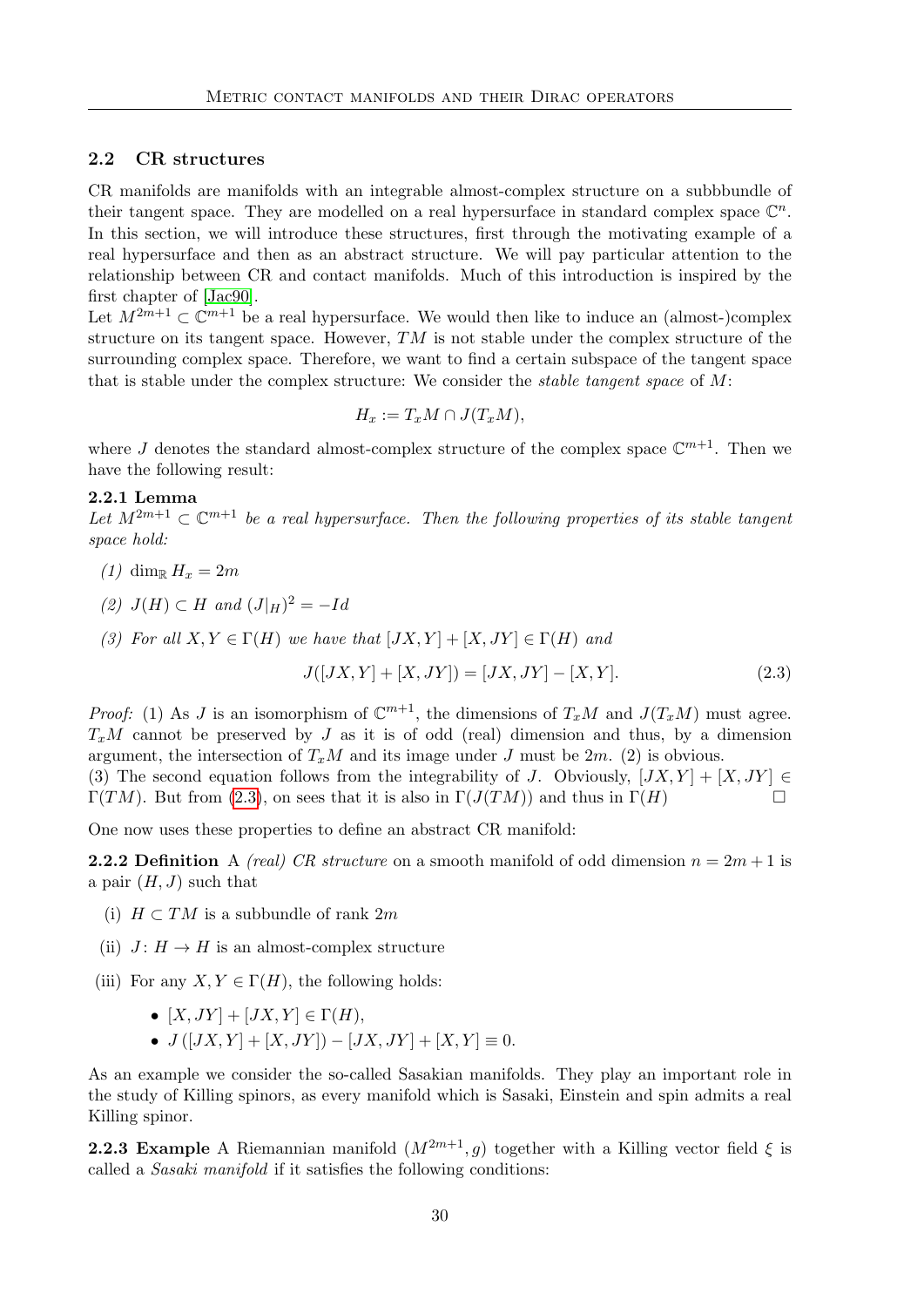- (a)  $g(\xi, \xi) = 1$ ,
- (b)  $\psi := -\nabla^g \xi$  satisfies  $\psi^2 X = -X + g(X, \xi)\xi$ ,
- (c)  $(\nabla_X^g \psi)(Y) = g(X, Y)\xi g(Y, \xi)X$  for any  $X, Y \in \mathfrak{X}(M)$ .

Then, setting  $H = \xi^{\perp}$  and  $J = \psi|_H$ , we obtain a CR structure  $(H, J)$ . This can be seen as follows: Obviously, H is a subbundle of rank 2m. Furthermore, if  $X \in \Gamma(H)$ , then  $g(X, \xi) = 0$ and thus, (b) implies that  $J$  is an almost-complex structure on  $H$ . It remains to check (iii) in the definition of a CR manifold. Let  $X, Y \in \Gamma(H)$ . Then we obtain that

$$
g([X, JY] + [JX, Y], \xi) = g(\nabla^g_X JY - \nabla^g_{JY} X + \nabla^g_{JX} Y - \nabla^g_Y JX, \xi).
$$

We have that<sup>[5](#page-40-0)</sup>  $g(\nabla_X^g JY) = g((\nabla_X^g J)Y + J(\nabla_X^g Y), \xi)$ . But, for any vector field  $Z \in \mathfrak{X}(M)$ , we have that  $g(J(Z), \xi) = g(\nabla_{\xi}^{g})$  $Z^g(\xi,\xi) = 0$ , because  $\xi$  has constant length. Therefore, we have  $g(\nabla_X^g JY) = g((\nabla_X^g J)Y, \xi)$  and hence, we obtain

$$
g([X, JY] + [JX, Y], \xi) = g((\nabla_X^g J)Y - (\nabla_Y^g J)X - \nabla_{JY}^g (X) + \nabla_{JX}^g Y, \xi).
$$

Now, we use property (c) and obtain

$$
g([X, JY] + [JX, Y], \xi) = g(g(X, Y)\xi - g(Y, \xi)X - g(X, Y)\xi + g(X, \xi)Y - \nabla_{JY}^{g}(X) + \nabla_{JX}^{g}Y, \xi)
$$
  
=  $-g(Y, \xi)g(X, \xi) + g(X, \xi)g(Y, \xi) - g(\nabla_{JY}^{g}X - \nabla_{JX}^{g}Y, \xi)$   
=  $-g(\nabla_{JY}^{g}X - \nabla_{JX}^{g}Y, \xi).$ 

Using that  $\nabla^g$  is metric,  $H = \xi^{\perp}$  and the definition of  $\psi$ , we deduce

$$
-g(\nabla^g_{JY}X - \nabla^g_{JX}Y, \xi) = g(X, \nabla^g_{JY}\xi) - g(Y, \nabla^g_{JX}\xi)
$$
  
= -g(X, J<sup>2</sup>Y) + g(Y, J<sup>2</sup>X)  
= +g(X, Y) - g(Y, X),

where the last equality follows because J is an almost-complex structure on H. Thus,  $g([X, JY] + g(Y)$  $[JX, Y], \xi) = 0$ , i.e.  $[X, JY] + [JX, Y] \in \Gamma(H)$  for any  $X, Y \in \Gamma(H)$ .

We still need to prove that the integrability condition is fulfilled. Because  $(\nabla_X^g J)Y = \nabla_X^g (JY) J(\nabla^g_X Y)$ , we obtain

$$
(\nabla_X^g J)Y - (\nabla_Y^g J)X = J([Y, X]) + \nabla_X^g (JY) - \nabla_Y^g (JX).
$$

Analogously,

$$
(\nabla^g_{JX}J)Y-(\nabla^g_{JY}J)X=[JX,JY]-J(\nabla^g_{JX}Y-\nabla^g_{JY}X).
$$

Therefore, we have

$$
\begin{aligned} &\left(\nabla^g_{JX}J\right)Y-\left(\nabla^g_{JY}J\right)X-J\left(\left(\nabla^g_{X}J\right)Y-\left(\nabla^g_{Y}J\right)X\right)\\ =&[JX,JY]+J^2[X,Y]-J\left(\nabla^g_{JX}Y-\nabla^g_{JY}X+\nabla^g_{X}JY-\nabla^g_{Y}JX\right)\\ =&[JX,JY]-[X,Y]-J\left([JX,Y]+[X,JY]\right)+g\left([X,Y],\xi\right)\xi. \end{aligned}
$$

<span id="page-40-0"></span> ${}^{5}$ In the computations, we will apply J to some vectors which are not necessarily in H. In that case, we assume J to be extended by  $\psi$  for the purpose of this calculation.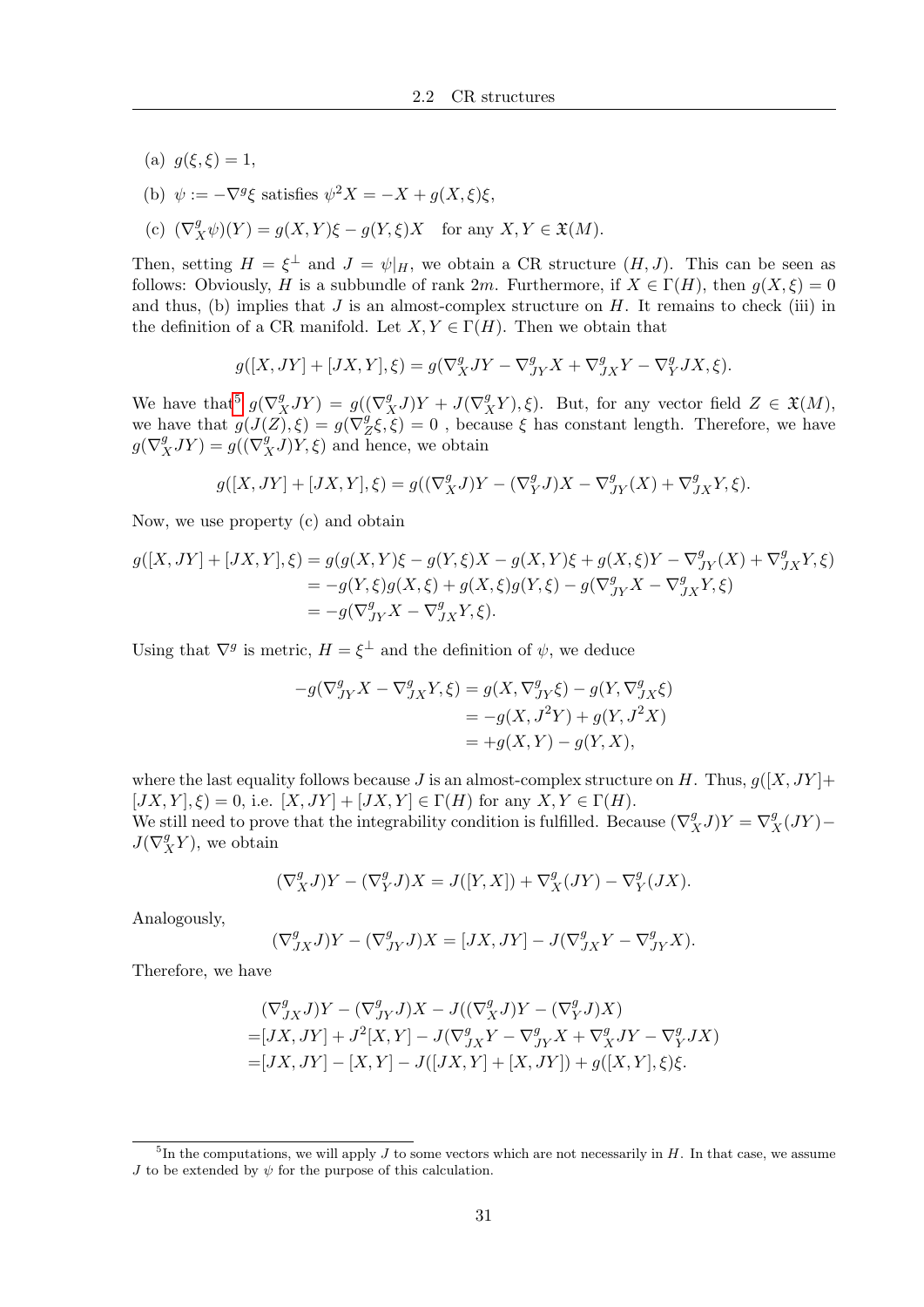On the other hand, by property (c), we have

$$
\begin{aligned} (\nabla^g_{JX} J)Y - (\nabla^g_{JY} J)X - J((\nabla^g_X J)Y - (\nabla^g_Y J)X) \\ = &g(JX, Y)\xi - g(Y, \xi)JX - g(JY, X)\xi + g(X, \xi)JY - J(g(X, Y)\xi - g(Y, \xi)X \\ &- g(X, Y)\xi + g(X, \xi)Y) \\ = &\left(g(JX, Y) - g(JY, X)\right)\xi \\ = &\left(-g(\nabla^g_X \xi, Y) + g(\nabla^g_Y \xi, X)\right)\xi. \end{aligned}
$$

Then, because  $\nabla^g$  is metric and  $X, Y \perp \xi$ , we have

$$
\left(-g(\nabla^g_X\xi,Y)+g(\nabla^g_Y\xi,X)\right)=-g([X,Y],\xi).
$$

Using all the above, we deduce

$$
[JX, JY] - [X, Y] - J([JX, Y] + [X, JY])
$$
  
=  $(\nabla_{JX}^g J)Y - (\nabla_{JY}^g J)X - J((\nabla_X^g J)Y - (\nabla_Y^g J)X) - g([X, Y], \xi)\xi$   
= 0,

which proves that the integrability condition is fulfilled.  $\Diamond$ 

Just like an almost-complex structure can be defined in terms of subspaces of its complexified tangent space, so can a CR manifold. We go back to the example of a real hypersurface. The space  $T(\mathbb{C}^{m+1})^{0,1}$  can be written as

$$
T(\mathbb{C}^{m+1})^{0,1} = \text{span}\{\frac{\partial}{\partial \overline{z_1}},\ldots,\frac{\partial}{\partial \overline{z_{m+1}}}\},\,
$$

where we note  $z_k := x_k + iy_k$  the coordinates of  $\mathbb{C}^{m+1}$  and set

$$
\frac{\partial}{\partial \overline{z_k}} := \frac{1}{2} \left( \frac{\partial}{\partial x_k} + i \frac{\partial}{\partial y_k} \right).
$$

Now, we set

<span id="page-41-0"></span>
$$
H_p^{01}M := (TM_c)_p \cap (T\mathbb{C}^{m+1})^{0,1}.
$$

This space has the following properties inherited from those of  $(T\mathbb{C}^{m+1})^{0,1}$ :

• 
$$
H^{01} \cap \overline{H}^{01} = \{0\},
$$

- $\bullet$  dim<sub>C</sub>  $H_p^{01} = m$ ,
- $H^{01}$  is involutive, i.e.  $[H^{01}, H^{01}] \subset H^{01}$ .

We use these properties to define a complex CR structure on  $M$ .

**2.2.4 Definition** A (complex) CR structure on an odd-dimensional manifold  $M^{2m+1}$  is a subbundle  $H^{01} \subset T_cM$  of complex rank m such that

- (i)  $H^{01} \cap \overline{H^{01}} = \{0\},\$
- (ii)  $[H^{01}, H^{01}] \subset H^{01}$ .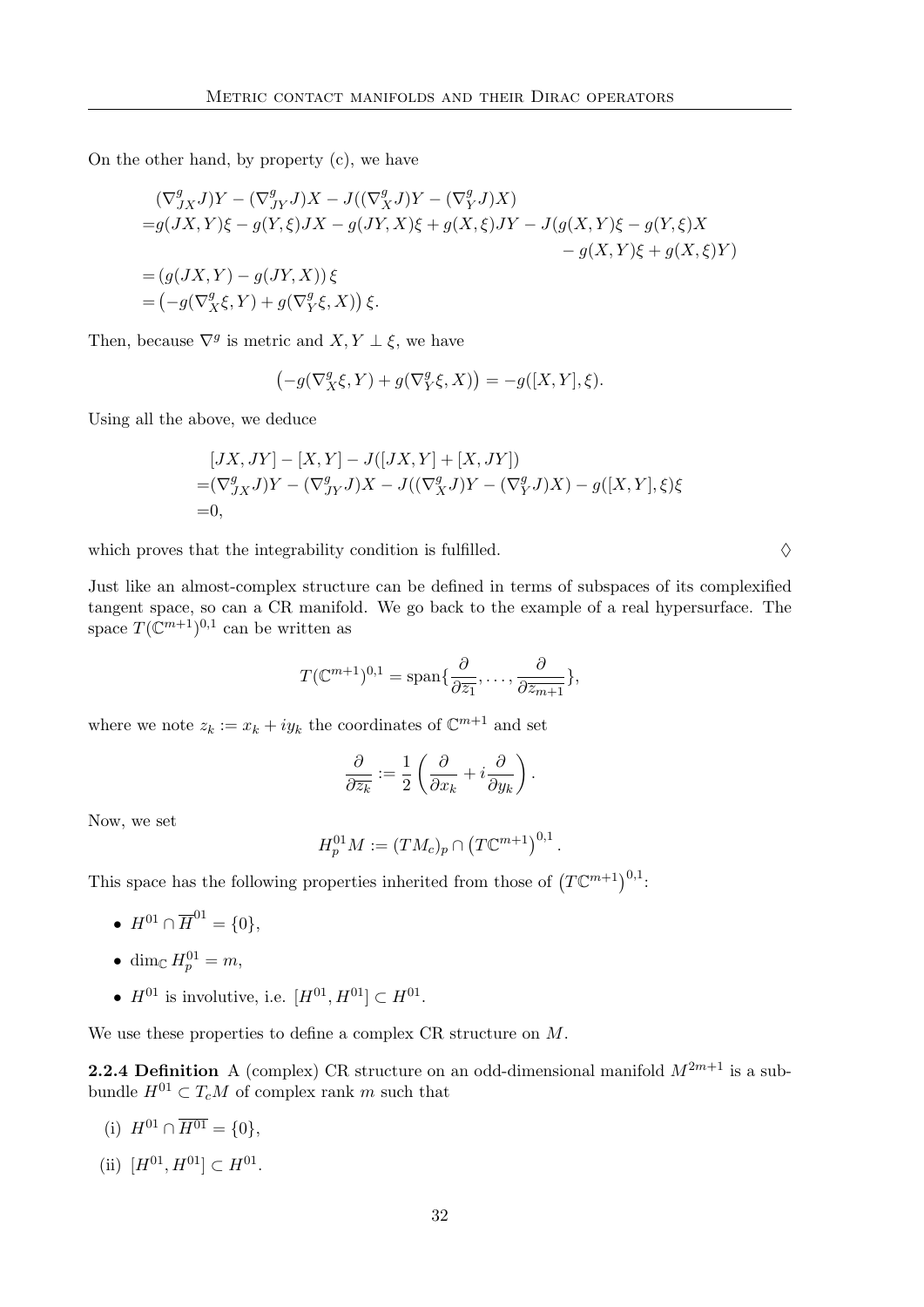2.2.5 Remark This approach motivates the name Cauchy-Riemann or CR manifold: Recall that a function on  $\mathbb{C}^{m+1}$  is holomorphic if and only if it is zero under all Cauchy-Riemann operators  $\frac{\partial}{\partial \overline{z_k}}$ . Thus, in a certain sense, a CR structure on M is given by a space of Cauchy-Riemann operators. Indeed, one can show that in the case of a real-analytic hypersurface in complex space, a real analytic function  $f \in C^{\infty}(M, \mathbb{C})$  is induced by a holomorphic function on  $\mathbb{C}^{m+1}$  if and only if  $V(f) = 0$  for any  $V \in \Gamma(H^{01})$ (for more details on this, compare chapter 1, paragraph 3 of [\[Jac90\]](#page-116-1)).

Having given two definitions of a CR structure we now need to show that these are equivalent.

# 2.2.6 Lemma

A manifold  $M^{2m+1}$  has a CR structure in the sense of definition [2.2.2](#page-39-1) if and only if it admits one in the sense of definition [2.2.4.](#page-41-0)

*Proof:* Given a real CR structure, one extends J to the complexification of H and defines  $H^{01}$ as the −i-eigenspace of this extension. All required properties follow immediately.

Conversely, given a complex CR structure, choose a (local) basis  $\{L_k = X_k + iY_k\}$  of  $H^{01}$ . Then,  $\{X_1, Y_1, ..., X_m, Y_m\}$  are pointwise linearly independent over the reals.

This can be seen as follows: Assume there exist  $\lambda_k, \mu_k \in \mathbb{R}$  such that

$$
0 = \sum_{k=1}^{m} \lambda_k X_k + \mu_k Y_k
$$
  
= 
$$
\sum_{k=1}^{m} \frac{\lambda_k}{2} (L_k + \overline{L_k}) - \frac{i\mu_k}{2} (L_k - \overline{L_k})
$$
  
= 
$$
\sum_{k=1}^{m} \frac{\lambda_k - i\mu_k}{2} L_k + \frac{\lambda_k + i\mu_k}{2} \overline{L_k},
$$

which implies  $\lambda_k - i\mu_k = 0$  and  $\lambda_k + i\mu_k = 0$  for all k and thus  $\lambda_k, \mu_k = 0$  which proves the claimed independence.

Now, going back to the main proof, define  $H = \text{span}_{\mathbb{R}} \{X_k, Y_k | k = 1, ..., m\}$  and  $JX_k = Y_k$  (and thus  $JY_k = -X_k$ ). One verifies that J is independent of the choice of basis by extending it to  $H \otimes \mathbb{C}$ . One then sees that  $H^{01}$  and  $\overline{H^{01}}$  are the  $\mp i$ -eigenspaces of J which uniquely determines J on  $H \otimes \mathbb{C}$  and thus on H. It remains to check the integrability condition: For  $X, Y \in H$ , we have that  $[X + iJX, Y + iJY] \in \Gamma(H^{01})$  and thus

$$
[X + iJX, Y + iJY] = \sum_{k=1}^{m} \alpha_k (X_k + iY_k)
$$

$$
= \sum_{k=1}^{m} \alpha_k X_k + i\alpha_k Y_k
$$

and also

$$
[X + iJX, Y + iJY] = [X, Y] - [JX, JY] + i([JX, Y] + [X, JY]).
$$

This implies

<span id="page-42-1"></span><span id="page-42-0"></span>
$$
[X,Y] - [JX,JY] = \sum_{k=1}^{m} \alpha_k X_k,
$$
\n
$$
[JX,Y] + [X,JY] = \sum_{k=1}^{m} \alpha_k Y_k
$$
\n
$$
= J(\sum_{k=1}^{m} \alpha_k X_k).
$$
\n(2.5)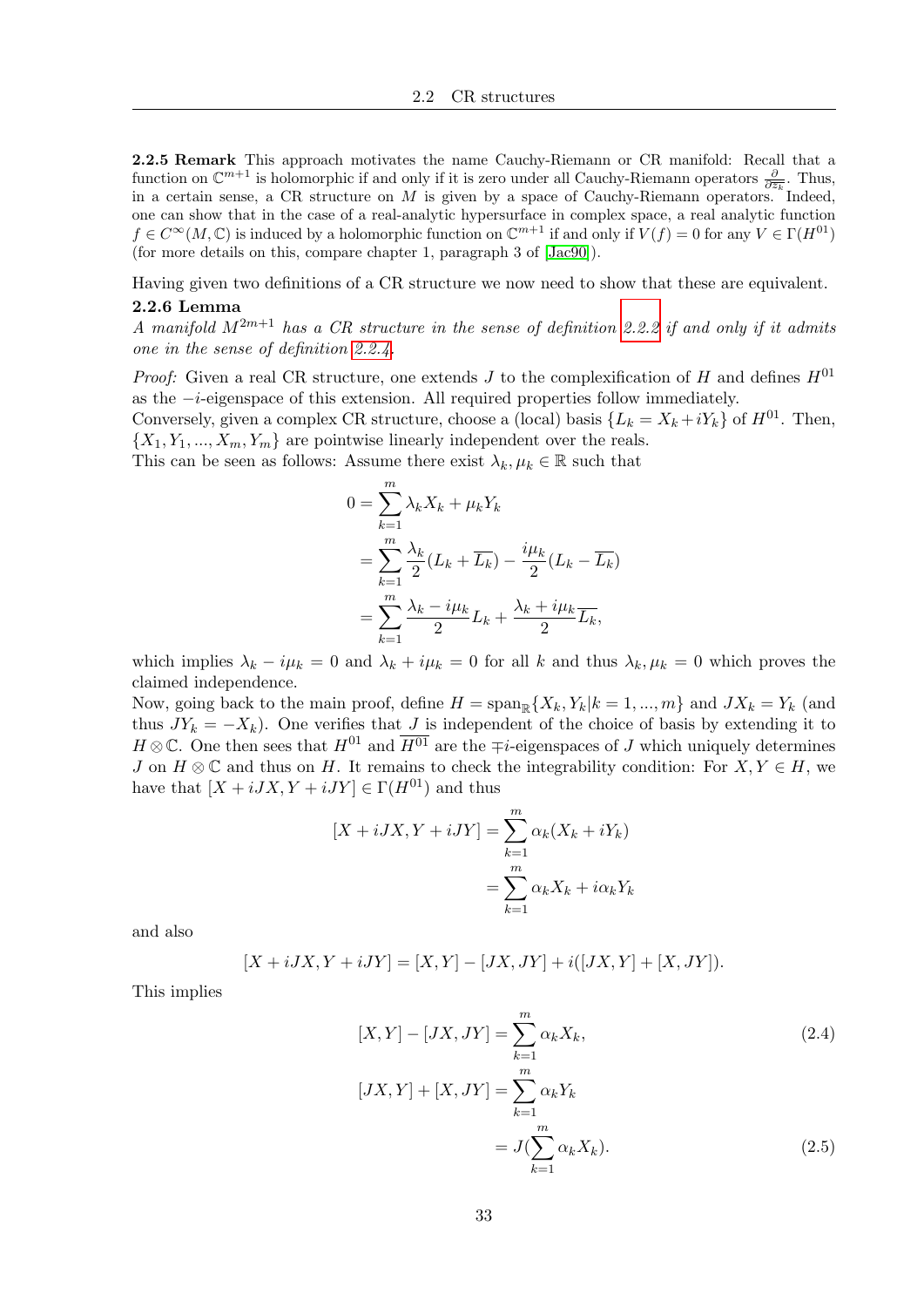Then,  $(2.5)$  proves that  $[JX, Y] + [X, JY] \in \Gamma(H)$ . Furthermore,  $(2.4)$  and  $(2.5)$  imply that

$$
[JX, JY] - [X, Y] - J([X, JY] + [JX, Y]) = -\sum_{k=1}^{m} \alpha_k X_k - J^2 \sum_{k=1}^{m} \alpha_k X_k
$$
  
= 0.

This yields the claim.

We now want to investigate the link between CR manifolds and contact manifolds. Let an orientable CR manifold be given. We can then define a form  $\eta \in \Omega^1(M)$  which is nonzero, and vanishes on  $H$ . This is possible globally because, since  $M$  is oriented, there exists a global vector field in the complement of H on which we set  $\eta$  to be one and zero on H which completely determines  $\eta$ . We then define the Lévy form  $L_{\eta}$  on H as

$$
L_{\eta}(X, Y) := d\eta(X, JY)
$$

for any  $X, Y \in \Gamma(H)$ .

**2.2.7 Definition**  $(M, H, J, \eta)$  is called a *nondegenerate* CR manifold, if the Lévy form is nondegenerate. If  $L_n$  is additionally positive definite, the CR manifold is called *strictly pseudoconvex*.

In the case of a strictly pseudoconvex CR manifold, recalling Lemma [2.1.9,](#page-34-0) we define a Riemannian metric on  $M$  by

$$
g_{\eta} = L_{\eta} + \eta \odot \eta.
$$

Let  $\xi$  be the metric dual of  $\eta$ . We then extend J by setting  $J\xi = 0$ . Then, by construction, we have  $\|\eta_x\| = 1$  and  $g_{\eta}(JX, Y) = d\eta(X, Y)$ . As  $\eta(H) = 0$  and  $\eta(\xi) = 1$ , we have  $J^2X =$  $-X + \eta(X)\xi$ . Thus, the tuple  $(M, g_{\eta}, \eta, J)$  is a metric contact manifold.

**2.2.8 Remark** In fact, a nondegenerate Lévy form is enough for  $\eta$  to be a contact form. We consider only the strictly pseudoconvex case here, because it is this case that gives us a (Riemannian) metric contact manifold.

Conversely, if  $(M, g_{\eta}, \eta, J)$  is a metric contact manifold, then  $(C, J|_{\mathcal{C}})$  fulfill conditions (i) and (ii) of the definition of a (real) CR structure while we need an extra condition to ensure integrability. To this end, we have the following result, stated in [\[Nic05,](#page-117-0) section 3.1]:

#### 2.2.9 Lemma

A metric contact manifold is CR if and only if the following condition is satisfied:

 $JN(X, Y) = 0$  for all  $X, Y \in \Gamma(\mathcal{C})$ 

for its contact Nijenhuis tensor. In that case, the CR manifold is strictly pseudoconvex.

*Proof:* Note that on a metric contact manifold we have for all  $X, Y \in \Gamma(\mathcal{C})$  that

$$
d\eta(X, Y) = X(\eta(Y)) - Y(\eta(X)) - \eta([X, Y])
$$
  
= -\eta([X, Y]).

Thus we have

$$
\eta([JX, Y] + [X, JY]) = -d\eta(JX, Y) - d\eta(X, JY)
$$
  
= 0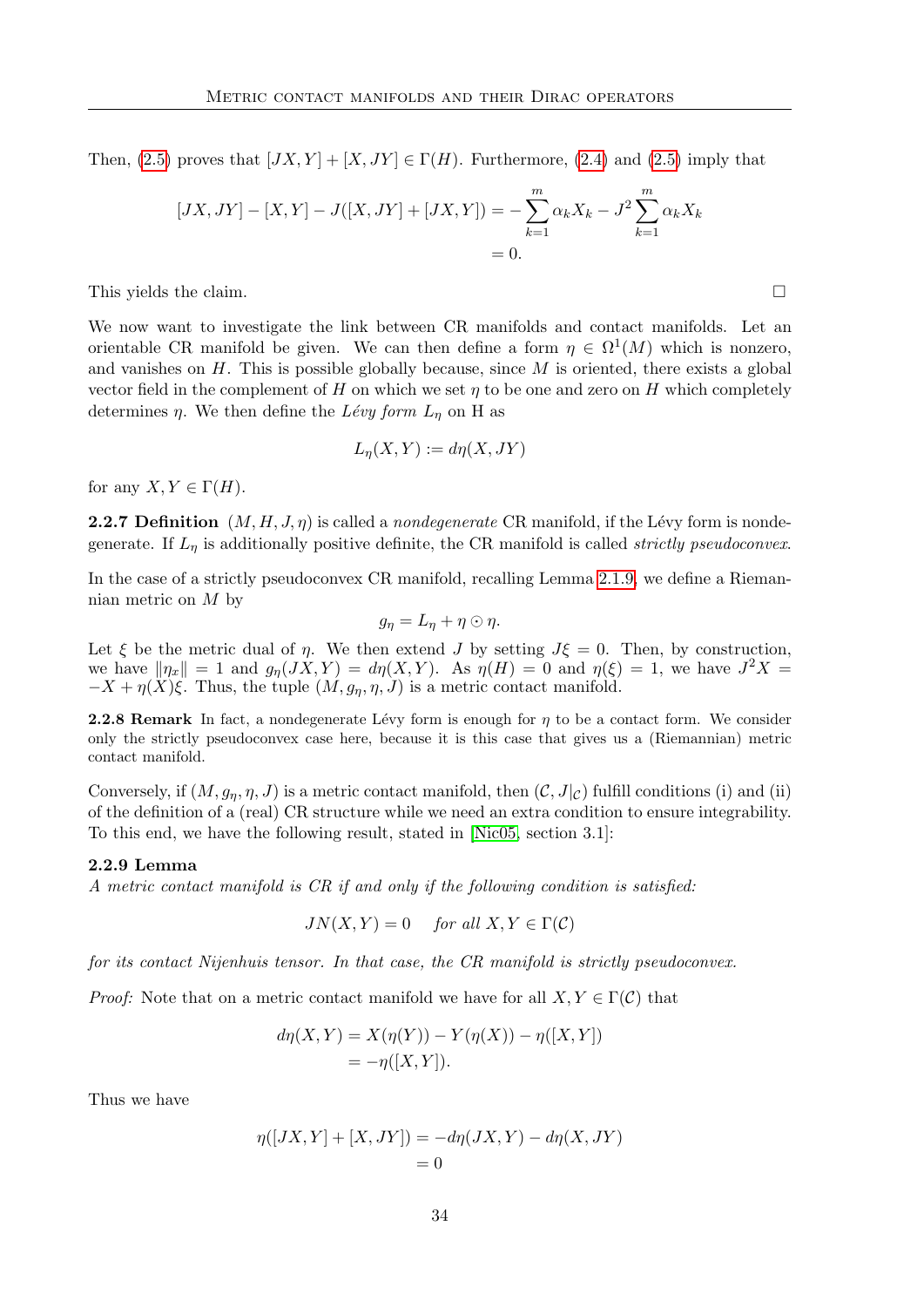and thus  $[JX, Y] + [X, JY] \in \Gamma(\mathcal{C})$ . Now we compute

$$
[JX, JY] - [X, Y] - J([JX, Y] + [X, JY]) = 0,
$$

which is equivalent to

$$
4N(X,Y) - \eta([X,Y])\xi = 0
$$
 and to  

$$
4N(X,Y) + d\eta(X,Y)\xi = 0.
$$

Noting that

$$
d\eta(X,Y) = d\eta(JX,JY) = -\eta([JX,JY])
$$
  

$$
\eta \circ J=0 \eta(4N(X,Y)),
$$

one obtains the following equivalent equations:

$$
[JX, JY] - [X, Y] - J([JX, Y] + [X, JY]) = 0,
$$
  
\n
$$
4N(X, Y) - \eta(4N(X, Y))\xi = 0,
$$
  
\n
$$
-J^2N(X, Y) = 0,
$$
  
\n
$$
JN(X, Y) = 0,
$$

where the last equivalence follows because the image of  $J$  lies in  $\mathcal C$  on which  $J$  acts as an isomorphism. This yields the claim.

We summarize that every strictly pseudoconvex CR manifold is also a contact manifold and conversely, a metric contact manifold is CR (and then automatically strictly pseudoconvex) if and only if its Nijenhuis tensor fulfils  $J \circ N = 0$ . In the rest of this thesis, we will mostly consider the more general case of a contact manifold and restrict our discussion to the case of a CR manifold where necessary. Whenever we mention a CR manifold in the sequel, this is to be understood as a metric contact manifold which is also CR.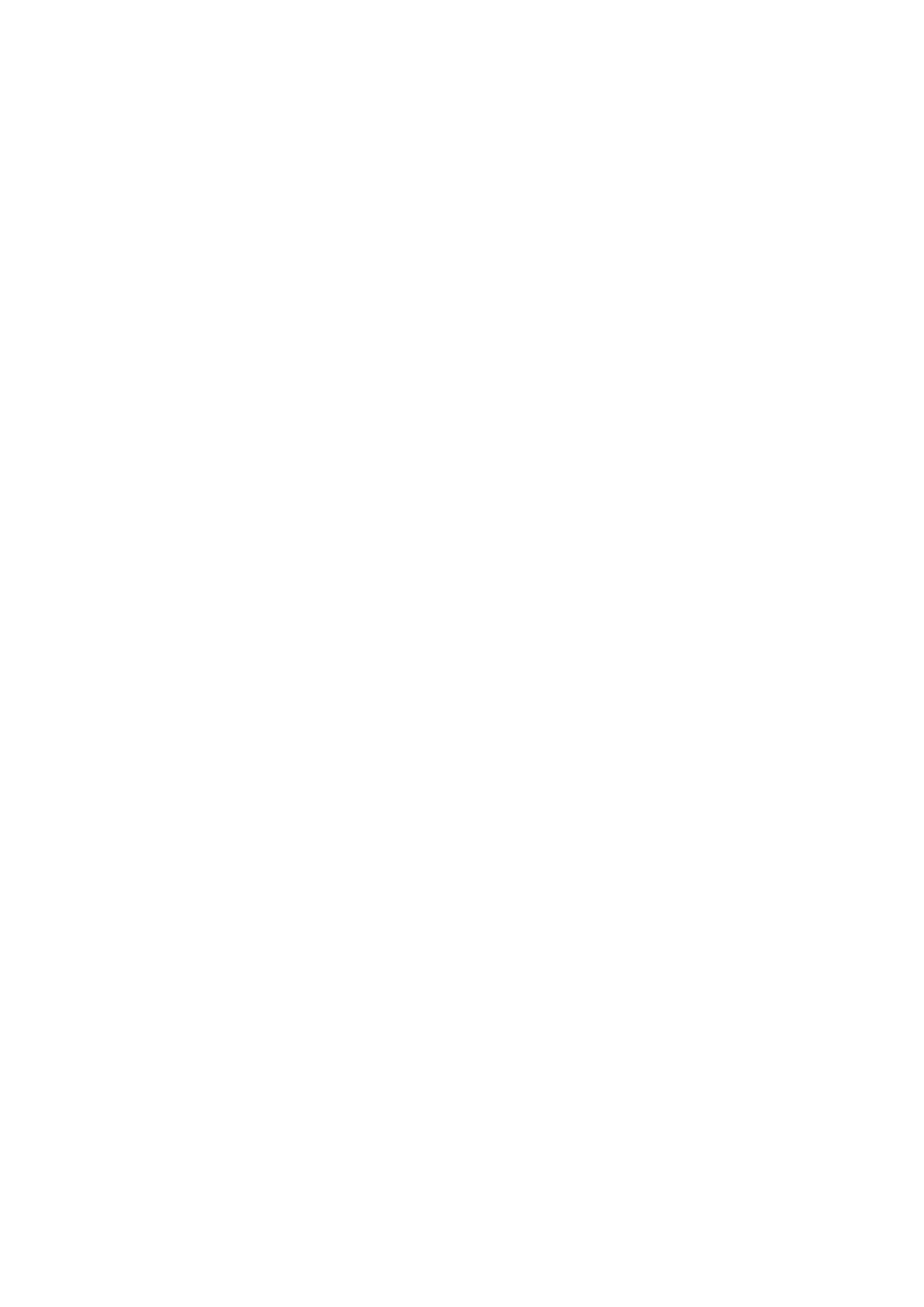# 3

# Spinor bundles, connections and geometric Dirac operators

In this section, we discuss the spinor bundles of a  $Spin$ - or  $Spin<sup>c</sup>$ -manifold and the connections and Dirac operators they carry. In particular, we discuss how a connection on the tangent bundle TM induces a connection and a Dirac operator on the spinor bundle and how certain properties of the Dirac operator induced are reflected in the torsion of the connection. Our focus is on  $Spin<sup>c</sup>$  structures and in particular on the canonical  $Spin<sup>c</sup>$  structures on an almost-hermitian or metric contact manifold.

In a first section, we review some facts about the spin groups and the representations of Clifford algebras and spin groups and, in particular, give a description of the spinor module as a space of exterior forms. In the following section, we move on from the purely algebraic viewpoint to spin structures on manifolds and their spinor bundles. Having introduced those, we then discuss the differential geometric core of this chapter, the connections induced on the spinor bundle by connections on  $TM$  and the Dirac operators defined by them. The theory developed so far is then applied in the last section to the case of the canonical  $Spin<sup>c</sup>$  structure on almost-hermitian and metric contact manifolds.

# 3.1 Some algebraic facts on  $Spin<sup>c</sup>$  and spinor representations

This section serves as a short introduction to the complex spin group  $Spin<sup>c</sup>$  and to the theory of representations of Clifford algebras with a particular focus on induced representations of  $Spin<sup>c</sup>$ and their relationship with representations of the unitary group  $U_m$ .

We assume that the reader is familiar with the spin group and will therefore discuss it only where it serves as a background for understanding the respective theory for the complex spin group  $Spin<sup>c</sup>$ . Also, because the theory of representations of Clifford algebras is well-known, we only state the results we need without proof and refer the reader to sections I.5 and I.6 of [\[LM89\]](#page-117-1) for further details.

Let  $Cl_n = Cliff(\mathbb{R}^n, x_1^2 + \cdots + x_n^2)$  and  $\mathbb{C}l_n = Cliff(\mathbb{C}^n, z_1^2 + \cdots z_n^2)$  be the Clifford algebras of the standard real and complex space respectively. The group  $Spin_n$  is contained in  $Cl_n$  and in  $\mathbb{C}l_n \simeq Cl_n \otimes \mathbb{C}$ , we can consider the group generated by  $Spin_n$  and the unit sphere  $S^1$ :

**3.1.1 Definition** The *complex spin group* is defined as

$$
Spin_n^c = \left( Spin_n \times S^1 \right)_{\textstyle \left\{ \pm 1 \right\}} = Spin_n^c \times_{\mathbb{Z}_2} S^1.
$$

There are a number of mappings that give links between the  $Spin<sup>c</sup>$  group and other groups: Noting  $\lambda$ :  $Spin_n \to SO_n$  the two-fold covering, we define the following:

$$
\lambda^{c}: Spin^{c} \longrightarrow SO_{n} \qquad \lambda^{c}([g,z]) = \lambda(g),
$$
  
\n
$$
l: Spin_{n}^{c} \longrightarrow S^{1} \qquad \qquad l([g,z]) = z^{2},
$$
  
\n
$$
i: Spin_{n} \longrightarrow Spin_{n}^{c} \qquad \qquad i(g) = [g,1]
$$

and

$$
j \colon S^1 \longrightarrow Spin_n^c \qquad \qquad j(z) = [1, z].
$$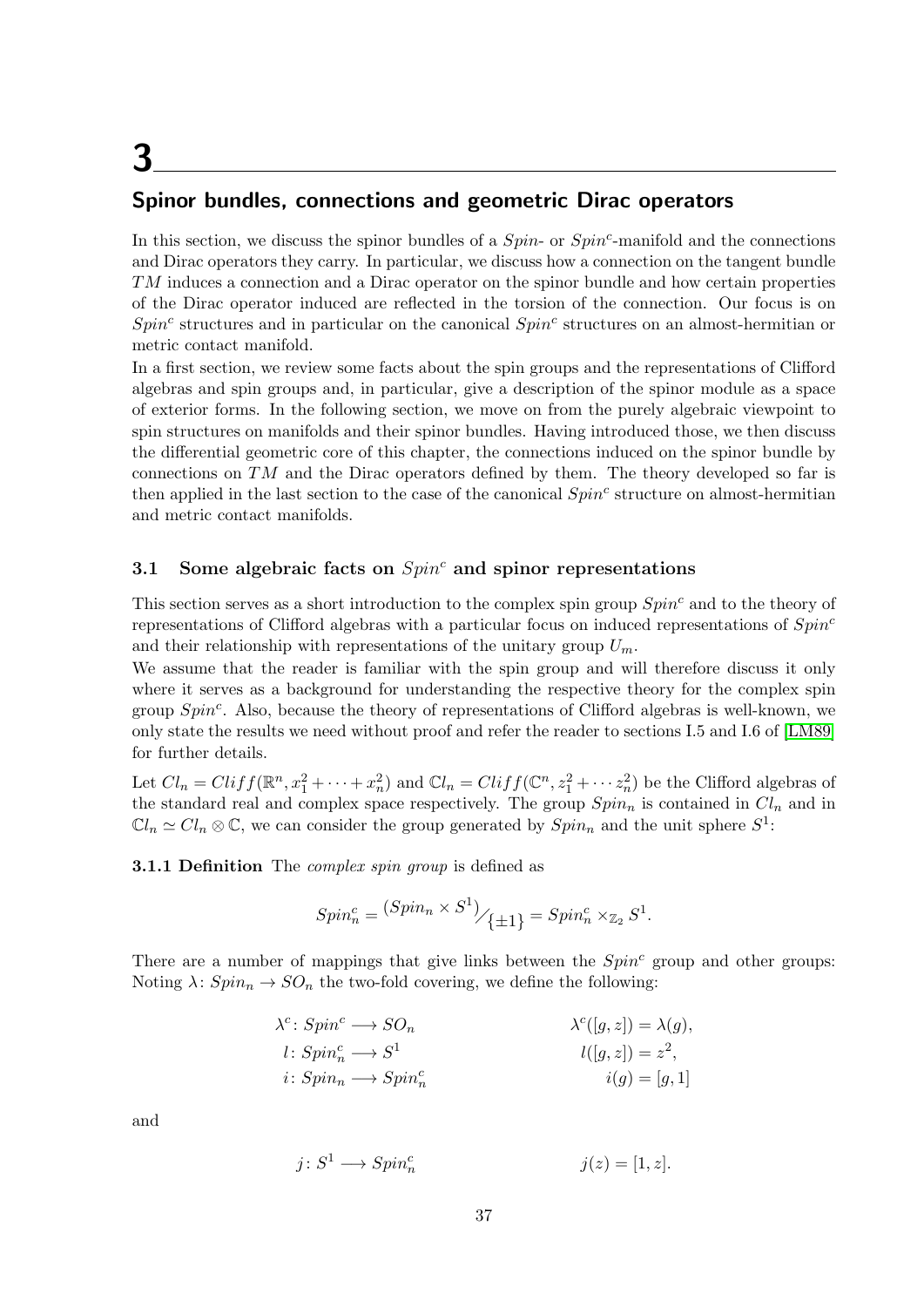Finally, defining  $sq: S^1 \longrightarrow S^1$  by  $sq(z) = z^2$ , we obtain the following commutative diagram, where the row and the column are exact (cf. [\[Fri00,](#page-116-2) section 1.6])

<span id="page-47-0"></span>

Furthermore, we obtain a two-fold covering mapping

$$
p\colon Spin_n^c \longrightarrow SO_n \times S^1
$$

$$
[g, z] \longmapsto (\lambda(g), z^2).
$$

We will later use these maps in the discussion of representations and in the definition of  $Spin<sup>c</sup>$ structures.

We now want to discuss the representations of Clifford algebras and the representations they induce on the (complex) spin group. A *Clifford representation* is an algebra homomorphism

$$
\rho\colon \mathbb{C}l_n\longrightarrow End_{\mathbb{C}}(V)
$$

where  $V$  is some complex vector space. As it turns out, there are not many "different" Clifford representations if we restrict ourselves to the "smallest" representations possible. We now explain what we mean by that:

**3.1.2 Definition** A Clifford representation  $\rho: \mathbb{C}l_n \to End_{\mathbb{C}}(V)$  is called *irreducible* if no decomposition  $V = V_1 \oplus V_2$  such that  $\rho(\mathbb{C}l_n)(V_i) \subset V_i$  exists.

Two representations  $\rho_i: \mathbb{C}l_n \to End_{\mathbb{C}}(V_i)$   $(i = 1, 2)$  are called *equivalent* if there exists a vector space isomorphism  $F: V_1 \to V_2$  such that for any  $\varphi \in \mathbb{C}l_n$ 

$$
F \circ \rho_1(\varphi) = \rho_2(\varphi) \circ F
$$

The following theorem collects the results on representations of  $\mathbb{C}l_n$  we need:

3.1.3 Theorem (cf. [\[LM89,](#page-117-1) sections I.5 and I.6])

(1)  $\mathbb{C}l_{2m} \simeq \mathcal{M}(\mathbb{C}, 2^m)$  and  $\mathbb{C}l_{2m+1} \simeq \mathcal{M}(\mathbb{C}, 2^m) \oplus \mathcal{M}(\mathbb{C}, 2^m)$ .

(2) The trivial representation

 $\mathbb{C}l_{2m} \simeq \mathcal{M}(\mathbb{C}, 2^m) \longrightarrow \text{End}(\mathbb{C}^{2^m})$ 

is, up to equivalence, the only irreducible representation of  $\mathbb{C}l_{2m}$ .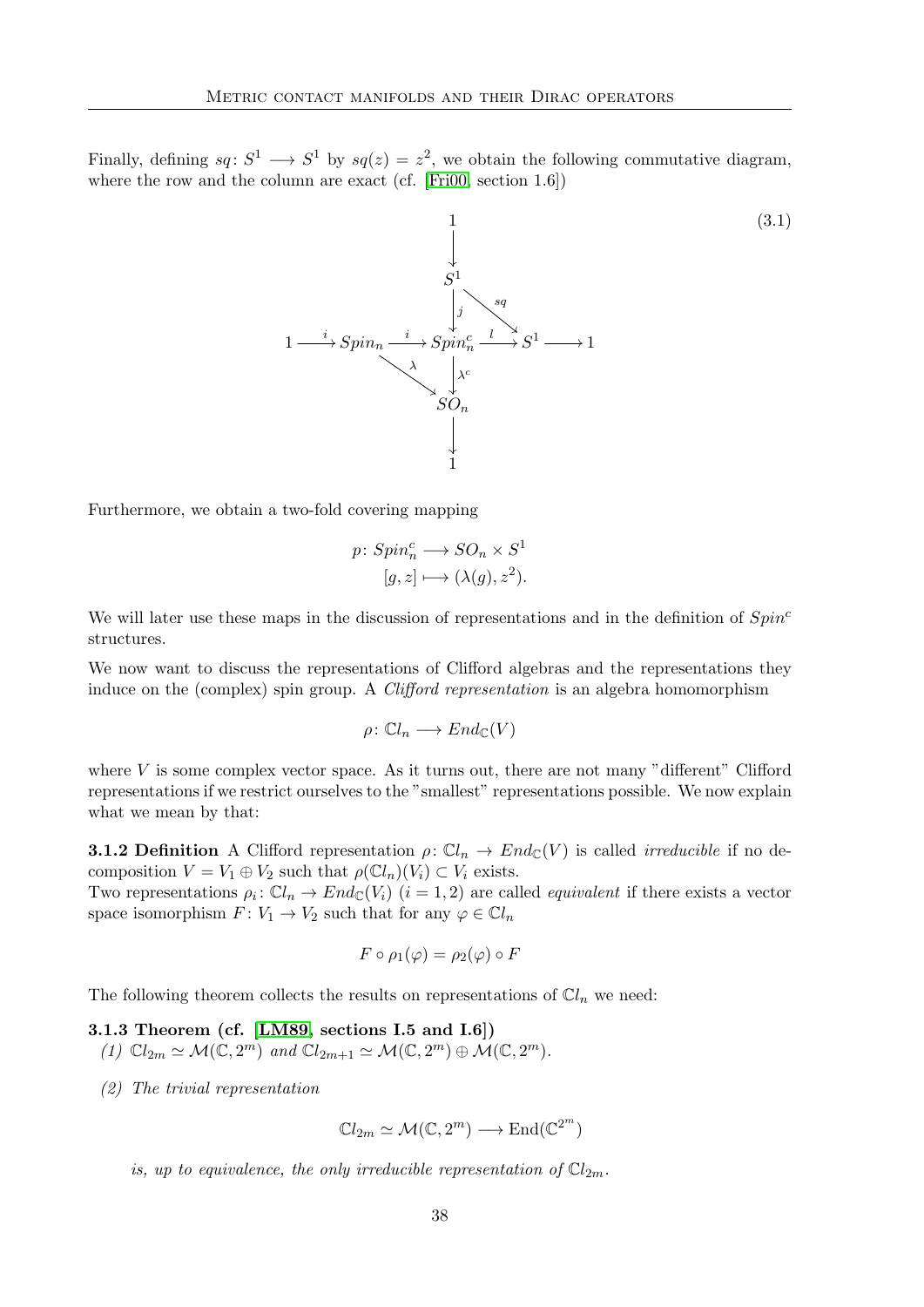(3) Up to equivalence, the only irreducible representations of  $\mathbb{C}l_{2m+1}$  are given by

$$
\mathbb{C}l_{2m+1}\simeq \mathcal{M}(\mathbb{C},2^m)\oplus \mathcal{M}(\mathbb{C},2^m)\longrightarrow \mathrm{End}(\mathbb{C}^{2^m})\oplus \mathrm{End}(\mathbb{C}^{2^m})\xrightarrow{pr} \mathrm{End}(\mathbb{C}^{2^m})
$$

where pr is the projection onto the first or second component.

Each representation of  $\mathbb{C}l_n$  induces one of its subgroups  $Spin_n$  and  $Spin_n^c$ , which we shall discuss now. We begin with  $Spin:$ 

**3.1.4 Definition** The *spinor representation* is the restriction of (one of) the irreducible representation(s) of  $\mathbb{C}l_n$  to the spin group. We will note it

 $\kappa: Spin_n \subset Cl_n \subset \mathbb{C}l_n \longrightarrow \text{End}(\Delta_n).$ 

This is well-defined by the following result:

# 3.1.5 Proposition (cf. [\[LM89,](#page-117-1) Proposition I.5.15])

In the case where  $n = 2m+1$  is odd, the restrictions of the two irreducible Clifford representations to  $Spin_n$  coincide and give an irreducible representation of the spin group. In the even case, the restriction to  $Spin<sub>n</sub>$  splits into two irreducible representations

$$
\Delta_{2m}=\Delta_{2m}^+\oplus \Delta_{2m}^-.
$$

As the spinor representation comes from a mapping defined on all of the Clifford algebra, the Clifford algebra acts on the spinor module in the obvious way. This action is called *Clifford* multiplication.

#### 3.1.6 Proposition (cf. [\[Fri00,](#page-116-2) section 1.5 (p. 24)])

There exists a positive definite hermitian scalar product  $(\cdot, \cdot)$  on  $\Delta_n$  such that

$$
(x.\varphi,\psi) = -(\varphi,x.\psi)
$$

for all  $x \in \mathbb{R}^n$  and all  $\varphi, \psi \in \Delta_n$ .

One can now use the same theory for the complex spin group as well. The spinor representation extends to  $Spin^c$  as follows:

**3.1.7 Definition** The *spinor representation* on  $Spin<sup>c</sup>$  is given by

<span id="page-48-0"></span>
$$
\kappa^c \colon Spin_n^c \simeq Spin_n \times_{\mathbb{Z}_2} S^1 \longrightarrow \text{End}(\Delta_n)
$$
  

$$
[g, z] \longmapsto z\kappa(g).
$$

All the above results carry over to  $Spin<sup>c</sup>$ , i.e. the complex spinor representation is well-defined, it is irreducible if n is odd and admits a decomposition into the subspaces  $\Delta_n^{\pm}$  if n is even. In the even case, we have an alternative description of the spinor representation which we shall later use to describe the spinor bundle on almost-hermitian manifolds.

#### 3.1.8 Proposition (cf. [\[Mor96,](#page-117-2) Lemma 3.4.3])

The irreducible representation of  $\mathbb{C}l_n$  for even  $n = 2m$  is induced by the following mapping

$$
cl: \mathbb{R}^{2m} \times \Lambda^{0,*}((\mathbb{R}^{2m})^*) \longrightarrow \Lambda^{0,*}((\mathbb{R}^{2m})^*)
$$

$$
(v,\omega) \longmapsto \sqrt{2} \left( (v^{1,0})^{\flat} \wedge \omega - v^{0,1} \Box \omega \right),
$$

where  $v^{1,0}$  and  $v^{0,1}$  denote the respective parts of v considered as an element of the complexification  $\mathbb{R}^{2m} \otimes \mathbb{C}$  and where we equip  $\mathbb{R}^{2m}$  with the standard almost-complex structure.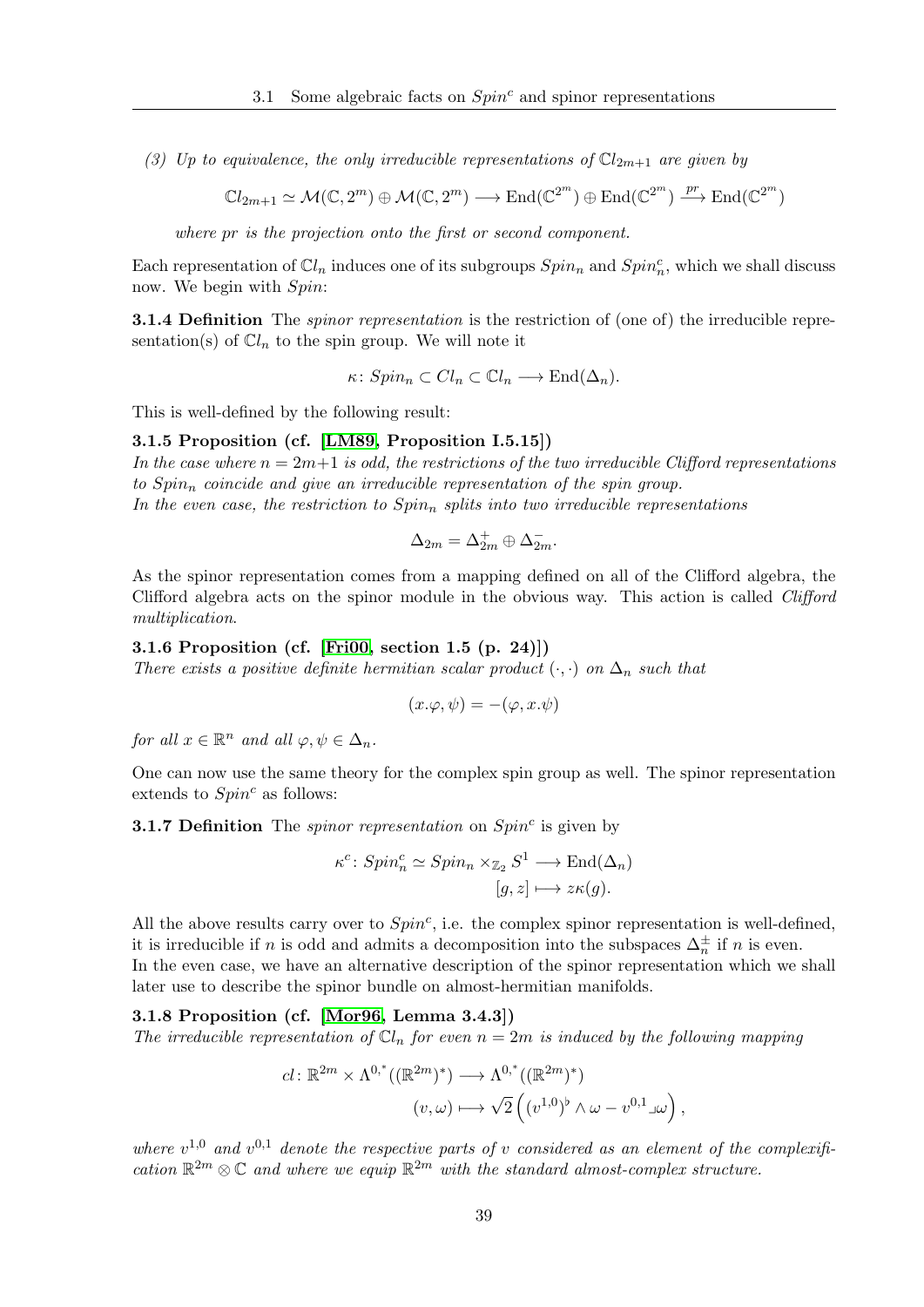*Proof:* We begin by proving  $cl^2(v) = -||v||^2$ :

$$
cl^{2}(v)(\omega) = \sqrt{2}cl(v)\left((v^{1,0})^{\flat} \wedge \omega - v^{0,1} \wedge \omega\right)
$$
  
=  $2\left((v^{1,0})^{\flat} \wedge (v^{1,0})^{\flat} \wedge \omega - v^{0,1} \wedge ((v^{1,0})^{\flat} \wedge \omega) - (v^{1,0})^{\flat} \wedge (v^{0,1} \wedge \omega) + v^{0,1} \wedge (v^{0,1} \wedge \omega)\right)$   
=  $2\left(-(v^{1,0})^{\flat} (v^{0,1}) \omega + (v^{1,0})^{\flat} \wedge (v^{0,1} \wedge \omega) - (v^{1,0})^{\flat} \wedge (v^{0,1} \wedge \omega)\right)$   
=  $-2(v^{1,0})^{\flat} (v^{0,1}) \omega.$ 

The last line is equal to  $-||v||^2$  which can be seen as follows: We have that  $v^{1,0} = \frac{1}{2}$  $rac{1}{2}(v-iJv)$ and  $v^{0,1} = \frac{1}{2}$  $\frac{1}{2}(v+iJv)$  and thus

$$
(v^{1,0})^{\flat}(v^{0,1}) = \frac{1}{4}(v^{\flat}(v) + (Jv)^{\flat}(Jv) - i((Jv)^{\flat}(v) + v^{\flat}(Jv)))
$$
  
=  $\frac{1}{2}||v||^2$ .

Thus, this mapping extends to an action of  $Cl_n$  and, extending by C-linearity to one of  $Cl_n$ which we will denote  $\tilde{c}\tilde{l}$ . Because the dimension of  $\Lambda^{0,*}((\mathbb{R}^{2m})^*)$  is  $2^m$ ,  $\tilde{c}\tilde{l}$  must be the irreducible representation.

Recall that  $Spin_n$  is a two-fold covering of  $SO_n$ , the structure group of an oriented Riemannian manifold. We are thus led to ask whether there is a link between the complex spin group and the unitary group  $U_m$  which is the structure group of an almost-hermitian manifold. Indeed, one has the following result:

#### 3.1.9 Lemma

Let  $m \in \mathbb{N}$  and  $n \in \{2m, 2m+1\}$  and let  $f: U_m \to SO_n \times S^1$  be given by  $f(A) = (\iota A, \det A)$ where  $\iota$  is the inclusion map. Then there exists exactly one group homomorphism F such that the following diagram commutes:

<span id="page-49-0"></span>
$$
\begin{array}{c}\nSpin_{2m}^c\\ \n\exists! F\quadstackrel{\simeq}{\longrightarrow}\! \big\downarrow^p\\ \nU_m \stackrel{f}{\longrightarrow} SO_{2m}\times S^1\n\end{array}
$$

*Proof:* By the theory of covering spaces, we need to show that  $f_{\#}(\pi_1(U_k)) \subset p_{\#}(\pi_1(Spin_{2m}^c))$ . We have that  $\pi_1(Spin_{2m}^c) \simeq \mathbb{Z}$ . Let  $\alpha$  be a generating element of that fundamental group. Then,  $p_{\#}(\alpha) = \lambda_{\#}^{c}(\alpha) + l_{\#}(\alpha)$ . Recalling the exactness of the column in [\(3.1\)](#page-47-0), we deduce that  $\beta = \lambda_{\#}^c(\alpha)$  must generate all of  $\pi_1(SO_n)$ . The row is also exact and  $\pi_1(Spin_n) = 1$ , therefore  $l_{\#}$ must be bijective, i.e.  $\gamma = l_{\#}(\alpha)$  must generate  $\pi_1(S^1) \simeq \mathbb{Z}$ . Thus,  $p_{\#}(\alpha)$  generates the whole fundamental group of  $SO_{2k} \times S^1$  and thus, the condition is trivial.

While the proof using covering theory we have just given is short and elegant, we can also give an explicit formula for F which will be useful later: Let  $A \in U_m$ . Then there exist unique  $\theta_1, ..., \theta_m \in [0, 2\pi)$  and a unitary basis  $e_1, ..., e_m$  of  $\mathbb{C}^m$  with respect to which the matrix has the form

$$
\begin{pmatrix} e^{i\theta_1} & 0 \\ \vdots & \ddots & \\ 0 & e^{i\theta_m} \end{pmatrix},
$$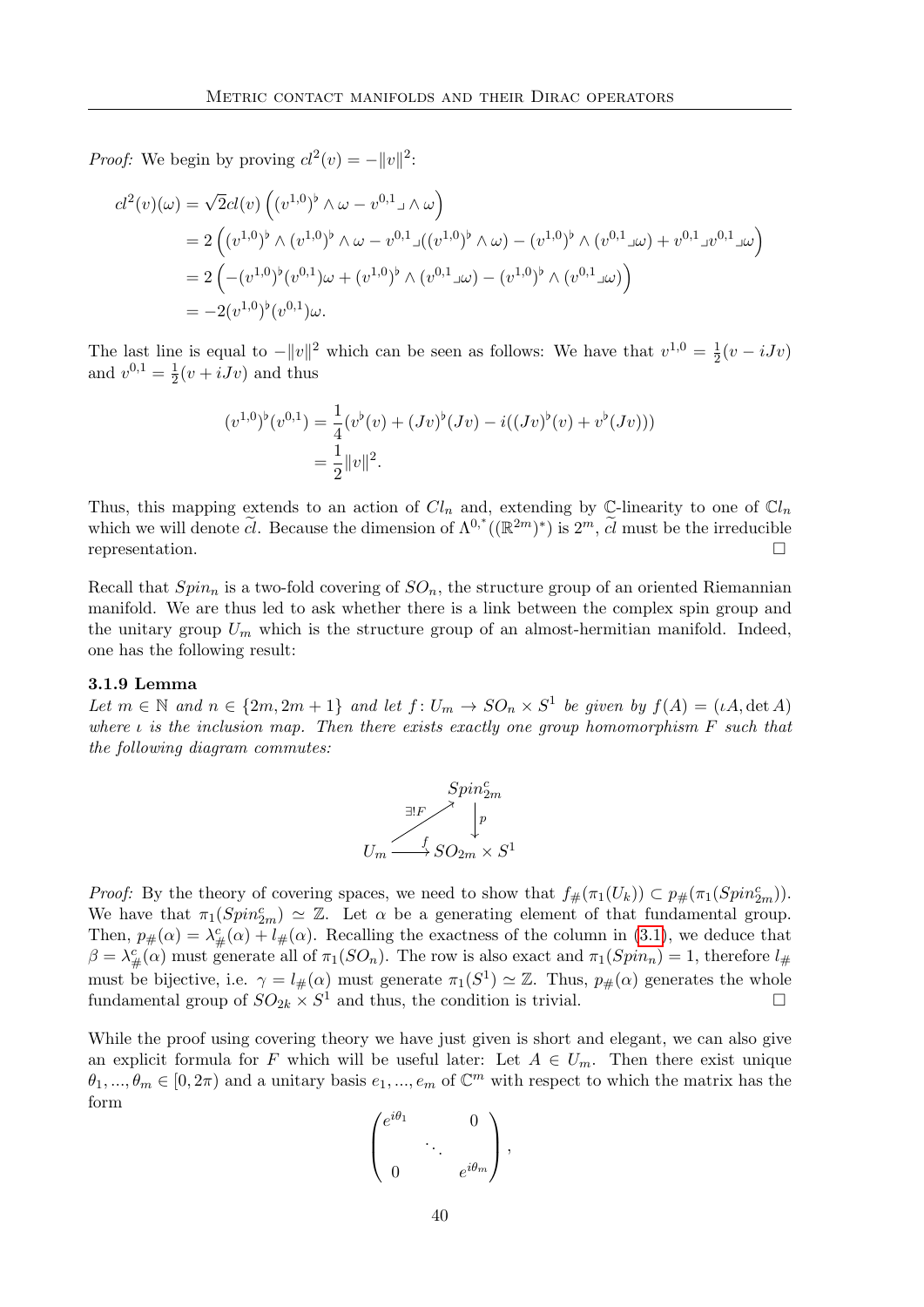whose inclusion<sup>[6](#page-50-0)</sup> in  $SO_{2m}$  has the following form

$$
\begin{pmatrix}\n\cos \theta_1 & -\sin \theta_1 \\
\sin \theta_1 & \cos \theta_1 \\
& \ddots & \ddots \\
& \cos \theta_m & -\sin \theta_m \\
& \sin \theta_m & \cos \theta_m\n\end{pmatrix}
$$

with respect to the basis  $e_1, f_1, ..., e_m, f_m$  where  $f_j = Je_j$  and J is the almost-complex structure induced on  $\mathbb{R}^{2m}$  by the complex structure of  $\mathbb{C}^m$ . The form of  $\iota A$  implies that it is the product of rotations:

$$
\iota A = D_{\theta_1}^{\langle e_1, f_1 \rangle} \circ \cdots \circ D_{\theta_m}^{\langle e_m, f_m \rangle},
$$

where  $D_{\theta}^{\langle u,v\rangle}$  $\theta_{\theta}^{(u,v)}$  denotes the rotation around the origin by the angle  $\theta$  in the plain spanned by the vectors  $\tilde{u}$  and  $v$ . Under the covering  $\lambda$  we have for its preimage

$$
\lambda^{-1}(D_{\theta_j}^{\langle e_j, f_j \rangle}) \ni (\cos \theta_j e_j + \sin \theta_j f_j) (\cos \theta_j e_j - \sin \theta_j f_j)
$$
  
=  $-\cos^2 \theta_j - 2 \sin \theta_j \cos \theta_j e_j f_j + \sin^2 \theta_j$   
=  $\cos \frac{\theta_j}{2} + \sin \frac{\theta_j}{2} \cdot e_j f_j.$ 

On the other hand,  $\det A = \exp(i\sum_j \theta_j)$  and  $p([g, z]) = \lambda(g) \times z^2$  and thus, setting

<span id="page-50-1"></span>
$$
F(A) := \left(\prod_{j=1}^{m} (\cos\frac{\theta_j}{2} + \sin\frac{\theta_j}{2} \cdot e_j f_j) \right) \times e^{\frac{i}{2} \sum_j \theta_j}
$$

fulfils the conditions of the above lemma.

Now, in the case, where  $n$  is even, we prove a result stated in [\[Mor96,](#page-117-2) Lemma 3.4.4], comparing the representation  $\tilde{cl} \circ F$  with the standard representation of  $U_m$  on  $\Lambda^{0,*}((\mathbb{R}^{2m})^*)$  that we described in section [1.2.1:](#page-15-0)

#### 3.1.10 Lemma

The  $U_m$ -representations  $\rho_{\Lambda}: U_m \to \Lambda^{0,*}((\mathbb{R}^{2m})^*)$  and  $\widetilde{cl} \circ F$  coincide.

*Proof:* Let  $A \in U_m$  and  $e_1, f_1, ..., e_m, f_m$  as described above. Then  $z_j = \frac{1}{\sqrt{2}}$  $\frac{1}{2}(e_j - if_j)$  and their conjugates  $\overline{z_j} = \frac{1}{\sqrt{2}}$  $\overline{z_2}(e_j - if_j)$  form a basis of  $\mathbb{R}^{2m} \otimes \mathbb{C}$  with  $\overline{z_j} \in (\mathbb{R}^{2m})^{0,1}$ . Denote  $z^j$  and  $\overline{z^j}$  their duals. We then have  $e_j = \frac{1}{\sqrt{2}}$  $\frac{1}{2}(z_j + \overline{z_j})$  and thus  $e_j^{1,0} = \frac{1}{\sqrt{2}}$  $\frac{1}{2}z_j$  and  $e_j^{0,1} = \frac{1}{\sqrt{2}}$  $\overline{z_2}\overline{z_j}$ . Analogously, we have  $f_j^{1,0} = \frac{i}{\sqrt{2}}$  $\frac{1}{2}z_j$  and  $f_j^{0,1} = -\frac{i}{\sqrt{2}}$  $\frac{1}{2}\overline{z_j}$ . Thus, we obtain

$$
\widetilde{cl}(e_j f_j)(\overline{z^{i_1}} \wedge \ldots \wedge \overline{z^{i_k}}) = \sqrt{2} \widetilde{cl}(e_j)((f_j^{1,0})^{\flat} \wedge -f_j^{0,1} \lrcorner) \overline{z^{i_1}} \wedge \ldots \wedge \overline{z^{i_k}}
$$

$$
= i \widetilde{cl}(e_j)(\overline{z^{j}} \wedge + \overline{z_j} \lrcorner) \overline{z^{i_1}} \wedge \ldots \wedge \overline{z^{i_k}}.
$$

The following calculations depend on whether j is an element of  $I = \{i_1, ..., i_k\}$  or not. We first consider the case where  $j = i_{\mu}$ . In this case we obtain:

$$
\widetilde{cl}(e_j f_j)(\overline{z^{i_1}} \wedge \dots \wedge \overline{z^{i_k}}) = i(-1)^{\mu-1}(\overline{z^{j}} \wedge -\overline{z_{j}})\overline{z^{i_1}} \wedge \dots \wedge \overline{z^{i_{\mu}}} \wedge \dots \wedge \overline{z^{i_k}}
$$

$$
= i\overline{z^{i_1}} \wedge \dots \wedge \overline{z^{i_k}}.
$$

<span id="page-50-0"></span><sup>&</sup>lt;sup>6</sup> We only consider the case of  $n = 2m$  here. The considerations for  $n = 2m + 1$  are analogous and the result obtained is the same.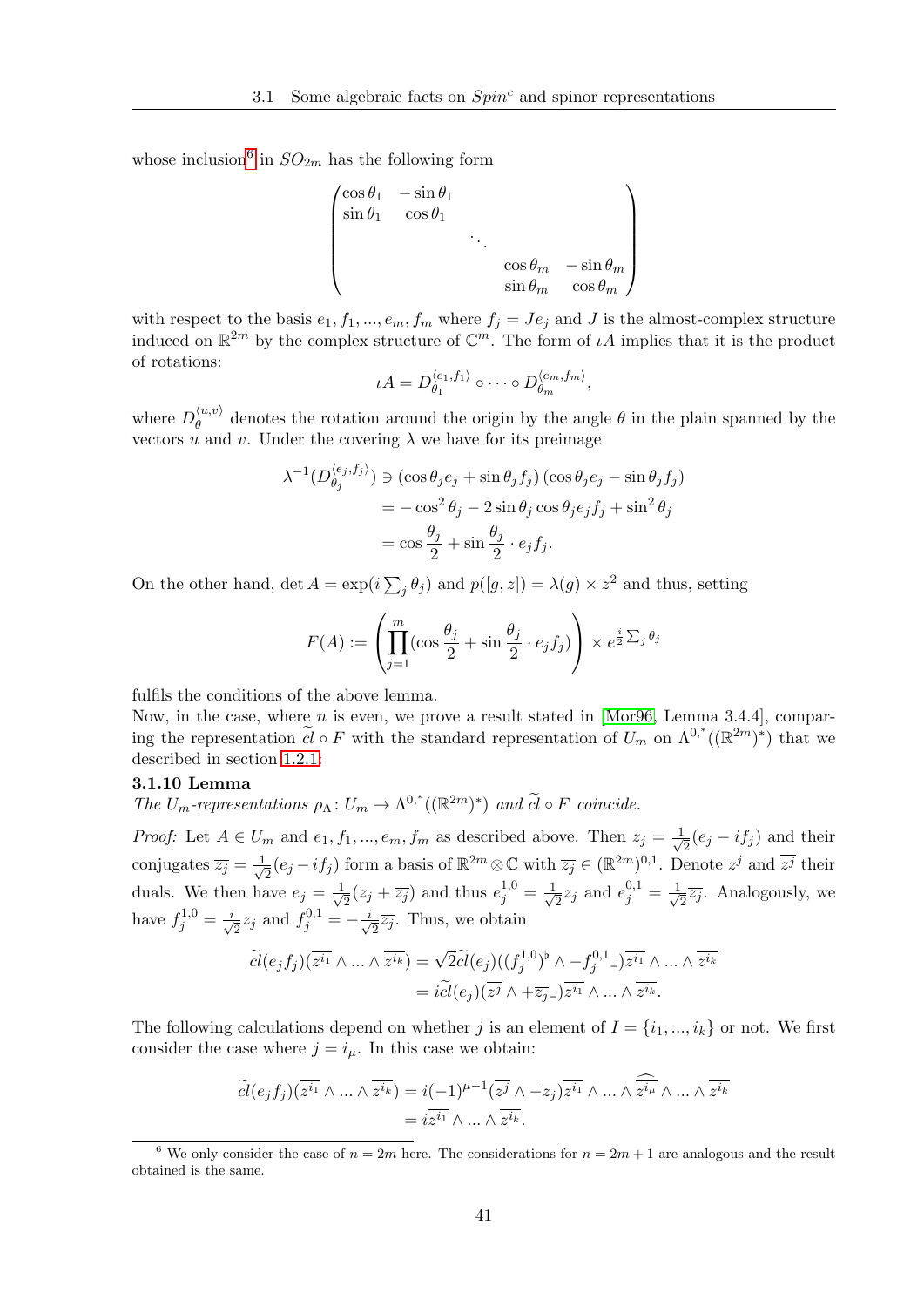In the other case, i.e.  $j \notin I$  we have

$$
\widetilde{cl}(e_j f_j)(\overline{z^{i_1}} \wedge \dots \wedge \overline{z^{i_k}}) = i \widetilde{cl}(\overline{z^{j}} \wedge -\overline{z_{j}} \square) \overline{z^{j}} \wedge \overline{z^{i_1}} \wedge \dots \wedge \overline{z^{i_k}}
$$

$$
= -i \overline{z^{i_1}} \wedge \dots \wedge \overline{z^{i_k}}.
$$

Thus, we obtain that

$$
\widetilde{cl}\left(\cos\frac{\theta_j}{2} + \sin\frac{\theta_j}{2}e_jf_j\right)\overline{z^{i_1}}\wedge\ldots\wedge\overline{z^{i_k}} = \begin{cases}\n\left(\cos\frac{\theta_j}{2} + i\sin\frac{\theta_j}{2}\right)\overline{z^{i_1}}\wedge\ldots\wedge\overline{z^{i_k}} & \text{if } j \in I \\
\left(\cos\frac{\theta_j}{2} - i\sin\frac{\theta_j}{2}\right)\overline{z^{i_1}}\wedge\ldots\wedge\overline{z^{i_k}} & \text{if } j \notin I\n\end{cases}
$$
\n
$$
= \begin{cases}\ne^{i\theta_j/2}\overline{z^{i_1}}\wedge\ldots\wedge\overline{z^{i_k}} & \text{if } j \in I \\
e^{-i\theta_j/2}\overline{z^{i_1}}\wedge\ldots\wedge\overline{z^{i_k}} & \text{if } j \notin I\n\end{cases}
$$

and thus,

$$
\widetilde{cl}(F(A))(\overline{z^{i_1}} \wedge \dots \wedge \overline{z^{i_k}}) = e^{\frac{i}{2} \sum_{j=1}^m \theta_j} e^{-\frac{i}{2} \sum_{j \notin I} \theta_j} e^{\frac{i}{2} \sum_{j=1}^k \theta_i} \overline{z^{i_1}} \wedge \dots \wedge \overline{z^{i_k}}
$$

$$
= e^{\sum_{j=1}^k i\theta_{i_j}} \overline{z^{i_1}} \wedge \dots \wedge \overline{z^{i_k}}.
$$

On the other hand, by the defintion of  $\rho_{\Lambda}$ , we have that

$$
\rho_{\Lambda}(A)(\overline{z^{i_1}} \wedge \ldots \wedge \overline{z^{i_k}}) = \rho^*(A)\overline{z^{i_1}} \wedge \ldots \wedge \rho^*(A)\overline{z^{i_k}}.
$$

Writing A as a real matrix and writing  $\overline{z^j} = \frac{1}{\sqrt{2}}$  $\frac{1}{2}(e^j - if^j)$ , we obtain that

$$
\rho^*(A)\overline{z^j} = \frac{1}{\sqrt{2}} \left( \cos \theta_j e^j - \sin \theta_j f^j + i \sin \theta_j e^j - i \cos \theta_j f_j \right)
$$
  
= 
$$
\frac{1}{\sqrt{2}} \left( e^{i\theta_j} e^j - i e^{i\theta_j} f^j \right)
$$
  
= 
$$
e^{i\theta_j} \overline{z^j}.
$$

This implies that

$$
\rho_{\Lambda}(A)(\overline{z^{i_1}} \wedge \dots \wedge \overline{z^{i_k}}) = e^{i \sum_{j=1}^k \theta_{i_j}}
$$

which yields the claim.

This concludes our discussion of representations of the even-dimensional complex spin group. Here we used the almost-complex structure of  $\mathbb{R}^{2m}$  to describe the spinor representation. We now turn to the odd-dimensional case. In that case, we can use an almost-complex structure on a 2m-dimensional subspace of  $\mathbb{R}^{2m+1}$  and fix a transversal direction, thus creating a structure on  $\mathbb{R}^{2m+1}$  that resembles that on the tangent space of a contact manifold. The following proposition, similarly stated in [\[Pet05,](#page-117-3) proposition 3.2], describes the spinor representation in the odd-dimensional case.

# 3.1.11 Proposition

Let  $\mathbb{R}^{2m+1} = \{(x_1, y_1, ..., x_m, y_m, z)\}$  and set  $V = \{(x_1, y_1, ..., x_m, y_m, 0) \in \mathbb{R}^{2m+1}\}$  and define an almost-complex structure on V by setting

<span id="page-51-0"></span>
$$
J(x_1, y_1, ..., x_m, y_m, 0) = (-y_1, x_1, ..., -y_m, x_m, 0).
$$

Furthermore, write  $\xi = (0, ..., 0, 1)$  and  $\eta = \xi^{\flat}$ . Let furthermore  $V^{1,0}$  and  $V^{0,1}$  be the  $\pm i$ eigenspaces of J on  $V \otimes \mathbb{C}$ . Then an irreducible Clifford representation of  $\mathbb{C}l_{2m+1}$  is induced by

$$
cl: \mathbb{R}^{2m+1} \times \Lambda^{0,*}(V^*) \longrightarrow \Lambda^{0,*}(V^*)
$$

$$
(u,\omega) \longmapsto \sqrt{2}((u^{1,0})^{\flat} \wedge -u^{0,1}\lrcorner)\omega + i(-1)^{\deg \omega+1}\eta(u)\omega
$$

where  $u^{1,0}$  and  $u^{0,1}$  are the respective parts of the orthogonal projection of u onto V.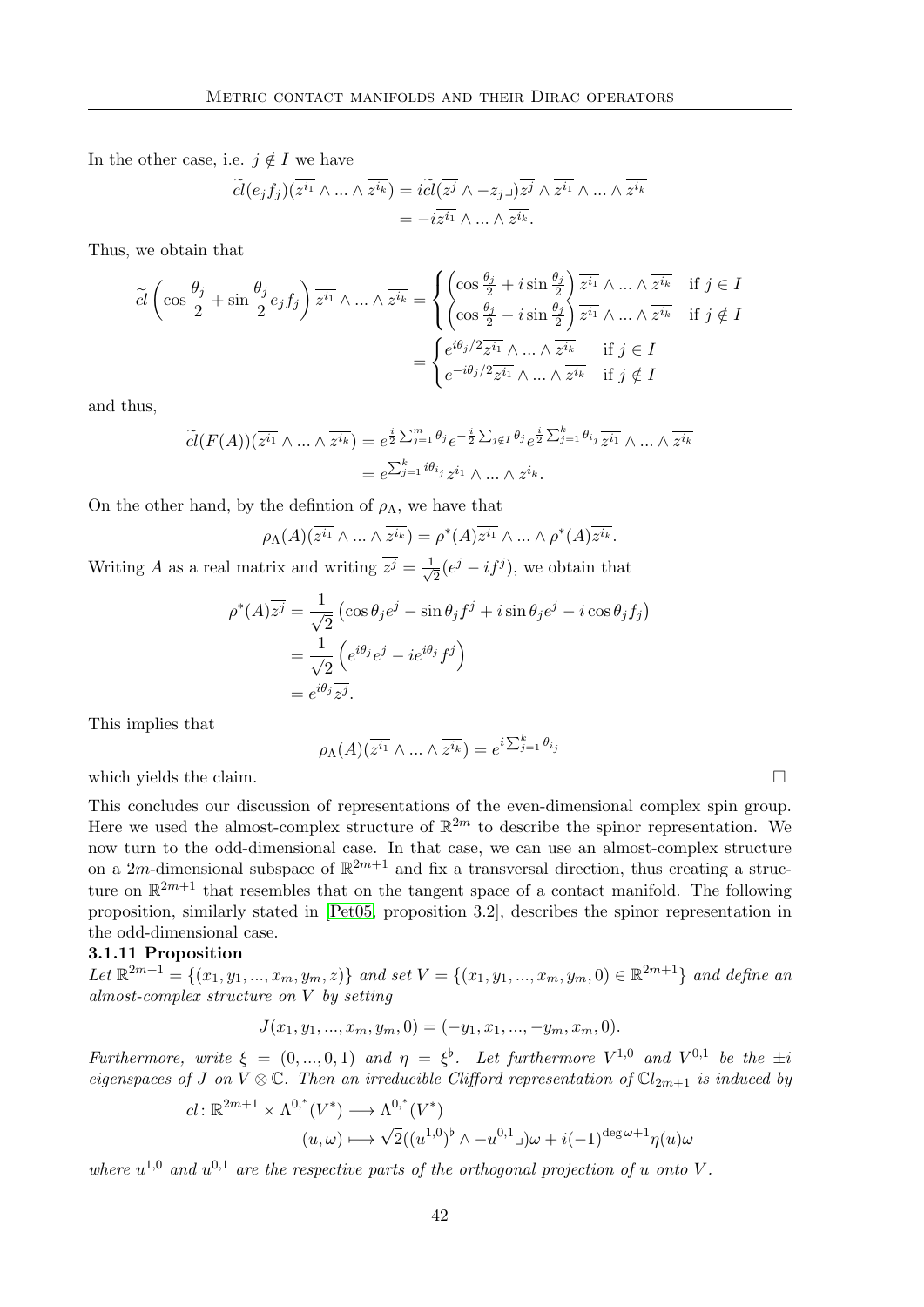*Proof:* We need to show that  $d^2(u) = -||u||^2$  for any  $u \in \mathbb{R}^{2m+1}$ . Then cl induces a representation of  $Cl_{2m+1}$  and the dimension of  $\Lambda^{0,*}(V^*)$  implies that it must be one of the irreducible ones. So let  $u = v + \lambda \xi \in \mathbb{R}^{2m+1}$  with  $v \in V$  and  $\omega \in \Lambda^{0,k}(V^*)$ . Then, we have that

$$
cl(u)(\omega)=\sqrt{2}\left((v^{1,0})^{\flat}\wedge\omega-v^{0,1}\lrcorner\omega\right)+i(-1)^{k+1}\lambda\omega
$$

and thus

$$
cl^{2}(u)(\omega) = \sqrt{2}cl(u)\left((v^{1,0})^{\flat} \wedge \omega - v^{0,1} \omega\right) + i(-1)^{k+1} \lambda cl(u)(\omega)
$$
  
=  $2\left(v^{0,1} \Box ((v^{1,0})^{\flat} \wedge \omega) - (v^{1,0})^{\flat} \wedge (v^{0,1} \Box \omega)\right) + \sqrt{2}i(-1)^{k+2} \lambda (v^{1,0})^{\flat} \wedge \omega$   
+  $\sqrt{2}i(-1)^{k} \lambda v^{0,1} \Box \omega + \sqrt{2}i(-1)^{k+1} \lambda \left(\sqrt{2}(v^{1,0})^{\flat} \wedge \omega - \sqrt{2}v^{0,1} \Box \omega + i(-1)^{k+1} \lambda \omega\right)$   
=  $-2(v^{1,0})^{\flat}(v^{0,1})\omega - \lambda^{2} \omega = -||v||^{2} \omega.$ 

This yields the claim.

Just like in the even-dimensional case, we have the following result:

#### 3.1.12 Lemma

The  $U_m$ -representations  $\rho_{\Lambda} : U_m \to \text{End}_{\mathbb{C}}(\Lambda^{0,*}((\mathbb{R}^{2m})^*))$  and  $\widetilde{cl} \circ F$  coincide.

*Proof:* The proof from the even-dimensional case carries over, because the image  $F(U_m)$  is only generated by the first  $2m$  basis vectors of  $\mathbb{R}^{2m+1}$ .

This concludes our discussion of representations of the spin groups. We will use the general theory in the following section to introduce spinor bundles and will apply the more detailed analysis of representations of  $\mathbb{C}l_n$  to spinor bundles of almost-hermitian and metric contact manifolds in the last section of this chapter.

<span id="page-52-0"></span>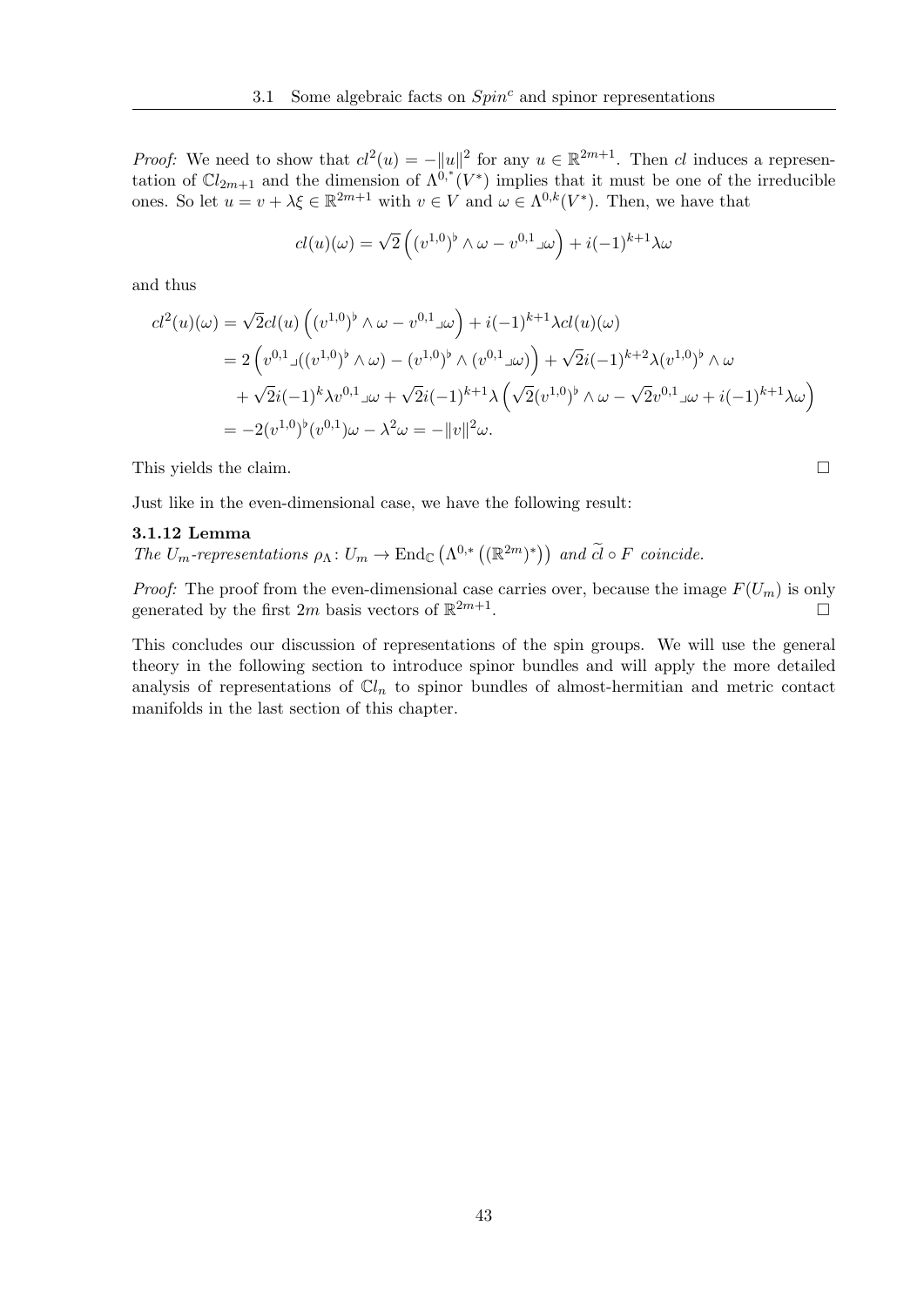# 3.2 Spin and  $Spin<sup>c</sup>$  structures and their spinor bundles

Having discussed the algebraic structure of the spin groups and their representations, we now consider the "extension" of these concepts to manifolds, i.e. spin and  $Spin<sup>c</sup>$  structures on (oriented Riemannian) manifolds. This section serves to give a short review of these structures and the spinor bundles associated to them. The discussion will be short and serves mainly to establish notation, because we assume that the reader is familiar with these structures, at least in the spin case.

# Spin structures

A spin structure on a manifold is the existence of a principal Spin-bundle together with a map that extends the two fold covering  $\lambda: Spin_n \to SO_n$  to a two fold-covering of  $P_{SO}(M)$ . More formally, we have the following definition:

**3.2.1 Definition** A *spin manifold* is an oriented Riemannian manifold  $(M, g)$  whose frame bundle  $P_{SO}(M)$  admits a *spin strcuture*, i.e. a principal  $Spin_n$ -bundle  $P_{Spin}(M)$  together with a smooth map  $f: P_{Spin}(M) \to P_{SO}(M)$  that commutes with the projections onto M such that the following diagram commutes:

$$
P_{Spin}(M) \times Spin_n \longrightarrow P_{Spin}(M)
$$

$$
\downarrow f \times \lambda \qquad \qquad \downarrow f
$$

$$
P_{SO}(M) \times SO_n \longrightarrow P_{SO}(M),
$$

where  $\lambda: Spin_n \to SO_n$  is the two-fold covering map and the arrows in the lines denote the group actions.

To this bundle we can then associate a vector bundle through the spinor representation:

**3.2.2 Definition** The *spinor bundle* of a spin manifold is the following vector bundle associated to  $P_{Spin}(M)$ :

$$
\mathbb{S} = P_{Spin}(M) \times_{\kappa} \Delta_n,
$$

where  $\kappa$  is the spinor representation.

Because  $\kappa$  is defined on all of  $Cl_n \subset \mathbb{C}l_n$ , we obtain a Clifford multiplication mapping

$$
c: Cl_n \times S_n \longrightarrow S_n
$$
  

$$
(X, v) \longmapsto c(X)(v) = \Delta_n(X)(v).
$$

Considering the Clifford bundle

$$
Cl(M, g) = \coprod_{x \in M} Cl(T_xM, g_x),
$$

the Clifford multiplication carries over to a *Clifford multiplication* defined on  $Cl(M, g)$  and S:

$$
c\colon Cl(M,g)\times\mathbb{S}\longrightarrow\mathbb{S},
$$

which for ease of notation we shall also write  $X \cdot \phi = c(X) \phi$ . It is compatible with the bundle structure, i.e. the following diagram commutes:

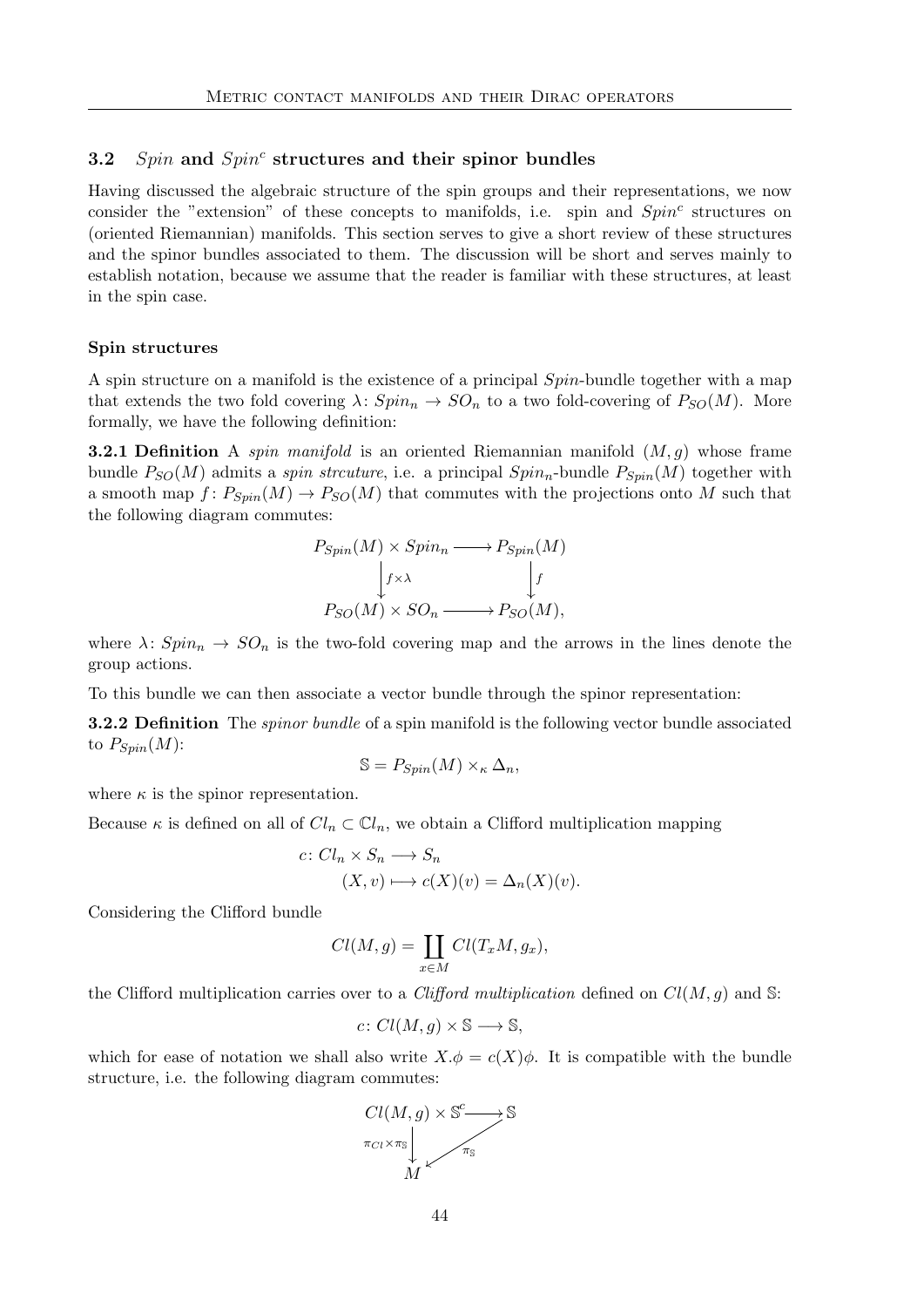where  $\pi_{Cl}$  and  $\pi_{\mathbb{S}}$  denote the projections onto M for the respective bundle. S is therefore also called a Clifford module.

One can also extend the Clifford multiplication map to Clifford multiplication of forms

$$
c \colon \Omega^*(M) \times \mathbb{S} \longrightarrow \mathbb{S}
$$

given by

$$
c(\omega)(\phi) = \sum_{i_1 < \ldots < i_k} \omega(s_{i_1}, \ldots, s_{i_k}) s_{i_1} \ldots s_{i_k} \phi,
$$

where  $(s_i)$  is a local orthonormal basis.

Recall that  $\Delta_n$  carries a postive definite hermitian scalar product ( $\cdot$ , $\cdot$ ). This product carries over to a bundle metric on S by setting

$$
(\cdot,\cdot)_x \colon \mathbb{S}_x \times \mathbb{S}_x \longrightarrow \mathbb{C}
$$

$$
\phi, \psi \longmapsto (\phi, \psi)_x.
$$

This bundle metric then induces an  $L^2$  scalar product

$$
(\phi, \psi)_{L^2} = \int_M (\phi(x), \psi(x))_x dM(x) \quad \forall \phi, \psi \in \Gamma_0(\mathbb{S})
$$

on the space of compactly supported sections of S.

# $Spin<sup>c</sup>$  structures

The notion of spin structure has a complex analogue which is the notion of a  $Spin<sup>c</sup>$  structure:

**3.2.3 Definition** A  $Spin<sup>c</sup> structure$  on an oriented Riemannian manifold  $(M<sup>n</sup>, g)$  is a  $Spin<sup>c</sup><sub>n</sub>$ principal bundle  $P_{CS}(M)$  together with a smooth map  $f: P_{CS}(M) \to P_{SO}(M)$  such that the following diagram commutes:

$$
P_{CS}(M) \times Spin_n^c \longrightarrow P_{CS}(M)
$$
  
\n $f \times \lambda^c$   
\n $f$   
\n $P_{SO}(M) \times SO_n \longrightarrow P_{SO}(M) \longrightarrow M$ 

where again the horizontal arrows on the left stand for the group action and the horizontal and diagonal arrows on the right for the projections onto M.

Given a  $Spin<sup>c</sup>$  structure  $(P_{CS}, f)$ , we can associate the following bundles to it:

- (1) An  $SO_n$ -principal bundle  $\frac{PCS}{\zeta^1}$  which is isomorphic to  $P_{SO}(M)$ ,
- (2) An  $S^1$ -principal bundle  $P_1 = \frac{Pcs}{Spin_n}$ .

The bundle  $P_1$  will become important later and we will therefore consider it in some more detail. We obtain that the projection map  $\xi: P_{CS} \longrightarrow P_{SO} \times P_1$  is a two-fold covering map. This covering can actually be used as an alternative definition of a  $Spin<sup>c</sup>$  structure by demanding the existence of a  $Spin<sub>n</sub><sup>c</sup>$ -bundle  $P_{CS}$  together with a  $S<sup>1</sup>$ -bundle  $P_1$  and a two-fold covering map  $\xi: P_{CS} \longrightarrow P_{SO} \times P_1$ . For a proof of the equivalence, see again [\[Fri00,](#page-116-2) section 2.4].

**3.2.4 Definition** The *determinant line bundle* of a  $Spin<sup>c</sup>$  strcuture is the complex line bundle

$$
\mathcal{L} = P_1 \times_{U_1} \mathbb{C} = P_{CS} \times_{Spin^c} \mathbb{C}.
$$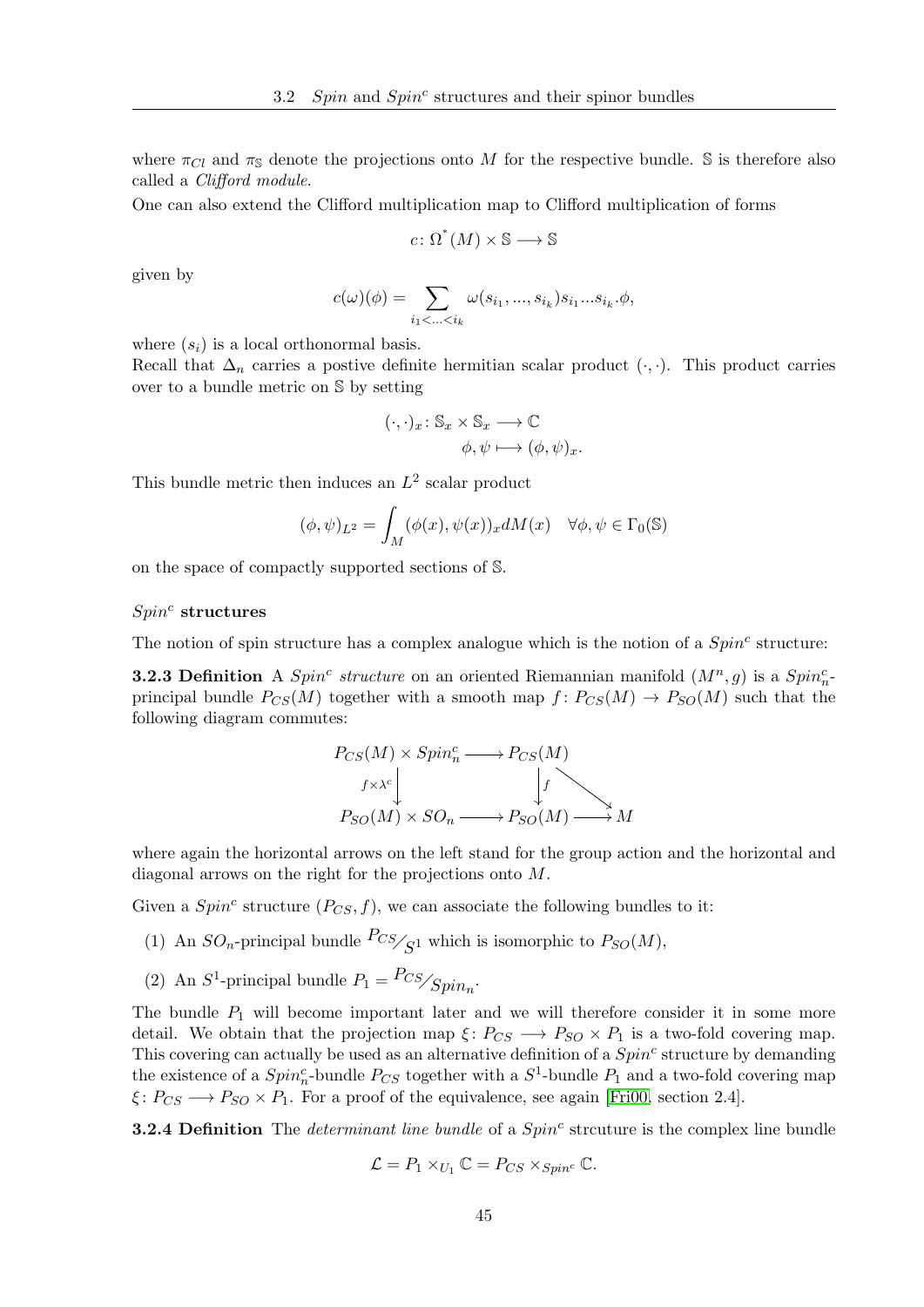As for a spin structure, we want to associate a vector bundle to a  $Spin<sup>c</sup>$  structure. Recall that the mapping  $\kappa: Spin_n \longrightarrow SO(\Delta_n)$  can be extended to a representation of  $Spin_n^c$  by setting

$$
\kappa^c \colon Spin_n^c \longrightarrow U(\Delta_n)
$$

$$
[g, z] \longmapsto z\kappa(g)
$$

and we can then associate a vector bundle to the  $Spin<sup>c</sup>$ -bundle

$$
\mathbb{S}^c = P_{CS} \times_{\kappa} \Delta_n
$$

which we will call the *spinor bundle* associated to the  $Spin<sup>c</sup>$  structure. In the same way as for the real case,  $\mathbb{S}^c$  and  $\Gamma_0(\mathbb{S}^c)$  carry scalar products.

In the next section, we shall see how any connection on TM induces one on S and S<sup>c</sup> respectively and how they determine a first-order differential operator on the spaces of sections of the spinor bundles.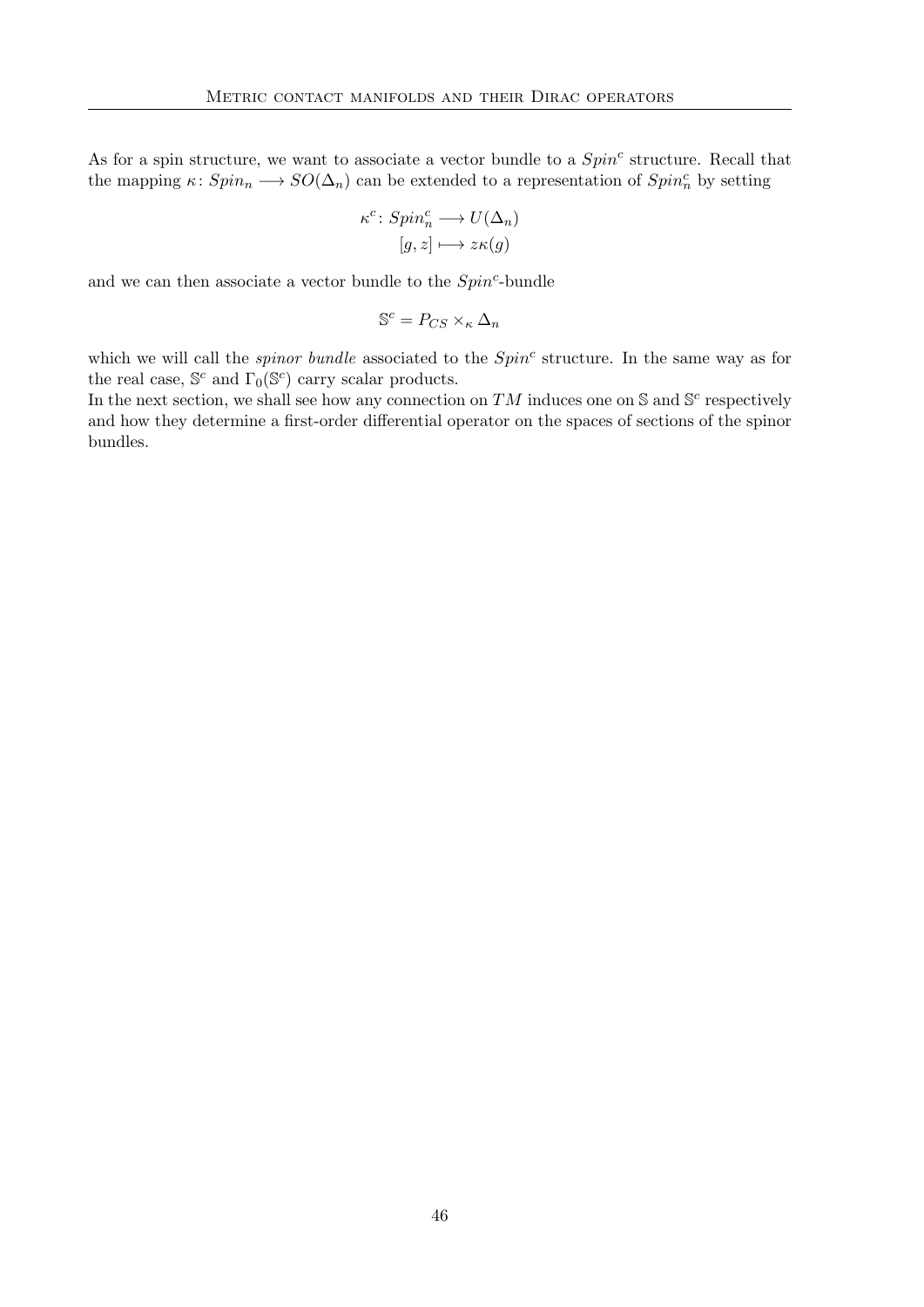#### <span id="page-56-1"></span>3.3 Basic properties of connections and geometric Dirac operators

In this section, we shall study connections and the Dirac operators they induce. We begin with a short introduction to connections and their torsion and potential. We then move on to consider how a metric connection on TM induces one on the spinor bundles  $\mathbb{S}$  and  $\mathbb{S}^c$  and how certain properties of a connection are related to properties of the Dirac operator it induces. In particular, we prove relationships between the torsion of the connection and the self-adjointness of the Dirac operator and how a comparison of the torsion of two connections can show whether they induce the same Dirac operator.

By a connection on  $TM$ , we understand a linear operator

$$
\nabla\colon \Gamma(TM) \longrightarrow \Gamma(T^*M \otimes TM)
$$

satisfying

$$
\nabla(fX) = df \otimes X + f \cdot (\nabla X)
$$

for any  $f \in C^{\infty}(M)$ ,  $X \in \mathfrak{X}(M)$ . As it is well know, any Riemannian manifold  $(M, g)$  admits exactly one connection which is both metric, i.e.

$$
X(g(Y, Z)) = g(\nabla_X Y, Z) + g(X, \nabla_X Z)
$$

and torsion-free, i.e.

 $\nabla_X Y - \nabla_Y X = [X, Y].$ 

That connection is called the Levi-Civita-connection and will be noted  $\nabla^g$ . If we drop the requirement that the connection be torsion-free, we obtain the much larger class of metric connections, which we shall note  $\mathcal{A}(M, q)$ . These connections are described by the following data:

**3.3.1 Definition** Let  $\nabla$  be a metric connection on  $(M, q)$ . Then the (2,1)-tensor T defined by

$$
T(X,Y) := \nabla_X Y - \nabla_Y X - [X,Y]
$$

is called the *torsion* of  $\nabla$ . The (2, 1)-tensor A defined by

$$
A_X Y := \nabla_X Y - \nabla_X^g Y
$$

is called the *potential* of  $\nabla$ .

We can consider A and T as elements of  $\Omega^2(M, TM)$  as follows:

$$
T(X; Y, Z) = g(X, T(Y, Z)),
$$
  

$$
A(X; Y, Z) = g(A_X Y, Z),
$$

where the conventions for writing two-forms as trilinear mappings from section [1.2.2](#page-17-0) are used. We stress that T is already a  $TM$ -valued two-form (in the classical sense) by its original definition, while  $A$  is not. Therefore, the conventions for understanding them as two-forms differ. It is obvious that ∇ is completely described by its potential. However, it is also completely described by its torsion as the following result shows:

#### 3.3.2 Lemma

The potential and torsion of a metric connection  $\nabla \in \mathcal{A}(M,g)$  are related as follows:

<span id="page-56-0"></span>
$$
T = -A + 3bA,
$$
  

$$
A = -T + \frac{3}{2}bT.
$$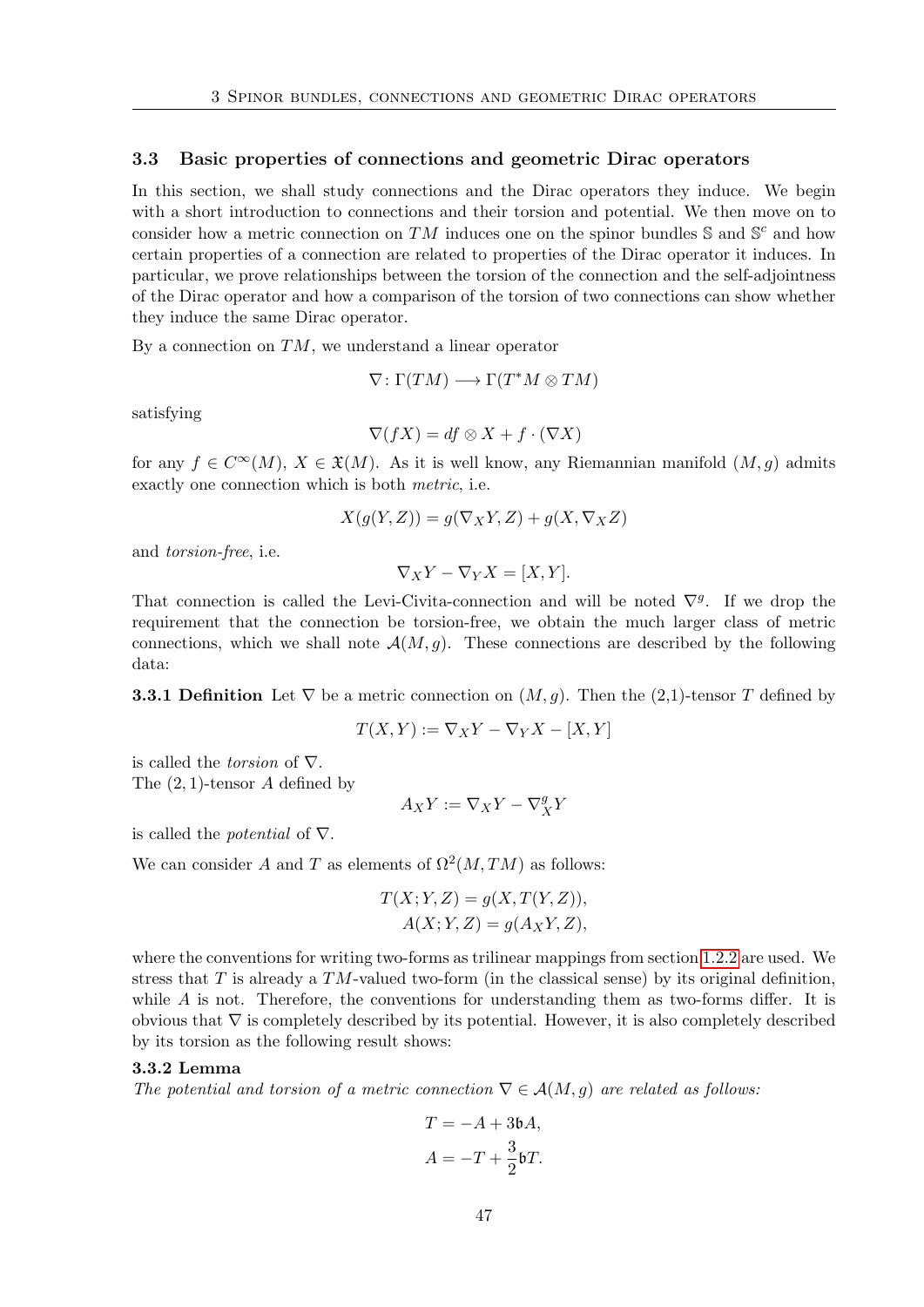Proof: To begin with, note that we have

$$
T(X;Y,Z) = g(X, \nabla_Y Z - \nabla_Z Y - [Y, Z])
$$
  
=  $g(X; \nabla_Y^g Z + A_Y Z - \nabla_Z^g Y - A_Z Y - [Y, Z])$   
=  $g(X, A_Y Z - A_Z Y)$   
=  $A(Y; Z, X) + A(Z; X, Y).$  (\*)

Then, the first identity follows immediately from (\*) because

$$
A(Y; Z, X) + A(Z; X, Y) = 3\mathfrak{b}A(X; Y, Z) - A(X; Y, Z).
$$

Concerning the second identity, we calculate

$$
A(X; Y, Z) \stackrel{(*)}{=} T(Z; X, Y) + A(Y; X, Z)
$$
  
=  $T(Z; X, Y) - A(Y; Z, X)$   

$$
\stackrel{(*)}{=} T(Z; X, Y) - T(X; Y, Z) - A(Z; Y, X)
$$
  
=  $T(Z; X, Y) - T(X; Y, Z) + A(Z; X, Y)$   

$$
\stackrel{(*)}{=} T(Z; X, Y) - T(X; Y, Z) + T(Y; Z, X) + A(X; Z, Y)
$$
  
=  $T(Z; X, Y) - T(X; Y, Z) + T(Y; Z, X) - A(X; Y, Z),$ 

which is equivalent to

$$
A(X; Y, Z) = \frac{1}{2}(T(Z; X, Y) - T(X; Y, Z) + T(Y; Z, X))
$$
  
=  $-T(X; Y, Z) + \frac{3}{2}\mathfrak{b}T(X; Y, Z).$ 

Any metric connection on  $TM$  defines a connection on the spinor bundle associated to a spin structure as follows. First, let  $M$  be a spin manifold. Then, every metric connection on  $M$ induces a connection on S which we now describe: Let  $\nabla$  be a metric connection on TM, then it induces a connection one-form  $C^{\nabla} \in \Omega^1(P_{SO}(M), \mathfrak{so}_n)$  on  $P_{SO}(M)$ , locally given by

$$
(C^{\nabla})^s(X) = (C^{\nabla})(ds(X)) = \sum_{i < j} g(\nabla_X s_i, s_j) E_{ij},\tag{3.2}
$$

where  $s: U \subset M \to P_{SO}(M)$  is a local section in the frame bundle and  $E_{ij} \in \mathbb{R}^{n \times n}$  given by  $(E_{ij})_{kl} = -\delta_{ik}\delta_{jl} + \delta_{il}\delta_{jk}$  (for more details on this compare appendix [A.3\)](#page-113-0). Under the two-sheeted coverings

$$
f: P_{Spin}(M) \longrightarrow P_{SO}(M),
$$
  

$$
\lambda: Spin_n \longrightarrow SO_n,
$$

this connection form lifts to a connection one-form  $C^{\nabla} \in \Omega^1(P_{Spin}(M), \mathfrak{spin}_n)$  such that the following diagram commutes:

$$
TP_{Spin}(M) \xrightarrow{\widetilde{C^{\nabla}}}\mathfrak{spin}_n
$$

$$
df \downarrow \qquad \qquad \downarrow \lambda_*
$$

$$
TP_{SO}(M) \xrightarrow{\widetilde{C^{\nabla}}} \mathfrak{so}_n
$$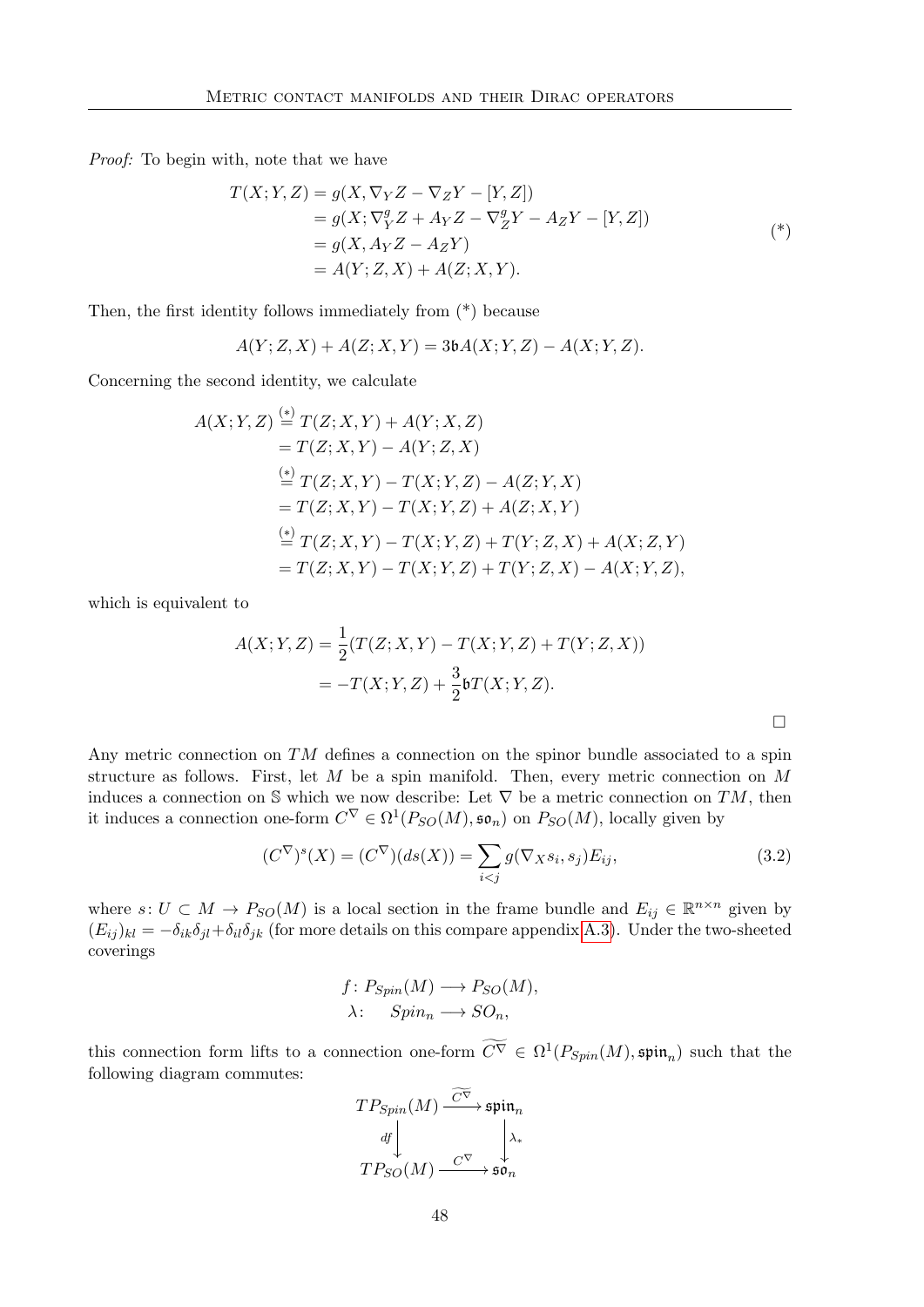As S is a vector bundle associated to  $P_{S_{min}}(M)$ , the connection form  $\widetilde{C}(\nabla)$  induces a connection  $\widetilde{\nabla}$ on S. By proposition [A.9,](#page-111-0) it is given locally on  $U \subset M$  by

$$
\widetilde{\nabla}_X \phi|_U = [\widetilde{s}, X(v) + \sum_{i < j} g(\nabla_X s_i, s_j) s_i . s_j . v],\tag{3.3}
$$

where  $\phi|_U = [\tilde{s}, v]$  with  $s = (s_1, ..., s_n) \in \Gamma(U, P_{SO}(M)), v \in C^{\infty}(U, \Delta_n)$  and  $\tilde{s}$  is a lifting of s to  $P_{Spin}(M)$ . This connection has the following properties with respect to the Clifford mutiplication and the scalar product on S:

#### 3.3.3 Lemma

Let X, Y be vector fields and let  $\varphi \in \Gamma(\mathbb{S})$ . Then for the connection  $\widetilde{\nabla}$  induced on S by any metric connection  $\nabla$  on TM, we have

$$
\widetilde{\nabla}_X(Y.\varphi) = (\nabla_X Y).\varphi + Y.\widetilde{\nabla}_X \varphi.
$$

Furthermore,  $\tilde{\nabla}$  is metric with respect to the hermitian scalar product on S.

Proof: A proof of these facts can be found in [\[Fri00,](#page-116-2) section 3.1, pp. 58f]. It is stated there for the connection induced by the Levi-Cività connection, but holds for any metric connection.  $\Box$ 

Now, any connection on S together with Clifford multiplication defines a first order differential operator.

**3.3.4 Definition** Let M be spin and  $\nabla$  a metric connection on TM. Then the first-order differential operator

$$
\mathcal{D}(\nabla): \Gamma(\mathbb{S}) \stackrel{\tilde{\nabla}}{\longrightarrow} \Gamma(T^*M \otimes \mathbb{S}) \stackrel{c}{\longrightarrow} \Gamma(\mathbb{S}), \tag{3.4}
$$

where c denotes Clifford multiplication is called the *geometric Dirac operator* associated to  $\nabla$ . The operator  $\mathcal{D}^g = \mathcal{D}(\nabla^g)$  is called the *Riemannian Dirac operator* 

These operators will be considered in great detail in the rest of this thesis. We begin in this chapter with some basic properties and show how these properties are reflected in the torsion of the connection that was used to define the Dirac operator. We begin by defining self-adjoint operators.

**3.3.5 Definition** A Dirac operator is called *formally self-adjoint*, if

$$
(\mathcal{D}(\phi), \psi)_{L^2} = (\phi, \mathcal{D}(\psi))_{L^2} \quad \text{for any } \phi, \psi \in \Gamma_{\text{comp}}(\mathbb{S}).
$$

Not all Dirac operators have this property and we want to investigate which ones do. We begin with a well-known result.

### 3.3.6 Lemma (cf. [\[LM89,](#page-117-1) Proposition II.5.3])

The Riemannian Dirac operator is formally self-adjoint.

*Proof:* Fix some point  $x \in M$ . We can then use a local orthornomal basis  $(s_1, ..., s_n)$  that is x-synchronous, i.e. a basis that is obtained from an orthonormal basis of  $T_xM$  by parallel transport along radial geodesics. In particular, such a basis fulfils  $\nabla_{s_j}^g s_k(x) = 0$ .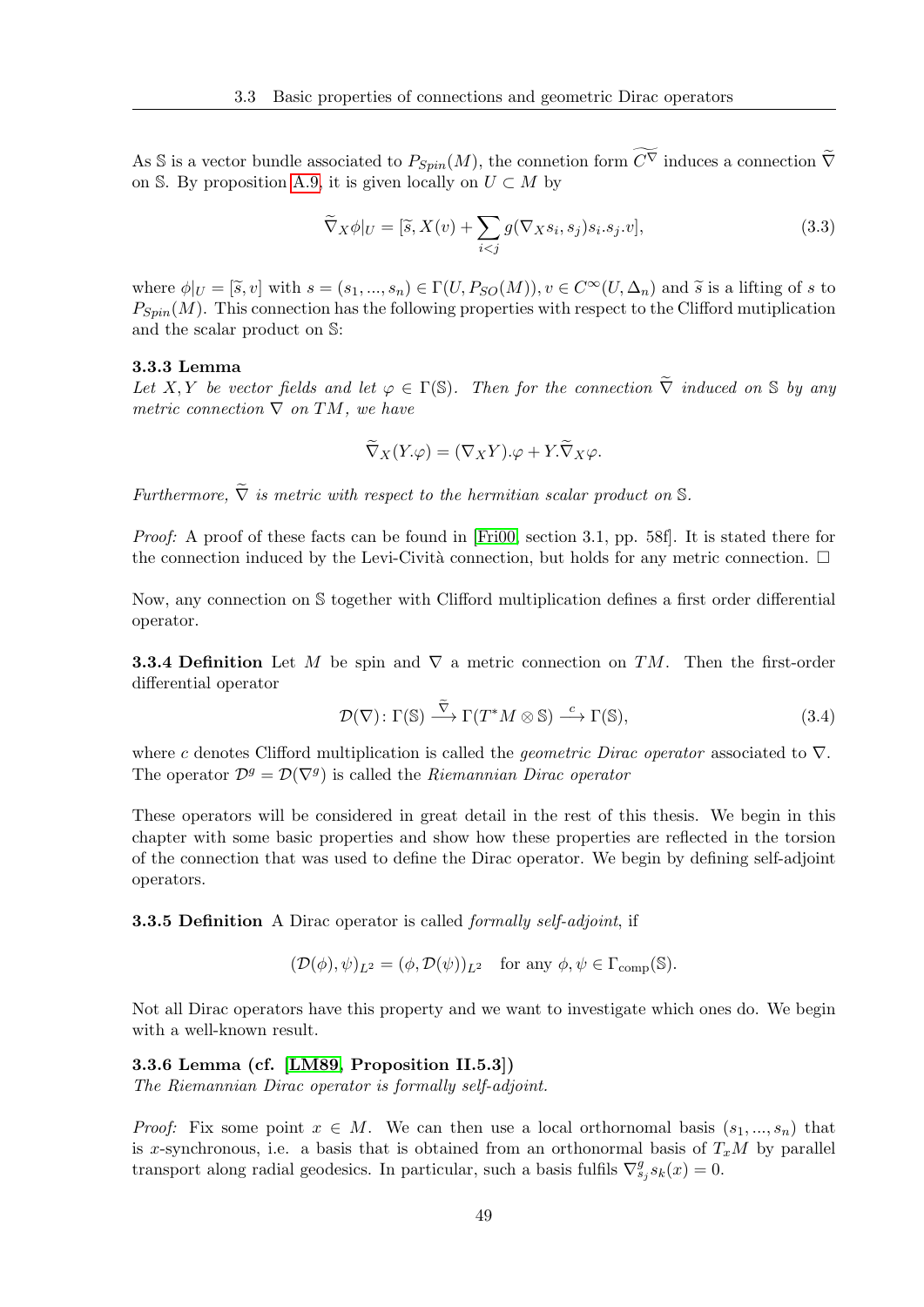We then obtain that

$$
\begin{split}\n(\mathcal{D}^{g}\varphi(x),\psi(x)) &= \sum_{j=1}^{n} ((s_{j}.\widetilde{\nabla^{g}}_{s_{j}}\varphi)(x),\psi(x)) \\
&= -\sum_{j=1}^{n} (\widetilde{\nabla^{g}}_{s_{j}}\varphi(x),s_{j}.\psi(x)) \\
&= -\sum_{j=1}^{n} [s_{j}((\varphi,s_{j}.\psi))(x) - (\varphi(x),\widetilde{\nabla^{g}}_{s_{j}}(s_{j}.\psi)(x))] \\
&= -\sum_{j=1}^{n} [s_{j}((\varphi,s_{j}.\psi))(x) - (\varphi(x),(\nabla^{g}_{s_{j}}s_{j}).\psi(x)) - (\varphi(x),s_{j}.\widetilde{\nabla^{g}}_{s_{j}}\psi(x))] \\
&= (\varphi(x),\mathcal{D}^{g}\psi(x)) - \sum_{j=1}^{n} s_{j}((\varphi,s_{j}.\psi))(x).\n\end{split}
$$

We can define a vector field  $V$  uniquely by demanding that

$$
g_x(V(x), W(x)) = (\varphi(x), W(x).\psi(x)) \text{ for any } W \in \mathfrak{X}(M), x \in M.
$$

Then, using that  $\nabla_{s_j}^g s_j(x) = 0$ , we obtain

$$
\sum_{j=1}^{n} s_j((\varphi, s_j. \psi))(x) = \sum_{j=1}^{n} [s_j(g(V, s_j))(x) - g(V, \nabla_{s_j}^g s_j)(x)]
$$
  
= 
$$
\sum_{j=1}^{n} g(\nabla_{s_j}^g V, s_j)(x)
$$
  
= 
$$
div(V)(x).
$$

Integrating over M and using Stoke's theorem then yields the claim.  $\Box$ 

We now introduce two properties of connections relating to their Dirac operators:

**3.3.7 Definition** A metric connection  $\nabla$  on TM is called nice, if the geometric Dirac operator it induces is formally self-adjoint.

Two connections  $\nabla^1$  and  $\nabla^2$  are called *Dirac equivalent* if they induce the same geometric Dirac operator.

These properties are reflected in the structure of the torsion. To see this, we first prove an auxiliary result stated in [\[Nic05,](#page-117-0) formula (1.4)].

# 3.3.8 Lemma

Let M be spin and  $\nabla$  a metric connection on M. Then the following formula holds for geometric Dirac operators:

<span id="page-59-0"></span>
$$
\mathcal{D}(\nabla) = \mathcal{D}^g - \frac{1}{2}c(\text{tr }A) + \frac{3}{2}c(\text{b}A),
$$

where A is the potential of  $\nabla$ , i.e.  $\nabla = \nabla^g + A$ .

*Proof:* This is proven using the local formula for  $\tilde{\nabla}$ . With the usual conventions, we have

$$
\widetilde{\nabla}_X \varphi = [\widetilde{s}, X(v) + \sum_{j < k} g(\nabla_X s_j, s_k) s_j.s_k.v],
$$
\n
$$
\widetilde{\nabla}^g X \varphi = [\widetilde{s}, X(v) + \sum_{j < k} g(\nabla^g_X s_j, s_k) s_j.s_k.v].
$$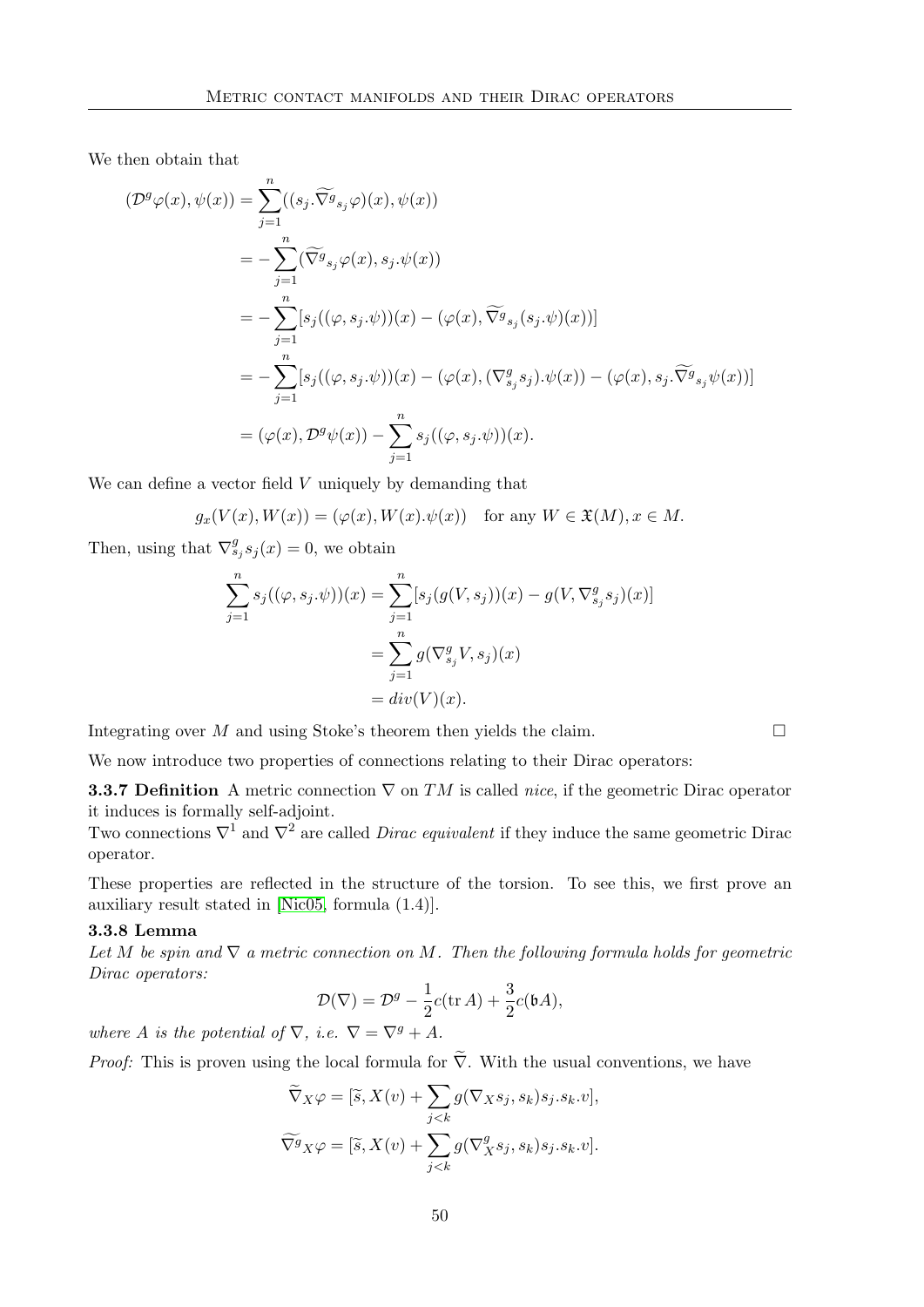Now, the Dirac operator can locally be written as  $\mathcal{D}(\nabla)\varphi = \sum_{k=1}^n s_k \cdot \tilde{\nabla}_{s_k} \varphi$ . Using all this, we obtain that locally

$$
(\mathcal{D}(\nabla) - \mathcal{D}^g)\varphi = \sum_{l=1}^n [\tilde{s}, \frac{1}{2}\sum_{j < k} g(A_{s_l}s_j, s_k) s_l.s_j.s_k.v].
$$

Using that  $s_j.s_k. = -s_k.s_j.$  and (using that both connections are metric) that  $g(A_{s_l}s_j, s_k) =$  $-g(s_j, A_{s_k}s_l)$ , we can rewrite this as

$$
(\mathcal{D}(\nabla) - \mathcal{D}^g)\varphi = [\tilde{s}, \frac{1}{4} \sum_{l,j,k=1}^n g(A_{s_l}s_j, s_k)s_l.s_j.s_k.v].
$$

First, we only consider the terms where  $l = j$ . For these we obtain

$$
[\tilde{s}, \frac{1}{4} \sum_{j,k=1}^{n} g(A_{s_j}s_j, s_k) \underbrace{s_j.s_j}_{=-1}, s_k.v]
$$
  
= - [\tilde{s}, \frac{1}{4} \sum\_{j,k=1}^{n} A(s\_j; s\_j, s\_k) s\_k.v]  
= - [\tilde{s}, \frac{1}{4} \sum\_{k=1}^{n} tr A(s\_k) s\_k.v]  
= - [\tilde{s}, \frac{1}{4} \sum\_{k=1}^{n} tr A.v]  
= - \frac{1}{4} tr A.\varphi.

Next, for  $k = l$  we have that

$$
g(A_{s_k}s_j, s_k)s_k.s_j.s_k. = -g(s_j, A_{s_k}s_k)s_k.s_j.s_k. = g(s_j, A_{s_k}s_k)s_j.s_k.s_k.
$$

and thus the same calculations as for  $j = l$  can be applied and both cases together yield  $-\frac{1}{2}$  $\frac{1}{2}$  tr A. $\varphi$ . Finally, for  $l \neq j, k$ , we go back to considering only indices  $j < k$  and obtain for that part of the sum

$$
\begin{split} & \quad [\widetilde{s},\frac{1}{2}\sum_{l=1}^{n}\sum_{l\neq j,k}g(A_{s_{l}}s_{j},s_{k})s_{l}.s_{j}.s_{k}.v] \\ & = \Bigg[\widetilde{s},\frac{1}{2}\left(\sum_{j
$$

The claim follows putting together the above facts.  $\Box$ 

From the above lemma we deduce the following result: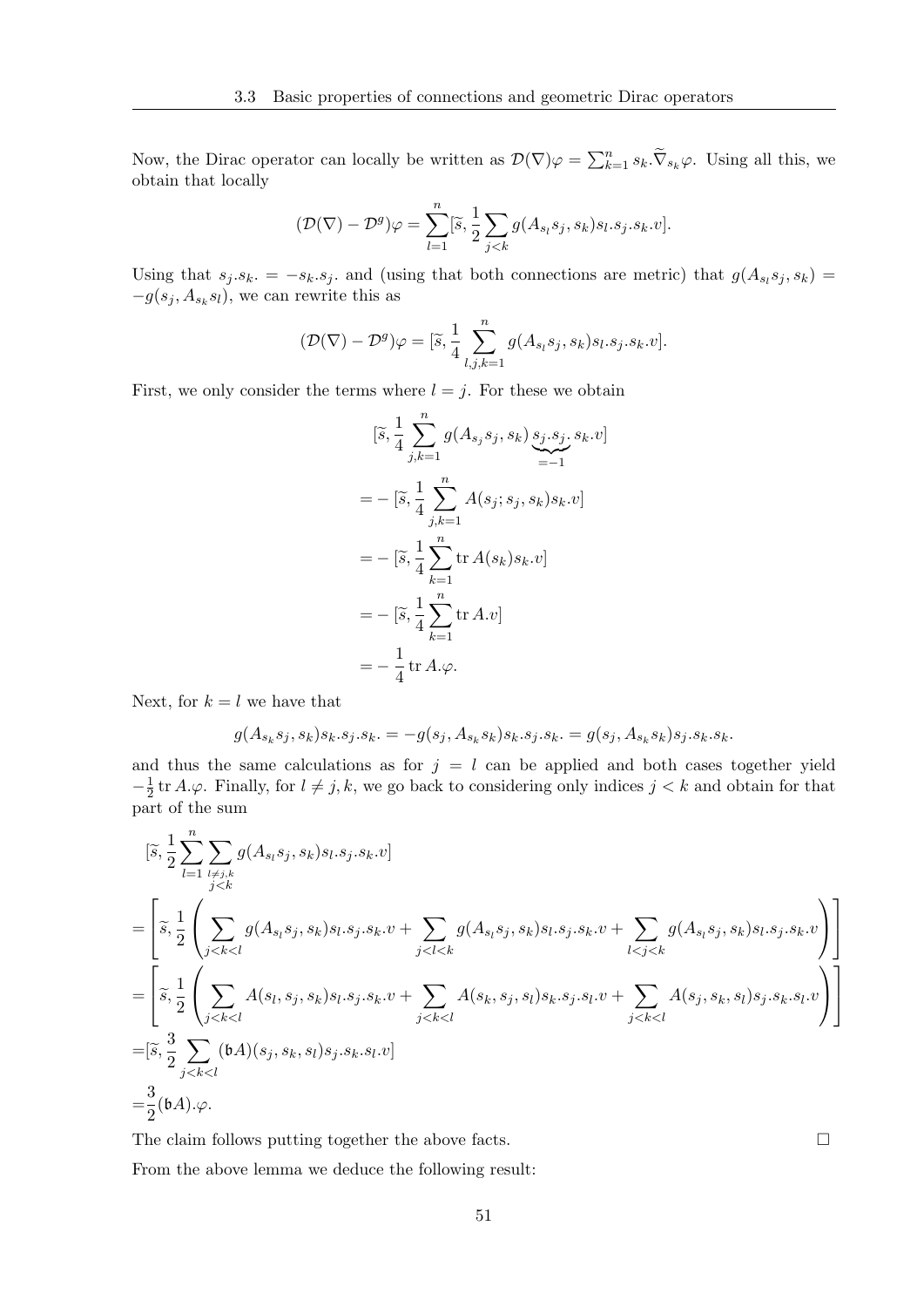#### 3.3.9 Corollary

Assume that M is spin and let  $\nabla$  be a metric connection on TM. The the following statements hold:

- (1)  $\nabla$  is nice if and only if its torsion satisfies  $tr T = 0$ .
- (2) Assume  $\nabla$  is nice. Then we have

$$
\mathcal{D}(\nabla) = \mathcal{D}^g + \frac{3}{2}c(\mathfrak{b}A) = \mathcal{D}^g + \frac{3}{4}c(\mathfrak{b}T).
$$

(3) Assume  $\nabla^1$  and  $\nabla^2$  are nice. Then they are Dirac-equivalent if and only if  $\mathfrak{b}T^1 = \mathfrak{b}T^2$ .

Proof: We use the above formula. The Riemannian Dirac operator is symmetric. Recall that the Clifford multiplication by forms can be calculated by

$$
\omega.\phi = \sum_{i_1 < \ldots < i_k} \omega(s_{i_1}, \ldots, s_{i_k}) s_{i_1} \ldots s_{i_k}.\phi
$$

for some orthonormal basis  $(s_1, ..., s_n)$ . We know that Clifford multiplication by such vectors is skew-symmetric. Thus Clifford multiplication by a one-form is skew-symmetric whereas multiplication by a three-form is symmetric (bringing over all vectors gives one minus, reordering them another one). Thus, for  $\mathcal{D}(\nabla)$  to be symmetric  $c(\text{tr }A)$  must vanish. Yet, because  $c(\text{tr } A)^2 = -\|\text{tr } A\|^2$  this implies that tr A itself must vanish, which by lemma [3.3.2](#page-56-0) is equivalent to the vanishing of  $tr T$ . This proves (1). (2) follows immediately from (1) and then, (3) is an immediate consequence.

We have the following converse:

#### 3.3.10 Corollary

Let  $P = \mathcal{D}^g + \omega$  be an operator on  $\Gamma(\mathbb{S})$  with  $\omega \in \Omega^3(M)$ . Then, P is the geometric Dirac operator induced by  $\nabla^g + A$  where  $A = \frac{2}{3}$  $\frac{2}{3}\omega$ .

Proof: Using the above results, we deduce that

$$
\mathcal{D}(\nabla^g + \frac{2}{3}\omega) = \mathcal{D}^g - \frac{1}{3}\underbrace{\operatorname{tr}\omega}_{=0} + \mathfrak{b}\omega = P\omega = \mathcal{D}^g + \omega.
$$

Note that this is only a partial converse of lemma [3.3.8,](#page-59-0) as obviously not all geometric Dirac operators will have the form  $\mathcal{D}^g + \omega$  with a three-form  $\omega$ . More precisely, this captures exactly the nice connections. Furthermore, note that there may be many other connections inducing the same Dirac operator.

In the case of a  $Spin^c$  structure, we can induce a connection on  $\mathbb{S}^c$  as follows: We fix a metric connection  $\nabla$  on TM and the connection one-form  $C^{\nabla}$  it induces on  $P_{SO}$ . As opposed to the case of a spin structure, this is insufficient for inducing a connection form on the principal Spin<sup>c</sup>-bundle, because  $P_{CS}(M)$  is not a covering of  $P_{SO}$ . Therefore, we need to fix an auxiliary connection form Z on  $P_1$ . Together, they form a connection form  $C^{\nabla} \times Z$  on  $P_{SO} \times P_1$ , which now lifts to  $\widetilde{C^V \times Z}$  such that the following diagram commutes:

<span id="page-61-0"></span>
$$
TP_{CS}(M) \xrightarrow{\widetilde{C^{\nabla} \times Z}} \mathfrak{spin}_n^c \simeq \mathfrak{spin}_n \oplus i\mathbb{R}
$$
\n
$$
\downarrow{d\xi} \qquad \qquad \downarrow{d\xi}
$$
\n
$$
T(P_{SO}(M) \times P_1) \xrightarrow{\widetilde{C^{\nabla} \times Z}} \mathfrak{so}_n \oplus i\mathbb{R}.
$$
\n(3.5)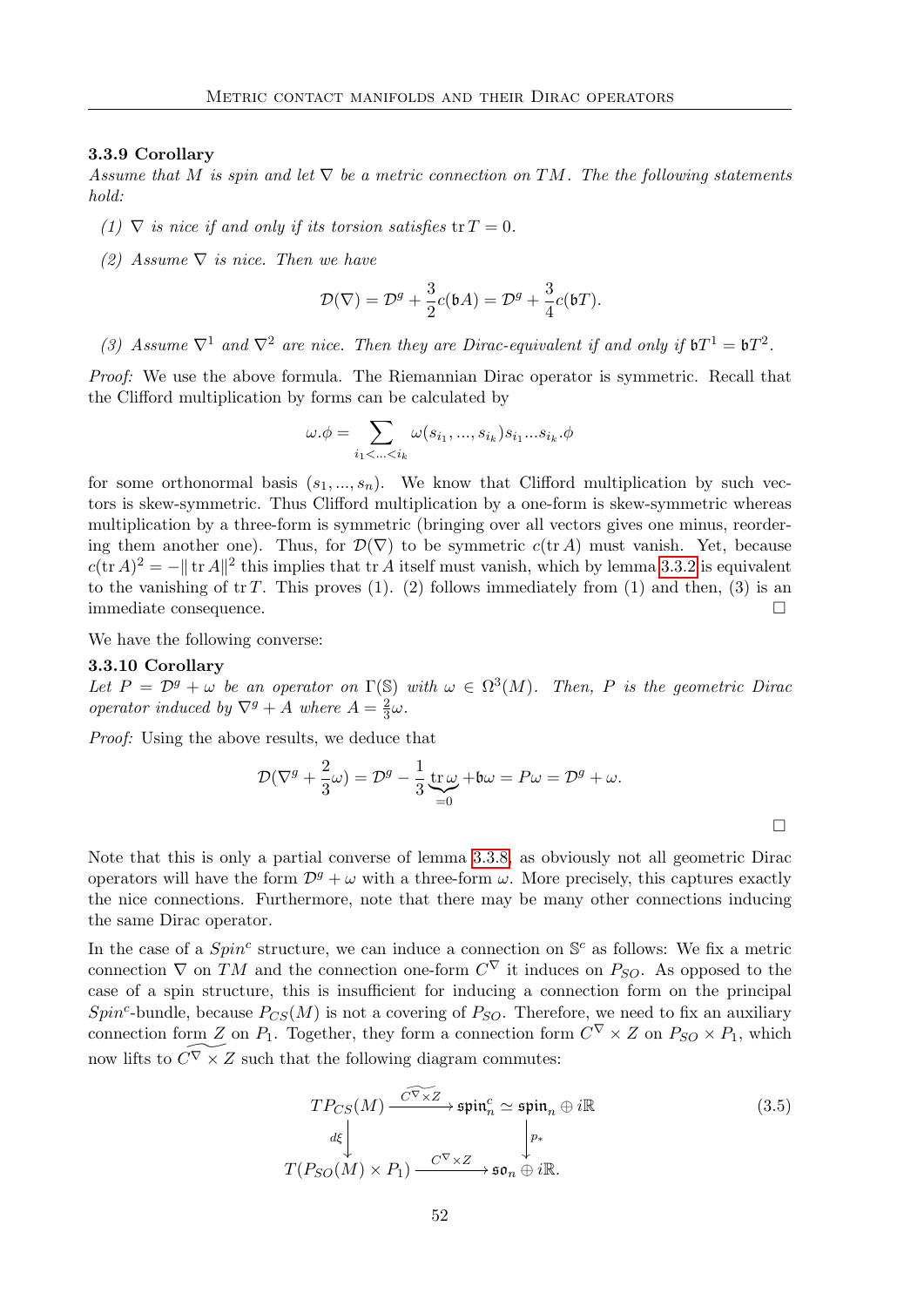As above,  $\widetilde{C}^{\nabla} \times Z$  induces a connection  $\widetilde{\nabla}^Z$  on S<sup>c</sup>. Using the expression from proposition [A.9,](#page-111-0) we deduce that locally, it can be described as follows: Let  $\phi \in \Gamma(\mathbb{S}^c)$  be localy described by  $\phi|_U = [\widetilde{s \times e}, v]$ , where  $s \in \Gamma(U, P_{SO})$  and  $e \in \Gamma(U, P_1)$  and  $\widetilde{s \times e}$  is a lifting to  $\Gamma(U, P_{CS})$  and finally,  $v \in C^{\infty}(U, \Delta_n)$ . Then, we have that

$$
\begin{split}\n(\widetilde{\nabla}_X^Z \phi)(x) &= \left[ \widetilde{s \times e}, X(v) + \kappa_*^c \left( (\widetilde{A^\nabla \times Z})^{\widetilde{s \times e}}(X) \right) . v \right] \\
&= \left[ \widetilde{s \times e}, X(v) + \kappa_*^c \left( (\widetilde{A^\nabla \times Z}) (d\widetilde{s \times e}(X)) \right) . v \right] \\
&= \left[ \widetilde{s \times e}, X(v) + \kappa_*^c \left( (p_*^{-1} ((C^\nabla \times Z)^{s \times e}(X)) \right) . v \right] \quad \text{(using (3.5))} \\
&= \left[ \widetilde{s \times e}, X(v) + \kappa_*^c \left( \frac{1}{2} \sum_{j < k} g(\nabla_X s_j, s_k) (\lambda_*^{-1} (E_{jk}) + \frac{1}{2} Z^e(X) \right) . v \right] \\
&= \left[ \widetilde{s \times e}, X(v) + \frac{1}{2} \sum_{j < k} g(\nabla_X s_j, s_k) s_j . s_k . v + \frac{1}{2} Z^e(X) . v \right].\n\end{split}
$$

As for a real spin structure, we can define geometric Dirac operators.

**3.3.11 Definition** Let M admit a  $Spin<sup>c</sup>$  structure and let  $\nabla$  be a metric connection on M and Z a connection on  $P_1$ . Then the first-order differential operator

$$
\mathcal{D}_c(\nabla, Z) \colon \Gamma(\mathbb{S}^c) \xrightarrow{\tilde{\nabla}^Z} \Gamma(T^*M \otimes \mathbb{S}^c) \xrightarrow{c} \Gamma(\mathbb{S})
$$
\n(3.6)

is called the  $(Spin^c-)geometric Dirac operator$  associated to  $\nabla$  and Z. The operator  $\mathcal{D}_{c}^{g}(Z) = \mathcal{D}(\nabla^{g}, Z)$  is called the *Riemannian Dirac operator*.

The notion of self-adjointness is defined as in the spin case. The next lemma collects some results on connections on  $\mathbb{S}^c$  and their Dirac operators. It is proven as in the spin case.

# 3.3.12 Lemma

Let M be a Spin<sup>c</sup>-manifold and let  $\nabla$  be any metric connection on TM and Z a connection form on  $P_1$ . Let furthermore  $\tilde{\nabla}^Z$  be the connection induced on the spinor bundle  $\mathbb{S}^c$  by  $\nabla$  and Z. Then, we have the following results:

(1) For any vector fields  $X, Y \in \mathfrak{X}(M)$  and spinor field  $\varphi \in \mathbb{S}^c$ , the following formula holds:

$$
\widetilde{\nabla}_X^Z(Y.\varphi) = (\nabla_X Y).\varphi + Y.\widetilde{\nabla}_Y^Z.\varphi.
$$

- (2) The connection  $\tilde{\nabla}^Z$  is metric with respect to the hermitian scalar product on  $\mathbb{S}^c$ .
- (3) The Riemannian Dirac operator  $\mathcal{D}_c(Z)$  for any connection Z is formally self-adjoint.

The Dirac operator  $\mathcal{D}_c(\nabla, Z)$  does of course depend on  $\nabla$  and Z. However, the difference between it and the Riemannian Dirac operator induced by the same connection  $Z$  on  $P_1$  depends only on  $\nabla$  as the following lemma shows:

#### 3.3.13 Lemma

Let M admit a Spin<sup>c</sup> structure  $(P_{CS}, P_1, f)$ , let  $\nabla$  be a metric connection on TM and Z a connection on  $P_1$ . Then the following formula holds for the geometric Dirac operators:

$$
\mathcal{D}_c(\nabla, Z) = \mathcal{D}_c^g(Z) - \frac{1}{2}c(\text{tr } A) + \frac{3}{2}c(\mathfrak{b} A).
$$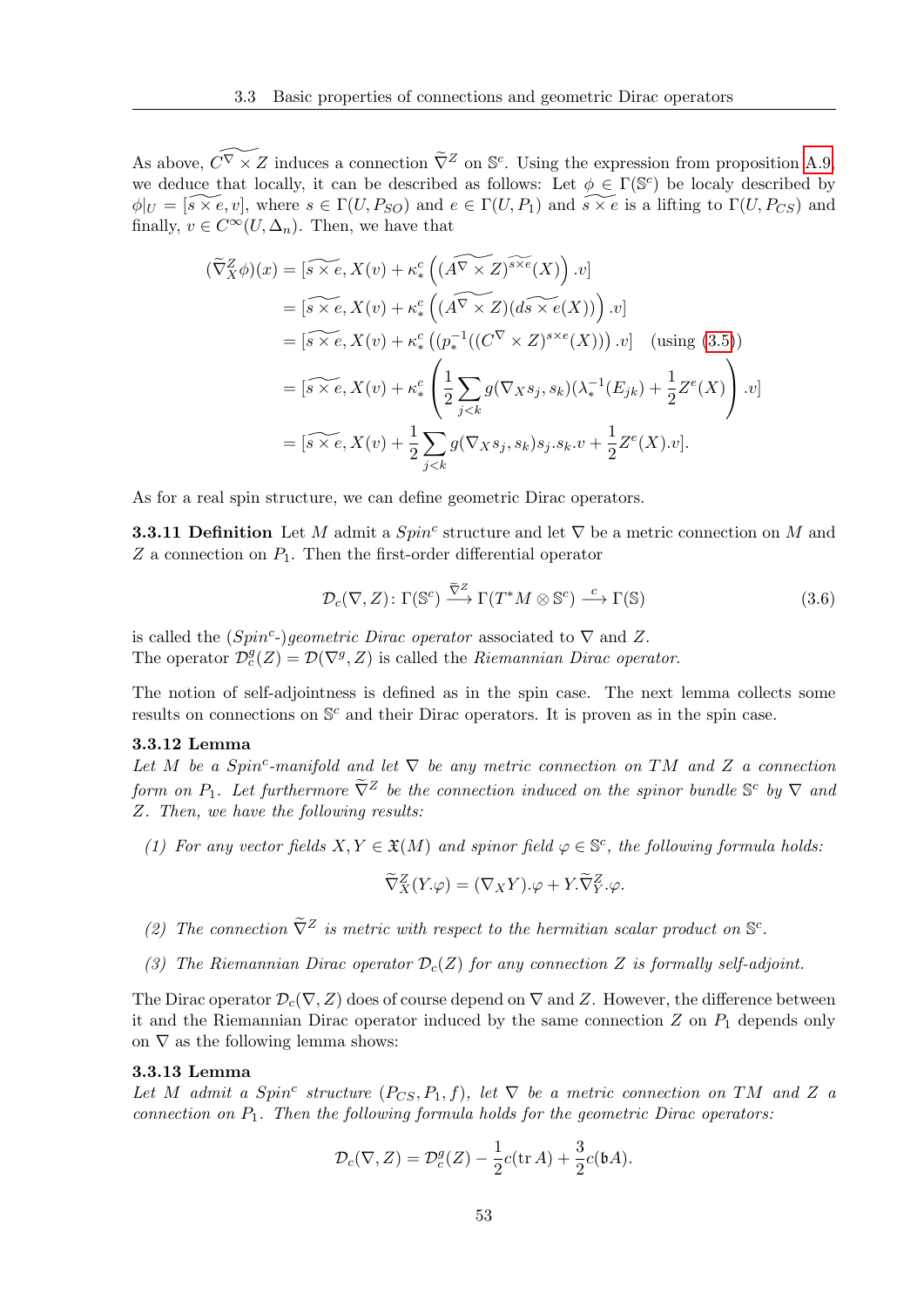Proof: This is proven exactly as in the case of a spin structure. The additional connection Z appears in the local formulæ of both  $\tilde{\nabla}^Z$  and  $\tilde{\nabla}^g$  and thus the difference  $\mathcal{D}_c(\nabla, Z) - \mathcal{D}_c^g(Z)$ looks exactly as in the real case.

One easily deduces the following results from the above formula:

# 3.3.14 Corollary

Let M be a manifold admitting a  $Spin^c$  structure and let  $\nabla^1$ ,  $\nabla^2$  be metric connections on TM and  $Z_1, Z_2$  connections on  $P_1$ . Then the following statements hold:

- (1)  $\mathcal{D}_c(\nabla^1, Z_1)$  is formally self-adjoint if and only if  $\mathcal{D}_c(\nabla^1, Z_2)$  is, which holds if and only if  $tr T^1 = 0.$
- (2)  $\mathcal{D}_c(\nabla^1, Z_1) = \mathcal{D}_c(\nabla^2, Z_1)$  if and only if  $\mathcal{D}_c(\nabla^1, Z_2) = \mathcal{D}_c(\nabla^2, Z_2)$ .
- (3) Assume  $\nabla^1$ ,  $\nabla^2$  are nice. Then  $\mathcal{D}_c(\nabla^1, Z_1) = \mathcal{D}_c(\nabla^2, Z_1)$  if and only if  $\mathfrak{b}T^1 = \mathfrak{b}T^2$ .

Assume now that M is also spin. Then  $\mathcal{D}_c(\nabla^1, Z_1)$  is formally self-adjoint if and only  $\mathcal{D}(\nabla^1)$ is. Furthermore, two connections  $\nabla^1$ ,  $\nabla^2$  are Dirac equivalent if and only if  $\mathcal{D}_c(\nabla^1, Z_1)$  =  $\mathcal{D}_{c}(\nabla^{2},Z_{1}).$ 

And we can also extend the following corollary to the complex case:

# 3.3.15 Corollary

Let  $P = \mathcal{D}_c^g(Z) + \omega$  be an operator on  $\Gamma(\mathbb{S}^c)$  with  $\omega \in \Omega^3(M)$ . Then, P is the geometric Dirac operator  $\mathcal{D}_c(\nabla^g + A, Z)$  with  $A = \frac{2}{3}$  $\frac{2}{3}\omega$ .

We can now extend the notion of nice and Dirac equivalent connections to the case where M admits only a  $Spin<sup>c</sup>$  structure.

**3.3.16 Definition** Let M be a manifold admitting a spin or a  $Spin<sup>c</sup>$  structure and let  $\nabla$  be a metric connection on TM. We call  $\nabla$  nice if  $\mathcal{D}(\nabla)$  or  $\mathcal{D}_c(\nabla, Z)$  (for any connection Z on  $P_1$ ) is formally self-adjoint.

We call two connections *Dirac equivalent* if the Dirac operators induced by them on  $S$  or  $S<sup>c</sup>$  are equal.

By the above results, this is well-defined. Recalling the condition for Dirac equivalence in the case of nice connections, we introduce the following notion:

**3.3.17 Definition** Two metric connections  $\nabla^1$  and  $\nabla^2$  are called *quasi-equivalent* if  $\mathfrak{b}T^1 = \mathfrak{b}T^2$ .

Note that two nice connections are quasi-equivalent if and only if they are Dirac equivalent. In the general case, the notion of quasi-equivalence is, as the name suggests, less strict and in particular (as we shall see) a nice connection can be quasi-equivalent to one that is not nice.

This concludes our discussion of connections and Dirac operators for the moment. In the following section we will study the existence of  $Spin<sup>c</sup>$  structures on almost-complex and contact manifolds.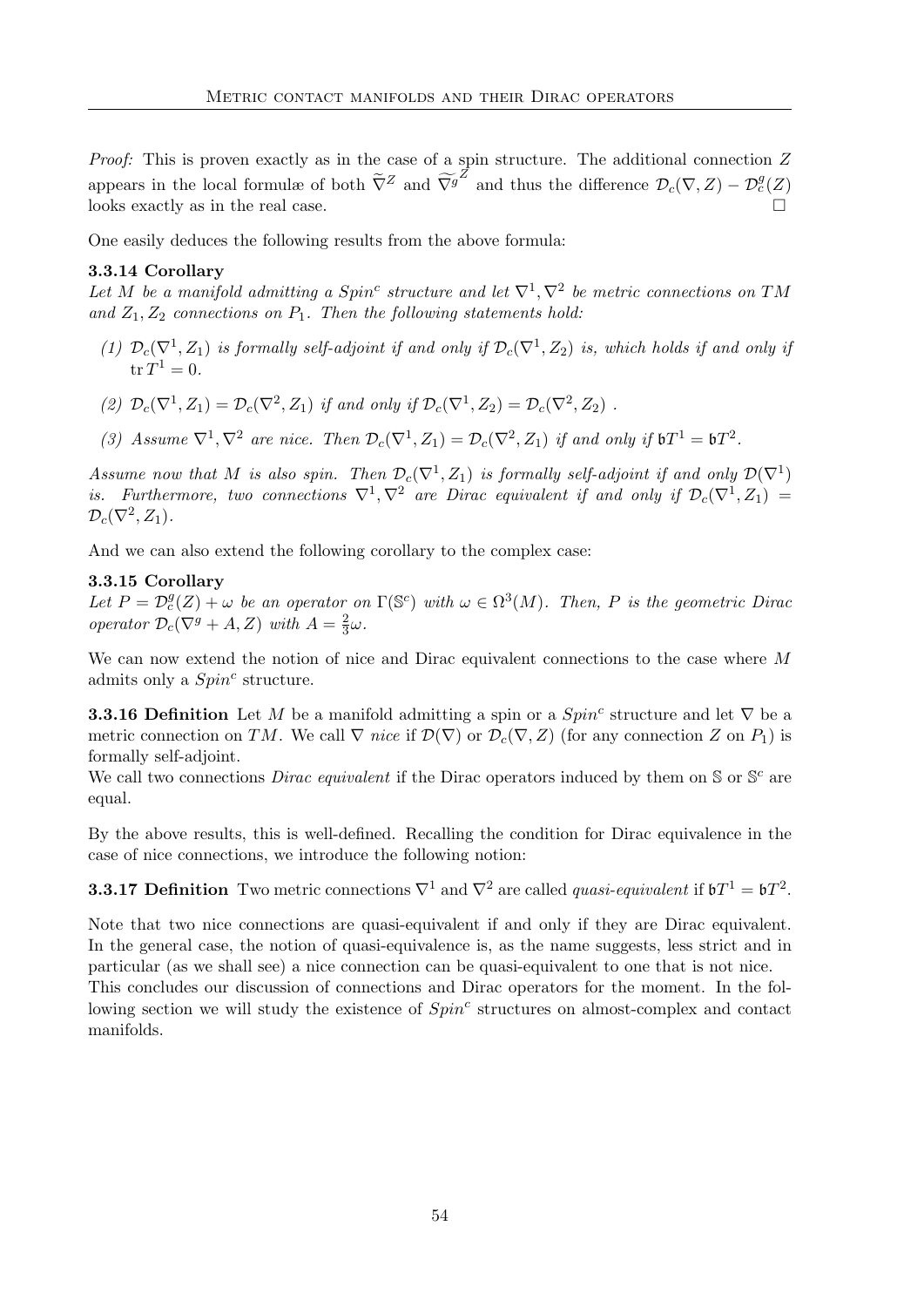# $3.4$   $Spin<sup>c</sup>$  structures on almost-complex and contact manifolds

There are many more manifolds admitting a  $Spin<sup>c</sup>$  structure than manifolds admitting a  $Spin<sup>c</sup>$ structure. In the words of H.B. Lawson and M.-L. Michelsohn "it requires some searching about to find an oriented manifold which is not  $Spin^{c}$ " (cf. [\[LM89,](#page-117-1) p. 393]). Among the manifolds admitting a  $Spin<sup>c</sup>$  structure are those whose frame bundle admits a  $U<sub>m</sub>$ -reduction, in particular almost-hermitian and metric contact manifolds.

In this section, we shall examine the  $Spin<sup>c</sup>$  structures of these manifolds, paying particular attention to the structure of their spinor bundles and the connections on them. We begin with the more well-known case of an almost-hermitian manifold and then proceed to analogous constructions on a metric contact manifold.

#### <span id="page-64-1"></span>3.4.1 Lemma

Let M be a manifold admitting a  $U_k$ -reduction of its SO frame bundle. Then M admits a  $Spin<sup>c</sup>$ -structure.

*Proof:* The existence of a  $U_k$ -reduction means that there exists a  $U_k$ -bundle Q together with a mapping  $h_Q: Q \to P_{SO}(M)$  and one then has  $P_{SO} = Q \times_{U_k} SO_{2k}$ . By lemma [3.1.9](#page-49-0) there exists a mapping  $F: U_k \to Spin_{2k}^c$  such that  $p \circ F = f$ . We define a  $Spin^c$  bundle by

$$
P_{CS}=Q\times_F Spin^c_{2k}
$$

and

$$
h_{CS}: P_{CS} \longrightarrow P_{SO}
$$

$$
[q, g] \longmapsto h_Q(q) \lambda^c(g).
$$

Then

$$
h_{CS}([q,g]g) = h_{CS}([q,gg']) = h_Q(q)\lambda^c(gg) = h_Q(q)\lambda^c(g)\lambda^c(g'),
$$

which proves that  $(P_{CS}, h_{CS})$  is a  $Spin<sup>c</sup>$  structure.

#### The case of almost-hermitian manifolds

In particular, any almost-hermitian manifold of dimension  $n = 2m$  admits a  $U_m$ -reduction  $P_U(M)$  of its frame bundle (compare the discussion in section [1.1\)](#page-10-0). Thus, any almost-hermitian manifold admits a  $Spin<sup>c</sup>$  structure. The  $Spin<sup>c</sup>$  structure described above

$$
P_{CS}(M) = P_U(M) \times_F Spin_n^c
$$

is called the *canonical Spin<sup>c</sup>* structure of the almost-hermitian manifold. Because we can always find an almost hermitian metric on an almost-complex manifold<sup>[7](#page-64-0)</sup>, any almost-complex manifold admits a  $Spin<sup>c</sup>$  structure (however, it is not canonical any more, because we first have to choose an almost-hermitian metric).

We want to study the canonical  $Spin^c$  structure in some more detail: Recall that with each  $Spin^c$ structure, we have a  $U_1$ -bundle  $P_1 = P_{CS}/Spin$ . In the case of the canonical  $Spin^c$ -structure, this bundle can be written as

$$
P_1 = \frac{(P_U \times_F (Spin_n \times_{\mathbb{Z}_2} S^1))}{\mathcal{S}pin_n} = P_U \times_{\det} S^1,
$$

<span id="page-64-0"></span><sup>&</sup>lt;sup>7</sup> As it is well known, there always exists a Riemannian metric h. Then  $g = h + h(J \cdot, J \cdot)$  is almost-hermitian.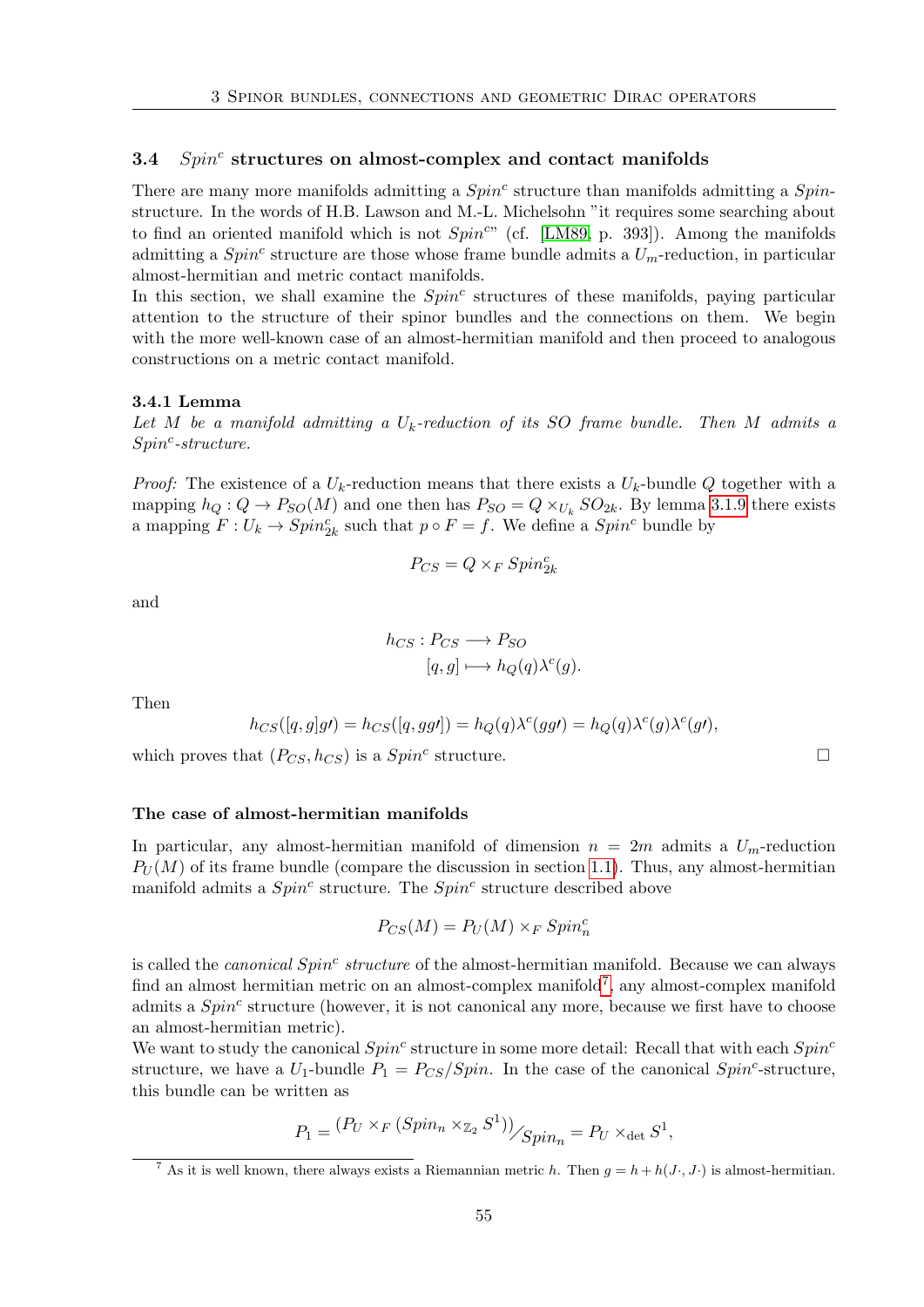i.e. it is a  $S^1$ -extension of  $P_U$ . The equality is immediate from the definiton of F. We can then give a more detailed description of the two-fold covering  $\xi$ :

$$
\xi \colon P_{CS}(M) = P_U(M) \times_F Spin_n^c \longrightarrow P_{SO} \times (P_U(M) \times_{\det} S^1)
$$

$$
[s, [g, z]] \longmapsto (s\lambda(g)) \times [s, z^2].
$$

Similarly, the canonical line bundle is given by

$$
\mathcal{L} = P_{CS} \times_l \mathbb{C} = P_U \times_F Spin_{2m}^c \times_l \mathbb{C}.
$$

Because  $l = pr_2 \circ p$ , we obtain from the definition of F that  $l \circ F = \det$ . Thus, we have that

$$
\mathcal{L} = P_{U_k} \times_{\det} \mathbb{C} = \Lambda_c^k(TM),\tag{3.7}
$$

where  $\Lambda_c^k$  indicates that the exterior powers are taken over  $\mathbb C$  and that  $TM$  is considered as a complex vector bundle.

Moreover, the associated spinor bundle can also be given a more explicit description:

#### 3.4.2 Proposition

Let  $(M, J, g)$  be an almost-hermitian manifold and let  $\mathbb{S}^c$  be the spinor bundle associated to the canonical Spin<sup>c</sup>-structure on M. Then we have  $\mathbb{S}^c \simeq \Lambda^{0,*}(T^*M)$  and Clifford multiplication is given by

$$
X.\varphi = \sqrt{2} \left( (X^{1,0})^{\flat} \wedge \varphi - X^{0,1} \Box \varphi \right)
$$

for any  $X \in T_xM$  and  $\varphi \in \mathbb{S}_x^c$ .

Proof: We have that that

$$
\mathbb{S}^c = P_{CS} \times_{\widetilde{cl}} \Lambda^{0,*}((\mathbb{R}^{2m})^*) = P_{U_k} \times_F Spin_{2m}^c \times_{\widetilde{cl}} \Lambda^{0,*}((\mathbb{R}^{2m})^*).
$$

By lemma [3.1.10,](#page-50-1) the representations  $\rho_{\Lambda}$  and  $\tilde{c}$  of  $F$  coincide and we thus have (cf. proposition [A.11\)](#page-112-0) that

$$
\mathbb{S}^c = P_U(M) \times_{\rho_\Lambda} \Lambda^{0,*}((\mathbb{R}^{2m})^*) = \Lambda^{0,*}(T^*M).
$$

By the definition of Clifford multplication on M, the above formula for elements of  $TM \subset$  $Cl(M, g)$  comes from the formula for cl as described in proposition [3.1.8.](#page-48-0)

Using the above formula, one obtains that Clifford multiplication for one-forms is then given by

$$
\alpha.\varphi = \sqrt{2}(\alpha^{0,1} \wedge \varphi - (\alpha^{1,0})^{\natural} \Box \varphi).
$$

Now, note that we have two ways of defining a covariant derivative on  $\mathbb{S}^c$ . The first way is the one described in the previous section, possible for any spinor bundle associated to a  $Spin<sup>c</sup>$ -structure. However, due to the special form of  $\mathbb{S}^c$  here, we have a second way which is inducing a covariant derivative on forms, given by the following formula

<span id="page-65-0"></span>
$$
(\nabla_X \omega)(X_1, ..., X_k) = X(\omega(X_1, ..., X_k)) - \sum_{j=1}^k \omega(X_1, ..., \nabla_X X_j, ..., X_k).
$$
 (3.8)

We now discuss the relationship between the two covariant derivatives. In order to do so, we first introduce the notion of a connection compatible with the almost-hermitian structure.

**3.4.3 Definition** Let  $(M, g, J)$  be an almost-hermitian manifold. Then a connection  $\nabla$  on TM is called *hermitian* it it is metric and parallelizes the almost-complex structure:  $\nabla J = 0$ .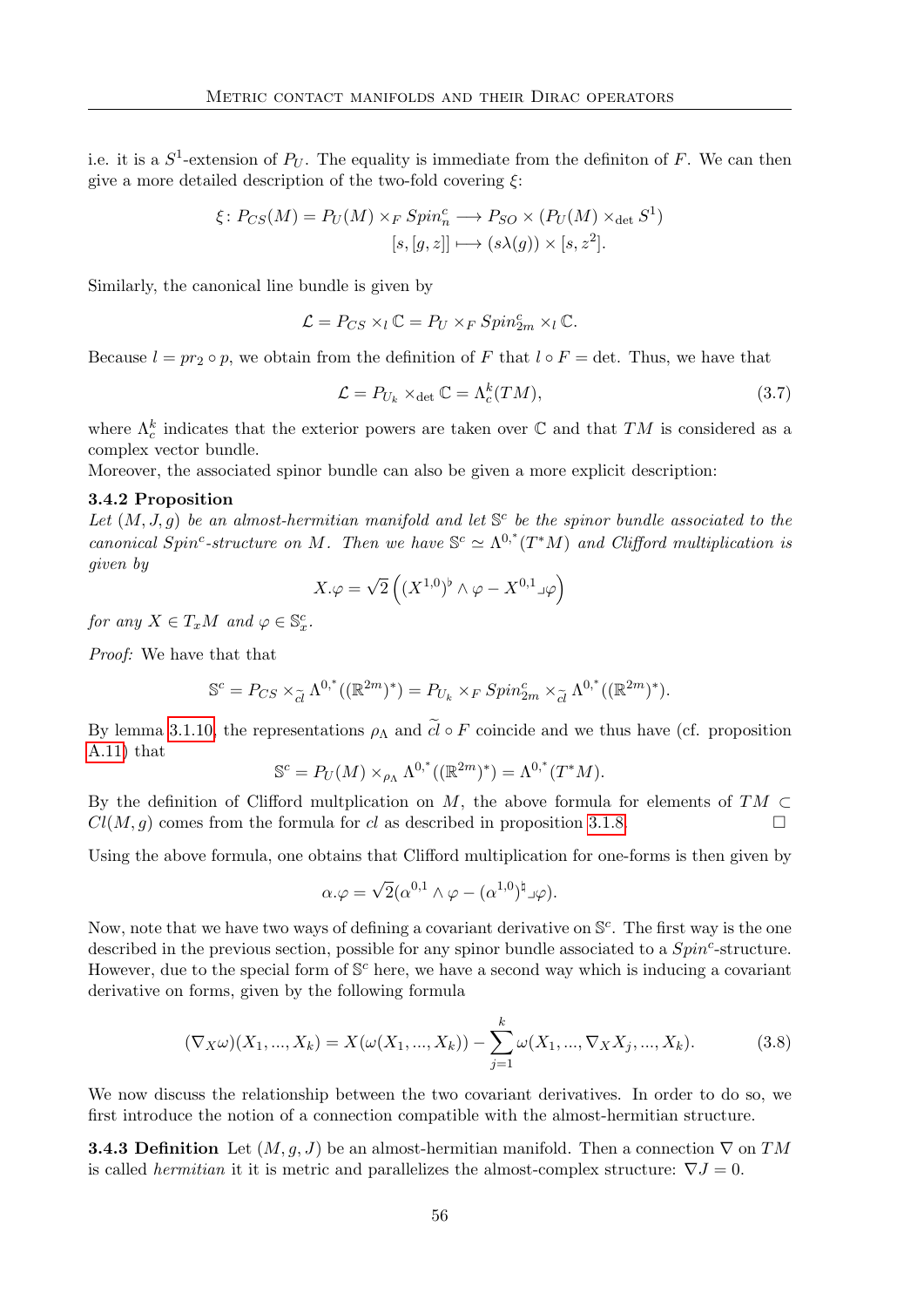# 3.4.4 Lemma

Let  $(M^{2m}, g, J)$  be an almost-hermitian manifold and  $\nabla$  a hermitian connection on TM. Then the connection form C induced by  $\nabla$  on the frame bundle restricts to a connection form on the unitary frame bundle  $P_U(M)$ .

*Proof:* A priori,  $C \in \Omega^1(TP_{GL}(M), \mathfrak{gl}_{2m})$ . Obviously, its restriction to  $P_U$  is still a connection form. We only need to show that  $C(X) \in \mathfrak{u}_m$ , i.e. that

<span id="page-66-0"></span>
$$
C(X) = -\overline{C(X)}^T
$$
\n(3.9)

as a complex matrix. As a real matrix  $C(ds(X)) = (\omega_{ik}(X))$  where the  $\omega_{ik}$  are defined by  $\nabla s_j = \sum_k \omega_{kj} \otimes s_k$  for some basis  $s_1, ..., s_{2m}$ .

If  $C(X)$  is to come from a complex matrix,  $(\omega_i j)$  must fulfil that

<span id="page-66-1"></span>
$$
\begin{pmatrix}\n\omega_{2j-1,2k-1} & \omega_{2j-1,2k} \\
\omega_{2j,2k-1} & \omega_{2j,2k}\n\end{pmatrix} = \begin{pmatrix}\n\omega_{2j-1,2k-1} & \omega_{2j-1,2k} \\
-\omega_{2j-1,2k} & \omega_{2j-1,2k-1}\n\end{pmatrix}
$$
\n(3.10)

and the condition [\(3.9\)](#page-66-0) translates as

<span id="page-66-2"></span>
$$
\begin{pmatrix}\n\omega_{2j-1,2k-1} & \omega_{2j-1,2k} \\
-\omega_{2j-1,2k} & \omega_{2j-1,2k-1}\n\end{pmatrix} = \begin{pmatrix}\n-\omega_{2k-1,2j-1} & \omega_{2k-1,2j} \\
-\omega_{2k-1,2j} & \text{omega}_{2k-1,2j-1}\n\end{pmatrix}.
$$
\n(3.11)

Now let  $e_1, ..., e_m$  be a unitary basis of TM understood as a complex vector space, then we can form a real basis  $\{s_1, ..., s_{2m}\}$  by setting  $s_{2k-1} = e_k$  and  $s_{2k} = Je_k$ . From  $(\nabla J)e_k$  $\nabla(Je_k) - J(\nabla e_k)$  we obtain that  $\nabla s_{2k} = J(\nabla s_{2k-1})$ . Thus, we obtain

$$
\sum_{j=1}^{m} \omega_{2j,2k}(X)s_{2j} + \omega_{2j-1,2k}(X)s_{2j-1} = \nabla_X s_{2k}
$$
\n
$$
= J(\nabla_X s_{2k-1})
$$
\n
$$
= J(\sum_{j=1}^{m} \omega_{2j,2k-1}(X)s_{2j} + \omega_{2j-1,2k-1}(X)s_{2j-1})
$$
\n
$$
= (\sum_{j=1}^{m} -\omega_{2j,2k-1}(X)s_{2j-1} + \omega_{2j-1,2k-1}(X)s_{2j}),
$$

from which we conclude  $\omega_{2j,2k-1} = \omega_{2j-1,2k}$  and  $\omega_{2j-1,2k-1} = \omega_{2j,2k}$ , exactly fulfilling [\(3.10\)](#page-66-1). We already know that C is a connection on  $P_{SO}(M)$  and hence that C fulfils  $C = -C<sup>T</sup>$ , i.e.  $\omega_{j,k} = -\omega_{k,j}$ . Together with the above, this yields [\(3.11\)](#page-66-2) and the claim is thus proved.

Now, starting with a hermitian connection  $\nabla$ , we prove that the covariant derivative defined by [\(3.8\)](#page-65-0) can be alternatively described as follows: Because

$$
\Lambda^{p,q}(T^*M) \simeq P_U(M) \times_{\rho_\Lambda} \Lambda^{p,q}((\mathbb{R}^m)^*)
$$

(cf. discussion in section [1.2.1\)](#page-15-0), we can induce a connection on  $\Lambda^{0,*}$  by considering the connection form  $C^{\nabla}$  induced on  $P_U(M)$  and then the covariant derivative induced on the associated vector bundle  $\Lambda^{0,*}$ , which we shall denote  $\nabla^C$ . The following proposition compares the two connections in a somewhat more general setting.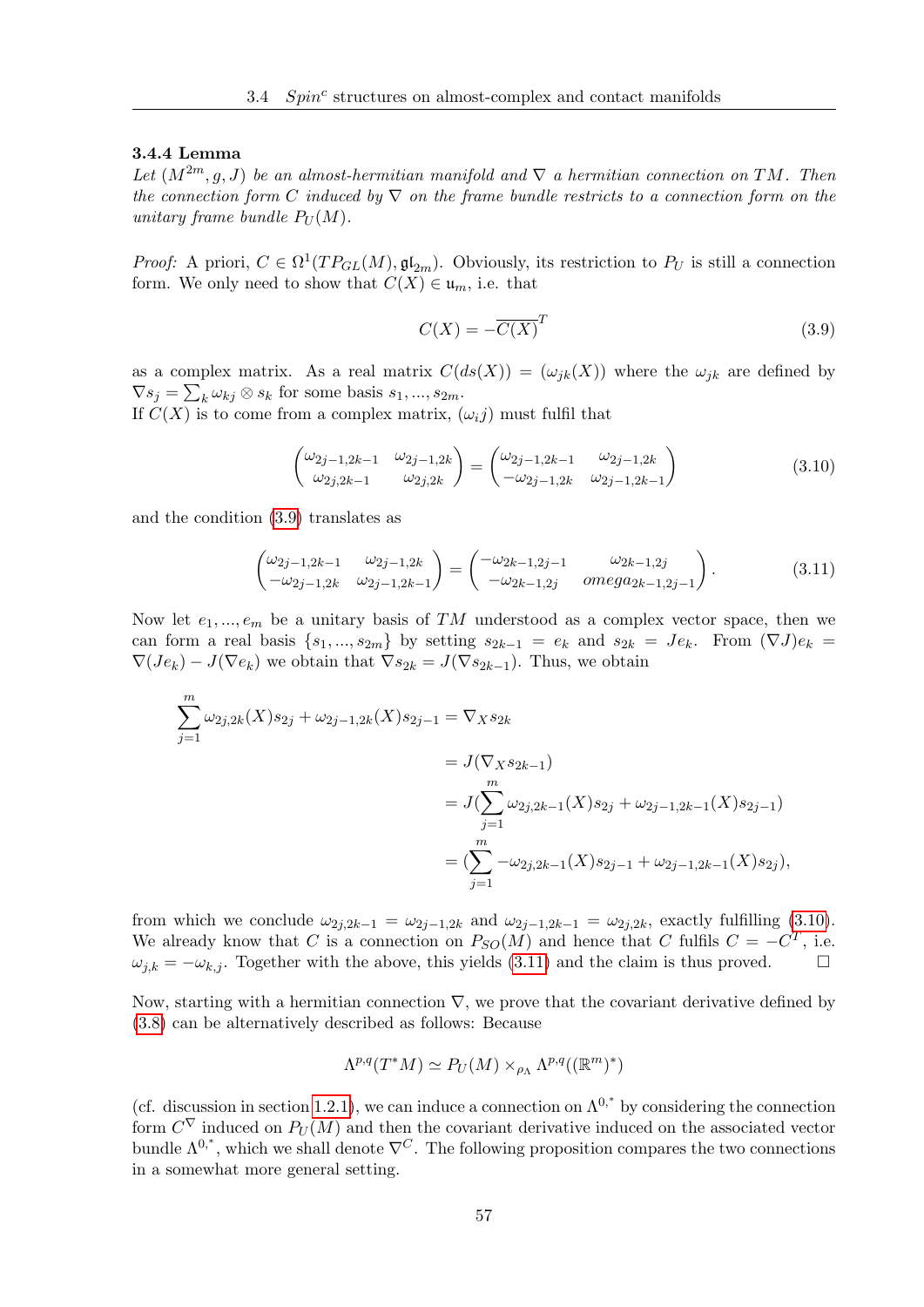# 3.4.5 Proposition

Let  $\nabla$  be a connection on TM. Then the covariant derivatives induced on  $\Omega^*(M)$  by [\(3.8\)](#page-65-0) and the covariant derivative  $\nabla^C$  induced on the sections of the associated vector bundle  $\Lambda^*(T^*M)$  by the connection form  $C^{\nabla}$  on  $P_{GL}(M)$  coincide.

The same result holds in the case of an almost-hermitian manifold and a hermitian connection for the covariant derivative induced on  $\Omega^{0,*}(M)$  by formula [\(3.8\)](#page-65-0) and the one induced by  $C^\nabla$  on  $P_U(M)$  and the representation  $\rho_\Lambda$ .

Proof: Both covariant derivatives must satisfy the Leibniz rule

$$
\nabla(f\alpha) = df \otimes \alpha + f \nabla \alpha.
$$

Furthermore, it is easily seen that both covariant derivatives satisfy the following rule with respect to the exterior product:

$$
\nabla(\alpha \wedge \beta) = (\nabla \alpha) \wedge \beta + \alpha \wedge (\nabla \beta).
$$

Therefore, it is sufficient to verify that the two coincide on a basis of one-forms. Now let  $(s_1, ..., s_n)$  be a local basis over  $U \subset M$  and let  $(s^1, ..., s^n)$  be its dual. Then, by proposition [A.9,](#page-111-0)  $\nabla^C$  is given over  $U \subset M$  by

$$
\nabla^C_X(s^j) = [s, de^j(X) + d_e \rho^*((C^{\nabla})^s(X))(e^j)],
$$

where  $s^j = [s, e^j]$ . In order to proceed, we calculate  $d\rho^*$ . Recall that  $\rho(B)$  can be interpreted as left multiplication by B and  $\rho^*(B)$  as right multiplication by  $B^{-1}$ . Thus, the differential is right multiplication by  $-B$ . Now recall the local formula for  $(C^{\nabla})^s$ : If  $\nabla s_k = \sum_{l=1}^n \omega_{lk} \otimes s_l$ , then  $(C^{\nabla})^s(X)$  is the matrix  $(\omega_{lk}(X))$ . Thus, we obtain that

$$
d\rho^*((C^{\nabla})^s(X)) = -(\omega_{lk}(X)).
$$

Therefore, considering  $e^j$  as a row vector, we have that

$$
d\rho^*((C^{\nabla})^s(X))e^j = -e^j \cdot (\omega_{lk}(X))
$$

$$
= -\sum_{l=1}^n \omega_{jl}e^l
$$

and therefore

$$
\nabla_X^C(s^j) = [s, de^j(X) - \sum_{l=1}^n \omega_{jl}(X)e^l].
$$

Testing this on the basis  $(s_k)$  gives

$$
\nabla_X^C(s^j)(s_k) = X(s^j(s_k)) - \sum_{l=1}^n \omega_{jl}(X)s^l(s_k)
$$

$$
= -\omega_{jk}(X).
$$

On the other hand,

$$
\nabla_X s^j(s_k) = \overbrace{X(s^j(s_k))}^{=0} - s^j(\nabla_X s_k)
$$
  
= 
$$
-\sum_{l=1}^n s^j(\omega_{lk} s_l)
$$
  
= 
$$
-\omega_{jk}(X),
$$
 (3.12)

<span id="page-67-0"></span>

so that the two are equal.  $\Box$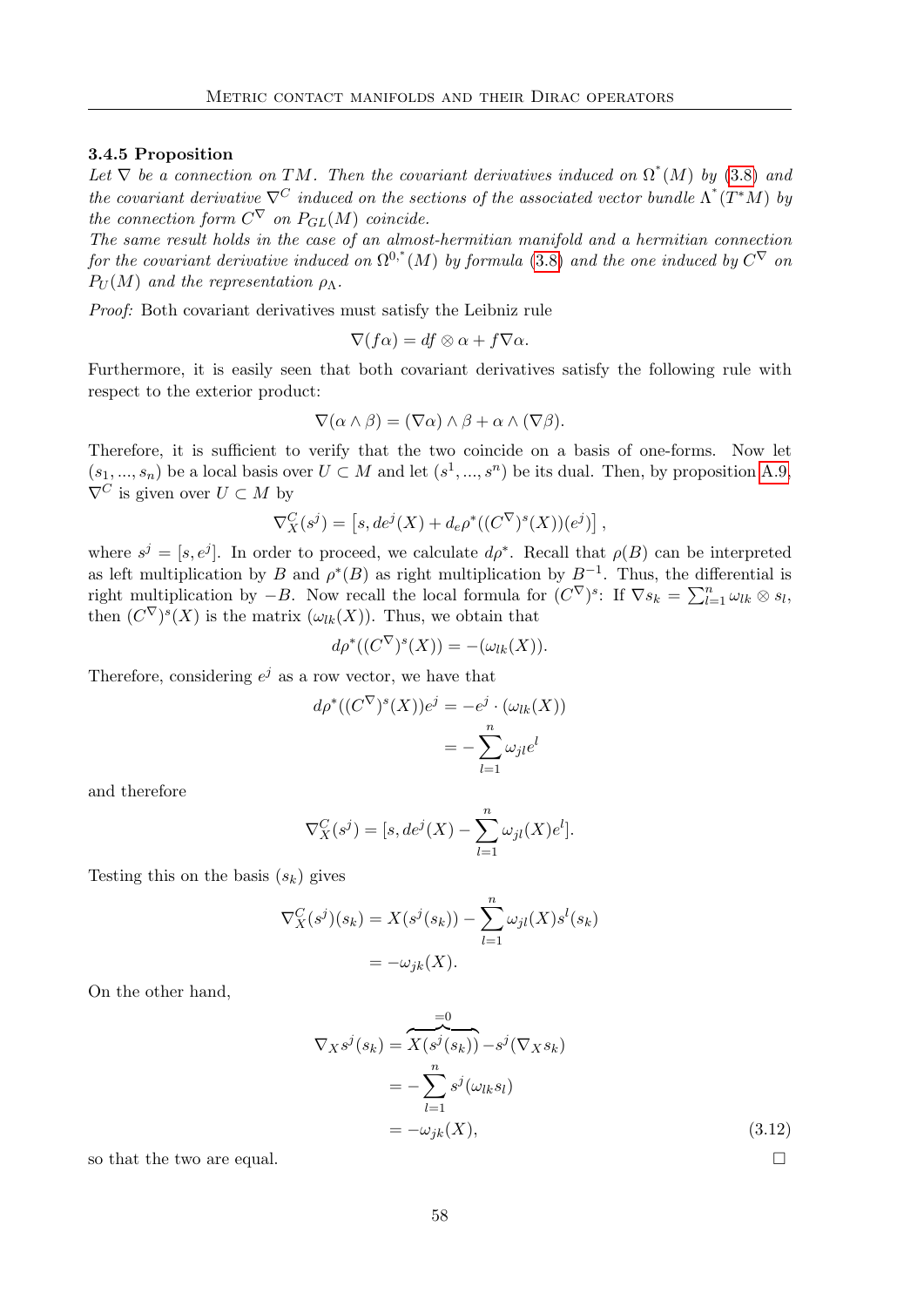#### 3.4.6 Corollary

Let  $\nabla$  be a metric connection on a Riemannian manifold. Then, for the connection extended to one-forms the following relationship holds for any  $\alpha \in \Omega^1(M)$ :

$$
\nabla_X \alpha = (\nabla_X \alpha^{\natural})^{\flat}
$$

*Proof:* It is again sufficient to prove this for elements of a basis  $(s_j)$  and its dual  $(s^j)$ . In this case, we have  $s_j^{\flat} = s^j$  and  $(s^j)^{\sharp} = s_i$ . Furthermore, using [\(3.12\)](#page-67-0), we deduce that

$$
\nabla_X s^j = -\sum_{k=1}^n \omega_{jk}(X) s^k,
$$

where the  $\omega_{jk}$  are defined by  $\nabla_X s_j = \sum_{k=1}^n \omega_{kj}(X) s_k$ . Because  $\nabla$  is metric,  $\omega$  is skew-symmetric and we thus obtain

$$
(\nabla_X s_j)^{\flat} = -(\sum_{k=1}^n \omega_{jk}(X) s_k)^{\flat} = -\sum_{k=1}^n \omega_{jk}(X) s^k.
$$

This yields the claim.

Next, we want to use this result to compare the two connections on  $\mathbb{S}^c$ . Recall that  $P_{CS}$  and  $P_1$ are extensions of the unitary frame bundle  $P_U$  and thus  $P_U$  is a reduction of those two bundle with the reduction maps given by

$$
\phi_{CS} \colon P_U \longrightarrow P_{CS}
$$

$$
p \longmapsto [p, 1]_F
$$

$$
\phi_1 \colon P_U \longrightarrow P_1
$$

$$
p \longmapsto [p, 1]_{\text{det}}.
$$

Now, if we choose a hermitian connection  $\nabla$  on TM, we obtain a connection on the unitary frame bundle. A connection form  $C$  on  $P_U$  however, admits a det-extension, i.e. a connection form  $Z$  on  $P_1$  uniquely determined by the requirement

$$
\phi_1^* Z = (\det_{\mathbb{C}})_* \circ C = \operatorname{tr} C
$$

(cf. proposition [A.14\)](#page-113-1). Thus, every hermitian connection  $\nabla$  on TM induces a connection form  $Z^{\nabla}$  on  $P_1$  as described above.

In what follows, we consider two hermitian connections  $\nabla^c$  and  $\nabla^z$ . Let C the connection form induced by  $\nabla^c$  on  $P_U(M)$  and  $P_{SO}(M)$  and  $C^z$  the connection form induced by  $\nabla^z$  and furthermore Z the connection form induced by  $\nabla^z$  (or  $C^z$ ) on the  $U_1$ -bundle  $P_1$ . Together, C and Z induce a connection form  $C \times Z$  (compare section [3.3\)](#page-56-1) which, in turn, induces a covariant derivative on the spinor bundle which we denote  $\tilde{\nabla}^Z$ . Recall that we have a local formula for this covariant derivative, which uses a representation of a local spinor field  $\varphi \in \Gamma(U, \mathbb{S}^c)$  as  $\varphi = [\widetilde{s \times e}, v]$ , where  $s \in \Gamma(U, P_{SO}(M))$  and  $e \in \Gamma(U, P_1)$  and  $\widetilde{s \times e}$  is a lifting of the product to a local section of  $P_{CS}(M)$ .

Due to the special structure of  $P_{CS}$  which we have for the canonical  $Spin^c$ -structure, we can consider a particular type of local sections:

# 3.4.7 Lemma

Let  $(M, g, J)$  be almost-hermitian and let  $P_{CS}(M)$  be its canonical Spin<sup>c</sup> structure with spinor bundle  $\mathbb{S}^c$ . Let  $s \in \Gamma(U, P_{SO}(M))$  be a local section of the SO-frame bundle and define  $e = \phi_1 \circ s$ . Then the following holds:

$$
\widetilde{s \times e} = \phi_{CS}(s).
$$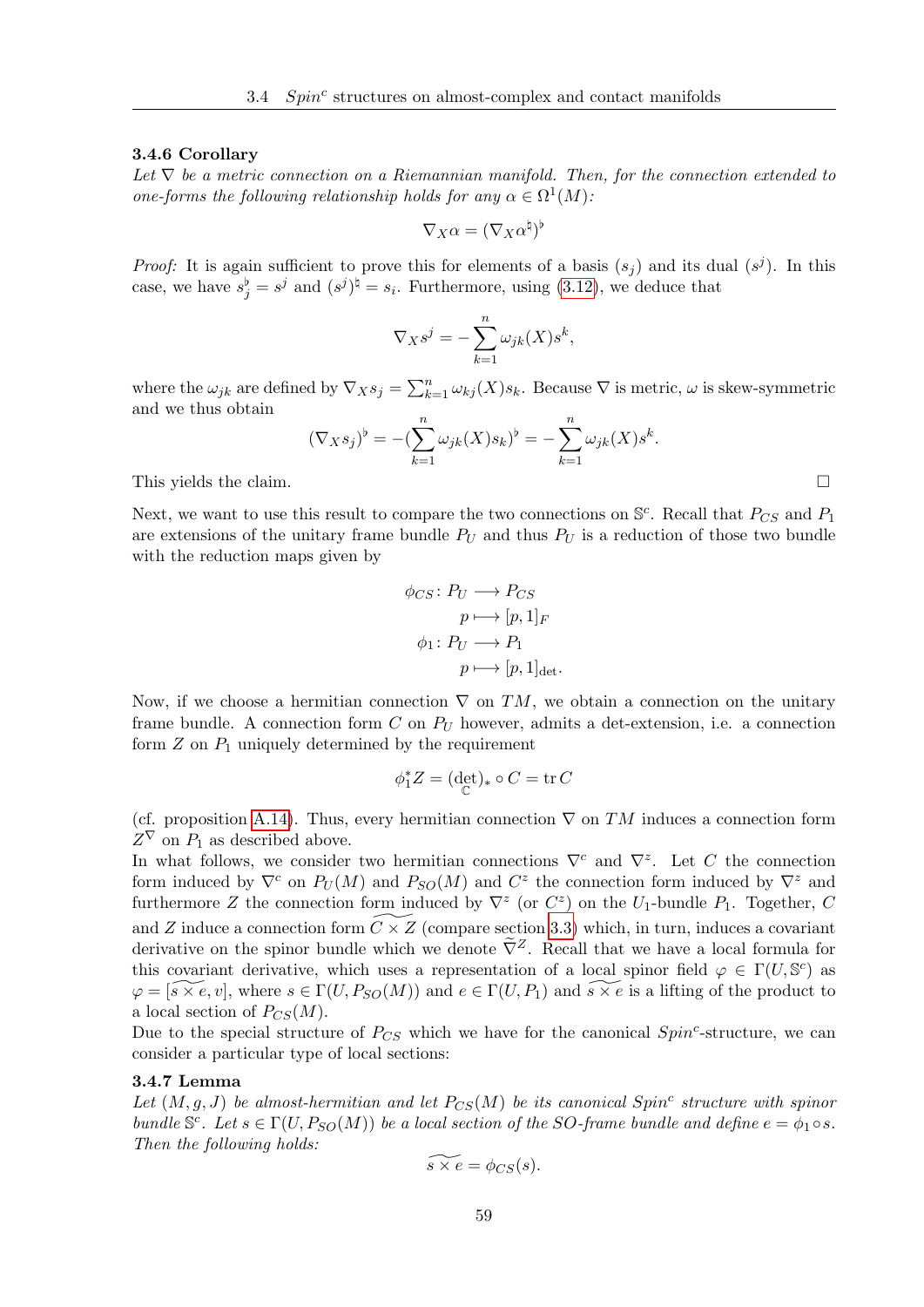*Proof:* We need to show that  $\xi(\phi_{CS}(s)) = s \times e$ . Recall that the two-fold covering map  $\xi \colon P_{CS} \to$  $P_{SO}(M) \times P_1$  is given by  $\xi([u,[g,z]_{\mathbb{Z}_2}]_F) = u\lambda(g) \times [u,z^2]_{\text{det}}$  and thus

$$
\xi(\phi_{CS}(s)) = \xi([s,[1,1]]_F) = s\lambda(1) \times [s,1] = s \times \phi_1(s) = s \times e.
$$

<span id="page-69-0"></span> $\Box$ 

Then, the local formula for  $\tilde{\nabla}^Z$  is given by

$$
\widetilde{\nabla}_X^Z \varphi = [\phi_{CS}(s), dv(X) + \kappa_*(\widetilde{C \times Z}^{\phi_{CS}(s)}(X))v]
$$
  
= [\phi\_{CS}(s), dv(X) + \kappa\_\* \phi\_{CS}^\*(\widetilde{C \times Z}(ds(X)))v] (3.13)

and we therefore consider  $\phi_{CS}^*(\widetilde{C\times Z})$  in some more detail:

$$
\begin{aligned} \phi_{CS}^* \widetilde{C \times Z} &= p_*^{-1} \phi_{CS}^* (\widetilde{C \times Z} \circ d\xi) \\ &= p_*^{-1} (\widetilde{C \times Z} \circ d(\xi \circ \phi_{CS})). \end{aligned}
$$

Recall from the proof above that  $\xi \circ \phi = id \times \phi_1$ . Taking the derivative, we obtain

$$
\phi_{CS}^* \widetilde{C \times Z} = p_*^{-1} (C + \phi_1^* Z)
$$

and, using that  $Z$  is the det-extension of  $C^z$ , we obtain

$$
\phi_{CS}^* \widetilde{C \times Z} = p_*^{-1} (C + (\det)_* C^z).
$$

We note that det is the complex determinant here (i.e. we understand  $C^z$  as taking values in the complex space  $\mathfrak{u}_m$ ). Its derivative is the complex trace  $\text{tr}_{\mathbb{C}}$ . Thus, we obtain

$$
\phi_{CS}^* \widetilde{C \times Z} = p_*^{-1} (C + \text{tr}_{\mathbb{C}} C + \text{tr}_{\mathbb{C}} C^z - \text{tr}_{\mathbb{C}} C)
$$

$$
= F_*(C) + \frac{1}{2} \text{tr}_{\mathbb{C}} (C^z - C).
$$

Then, continuing from [\(3.13\)](#page-69-0), we obtain

$$
\widetilde{\nabla}_X^Z \varphi = [\phi(s), dv(X) + \kappa_* \phi_{CS}^*(\widetilde{C \times Z}(ds(X)))v]
$$
  
=  $[\phi(s), dv(X) + \kappa_* (F_*(C^s(X))v + \frac{1}{2} \text{tr}_{\mathbb{C}}((C^z)^s(X) - C^s(X))v]$   
=  $[\phi(s), (\rho_\Lambda)_*(C^s(X))v + \frac{1}{2} \text{tr}_{\mathbb{C}}((C^z)^s(X) - C^s(X))v].$  (3.14)

We know the first part of the above formula to be equal to the covariant derivative induced on forms and will now consider the second part in some more detail. Locally,  $C<sup>s</sup>(X)$  is a matrix given by  $\omega_{jk}(X)$  which are given by  $\nabla_X^c s_j = \sum_k \omega_{kj}(X) s_k$  and the trace is to be understood in the sense of that matrix (considered as a complex matrix). Now, we obtain that

<span id="page-69-1"></span>
$$
\nabla_X^c s_j - \nabla_X^z s_j = \sum_k (\omega_{kj}(X) - \omega_{kj}^z(X)) s_j.
$$

On the other hand, we have that

$$
\nabla_X^c s_j - \nabla_X^z s_j = A_X^c s_j - A_X^z s_j,
$$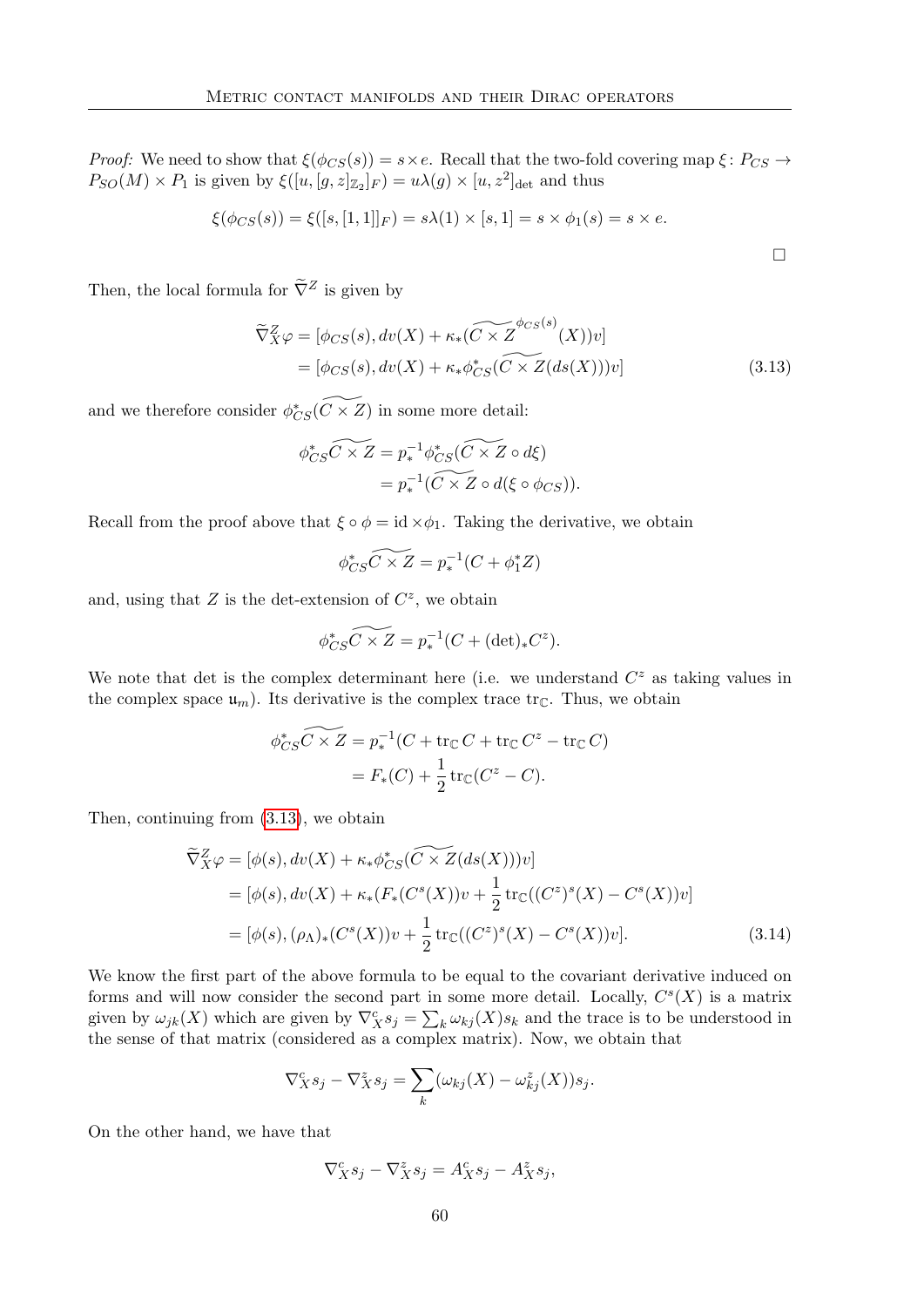where  $A^c$  and  $A^z$  denote the potential of  $\nabla^c$  and  $\nabla^z$  respectively. Then, we have that

$$
\omega_{kj}(X) - \omega_{kj}^z(X) = g((\nabla_X^c - \nabla_X^z)s_j, s_k) = A^c(X; s_j, s_k) - A^z(X, s_j, s_k).
$$

Now, A is a real form and we will need to translate the complex trace onto such a form. A complex  $n \times n$ -matrix  $B = (z_{jk})$  is represented by a real  $2n \times 2n$  matrix  $B_{\mathbb{R}}$  given by

$$
B_{\mathbb{R}} = (Z_{jk}) \quad \text{where each } Z_{jk} \text{ is a block } Z_{jk} = \begin{pmatrix} \text{Re}(z_{jk}) & -\text{Im}(z_{jk}) \\ \text{Im}(z_{jk}) & \text{Re}(z_{jk}) \end{pmatrix}
$$

The complex trace is given by summing over all  $z_{ij}$ , thus we have

$$
\operatorname{tr}_{\mathbb{C}} B = \sum_{j=1}^{m} (B_{\mathbb{R}})_{2j,2j} + i \sum_{j=1}^{m} (B_{\mathbb{R}})_{2j,2j-1}.
$$

In our case, we have matrices in so or forms skew-symmetric in the last two arguments and are thus left with the imaginary part only. We are therefore led to define

$$
\operatorname{tr}_c \Omega(X) = i \sum_{j=1}^m \Omega(X; b_{2j}, b_{2j-1})
$$

for any  $\Omega \in \Omega^2(M,TM)$  and an adapted basis  $(b_j)$  and thus have

$$
[\phi_{CS}(s), {\rm tr}_{\mathbb{C}}((C^z)^s(X) - C^s(X))v] = {\rm tr}_c(A^c - A^z)(X).
$$

In particular, this means that  $[\phi_{CS}(s), \text{tr}((C^z)^s(X) - C^s(X))v]$  is indeed well-defined, i.e. independent of the choice of s and we can split [\(3.14\)](#page-69-1) into two parts and obtain

$$
\widetilde{\nabla}_X^Z \varphi = \nabla_X^c \varphi + \text{tr}(A^c - A^z)(X) \cdot \varphi.
$$

We summarize our results in the following theorem:

#### 3.4.8 Theorem

Let  $(M, q, J)$  be an almost-hermitian manifold and let it be equipped with its canonical  $Spin<sup>c</sup>$ structure, noting  $\mathbb{S}^c \simeq \Lambda^{0,*}(T^*M)$  the associated spinor bundle. Let furthermore two hermitian connections  $\nabla^c$  and  $\nabla^z$  be given on TM with potentials A<sup>c</sup> and A<sup>z</sup>. We still note  $\nabla^c$  the connection induced by  $\nabla^c$  on the bundle of exterior forms.

Let C and  $C^z$  be the connection forms induced on  $P_U(M)$  and let Z be the det-extension of  $C^z$ . Furthermore, note  $\widetilde{\nabla}^Z$  the covariant derivative induced on  $\mathbb{S}^c$  by the connection form  $\widetilde{C \times Z}$ . Then the following formula holds for all vector fields  $X \in \mathfrak{X}(M)$  and all spinor fields  $\varphi \in \Gamma(\mathbb{S}^c)$ .

$$
\widetilde{\nabla}_X^Z \varphi = \nabla_X^c \varphi + \frac{1}{2} \operatorname{tr}_c (A^c - A^z)(X) \cdot \varphi.
$$

#### The case of metric contact manifolds

The case of a metric contact manifold is very much analogous to that of an almost-hermitian manifold, due to the almost-hermitian structure we have on the contact distribution. Extending the results to a metric contact manifold, one only needs to find a way to deal with the additional vector field  $\xi$  which is perpendicular to the contact distribution. In this section, we describe the  $Spin<sup>c</sup>$  structure of a metric contact manifold and its spinor bundle and connections on this bundle.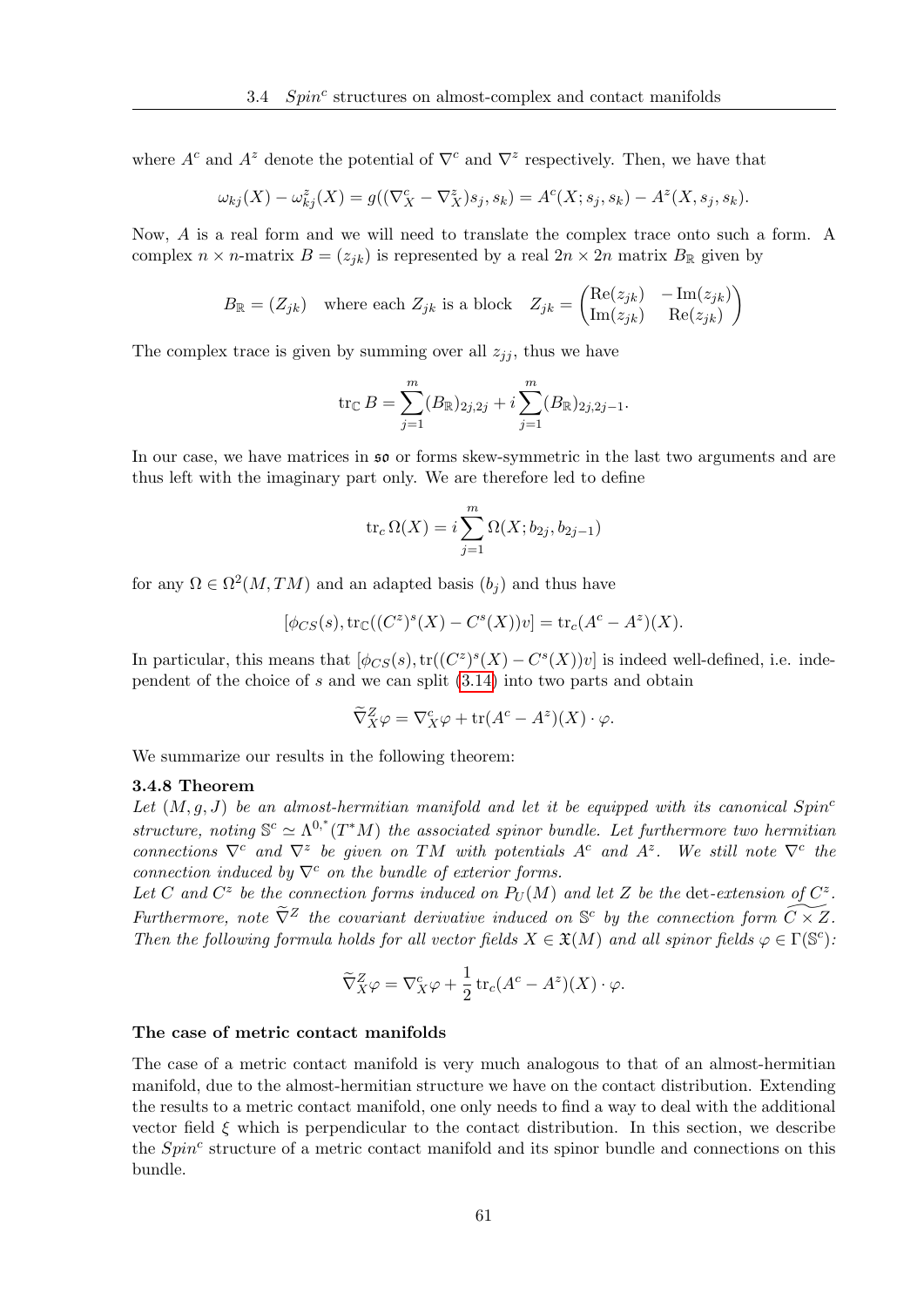As discussed in section [2.1,](#page-32-0) any contact manifold of dimension  $2m + 1$  admits a  $U_m$ -reduction of its frame bundle. Therefore, it admits a canonical  $Spin<sup>c</sup>$  structure. Its spinor bundle can be given a more detailed description, described in [\[Pet05,](#page-117-3) section 3], which we discuss in the following. In order to do so, we introduce spaces of  $(p, q)$ -forms on a metric contact manifold: We know that such a manifold admits a contact distribution  $\mathcal C$  which carries an almost-hermitian structure  $(J, q)$ . Complexifying C and splitting the complexified space into the  $\pm i$ -eigenspaces of J, we obtain a decomposition

$$
\mathcal{C}\otimes\mathbb{C}=\mathcal{C}^{1,0}\oplus\mathcal{C}^{0,1}
$$

just like in the case of an almost-hermitian manifold. Extending this decomposition to the dual by setting  $(C^*)^{1,0} = (C^{1,0})^*$  and taking exterior powers, we obtain the bundles

$$
\Lambda^{p,q}(\mathcal{C}^*)=\Lambda^p((\mathcal{C}^*)^{1,0})\wedge\Lambda^q((\mathcal{C}^*)^{0,1}).
$$

The sections are denoted

$$
\Omega^{p,q}(\mathcal{C}) = \Gamma(\Lambda^{p,q}(\mathcal{C}^*))\,.
$$

# 3.4.9 Proposition

Let  $(M, g, \eta, J)$  be a metric contact manifold. Then M admits a canonical Spin<sup>c</sup>-structure which is given by

$$
P_{CS}(M) = P_U(M) \times_F Spin^c,
$$

where  $F$  is the mapping described in lemma [3.1.9.](#page-49-0) The associated spinor bundle then has the form

$$
\mathbb{S}^c\simeq\Lambda^{0,\mathstrut^*}(\mathcal{C}^*)
$$

and Clifford multiplication is given by

$$
X.\varphi=\sqrt{2}\left((X^{1,0})^\flat\wedge\varphi-X^{0,1}\lrcorner\varphi\right)+i(-1)^{\deg\varphi+1}\eta(X)\varphi
$$

for any  $X \in \mathfrak{X}(M)$  and  $\varphi \in \Gamma(\mathbb{S}^c) \simeq \Omega^{0,*}(\mathcal{C})$ . The  $(0,1)$  and  $(0,1)$ -parts are taken of the projection of  $X$  onto  $\mathcal C$ .

Proof: The first statement is immediate from lemma [3.4.1.](#page-64-1) The second statement follows because

$$
\mathbb{S}^{c} = P_{CS}(M) \times_{\widetilde{cl}} \Lambda^{0,*}(\mathcal{C}^{*})
$$
  
=  $P_{U}(M) \times_{F} Spin^{c} \times_{\widetilde{cl}} \Lambda^{0,*}(\mathcal{C}^{*}).$ 

Just like in the almost-hermitian case, one proves that

$$
P_U(M) \times_{\rho_{\Lambda}} {\Lambda}^{0,*}((\mathbb{R}^{2m})^*) \simeq {\Lambda}^{0,*}(\mathcal{C}^*).
$$

By lemma [3.1.12](#page-52-0) the representations  $\rho_{\Lambda}$  and  $\tilde{cl} \circ F$  coincide and we obtain the second statement by proposition [A.11.](#page-112-0) The formula for the Clifford multiplication follows from proposition [3.1.11.](#page-51-0)  $\Box$ 

Just like in the almost-hermitian case, given a metric connection  $\nabla$  on TM, we have two ways of inducing a connection on  $\mathbb{S}^c$ : As the extension of the connection to forms or via the  $Spin^c$ structure. The analogue of a hermitian connection is here played by the so-called contact connection:

**3.4.10 Definition** Let  $(M, g, \eta, J)$  be a metric contact manifold. Then a connection  $\nabla$  is called contact if it is metric and J is parallel with respect to it:  $\nabla J = 0$ .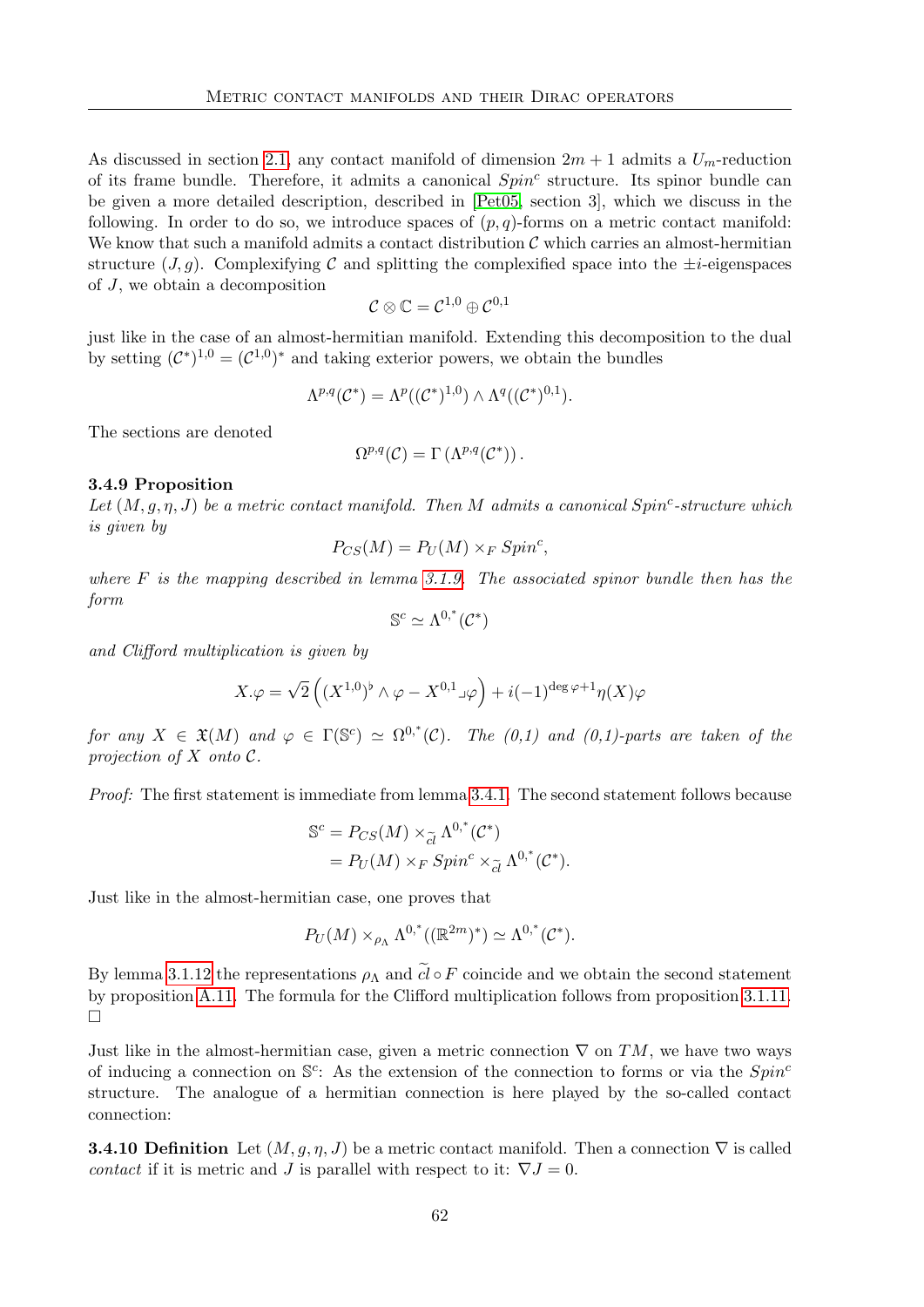Note that a contact connection also parallelizes the Reeb vector field. This can be seen as follows: We have that  $0 = (\nabla J)\xi = \nabla (J\xi) - J(\nabla \xi)$ . Because  $J\xi \equiv 0$ , this implies that  $J(\nabla \xi) = 0$ , i.e.  $\nabla \xi = \lambda \xi$  with  $\lambda \in C^{\infty}(M)$ . However, because  $\xi$  is of constant length, we have  $g(\nabla \xi, \xi) = 0$  and thus  $\nabla \xi = 0$ .

The following result is then an easy consequence of lemma [3.4.4](#page-66-0)

#### 3.4.11 Lemma

Let  $(M, g, \eta, J)$  be a metric contact manifold and  $\nabla$  a contact connection. Then the connection form induced by  $\nabla$  on the frame bundle restricts to a connection form on the unitary frame bundle.

The result for the induced connections on  $\mathbb{S}^c$  is also analogous to the one for almost-hermitian connections as we state in the following theorem.

### 3.4.12 Theorem

Let  $(M, g, \eta, J)$  be a metric contact manifold and let it be equipped with its canonical Spin<sup>c</sup> structure, noting  $\mathbb{S}^c \simeq \Lambda^{0,*}(\mathcal{C}^*)$  the associated spinor bundle. Let furthermore two contact connections  $\nabla^c$  and  $\nabla^z$  be given on TM with potentials A<sup>c</sup> and A<sup>z</sup>. We still note  $\nabla^c$  the connection induced by  $\nabla^c$  on the bundle of exterior forms.

Let C and  $C^z$  be the connection forms induced on  $P_U(M)$  and let Z be the det-extension of  $C^z$ . Furthermore, note  $\widetilde{\nabla}^Z$  the covariant derivative induced on  $\mathbb{S}^c$  by the connection form  $\widetilde{C \times Z}$ . Then the following formula holds for all vector fields  $X \in \mathfrak{X}(M)$  and all spinor fields  $\varphi \in \Gamma(\mathbb{S}^c)$ .

<span id="page-72-0"></span>
$$
\widetilde{\nabla}_X^Z \varphi = \nabla_X^c \varphi + \frac{1}{2} \operatorname{tr}_c (A^c - A^z)(X) \cdot \varphi.
$$

Proof: In the proof of theorem [3.4.8](#page-70-0) we only used the facts: We have a vector bundle with an almost-complex structure carrying two covariant derivatives that parallelize this structure. These connections induce a connection form on the bundle of unitary frames of the vector bundle  $P_U$  and thus on the  $P_1$ -bundle. Therefore, the result holds in the case of a metric contact manifold as well.  $\Box$ 

Note that the results carry over so nicely because the frame bundle  $P_U(M)$  consists of frames of the contact distribution only and the transversal direction  $\xi$  does not play any role. This is mirrored by the mapping  $F: U_m \to Spin_{2m+1}^c$  whose image lies in the subgroup  $Spin_{2m}^c$  and by the spinor module which is the bundle of exterior powers of the contact distribution only. It is only in the Clifford multiplication that we need to take the additional direction into account.

With this, we close our discussion of the canonical  $Spin<sup>c</sup>$  structures of almost-hermitian and metric contact manifolds. The explicit description of their spinor bundles and the connections on them will be picked up again in chapter [3.4,](#page-74-0) where we describe Dirac operators in these bundles.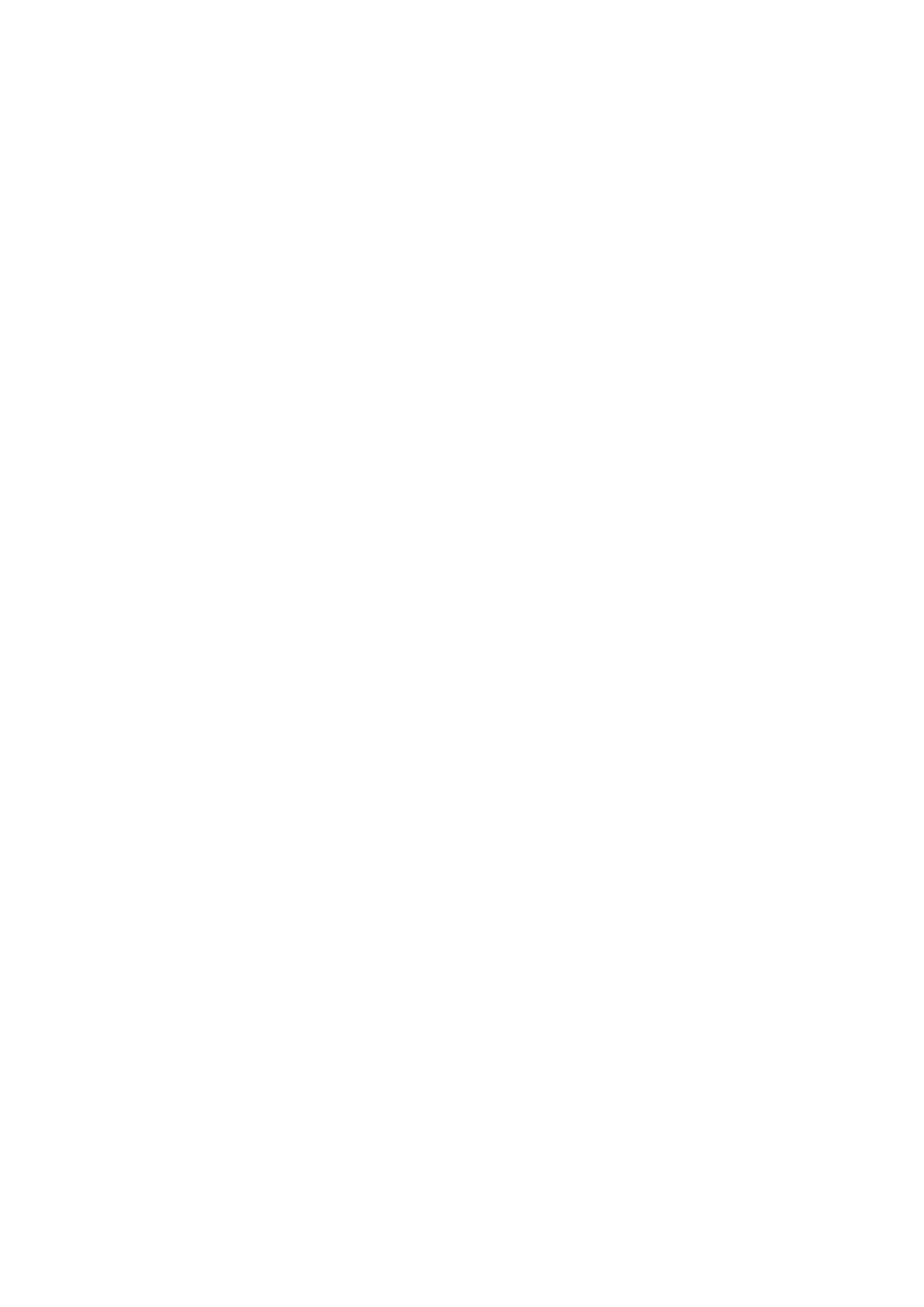## <span id="page-74-0"></span>4

## Connections on almost-hermitian and metric contact manifolds

In this chapter, we will study connections on contact manifolds which are induced by connections on an almost-hermitian manifold obtained from the contact manifold by taking the cartesian product with the reals. We begin by discussing connections on general almost-hermitian manifolds, describing how these connections are completely determined by certain parts of their torsion and introducing certain distinguished sets of hermitian connections. In the following section, we apply this theory to the almost-hermitian manifold  $M = \mathbb{R} \times M$  associated to a metric contact manifold  $M$ . In particular, we consider a hermitian connection that restricts to a connection on  $M$  which, in the case where  $M$  is CR, coincides with the Tanaka-Webster connection.

### <span id="page-74-2"></span>4.1 Hermitian connections

We now develop the theory of hermitian connections described by their torsion as developed by Paul Gauduchon in [\[Gau97\]](#page-116-0). We begin with some introductory definitions and elementary results, before proving the main theorem, which describes the structure of the torsion of a hermitian connection. In this section, we assume that  $(M^{2m}, J)$  is an almost-complex manifold with almost-hermitian metric  $q$ . Recall that a hermitian connection is a metric connection fulfilling  $\nabla J = 0$ .

We know from section [3.3](#page-56-0) that any metric connection is defined by its potential and thus, that the space of metric connections forms an affine space directed by  $\Omega^2(M, TM)$ . The space of hermitian connections is directed by a certain subspace as the following lemma shows:

### 4.1.1 Lemma

The space  $\mathcal{A}(M, g, J)$  of hermitian connections is an affine space directed by  $\Omega^{1,1}(M)$ .

*Proof:* Let  $\nabla^1, \nabla^2 \in \mathcal{A}(M,g,J)$ . We consider  $\nabla^1 - \nabla^2$  as an element of  $\Omega^2(M, TM)$  in the same way as for the potential. We then have

$$
(\nabla^1 - \nabla^2)(X; JY, JZ) = g(\nabla_X^1 JY, JZ) - g(\nabla_X^2 JY, JZ)
$$
  
=  $g((\nabla_X^1 J)Y + J(\nabla_X^1 Y), JZ) - g((\nabla_X^2 J)Y + J(\nabla_X^2 Y), JZ)$   
=  $g(J(\nabla_X^1 Y), JZ) - g(J(\nabla_X^2 Y), JZ)$   
=  $(\nabla^1 - \nabla^2)(X; Y, Z)$ 

and thus, the difference is in  $\Omega^{1,1}(M, TM)$ .

As we already mentioned, we will now analyse the torsion of a hermitian connection. As the following theorem shows, some parts of the torsion do not depend on the choice of  $\nabla$  and the connection is therefore completely determined by the remaining parts.

### 4.1.2 Theorem (cf. [\[Gau97,](#page-116-0) section 2.3, proposition 2])

Let  $\nabla$  be a hermitian connection on an almost-hermitian manifold  $(M, g, J)$  and let T be its torsion, considered as an element of  $\Omega^2(M,TM)$ . Then the following hold

(1)  $T^{0,2}$  is independent of  $\nabla$  and given by

$$
T^{0,2}=N.
$$

<span id="page-74-1"></span>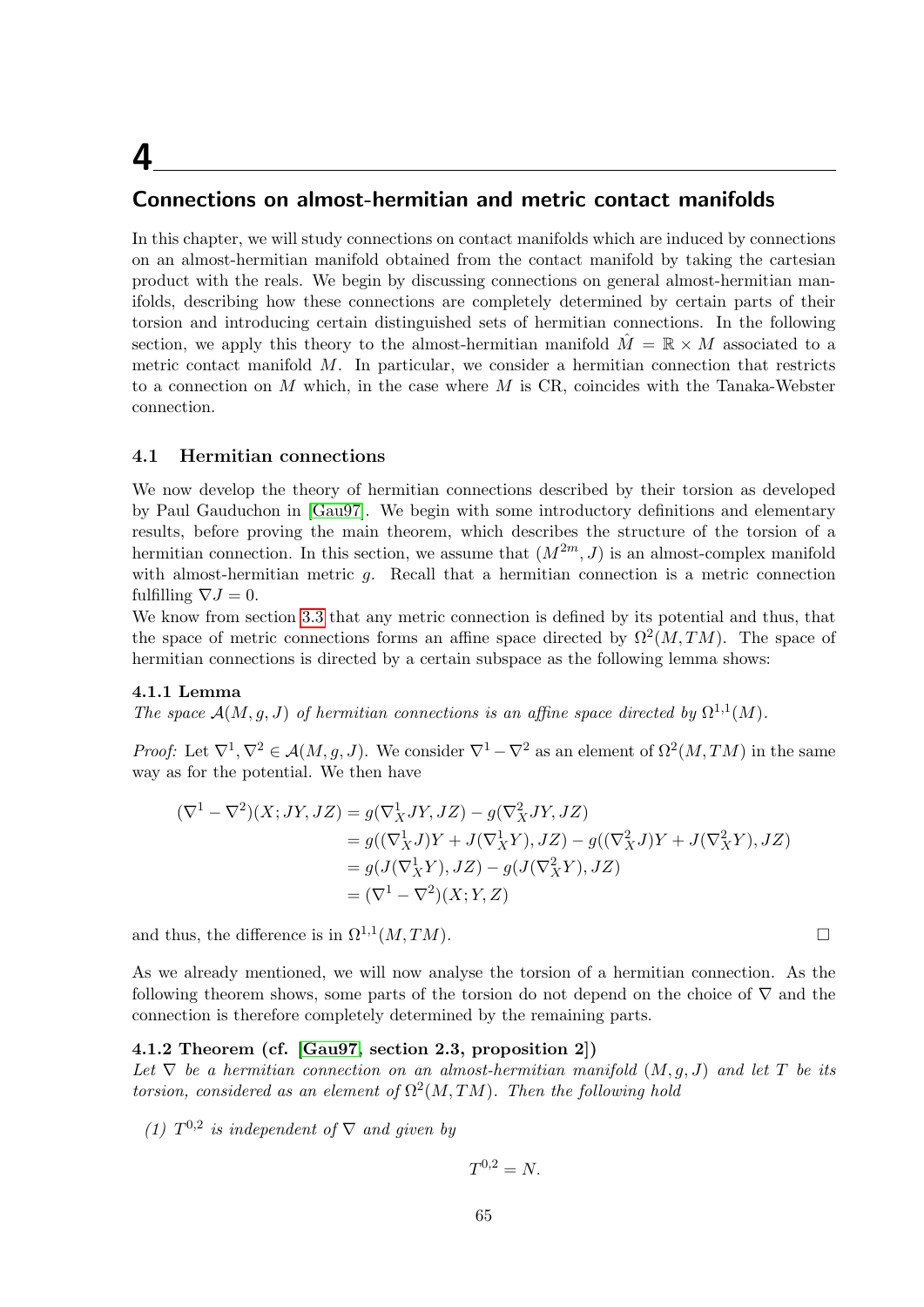(2) The component  $\mathfrak{b}(T^{2,0}-T_a^{1,1})$  is independent of  $\nabla$  and given by

<span id="page-75-3"></span>
$$
\mathfrak{b}(T^{2,0} - T_a^{1,1}) = \frac{1}{3} (d^c F)^+.
$$
\n(4.1)

Equivalently, one has

<span id="page-75-2"></span>
$$
T^{2,0} - \varphi^{-1}(T_a^{1,1}) = \frac{1}{2} \left( (d^c F)^+ - \mathfrak{M}(d^c F)^+ \right) = (\nabla^g F)^{2,0}(J \cdot, \cdot, \cdot) \tag{4.2}
$$

with  $\varphi$  as defined in [\(1.9\)](#page-25-0) and [\(1.10\)](#page-25-1).

(3) T is entirely determined by its components  $T_s^{1,1}$  and  $(\mathfrak{b}T)^+$  which can be chosen arbitrarily. More precisely, for any given three-form  $\omega^+ \in \Omega^+(M)$  and two-form  $B \in \Omega^{1,1}_s(M,TM)$ , there exists exactly one hermitian connection whose torsion satisfies  $T_s^{1,1} = B$  and  $(6T)^+ =$  $\omega^+$ . One then has

$$
T^{2,0} = \frac{3}{4}\omega^{+} + \frac{1}{4}(d^{c}F)^{+} - \frac{3}{4}\mathfrak{M}\omega^{+} - \frac{1}{3}\mathfrak{M}(d^{c}F)^{+},\tag{4.3}
$$

<span id="page-75-4"></span>
$$
T_a^{1,1} = \frac{3}{8}\omega^+ - \frac{1}{8}(d^cF)^+ + \frac{3}{8}\mathfrak{M}\omega^+ - \frac{1}{8}\mathfrak{M}(d^cF)^+, \tag{4.4}
$$

and the complete torsion is thus given by

$$
T = N + \frac{1}{8}(d^{c}F)^{+} - \frac{3}{8}\mathfrak{M}(d^{c}F)^{+} + \frac{9}{8}\omega^{+} - \frac{3}{8}\mathfrak{M}\omega^{+} + B.
$$
 (4.5)

*Proof:* First step: We show that  $\nabla$  is hermitian if and only if

<span id="page-75-0"></span>
$$
A(X;JY,Z) + A(X;Y,JZ) = -(\nabla^g F)(X;Y,Z)
$$
\n(4.6)

Let  $\nabla$  be hermitian. Then

$$
A(X;JY,Z) + A(X;Y,JZ) = g(A_XJY,Z) + g(A_XY,JZ)
$$
  
\n
$$
= g(\nabla_X JY,Z) + g(\nabla_X Y,JZ) - g(\nabla_X^g JY,Z) - g(\nabla_X^g Y,JZ)
$$
  
\n
$$
= -g(\underbrace{(\nabla_X J)}_{=0} Y,Z) + \underbrace{g(J(\nabla_X Y),Z) + g(\nabla_X Y,JZ)}_{=0}
$$
  
\n
$$
- g(\nabla_X^g JY,Z) - g(\nabla_X^g Y,JZ)
$$
  
\n
$$
= -g(\nabla_X^g JY,Z) - g(\nabla_X^g Z,JY) - g(\nabla_X^g Y,JZ) + g(\nabla_X^g Z,JY)
$$
  
\n
$$
= -X(g(JY,Z)) + g(J(\nabla_X^g Y),Z) + g(\nabla_X^g Z,JY)
$$
  
\n
$$
= -(\nabla^g F)(X;Y,Z).
$$

On the other hand, let [\(4.6\)](#page-75-0) hold. Then, by the same calculations we obtain

$$
(\nabla^g F)(X;Y,Z) = g(\nabla^g_X JY,Z) + g(\nabla^g_X Y,JZ),
$$
  

$$
A(X;JY,Z) + A(X;Y,JZ) = -g((\nabla_X J)Y,Z) - g(\nabla^g_X JY,Z) - g(\nabla^g_X Y,JZ)
$$

for any  $X, Y, Z \in \mathfrak{X}(M)$ . Hence, we have  $\nabla J = 0$ .

**Second step:** We use  $A = -T + \frac{3}{2}$  $\frac{3}{2}$ bT to reformulate [\(4.6\)](#page-75-0) as a condition on the torsion, which yields

<span id="page-75-1"></span>
$$
T(X;JY,Z) + T(X;Y,JZ) - \frac{3}{2}(\mathfrak{b}T(X,JY,Z) + \mathfrak{b}T(X;Y,JZ)) = (\nabla^g F)(X;Y,Z). \tag{4.7}
$$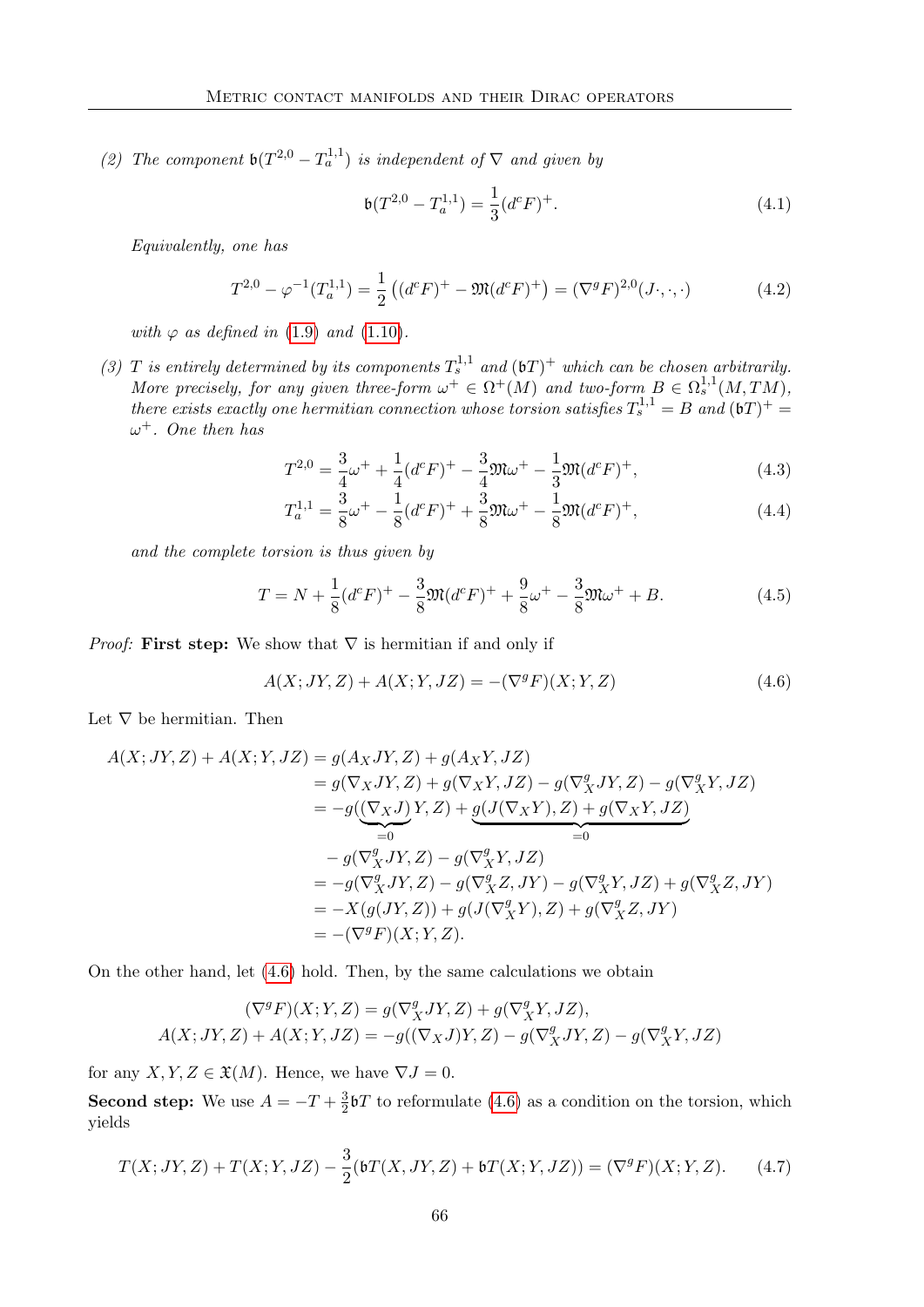Using that  $T^{1,1}(X; JY, Z) + T^{1,1}(X; Y, JZ) = 0$ , we obtain that

$$
T(X; JY, Z) + T(X; Y, JZ) = T^{2,0}(X; JY, Z) + T^{2,0}(X; Y, JZ) + T^{0,2}(X; JY, Z) + T^{0,2}(X; Y, JZ).
$$

Using the properties of  $(0, 2)$ - and  $(2, 0)$ -forms and the facts that  $(bT)^{0,2} = (bT)^{-}$ ,  $(bT)^{1,1}$  +  $(\mathfrak{b} T)^{2,0} = (\mathfrak{b} T)^{+}$  as well as  $(\nabla^{g} F)^{1,1} = 0$ , one obtains that  $(4.7)$  is equivalent to

<span id="page-76-2"></span><span id="page-76-0"></span>
$$
2T^{0,2}(JX;Y,Z) - 3({\mathfrak b}T)^{-}(JX;Y,Z) = (\nabla^{g}F)^{0,2}(X;Y,Z), \qquad (4.8)
$$

$$
-2T^{0,2}(JX;Y,Z) - \frac{3}{2}((\mathfrak{b}T)^{+}(X;JY,Z) + (\mathfrak{b}T)^{+}(X;Y,JZ)) = (\nabla^{g}F)^{2,0}(X;Y,Z). \tag{4.9}
$$

Third step: We now prove the actual claims.

From [\(4.8\)](#page-76-0) and theorem [1.3.3](#page-27-0) we obtain the following:

<span id="page-76-1"></span>
$$
2T^{0,2}(JX;Y,Z) = 2N(JX;Y,Z) + (dF)^{-}(X,Y,Z) + 3(bT)^{-}(JX,Y,Z). \tag{4.10}
$$

Using the well-known formula for the exterior derivative of  $F$ , wo obtain

$$
dF(X, Y, Z) = X(F(Y, Z)) - Y(F(X, Z)) + Z(F(X, Y))
$$
  
- F([X, Y], Z) + F([X, Z], Y) - F([Y, Z], X)  
= X(g(JY, Z)) - Y(g(JX, Z)) + Z(g(JX, Y))  
- g(J[X, Y], Z) + g(J[X, Z], Y) - g(J[Y, Z], X).

Because  $\nabla$  is metric and by the definition of T, this can be seen to be equal to

$$
dF(X,Y,Z) = g(\nabla_X JY, Z) + g(JY, \nabla_X Z) - g(\nabla_Y JX, Z) - g(JX, \nabla_Y Z) + g(\nabla_Z JX, Y)
$$
  
+  $g(JX, \nabla_Z Y) + g(\nabla_X Y, JZ) - g(\nabla_Y X, JZ) - T(JZ; X, Y) - g(\nabla_X Z, JY)$   
+  $g(\nabla_Z X, JY) + T(JY; X, Z) + g(\nabla_Y Z, JX) - g(\nabla_Z Y, JX) - T(JX; Y, Z)$   
=  $g(\nabla_X JY, Z) - g(\nabla_Y JX, Z) + g(\nabla_Z JX, Y) + g(\nabla_X Y, JZ) - g(\nabla_Y X, JZ)$   
-  $T(JZ; X, Y) + g(\nabla_Z X, JY) + T(JY; X, Z) - T(JX; Y, Z).$ 

Using that  $\nabla J = 0$ , we then obtain

$$
dF(X,Y,Z) = g(J(\nabla_X Y), Z) - g(J(\nabla_Y X), Z) + g(J(\nabla_Z X), Y) - g(J(\nabla_X Y), Z) + g(J(\nabla_Y X), Z) - T(JZ; X, Y) - g(J(\nabla_Z X), Y) + T(JY; X, Z) - T(JX; Y, Z) = -T(JZ; X, Y) + T(JY; X, Z) - T(JX; Y, Z).
$$

For ease of notation, we introduce the operator  $\mathfrak{N} : \Omega^2(M, TM) \to \Omega^2(M, TM)$  given by  $\mathfrak{N}B(X;Y,Z) = B(JX;Y,Z)$ . With this convention, we have

$$
dF = -3\mathfrak{b} \mathfrak{N} T
$$

and therefore

$$
(dF)^{-} = -3(\mathfrak{b} \mathfrak{N} T)^{-} = -3\mathfrak{b} (\mathfrak{N} T)^{0,2}
$$

by the results of section [1.2.2.](#page-17-0) Furthermore,  $(\mathfrak{N}T)^{0,2} = \mathfrak{N}T^{0,2}$ , which can be seen as follows: First, using the properties of (0,2)-forms, one sees that  $\mathfrak{N}T^{0,2} \in \Omega^{0,2}(M, TM)$  and  $\mathfrak{N}T^{2,0} \in$  $\Omega^{2,0}(M, TM)$ . Furthermore, obviously  $\mathfrak{N}$  and  $\mathfrak{M}$  commute and thus  $\mathfrak{N}T^{1,1} \in \Omega^{1,1}(M, TM)$ , which yields the required result.

Therefore, we have

$$
(dF)^{-}(X;Y,Z) = -3\mathfrak{b}\mathfrak{N}T^{0,2}(X;Y,Z) = -3\mathfrak{b}T^{0,2}(JY;Y,Z) = -3(\mathfrak{b}T)^{-}(JY;Y,Z).
$$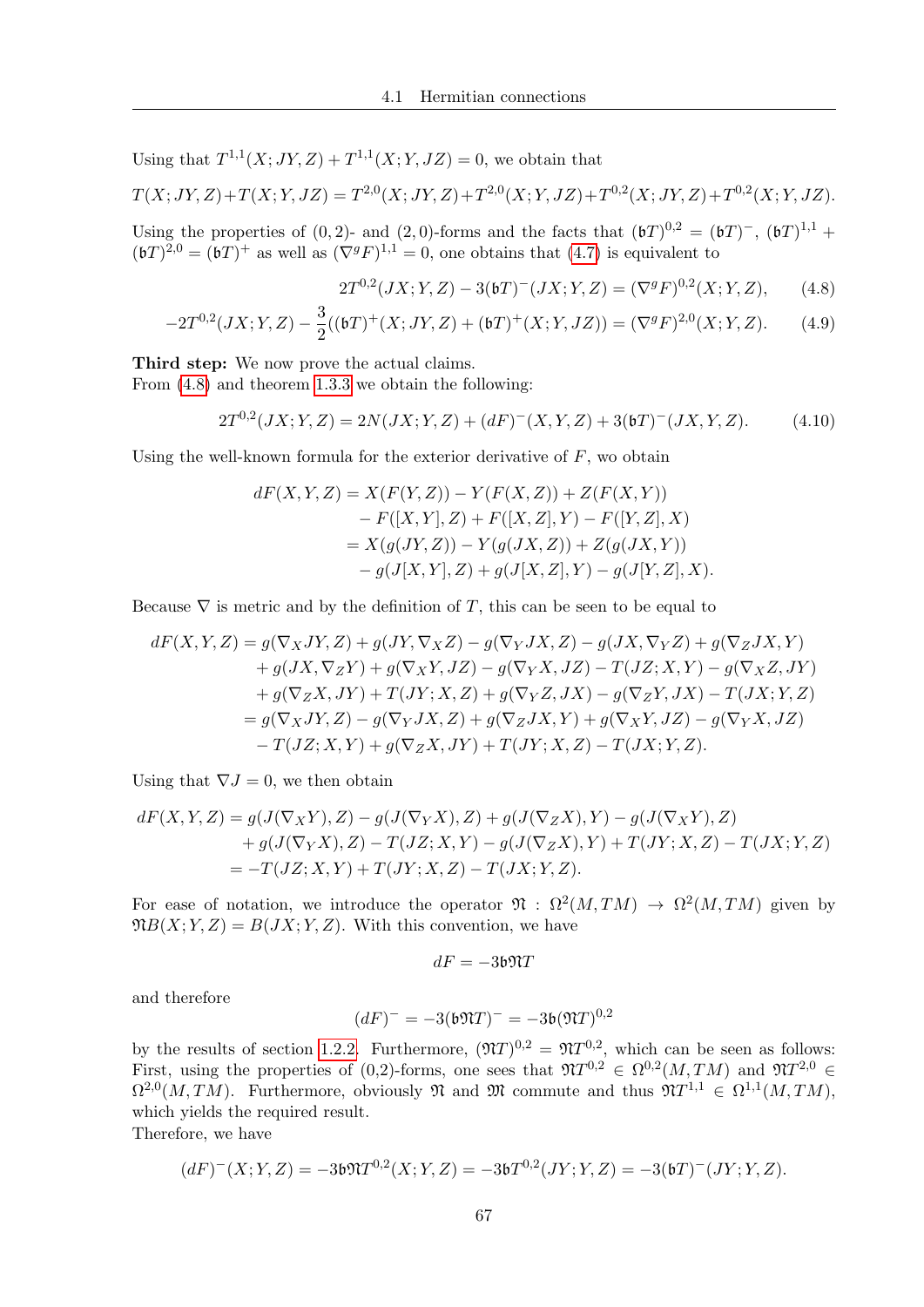Together with [\(4.10\)](#page-76-1), this yields (1). Next, using [\(4.9\)](#page-76-2), we obtain that

$$
T^{2,0}(X;Y,Z) = \frac{1}{2} (\nabla^g F)^{2,0}(JX;Y,Z) + \frac{3}{4} ((\mathfrak{b}T)^+ - \mathfrak{M}(\mathfrak{b}T)^+) (JX;JY,Z).
$$

By the results of section [1.2.2,](#page-17-0) we have that  $(\mathfrak{b}T)^{+} = \mathfrak{b}T^{2,0} + \mathfrak{b}T^{1,1}$  and thus

$$
T^{2,0}(X;Y,Z) = \frac{1}{2} (\nabla^g F)^{2,0}(JX;Y,Z) + \frac{3}{4} (bT^{2,0} - \mathfrak{M}bT^{2,0})(JX;JY,Z) + \frac{3}{4} (bT_a^{1,1} - \mathfrak{M}bT_a^{1,1})(JX;JY,Z) = \frac{1}{2} ((\nabla^g F)^{2,0}(JX;Y,Z) + T^{2,0}(JX;JY,Z) + \varphi^{-1}(T_a^{1,1})(JX;JY,Z)),
$$

where the second equality follows from lemma [1.2.14](#page-22-0) and from  $(1.10)$ . This yields

$$
(T^{2,0} - \varphi^{-1}(T_a^{1,1}))(X;Y,Z) = (\nabla^g F)^{2,0}(JX;Y,Z). \tag{4.11}
$$

Together with theorem [1.3.3,](#page-27-0) this yields [\(4.2\)](#page-75-2).

Furthermore, by defintion of  $\varphi$  and using [\(4.2\)](#page-75-2), we obtain

$$
\mathfrak{b}(T^{2,0} - T_a^{1,1}) = \mathfrak{b}(T^{2,0} - \varphi^{-1}(T_a^{1,1}))
$$
  
=  $\frac{1}{2}(\mathfrak{b}(d^c F)^+ - \mathfrak{b}\mathfrak{M}(d^c F)^+)$   
 $\stackrel{(1.6)}{=} \frac{1}{2}(d^c F)^+ - \frac{1}{6}(d^c F)^+$   
=  $\frac{1}{3}(d^c F)^+.$ 

This proves (2).

Using the computations above, one sees that  $\nabla$  is hermitian if and only if the conditions set in  $(1)$  and  $(2)$  are satisfied. Therefore, the remainig parts of T can be chosen freely. Now, if we let  $T_s^{1,1} = B$  and  $(6T)^+ = \omega^+$ , then  $\omega^+ = 6(T_a^{1,1} + T^{2,0})$ . Using (2), one then obtains that

$$
\mathfrak{b}(T^{2,0}) = \frac{1}{2}(\omega^+ + \frac{1}{3}(d^cF)^+),
$$
  

$$
\mathfrak{b}(T_a^{1,1}) = \frac{1}{2}(\omega^+ - \frac{1}{3}(d^cF)^+).
$$

Then, using lemmas [1.2.14](#page-22-0) and [1.2.15,](#page-24-0) we obtain

$$
T^{2,0} = \frac{3}{2} (\mathfrak{b}(T^{2,0}) - \mathfrak{M} \mathfrak{b} T^{2,0})
$$
  
=  $\frac{3}{4} \omega^+ + \frac{1}{4} (d^c F)^+ - \frac{3}{4} \mathfrak{M} \omega^+ - \frac{1}{3} \mathfrak{M} (d^c F)^+$   

$$
T_a^{1,1} = \frac{3}{4} (\mathfrak{b}(T_a^{1,1}) + \mathfrak{M} \mathfrak{b} T_a^{1,1}),
$$
  
=  $\frac{3}{8} \omega^+ - \frac{1}{8} (d^c F)^+ + \frac{3}{8} \mathfrak{M} \omega^+ - \frac{1}{8} \mathfrak{M} (d^c F)^+.$ 

Putting together all the parts of  $T$  one then obtains the formula for  $T$  claimed in (3). This concludes the proof.  $\Box$ 

In the sequel, we shall denote the hermitian connection defined by  $T_s^{1,1} = B$  and  $(bT)^+ = \omega^+$ by  $\nabla(B,\omega^+).$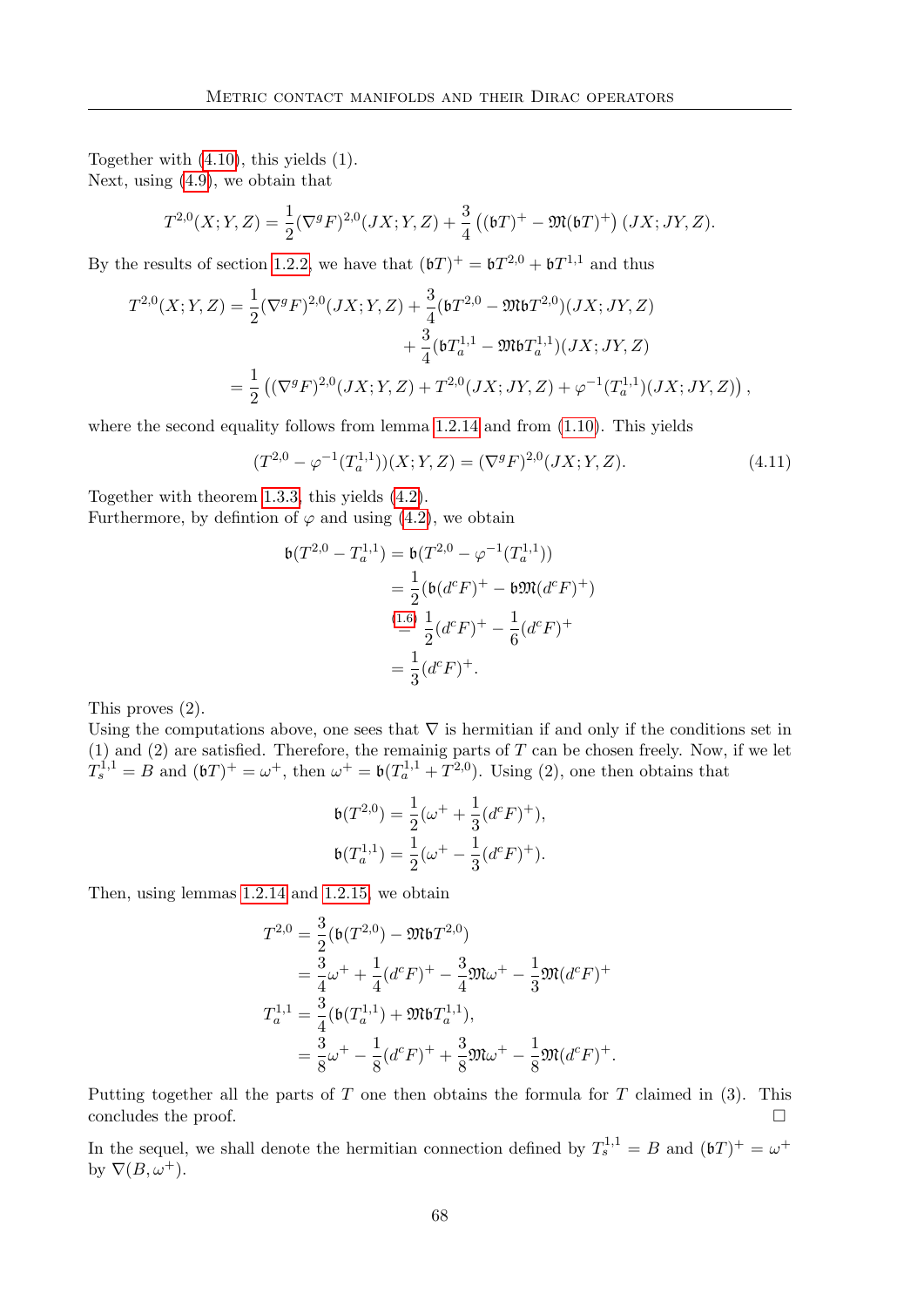We will now make use of the above results to introduce certain distinguished hermitian connections by manipulating the defining data B and  $\omega^+$ . We begin by introducing the class of canonical connections, which are characterized by B being zero and  $\omega^+$  a certain multiple of  $(d^c F)^+$ .

**4.1.3 Definition** A hermitian connection  $\nabla^t = \nabla(0, \frac{2t-1}{3})$  $\frac{d-1}{3}(d^c F)^+$ ) with  $t \in \mathbb{R}$  is called a *canon*ical connection.

The torsion of a canonical connection is then given by

<span id="page-78-0"></span>
$$
T^{t} = N + \frac{3t - 1}{4} (d^{c} F)^{+} - \frac{t + 1}{4} \mathfrak{M} (d^{c} F)^{+}.
$$
\n(4.12)

Of particular interest for us are the canonical connections for the parameters 0 and 1 which we consider now.

**4.1.4 Definition** The canonical connection  $\nabla^0$  is called the *first canonical connection*.

Using [\(4.12\)](#page-78-0), we deduce that its torsion is

$$
T^{0} = N - \frac{1}{4}((d^{c}F)^{+} + \mathfrak{M}(d^{c}F)^{+}).
$$

4.1.5 Remark This connection is distinguished among the canonical connections as it is the projection of the Levi-Civita connection onto the space of hermitian connections in the following sense (cf. [\[Gau97,](#page-116-0) section 2.5): The space of metric connections  $\mathcal{A}(M,g)$  is an affine space directed by  $\Omega^2(M, TM)$ . If we choose  $\nabla^g$  as the zero element, then  $\mathcal{A}(M,g) \simeq \Gamma(TM \otimes \Lambda^2(T^*M)).$  Recalling the proof of the above theorem, one sees that under this identification

$$
\mathcal{A}(M,g,J) \simeq \Gamma_J(TM \otimes \Lambda^2(T^*M))
$$
  
 := { $A \in \Gamma(TM \otimes \Lambda^2(T^*M)) | A(X;JY,Z) + A(X;Y,JZ) = -(\nabla^g F)(X;Y,Z)$  }.

Then, the first canonical connection is the image of the Levi-Civita-Connection (the zero element) under the projection of  $\Omega^2(M,TM)$  onto  $\Gamma_J(TM \otimes \Lambda^2(T^*M)).$ 

We note that  $\nabla^0$  is completely characterized in  $\mathcal{A}(M,g,J)$  by the conditions

$$
T_s^{1,1} = 0
$$
 and  $T^{2,0} = 0$ .

That these conditions are fulfilled is easily deduced from [\(4.3\)](#page-75-3) and [\(4.4\)](#page-75-4). The converse is immediate from (3) of theorem [4.1.2.](#page-74-1)

The other canonical connection that we will use in the sequel is the following one:

4.1.6 Definition The *second fundamental connection* or *Chern connection* ist the canonical connection with parameter  $t = 1$ .

The torsion of this connection is given by

$$
T^{1} = N + \frac{1}{2} ((d^{c} F)^{+} - \mathfrak{M}(d^{c} F)^{+}).
$$

In general, the canonical connections are not nice: Using that  ${\rm tr} N = 0$ , one obtains that

$$
\operatorname{tr} T^t = \operatorname{tr} N + \frac{3t - 1}{4} \operatorname{tr} (d^c F)^+ - \frac{t + 1}{4} \operatorname{tr} \mathfrak{M} (d^c F)^+
$$
  
=  $-\frac{t + 1}{4} \operatorname{tr} \mathfrak{M} (d^c F)^+$   
=  $-\frac{t + 1}{2} \theta$ ,

where  $\theta = \frac{1}{2}$  $\frac{1}{2}$  tr  $\mathfrak{M}(d^c F)^+$  is the Lee form. In general, the Lee form does not vanish. To overcome this, we introduce another set of connections: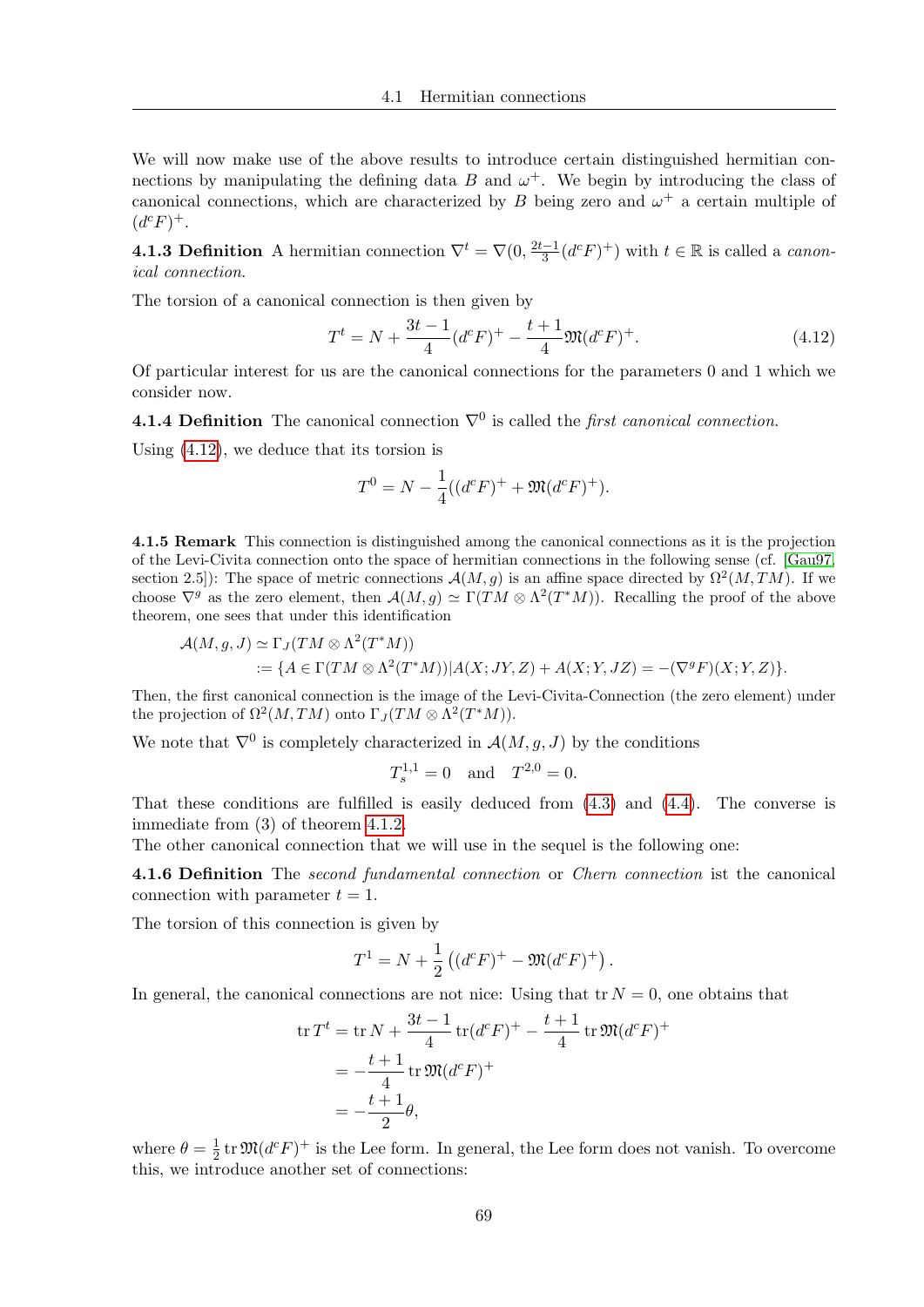### 4.1.7 Proposition (cf. [\[Nic05,](#page-117-0) Lemma 3.2])

For every  $B \in \Omega_s^{1,1}(M,TM)$  such that  ${\rm tr} B = \frac{1}{2}$  $\frac{1}{2}\theta$ , there exists a hermitian connection  $\nabla^b(B)$ uniquely determined by the following conditions:

- $(i)$   $\nabla^b$  is nice,
- (ii)  $\nabla^b$  is quasi-equivalent to  $\nabla^0$ ,
- (*iii*)  $(T^b)^{1,1}_s = B$ .

**4.1.8 Definition** A hermitian connection  $\nabla^{b}(B)$  as described in the above proposition is called a basic connection.

*Proof:* We must have that  $\nabla^{b}(B) = \nabla(B, \omega^{+})$  for some  $\omega^{+} \in \Omega^{+}(M)$ . The second condition implies (using theorem [1.3.3\)](#page-27-0) that  $\mathfrak{b}T^b = \mathfrak{b}T^0$ . We know that

$$
\mathfrak{b}(T^0) = \mathfrak{b}N - \frac{1}{4} ((d^c F)^+ + \mathfrak{b} \mathfrak{M}(d^c F)^+)
$$
  
=  $\frac{1}{3} (d^c F)^- - \frac{1}{4} ((d^c F)^+ + \mathfrak{b} \mathfrak{M}(d^c F)^+)$   
 $\stackrel{(1.6)}{=} \frac{1}{3} ((d^c F)^- - (d^c F)^+).$ 

On the other hand, by theorem [4.1.2,](#page-74-1) we have that

$$
T^{b} = N + \frac{1}{8}(d^{c}F)^{+} - \frac{3}{8}\mathfrak{M}(d^{c}F)^{+} + \frac{9}{8}\omega^{+} - \frac{3}{8}\mathfrak{M}\omega^{+} + B.
$$

Hence, using  $\mathfrak{b}N=\frac{1}{3}$  $\frac{1}{3}(d^cF)^-$  and  $\mathfrak{b}B=0$  as well as lemma [1.2.10,](#page-20-1) we obtain

$$
bT^{b} = \frac{1}{3}(d^{c}F)^{+} + \frac{1}{8}(d^{c}F)^{+} - \frac{1}{8}(d^{c}F)^{+} + \frac{9}{8}\omega^{+} - \frac{1}{8}\mathfrak{M}\omega^{+}
$$

$$
= \frac{1}{3}(d^{c}F)^{-} + \omega^{+}.
$$

Therefore, we see that  $\mathfrak{b}T^0 = \mathfrak{b}T^b$  is fulfilled if we chose  $\omega^+ = -\frac{1}{3}$  $\frac{1}{3}(d^cF)^+$ . If we do so, we have

$$
T^{b} = N - \frac{1}{4}(d^{c}F)^{+} - \frac{1}{4}\mathfrak{M}(d^{c}F)^{+} + B.
$$

This implies, because  $N$  is trace-free, that

$$
\operatorname{tr} T^b = \operatorname{tr} N + \operatorname{tr} B_s - \frac{1}{4} (\operatorname{tr} (d^c F)^+ + \operatorname{tr} \mathfrak{M} (d^c F)^+)
$$
  
=  $\frac{1}{2} \theta - \frac{1}{4} \operatorname{tr} \mathfrak{M} (d^c F)^+$   
=  $\frac{1}{2} \theta - \frac{1}{2} \theta = 0$ 

and thus, the connection is nice.  $\Box$ 

The torsion of such a connection is then given by

$$
T^{b} = N - \frac{1}{4}((d^{c}F)^{+} + \mathfrak{M}(d^{c}F)^{+}) + B.
$$
\n(4.13)

This concludes our discussion of hermitian connections. In the following section, we will apply this theory to an almost-hermitian manifold associated to a metric contact manifold.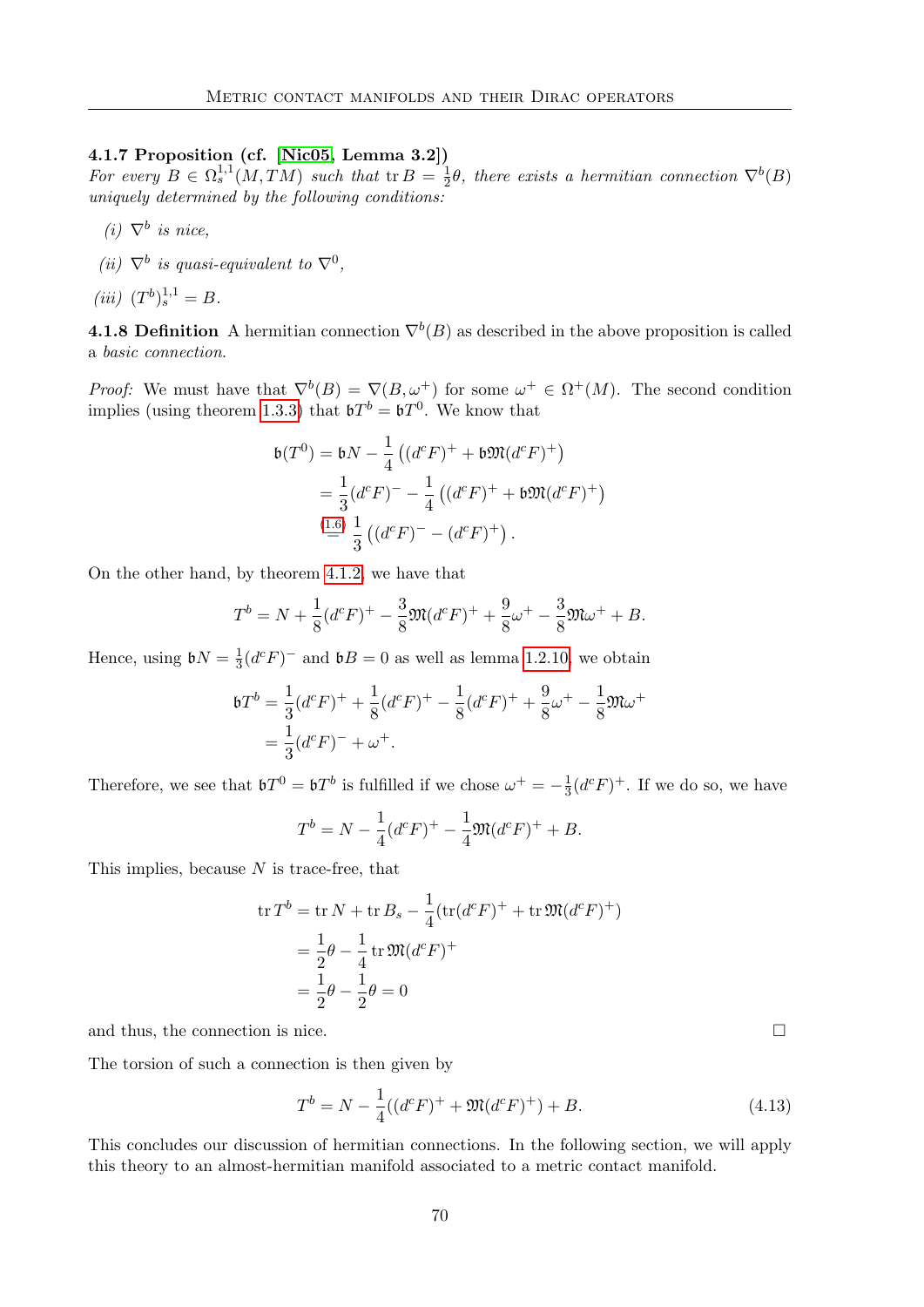### <span id="page-80-0"></span>4.2 Connections on contact manifolds

We now want to use the theory developed in the previous section to describe contact connections on a metric contact manifold. Recall that a connection is called contact if it is metric and fulfils  $\nabla J = 0$ . We pay particular attention to the case where the manifold is CR. In this case we have the following connection on the strictly pseudoconvex  $CR$  manifold  $M$ :

4.2.1 Definition Let  $(M, q, \eta, J)$  be a metric contact manifold that is CR. Then the metric connection  $\nabla^T$  uniquely determined by the requirements

(i) 
$$
T^T(X,Y) = L_{\eta}(JX,Y)\xi
$$

(ii) 
$$
T^T(X, \xi) = -\frac{1}{2}([\xi, X] + J[\xi, JX])
$$

is called the Tanaka-Webster connection of the CR manifold M.

4.2.2 Remark The definition we have given here, using the real CR structure, follows the approach in [\[BJ10,](#page-116-1) section 2.7]. One can also characterize the Tanaka-Webster connection through its torsion on the complexified tangent space  $TM_c$ . For more details on this, see [\[DT06,](#page-116-2) section 1.2].

In what follows, we want to describe the Tanaka-Webster connections using the theory of hermitian connections. To this end, we associate an almost-hermitian manifold to the contact manifold in the following way: Let  $(M^{2m+1}, q, \eta, J)$  be a metric contact manifold. We set

$$
\hat{M} := \mathbb{R} \times M,
$$
  

$$
\hat{g} := dt^2 + g,
$$

and define  $\hat{J} \in \text{End}(TM)$  by setting

$$
\hat{J}|_{\mathcal{C}} = J|\mathcal{C}, \quad \hat{J}\xi = -\partial t \text{ and } \hat{J}\partial t = \xi.
$$

It is easily seen that  $(\hat{M}, \hat{g}, \hat{J})$  is almost-hermitian. We will now use connections on  $\hat{M}$  to describe connections on  $M$ . In particular, we want to describe the Tanaka-Webster connection of  $M$  by a certain basic connection on  $\hat{M}$ . This section is based on work by Liviu Nicolaescu [\[Nic05,](#page-117-0) section 3.1].

We begin by describing the almost-hermitian structure on  $\hat{M}$  and its relation with the contact structure on  $M$  in some more detail, starting with a result on the Kähler form, stated in [\[Nic05,](#page-117-0) section 3.1].

### 4.2.3 Lemma

On  $M$ , the Kähler form staistfies the following identity:

$$
\widehat{F} = dt \wedge \eta + d\eta.
$$

*Proof:* We have that  $T\hat{M} = \mathbb{R}\partial t \oplus \mathbb{R}\xi \oplus \mathcal{C}$ . It is therefore enough to prove the claimed relation for combinations of vectors of the aforementioned subspaces. To begin with, let  $X, Y \in TM$ . Then,  $\widehat{F}(X, Y) = \widehat{g}(\widehat{J}X, Y) = g(JX, Y) - g(\eta(X)\xi, Y) = d\eta(X, Y)$ . On the other hand,  $dt \wedge \eta(X, Y) = g(X, Y)$ 0.

Next, let  $X \in \mathcal{C}$ . Then, we have  $\widehat{F}(X, \partial t) = \widehat{g}(\widehat{J}X, \partial t) = 0$ . On the other hand,  $(dt \wedge \eta +$  $d\eta$ )(X,  $\partial t$ ) = 0. Continuing, we see that  $\hat{F}(\xi, \partial t) = \hat{g}(-\partial t, \partial t) = -1$  and on the other hand  $(dt \wedge n + dn)(\xi, \partial t) = -1$ . Finally,  $\hat{F}(\partial t, \partial t) = 0 = (dt \wedge n + dn)(\partial t, \partial t)$ .  $(dt \wedge \eta + d\eta)(\xi, \partial t) = -1$ . Finally,  $\widehat{F}(\partial t, \partial t) = 0 = (dt \wedge \eta + d\eta)(\partial t, \partial t)$ .

We use this result to calculate the derivative of the Kähler form. We obtain

$$
\hat{d}\widehat{F} = \hat{d}(dt \wedge \eta) + \hat{d}d\eta = -dt \wedge d\eta.
$$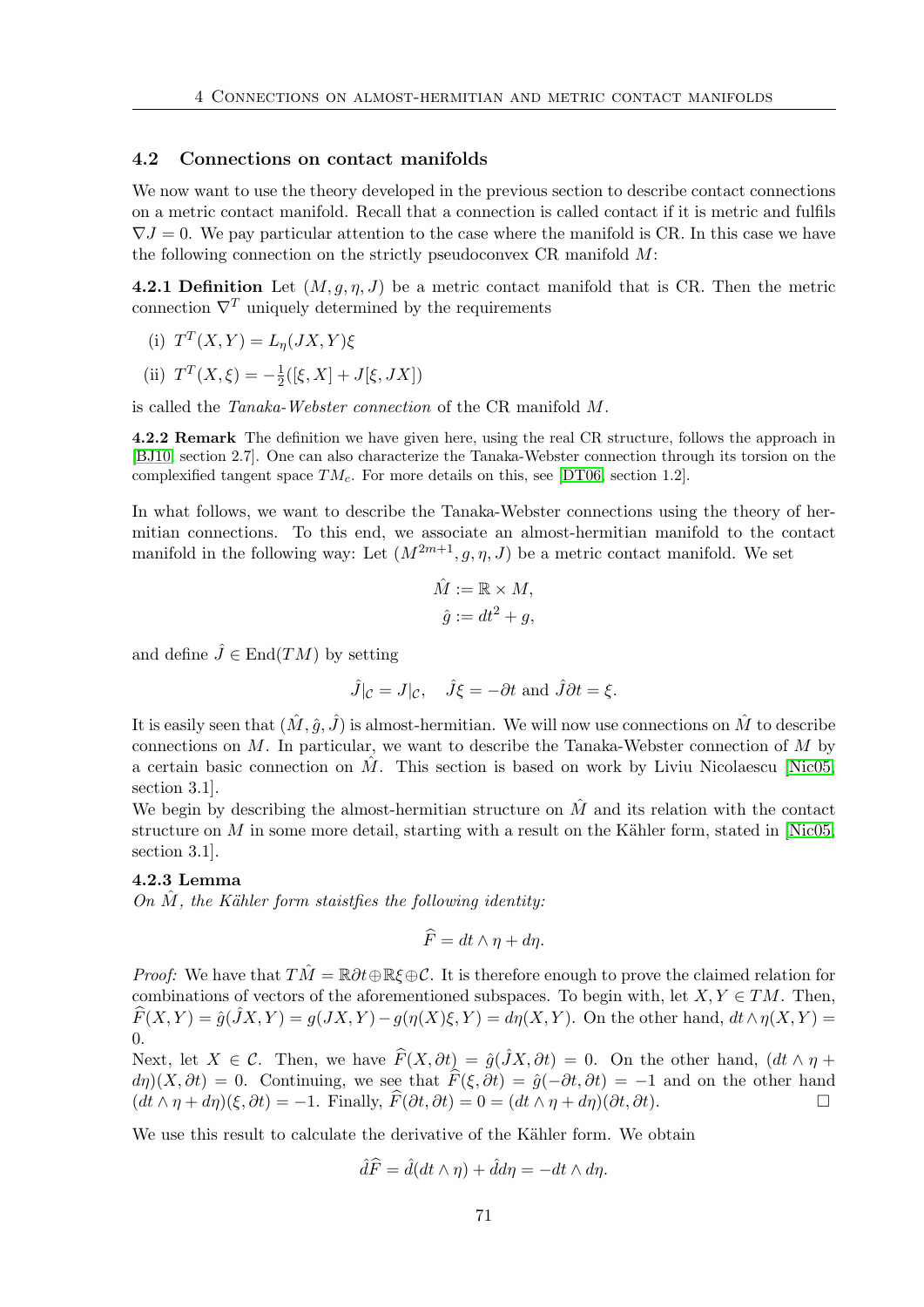To calculate  $\hat{d}^c \hat{F}$ , we note that  $dt \circ \hat{J} = \eta$  and  $\eta \circ \hat{J} = -dt$ . Furthermore,  $d\eta(\hat{J} \cdot, \hat{J} \cdot) = d\eta(J \cdot, J \cdot) =$  $d\eta$ , and we deduce that

$$
\hat{d}^c \hat{F} = -\eta \wedge d\eta. \tag{4.14}
$$

Let  $(e_i, f_i)_{i=1}^m$  be a J-adapted frame of C. We can extend it to a  $\hat{J}$ -adapted frame on  $\hat{M}$  by setting

<span id="page-81-0"></span>
$$
e_0 := \partial t \quad \text{and} \quad f_0 := \xi.
$$

Next, we consider the Nijenhuis tensor of  $\hat{M}$ :

### 4.2.4 Lemma (cf [\[Bla02,](#page-116-3) section 6.1])

For the Nijenhuis tensor  $\widehat{N}$  of the almost-complex manifold  $(\hat{M}, \hat{J})$  and the Nijenhuis tensor N of the metric contact manifold  $(M, g, \eta, J)$ , the following formulæ hold for any  $X, Y \in \mathfrak{X}(M)$ :

$$
\widehat{N}(X,Y) = N(X,Y) + \frac{1}{4}d\eta(X,Y)\xi,
$$
  

$$
\widehat{N}(\partial t, X) = \frac{1}{4}(L_{\xi}J)(X).
$$

*Proof:* To begin with, note that by the structure of  $\hat{M}$ , we have that

$$
[X,Y]_{\hat{M}} = [X,Y]_M
$$

for any  $X, Y \in \mathfrak{X}(M)$ . Furthermore, for  $X \in \mathfrak{X}(M)$ , write  $X = X_{\mathcal{C}} + \eta(X)\xi$  where  $X_{\mathcal{C}}$  is the projection onto the contact distribution of X. Thus, one obtains that  $\hat{J}X = JX - \eta(X)\partial t$ . Thus, we obtain

$$
4\widehat{N}(X,Y) = [\widehat{J}X,\widehat{J}Y] - [X,Y] - \widehat{J}([\widehat{J}X,Y] + [X,\widehat{J}Y])
$$
  
\n
$$
= [JX,JY] - [JX,\eta(Y)\partial t] - [\eta(X)\partial t, JY] + [\eta(X)\partial t, \eta(Y)\partial t] - [X,Y]
$$
  
\n
$$
- \widehat{J}[JX,Y] + \widehat{J}[\eta(X)\partial t, Y] - \widehat{J}[X,JY] + \widehat{J}[X,\eta(Y)\partial t]
$$
  
\n
$$
= [JX,JY] - [JX,\eta(Y)\partial t] - [\eta(X)\partial t, JY] + [\eta(X)\partial t, \eta(Y)\partial t] - [X,Y] - J[JX,Y]
$$
  
\n
$$
+ \eta([JX,Y])\partial t + \widehat{J}[\eta(X)\partial t, Y] - J[X,JY] + \eta([X,JY])\partial t + \widehat{J}[X,\eta(Y)\partial t].
$$

Now, recall that  $[fX, Y] = f[X, Y] - Y(f)X$  and  $-[X, Y] = J^2[X, Y] - \eta([X, Y])\xi$ . Obviously,  $[X, \partial t] = 0$ . Then, we obtain

$$
4\hat{N}(X,Y) = 4N(X,Y) - \eta([X,Y])\xi - JX(\eta(Y))\partial t + JY(\eta(X))\partial t + \eta([JX,Y])\partial t
$$
  
+ 
$$
\eta([X,JY])\partial t - \hat{J}(Y(\eta(X))\partial t) + \hat{J}(X(\eta(Y))\partial t)
$$
  
+ 
$$
\eta(X)[\partial t, \eta(Y)\partial t] - \eta(Y)\partial t(\eta(X))\partial t
$$
  
= 
$$
4N(X,Y) - \eta([X,Y])\xi - JX(\eta(Y))\partial t + JY(\eta(X)) + \eta([JX,Y]\partial t) + \eta([X,JY])\partial t
$$
  
- 
$$
\hat{J}(Y(\eta(X))\partial t) + \hat{J}(X(\eta(Y))\partial t) + \eta(X)\underbrace{\partial t(\eta(Y))}_{=0}\partial t - \eta(Y)\underbrace{\partial t(\eta(X))}_{=0}\partial t.
$$

Using that  $\mathcal{L}_{A}\eta(B) = L_{A}(\eta(B)) - \eta(\mathcal{L}_{A}B) = A(\eta(B)) - \eta([A, B])$  for any vector fields A, B, we obatain

$$
4\dot{N}(X,Y) = 4N(X,Y) + (\mathcal{L}_{JY}\eta)(X)\partial t - (\mathcal{L}_{JX}\eta)(Y)\partial t - Y(\eta(X))\xi + X(\eta(Y))\xi - \eta([X,Y])\xi
$$
  
= 4N(X,Y) + (\mathcal{L}\_{JY}\eta)(X) - (\mathcal{L}\_{JX}\eta)(Y) + d\eta(X,Y)\xi.

Finally, note that for any vector field U, one has  $\mathcal{L}_U \eta = U \mathcal{A} \eta + d(U \mathcal{A})$ . Now,  $\eta \circ J = 0$  and thus we obtain that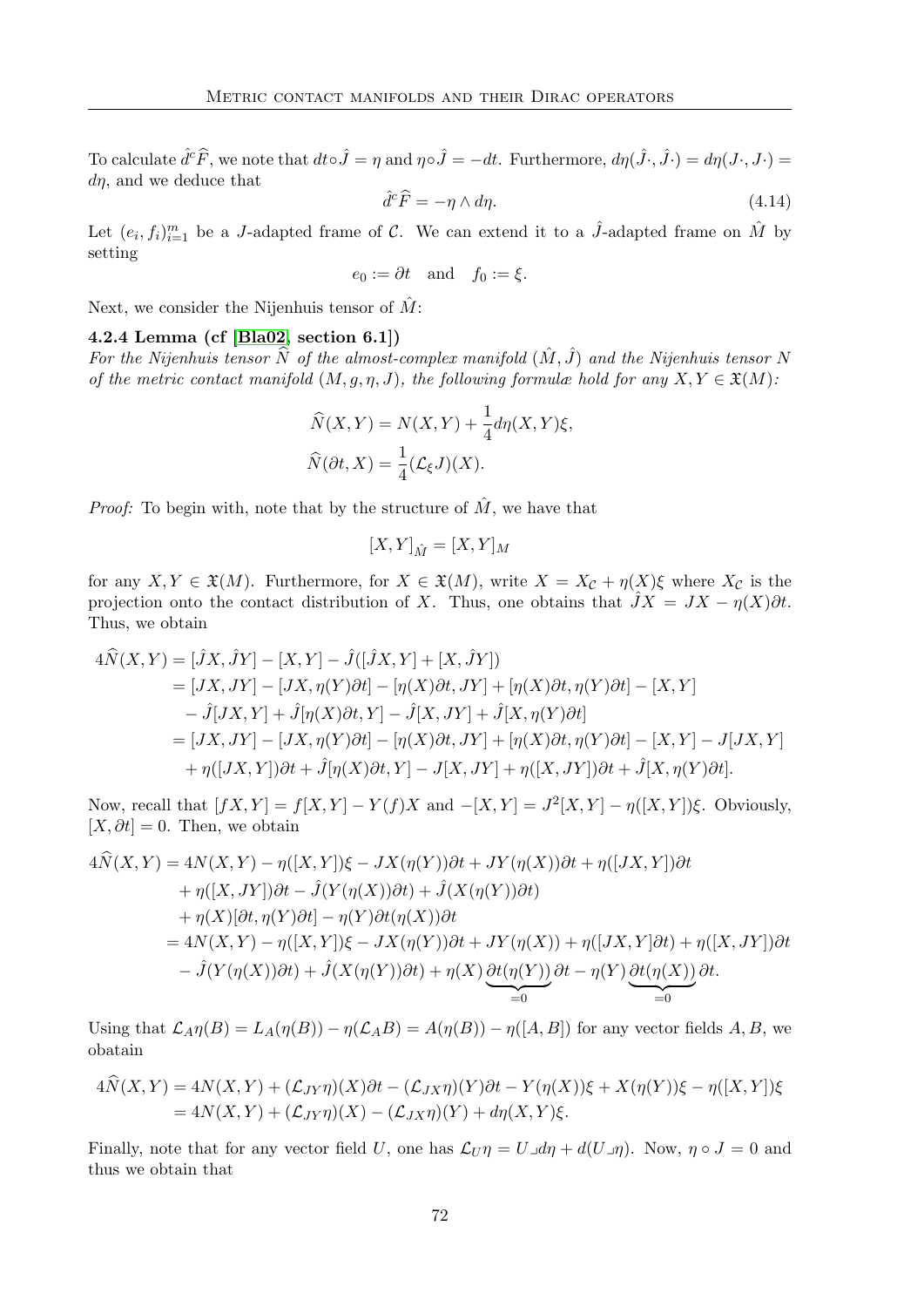$$
(\mathcal{L}_{JY}\eta)(X) - (\mathcal{L}_{JX}\eta)(Y) = d\eta(JY, X) - d\eta(JX, Y) = d\eta(JY, X) + d\eta(Y, JX) = 0,
$$

which proves the first equation.

To prove the second equation, we calculate

$$
4\hat{N}(\partial t, X) = -[\partial t, X] + [\xi, \hat{J}X] - \hat{J}([\xi, X] + [\partial t, \hat{J}X])
$$
  
\n
$$
= -[JX, \xi] - [\xi, \eta(X)\partial t] - J([\xi, X]) + \eta([\xi, X])\partial t - \hat{J}[\partial t, JX - \eta(X)\partial t]
$$
  
\n
$$
= -[JX, \xi] - [\xi, \eta(X)\partial t] - J([\xi, X]) + \eta([\xi, X])\partial t + \hat{J}(\partial t(\eta(X))\partial t)
$$
  
\n
$$
= (\mathcal{L}_{\xi}J)(X) - \xi(\eta(X))\partial t + \eta([\xi, X])\partial t
$$
  
\n
$$
= (\mathcal{L}_{\xi}J)(X) - (\mathcal{L}_{\xi}\eta)(X)\partial t.
$$

However, we have that

$$
\mathcal{L}_{\xi}\eta = d(\eta(\xi)) + \xi \lrcorner d\eta = 0, \tag{4.15}
$$

which yields the claim.  $\Box$ 

Furthermore, we have the following results stated in [\[Nic05\]](#page-117-0):

### 4.2.5 Lemma

On  $\tilde{M}$ , the following identities hold:

- (1) The Lee form is given by  $\hat{\theta} = -m dt$ .
- (2) The Nijenhuis tensor takes the following form:  $\widehat{N}|_M = N + \frac{1}{4}$  $rac{1}{4}\eta \otimes d\eta$ .

*Proof:* (1): Using the definition of  $\hat{\theta}$  and a J-adapted basis  $(e_i, f_i)$  of C, we calculate

$$
\hat{\theta} = \frac{1}{2} \left( -dt \wedge d\eta(\partial t, \xi, \cdot) + dt \wedge d\eta(\xi, \partial t, \cdot) \right) + \frac{1}{2} \sum_{j=1}^{m} -dt \wedge d\eta(e_j, f_j, \cdot) + dt \wedge d\eta(f_j, e_j, \cdot) \n= \frac{1}{2} \sum_{j=1}^{m} -dt \wedge d\eta(e_j, f_j, \cdot) + dt \wedge d\eta(f_j, e_j, \cdot).
$$

The last part can only be nonzero if the last argument is  $\partial t$ . In that case, one obtains

$$
\hat{\theta}(\partial t) = \frac{1}{2} \sum_{j=1}^{m} -dt \wedge d\eta(e_j, f_j, \partial t) + dt \wedge d\eta(f_j, e_j, \partial t)
$$

$$
= \frac{1}{2} \sum_{j=1}^{m} -d\eta(e_j, f_j) + d\eta(f_j, e_j)
$$

$$
= -m,
$$

which proves (1). (2) follows immediately from the preceding lemma.  $\Box$ 

Furthermore, we know from theorem [1.3.3](#page-27-0) that  $\mathfrak{b}\hat{N} = \frac{1}{3}$  $\frac{1}{3}(\hat{d}^c\hat{F})^-$ . However, we have that  $(\hat{d}^c\hat{F}) =$  $-\eta \wedge d\eta = -3b(\eta \otimes d\eta)$ . Now,  $\eta \otimes d\eta$  is of type 1,1 and thus  $(\hat{d}^c \hat{F})$  is of type + and therefore,  $\mathfrak{b}\widehat{N}$  vanishes. This implies

$$
0 = \mathfrak{b}\widehat{N}|_M = \mathfrak{b}N + \frac{1}{4}\mathfrak{b}(\eta \otimes d\eta) = \mathfrak{b}N + \frac{1}{12}\eta \wedge d\eta,
$$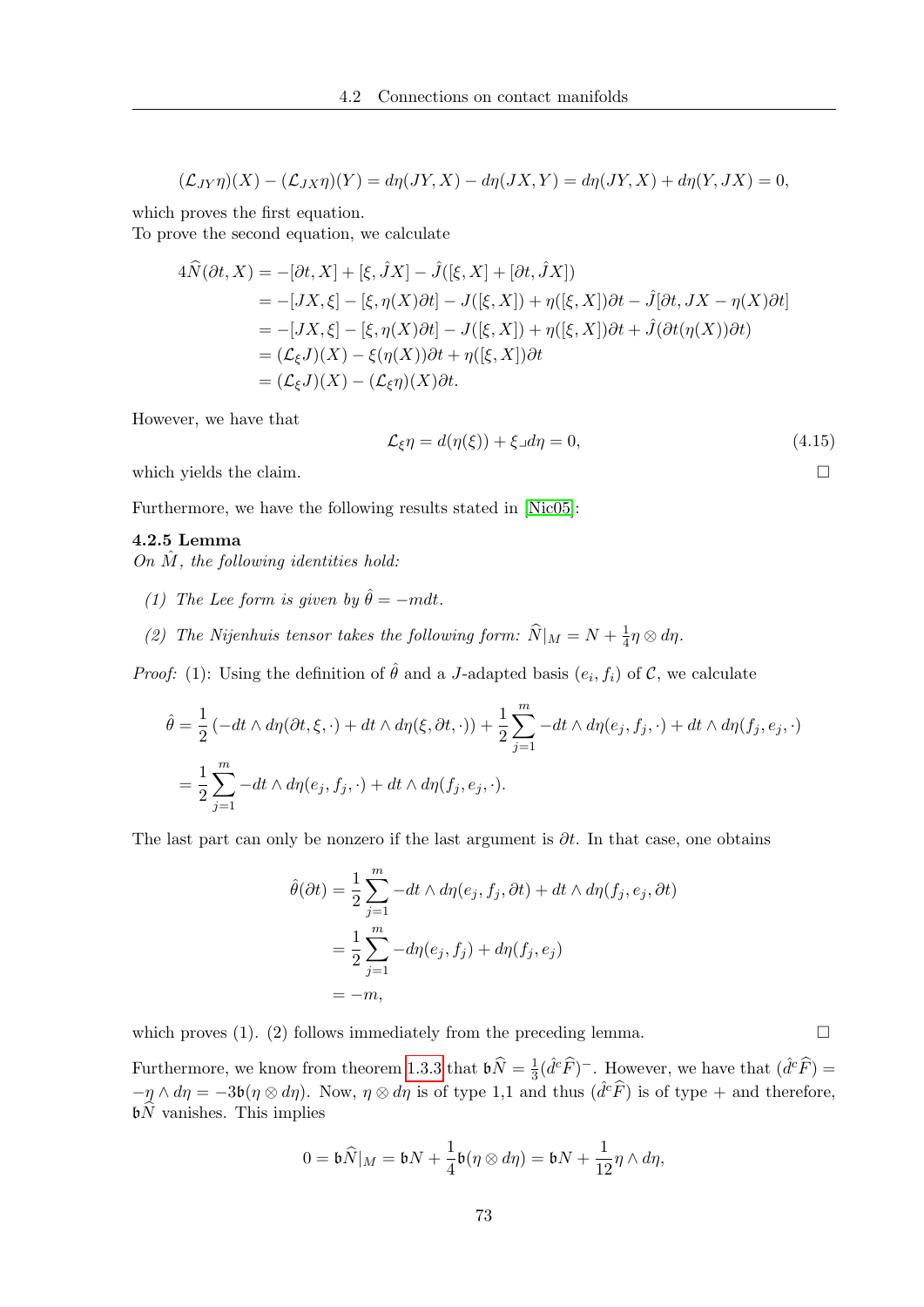which is equivalent to

<span id="page-83-0"></span>
$$
\mathfrak{b} N = -\frac{1}{12}\eta \wedge d\eta.
$$

This concludes the preliminary remarks on the structure of  $\hat{M}$  and some data associated with it. We now move on to actually consider connections on  $\hat{M}$ , where we focus on basic connections. Recall that these connections are determined by  $B \in \Omega_s^{1,1}(\hat{M}, T\hat{M})$  satisfying  $B = \frac{1}{2}$  $\frac{1}{2}\hat{\theta}=-\frac{m}{2}$  $\frac{m}{2}dt$ . Because we want this connection to induce a connection on  $M$ , it will need to preserve the splitting  $T\hat{M} = \mathbb{R}\partial t \oplus TM$ . To see what conditions we will need to impose on  $\overline{\nabla}^b$  for this to hold, we first discuss the behaviour of a general basic connection with respect to this splitting. Recall that the torsion of  $\nabla^b$  is given by

$$
T^{b} = \widehat{N} - \frac{1}{4}((\widehat{d}^{c}\widehat{F})^{+} + \mathfrak{M}(\widehat{d}^{c}\widehat{F})^{+}) + B
$$
  
=  $\widehat{N} + B + \frac{1}{4}(\eta \wedge d\eta + \mathfrak{M}\eta \wedge d\eta).$  (4.16)

Now, we know that  $\nabla^b = \nabla^g + A^b$  where  $A^b = -T^b + \frac{3}{2}$  $\frac{3}{2}$ b $T^b$  and we can thus calculate  $\nabla^b$ . First we deduce that

$$
\begin{aligned} \n\mathfrak{b}T^{b} &= \underbrace{\mathfrak{b}\widehat{N} + \mathfrak{b}B}_{=0} + \frac{1}{4} (\eta \wedge d\eta + \mathfrak{b}\mathfrak{M}\eta \wedge d\eta) \\ \n&= \frac{1}{3}\eta \wedge d\eta, \n\end{aligned} \tag{4.17}
$$

where we used that  $\mathfrak{b} \mathfrak{M} \eta \wedge d\eta = \frac{1}{3}$  $\frac{1}{3}\eta \wedge d\eta$  (cf lemm[a1.2.10\)](#page-20-1). Hence, we obtain that

$$
A^{b} = -\widehat{N} - B + \frac{1}{4}\eta \wedge d\eta - \frac{1}{4}\mathfrak{M}\eta \wedge d\eta.
$$

We are now ready to start calculating with  $\nabla^b$ , where we assume  $B(\partial t, \cdot, \cdot) = 0$ . We begin by considering  $\nabla_{\partial t}^{b} X$ , where  $X \in \mathfrak{X}(M)$ . We then obtain that

$$
\hat{g}(\nabla^b_{\partial t} X, Y) = \underbrace{\hat{g}(\nabla^{\hat{g}}_{\partial t} X, Y)}_{\mathcal{F}} + A(\partial t; X, Y) \\
= -\hat{N}(\partial t; X, Y) + \frac{1}{4}\eta \wedge d\eta(\partial t; X, Y) - \frac{1}{4}\eta \wedge d\eta(\partial t; \hat{J}X, \hat{J}Y)
$$

for any  $Y \in \mathfrak{X}(M)$ . From lemma [4.2.4,](#page-81-0) we know that  $\widehat{N}(\partial t, X, Y) = 0$  and because  $\partial t \Box \eta$ ,  $\partial t \Box d\eta =$ 0, we have

$$
\hat{g}(\nabla^b_{\partial t} X, Y) = 0.
$$

Furthermore,

$$
\hat{g}(\nabla^b_{\partial t} X, \partial t) = A(\partial t; X, \partial t)
$$
  
=  $-\hat{N}(\partial t; X, \partial t) + \frac{1}{4} \eta \wedge d\eta(\partial t; X, \partial t) - \eta \wedge d\eta(\partial t; \hat{J}X, \xi)$   
= 0,

because by lemma [4.2.4](#page-81-0) we know that  $\widehat{N}(X, \partial t) \in \mathfrak{X}(M)$  and thus  $\widehat{N}(\partial t; X, \partial t) = 0$ . Therefore, altogether, we obtain

$$
\nabla_{\partial t}^{b} X = 0 \quad \text{for any } X \in \mathfrak{X}(M). \tag{4.18}
$$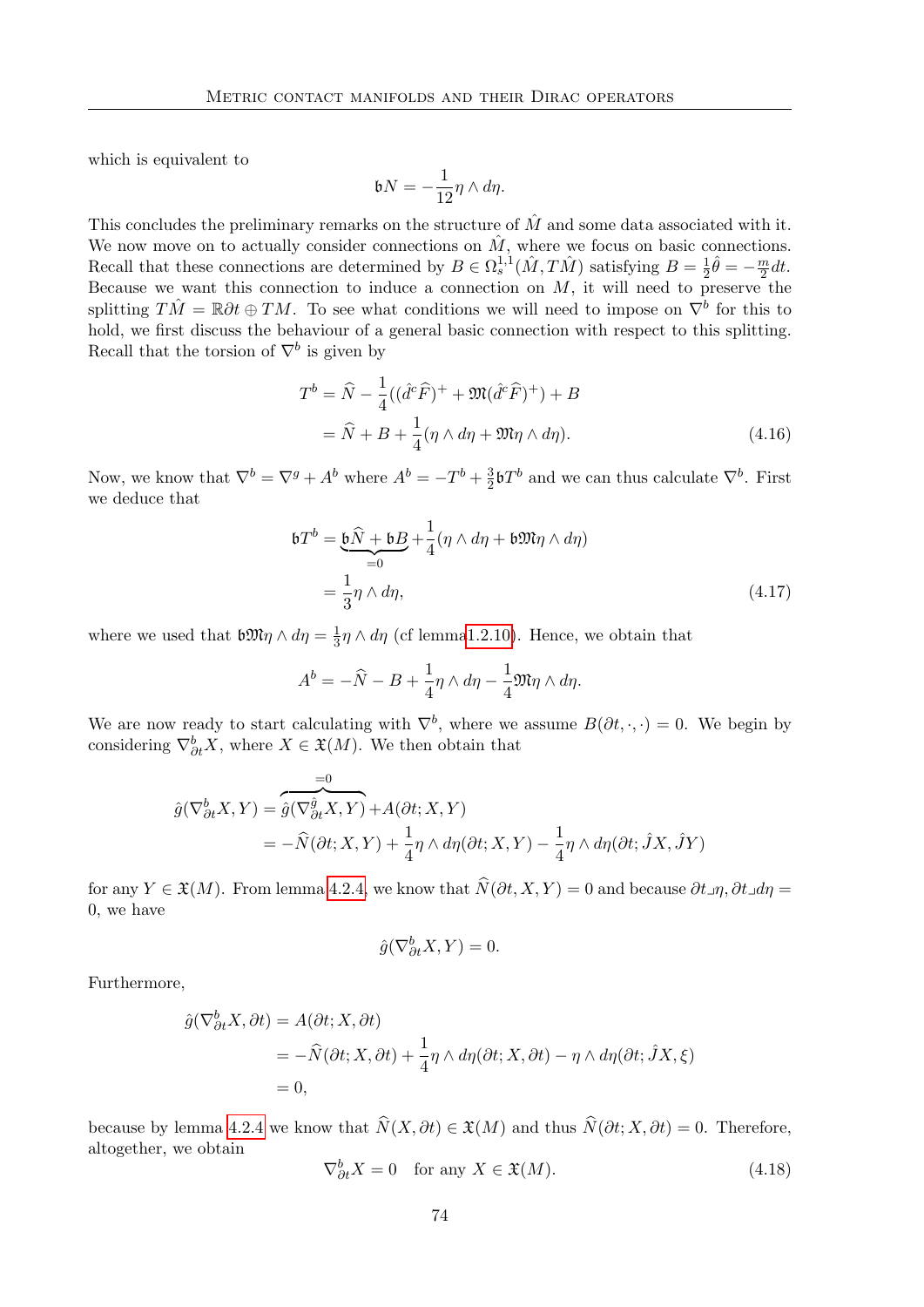Furthermore, we have

<span id="page-84-0"></span>
$$
\hat{g}(\nabla^b_{\partial t}\partial t, X) = A(\partial t; \partial t, X) = -A(\partial t; X, \partial t) = 0.
$$
\n(4.19)

Next, because  $\hat{g}$  is metric we obtain that  $\hat{g}(\nabla^b \partial t, \partial t) = \cdot(\hat{g}(\partial t, \partial t)) - \hat{g}(\partial t, \nabla^b \partial t)$  implying

$$
\hat{g}(\nabla^b \partial t, \partial t) = 0. \tag{4.20}
$$

Together with [\(4.19\)](#page-84-0), this implies that  $\nabla_{\partial t}^{b} \partial t = 0$ . Next, we have that

$$
\hat{g}(\nabla_X^b \partial t, Y) = A(X; \partial t, Y)
$$
  
=  $-\hat{N}(X; \partial t, Y) - B(X; \partial t, Y) + \frac{1}{4}\eta \wedge d\eta(X; \partial t, Y) - \frac{1}{4}\eta \wedge d\eta(X, \xi, JY - \eta(Y)\partial t)$   
=  $-\hat{g}(X, \frac{1}{4}\phi(Y)) - B(X; \partial t, Y) - \frac{1}{4}\eta \wedge d\eta(X, \xi, JY).$ 

We know that  $\eta \wedge d\eta(X;\xi,JY) = -d\eta(X,JY) = -g(JY,JX) = -g(X_{\mathcal{C}},Y_{\mathcal{C}})$  where  $X_{\mathcal{C}}$  is the projection of X on C and the last identity follows because  $g(JY, JX) = g(J(Y_{\mathcal{C}} + \eta(Y)\xi), J(X_{\mathcal{C}} + \eta(Y)\xi))$  $\eta(X|\xi) = g(JY_{\mathcal{C}}, JX_{\mathcal{C}}) = g(Y_{\mathcal{C}}, X_{\mathcal{C}})$  (be reminded that because J is not an almost complex structure on all of TM, the identity  $g(JX, JY) = g(X, Y)$  would be wrong in general). Thus, we obtain

$$
\hat{g}(\nabla_X^b \partial t, Y) = -\frac{1}{4} (\hat{g}(X, \phi Y) - g(X_{\mathcal{C}}, Y_{\mathcal{C}})) - B(X; \partial t, Y). \tag{4.21}
$$

Next, we consider

$$
\hat{g}(\nabla_X^b Y, \partial t) = A^b(X; Y, \partial t) = -A(X; \partial t, Y)
$$
  
= 
$$
\frac{1}{4}(\hat{g}(X, \phi Y) - g(X_{\mathcal{C}}, Y_{\mathcal{C}})) + B(X; \partial t, Y).
$$
 (4.22)

We summarize the above results: Any basic connection  $\nabla^{b}(B)$ , where  $B(\partial t;\cdot,\cdot)=0$ , satisfies the following equations:

<span id="page-84-2"></span><span id="page-84-1"></span>
$$
\nabla_{\partial t}^{b} X = 0,\tag{4.23}
$$

$$
\hat{g}(\nabla^b_{\partial t}\partial t, X) = 0,\tag{4.24}
$$

<span id="page-84-3"></span>
$$
\hat{g}(\nabla^b \partial t, \partial t) = 0,\tag{4.25}
$$

$$
\hat{g}(\nabla_X^b \partial t, Y) = -\frac{1}{4} (\hat{g}(X, \phi Y) - g(X_{\mathcal{C}}, Y_{\mathcal{C}})) - B(X; \partial t, Y), \tag{4.26}
$$

$$
\hat{g}(\nabla_X^b Y, \partial t) = \frac{1}{4} (\hat{g}(X, \phi Y) - g(X_{\mathcal{C}}, Y_{\mathcal{C}})) + B(X; \partial t, Y) \tag{4.27}
$$

for any  $X, Y \in \mathfrak{X}(M)$ . The fourth and fifth equations give us conditions that B m,ust satisfy if  $\nabla^{b}(B)$  is to respect the splitting. We now prove that such a B does exist.

4.2.6 Lemma (cf. [\[Nic05,](#page-117-0) Lemma 3.2]) There exists a form  $B \in \Omega_s^{1,1}(\hat{M}, T\hat{M})$  such that  ${\rm tr} B = -\frac{m}{2}$  $\frac{m}{2}$ dt fulfilling

(i)  $B(\partial t; \cdot, \cdot) = 0$ ,

(ii) 
$$
B(X; Y, \partial t) = \frac{1}{4}(\hat{g}(X, \phi Y) - g(X_{\mathcal{C}}, Y_{\mathcal{C}}))
$$
 for any  $X, Y \in \mathfrak{X}(M)$ .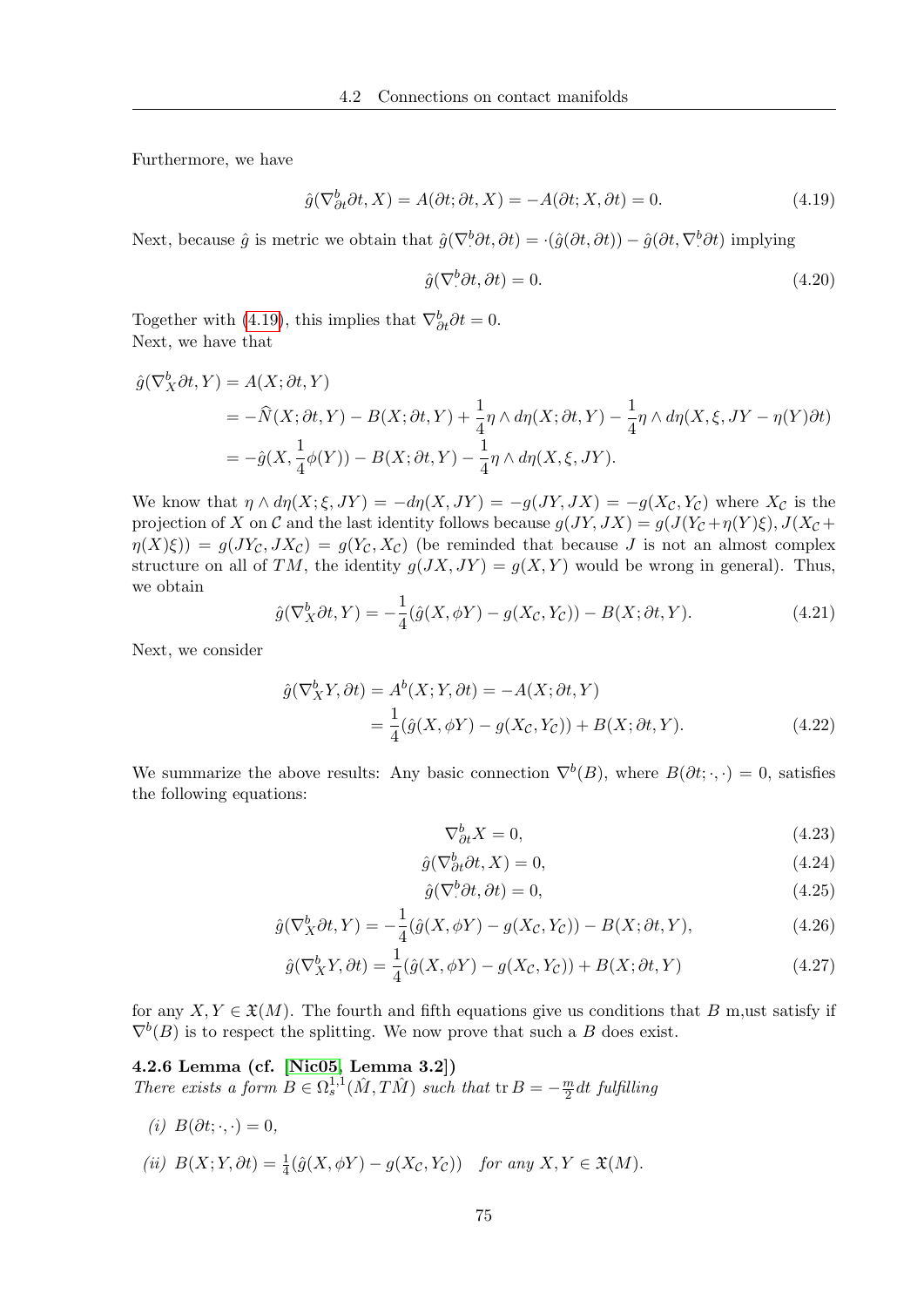Proof: To simplify the notation, we introduce a wedge product

$$
\wedge : \text{End}(TM) \times \Omega^1(\hat{M}) \to \Omega^2(T\hat{M})
$$

$$
(F \wedge \alpha)(X; Y, Z) := ((FX)^{\flat} \wedge \alpha)(Y, Z)
$$

where  $\cdot^{\flat}$  denotes the  $\hat{g}$ -dual. For this product the following holds: *Lemma:* For  $F \in \text{End}(T\hat{M})$  and  $\alpha \in \Omega^1(\hat{M})$  define

$$
F_{+} = \frac{1}{2}(F + F^{*})
$$
 and  $F_{-} = \frac{1}{2}(F - F^{*}).$ 

Then, for a local basis  $(b_i)$ , the following formulæ hold:

$$
\operatorname{tr}(F \wedge \alpha) = \operatorname{tr} F \cdot \alpha - \sum_{i=1}^{2m+2} \alpha(b_i) (F b_i)^{\flat},
$$

$$
\mathfrak{b}(F \wedge \alpha) = \frac{2}{3} (g(F_{-} \cdot, \cdot) \wedge \alpha).
$$

Proof: We have

$$
tr(F \wedge \alpha)(X) = \sum_{i=1}^{2m+2} ((Fb_i)^{\flat} \wedge \alpha)(b_i, X)
$$
  
= 
$$
\sum_{i=1}^{2m+2} g(Fb_i, b_i) \alpha(X) - g(Fb_i, X) \alpha(b_i)
$$
  
= 
$$
tr(F) \alpha(X) - \sum_{i=1}^{2m+2} \alpha(b_i) (Fb_i)^{\flat}(X),
$$

which proves the first identity. Furthermore, we have

$$
\mathfrak{b}(F \wedge \alpha)(X,Y,Z) = \frac{1}{3} \left( ((FX)^{\flat} \wedge \alpha)(Y,Z) + ((FY)^{\flat} \wedge \alpha)(Z,X) + ((FZ)^{\flat} \wedge \alpha)(X,Y) \right)
$$
  
\n
$$
= \hat{g}(FX,Y)\alpha(Z) - \hat{g}(FX,Z)\alpha(Y) + \hat{g}(FY,Z)\alpha(X) - \hat{g}(FY,X)\alpha(Z)
$$
  
\n
$$
+ \hat{g}(FZ,X)\alpha(Y) - \hat{g}(FZ,Y)\alpha(X)
$$
  
\n
$$
= \frac{1}{3} (\alpha(X)(\hat{g}(FY,Z) - \hat{g}(F^*Y,Z)) + \alpha(Y)(\hat{g}(FX,Z) - \hat{g}(F^*X,Z))
$$
  
\n
$$
+ \alpha(Z)(\hat{g}(FX,Y) - \hat{g}(F^*X,Y)))
$$
  
\n
$$
= \frac{2}{3} (\hat{g}(F_{-},\cdot) \wedge \alpha)(X,Y,Z),
$$

which yields the claim.

Now, going back to the main proof, we define

$$
B_0 := \frac{1}{4} (\phi \wedge dt + (J\phi) \wedge \eta),
$$
  
\n
$$
B_1 := -\frac{1}{4} (P_{\mathcal{C}} \wedge dt + (JP_{\mathcal{C}}) \wedge \eta),
$$
  
\n
$$
B := B_0 + B_1 + \frac{1}{2} \eta \otimes d\eta,
$$

where  $P_{\mathcal{C}}$  denotes the projection onto  $\mathcal{C}$ .

We use the basis  $b_1 = \partial t$ ,  $b_2 = \xi$ ,  $b_{2k+1} = e_k$ ,  $b_{2k+2} = f_k (k \ge 1)$  where  $(e_k, f_k)$  is a J-adapted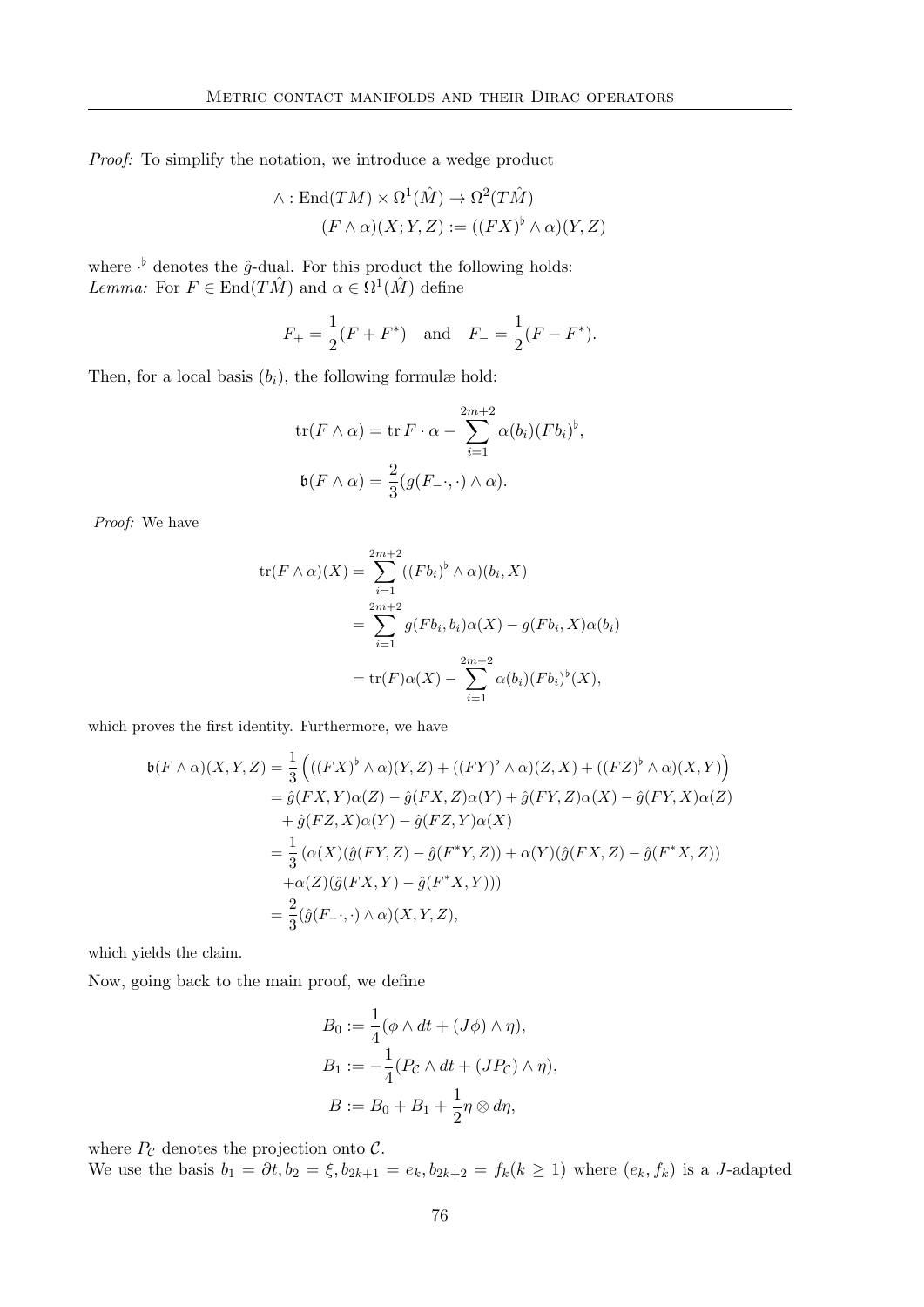basis of C. We then have, because  $\phi$  and  $J\phi$  are trace-free, that

$$
4 \operatorname{tr} B_0 = \operatorname{tr}(\phi \wedge dt) + \operatorname{tr}((J\phi) \wedge \eta)
$$
  
= 
$$
-\sum_{i=1}^{2m+2} \hat{g}(\phi b_i, \cdot) dt(b_i) + \hat{g}(J\phi b_i, \cdot) \eta(b_i)
$$
  
= 
$$
-\hat{g}(\phi \partial t, \cdot) - \hat{g}((J\phi)\xi, \cdot).
$$

Using that  $\phi \partial t = 0$ ,  $J\phi = -\phi J$  and  $J\xi = 0$  this trace can be seen to be zero. Furthermore, because  $\phi$  and  $J\phi$  are symmetric, we obtain that  $(B_0)$ <sub>−</sub> vanishes and thus  $\mathfrak{b}(B_0) = 0$ . Next, we show that  $B_i \in \Omega^{1,1}(\hat{M}, T\hat{M})$ . We begin with  $B_0$ .

To begin with, let  $X \in \mathfrak{X}(M), Y, Z \in \Gamma(\mathcal{C})$ . Then, because dt and  $\eta$  are zero on Y and Z, we have

$$
B_0(X; \hat{J}Y, \hat{J}Z) = 0 = B_0(X; Y, Z).
$$

Next, we have

$$
4B_0(X, \hat{J}\xi, \hat{J}Y) = -4B_0(X, \partial t, JY)
$$
  
= 
$$
-(\phi X)^{\flat} \wedge dt(\partial t, JY) - (J\phi X)^{\flat} \wedge \eta(\partial t, JY).
$$

Because  $\eta$  is zero on  $\partial t$  and  $JY$ , we obtain

$$
4B_0(X, \hat{J}\xi, \hat{J}Y) = -(\phi X)^{\flat} \wedge dt(\partial t, JY) = \hat{g}(\phi X, JY).
$$

Analogously, one obtains

$$
4B_0(X,\xi,Y) = (J\phi X)^{\flat} \wedge \eta(\xi,Y) = -\hat{g}(J\phi X,Y) = \hat{g}(\phi X,JY).
$$

The definition of  $\hat{J}$  inplies

$$
\mathfrak{M}B_0(X,\xi,\partial t) = -B_0(X,\partial t,\xi) = B_0(X,\xi,\partial t). \tag{4.28}
$$

Finally, we have

$$
4\mathfrak{M}B_0(X, \partial t, Y) = 4B_0(X, \xi, JY) = (J\phi X)^{\flat} \wedge \eta(\xi, JY)
$$
  
=  $-\hat{g}(\phi X, Y)$ 

and

$$
4B_0(X, \partial t, Y) = (\phi X)^{\flat} \wedge dt(\partial t, Y) = -\hat{g}(\phi X, Y),
$$

which proves that  $\mathfrak{M}B_0 = B_0$ , i.e.  $B_0 \in \Omega^{1,1}(\hat{M}, T\hat{M})$ . For  $B_1$ , we have

$$
B_1(X;Y,Z) = 0 = \mathfrak{M}B_1(X;Y,Z).
$$

With calculations analogous to those for  $B_0$  one sees that

$$
4\mathfrak{M}B_1(X;\xi,Y) = -(X_{\mathcal{C}})^{\flat} \wedge dt(\partial t, JY) = \hat{g}(X_{\mathcal{C}}, JY) = (JX_{\mathcal{C}})^{\flat} \wedge \eta(\xi,Y) = 4B_1(X,\xi,Y)
$$

and

$$
4\mathfrak{M}B_1(X;\partial t, Y) = (JX_{\mathcal{C}})^{\flat} \wedge \eta(\xi, JY) = -\hat{g}(JX_{\mathcal{C}}, JY) = (X_{\mathcal{C}})^{\flat} \wedge \partial t(\partial t, Y) = 4B_1(X; \partial t, Y)
$$

and, as above, by definition of  $\hat{J}$  on  $\xi$  and  $\partial t$ , the required identity follows in the last case. Obviously,  $\eta \otimes d\eta \in \Omega^{1,1}(\hat{M}, T\hat{M})$  and thus  $B \in \Omega^{1,1}(\hat{M}, T\hat{M})$ .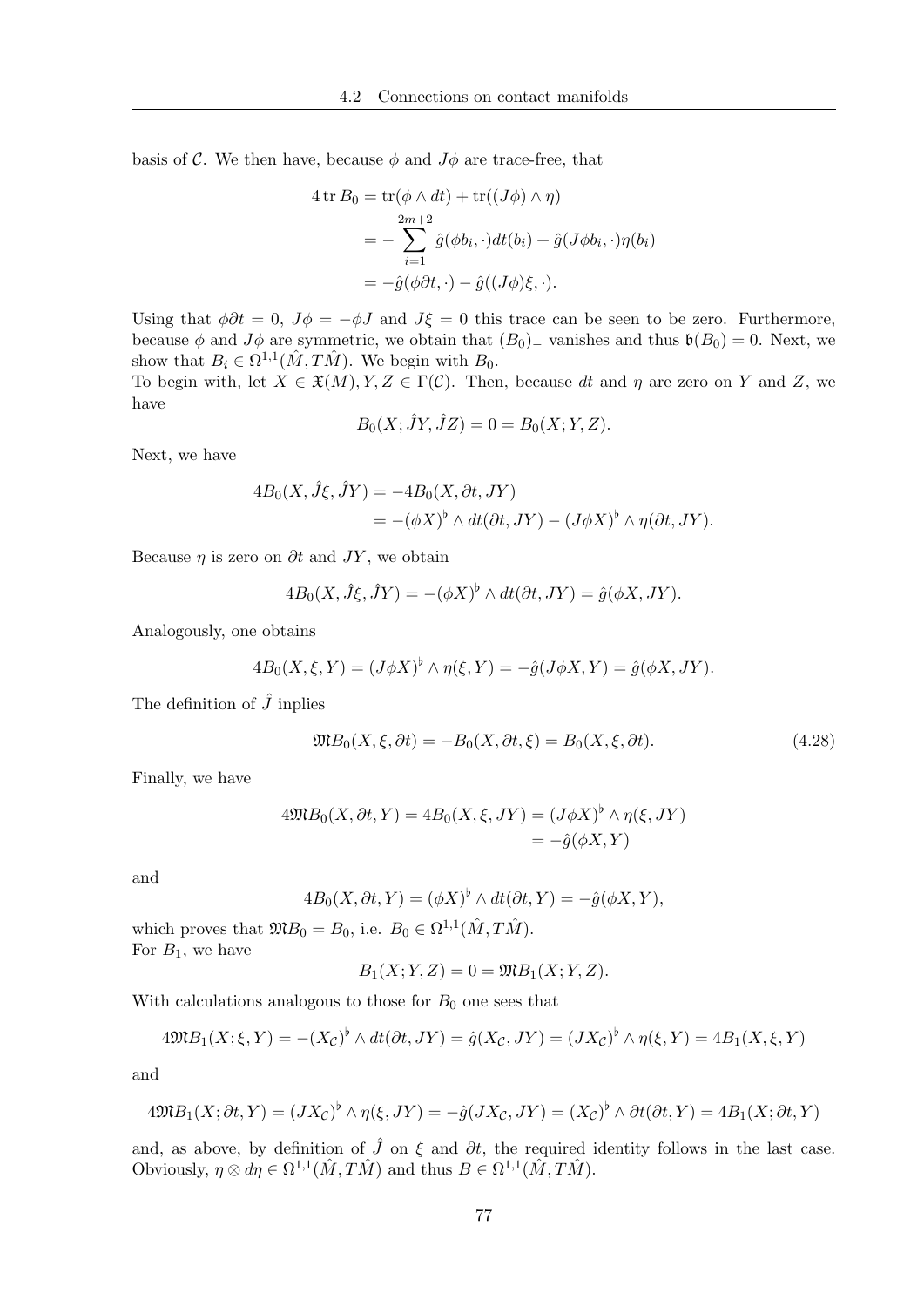Next, we compute the trace of  $B_1$ :

$$
\text{tr}(B_1) = -\frac{1}{4}(\text{tr}(P_{\mathcal{C}})dt + \text{tr}(JP_{\mathcal{C}})\eta) - \underbrace{\sum_{i=1}^{2m+2} \hat{g}(P_{\mathcal{C}}b_i, \cdot)dt(b_i) + \hat{g}(P_{\mathcal{C}}b_i, \cdot)\eta(b_i)}_{=0}.
$$

because any  $b_i$  that does not vanish under dt or  $\eta$  is perpendicular to C. We furthermore have that

$$
\text{tr}\,P_{\mathcal{C}} = \sum_{j=1}^{2m+2} \hat{g}(P_{\mathcal{C}}b_j, b_j) = \sum_{j=1}^{m} \hat{g}(e_j, e_j) + \hat{g}(f_j, f_j) = 2m
$$

and tr  $JP_{\mathcal{C}} = 0$ . Therefore, we have tr  $B_1 = -\frac{m}{2}$  $\frac{m}{2}dt$ . Using that  $\mathfrak{b}(\eta \otimes d\eta) = \frac{1}{3}\eta \wedge d\eta$  and  $\text{tr}(\eta \otimes d\eta) = 0$  and putting together the above facts, we obtain that B is in  $\Omega_s^{1,1}(\hat{M}, T\hat{M})$  and that tr  $B=-\frac{m}{2}$  $\frac{m}{2}dt$ .

Obviously, we have  $B(\partial t, \cdot, \cdot) = 0$ .

It remains to show that  $B$  satisfies (ii). Using the above results we see that

$$
B(X;Y,\partial t) = -B_0(X,\partial t, Y) - B_1(X;\partial t, 1)
$$
  
= 
$$
-\frac{1}{4}\hat{g}(\phi X, Y) + \frac{1}{4}\hat{g}(X_c, Y_c),
$$

which concludes the proof.  $\Box$ 

Now, using the results [\(4.23\)](#page-84-1) to [\(4.27\)](#page-84-2), we deduce that for the basic connection  $\nabla^{b}(B)$  with B as described in the lemma above, we have

$$
\nabla_{\partial t}^{b} X = 0 \quad \text{for any } X \in \mathfrak{X}(M),
$$
  
\n
$$
\nabla_{X}^{b} Y \in \mathfrak{X}(M) \quad \text{for any } X, Y \in \mathfrak{X}(M),
$$
  
\n
$$
\nabla_{\cdot}^{b} \partial t = 0 \quad \text{i.e. } \partial t \text{ is parallel with respect to } \nabla^{b}.
$$
\n(4.29)

<span id="page-87-0"></span>We will denote this connection by  $\hat{\nabla}^b$ . Because it respects the splitting  $T\hat{M} = \mathbb{R}\partial t \oplus TM$ , it induces a connection on M which we shall denote  $\nabla^{TW}$  and call the *generalized Tanaka-Webster* connection. As  $\hat{\nabla}^b$  is hermitian,  $\nabla^{TW}$  is contact. It is also nice, because  $\hat{\nabla}^b$  is and thus the trace of its torsion is zero and therefore also zero on M.

We want to describe its torsion in some more detail. Recall that  $\widehat{N}|_M = N + \frac{1}{4}$  $\frac{1}{4}\eta \otimes d\eta$  and, because  $\eta \circ J = 0$  and  $d\eta(J \cdot, J \cdot) = d\eta$ , we have  $\mathfrak{M}(\eta \wedge d\eta)|_M = \eta \otimes d\eta$ . Using the explicit description in the proof of the lemma, we deduce

$$
B|_M = \frac{1}{4}((J\phi) \wedge \eta - (JP_C) \wedge \eta) + \frac{1}{2}\eta \otimes d\eta
$$
  
= 
$$
\frac{1}{4}((J\phi) \wedge \eta - J \wedge \eta) + \frac{1}{2}\eta \otimes d\eta.
$$

Thus, using [\(4.16\)](#page-83-0), we deduce that

$$
T^{TW} = \widehat{N}|_M + B|_M + \frac{1}{4}(\eta \wedge d\eta + \mathfrak{M}\eta \wedge d\eta)|_M
$$
  
=  $N + \frac{1}{4}\eta \otimes d\eta + \frac{1}{4}((J\phi) \wedge \eta - J \wedge \eta) + \frac{1}{2}\eta \otimes d\eta + \frac{1}{4}\eta \wedge d\eta + \frac{1}{4}\eta \otimes d\eta$   
=  $N + \eta \otimes d\eta + \frac{1}{4}((J\phi - J) \wedge \eta + \eta \wedge d\eta).$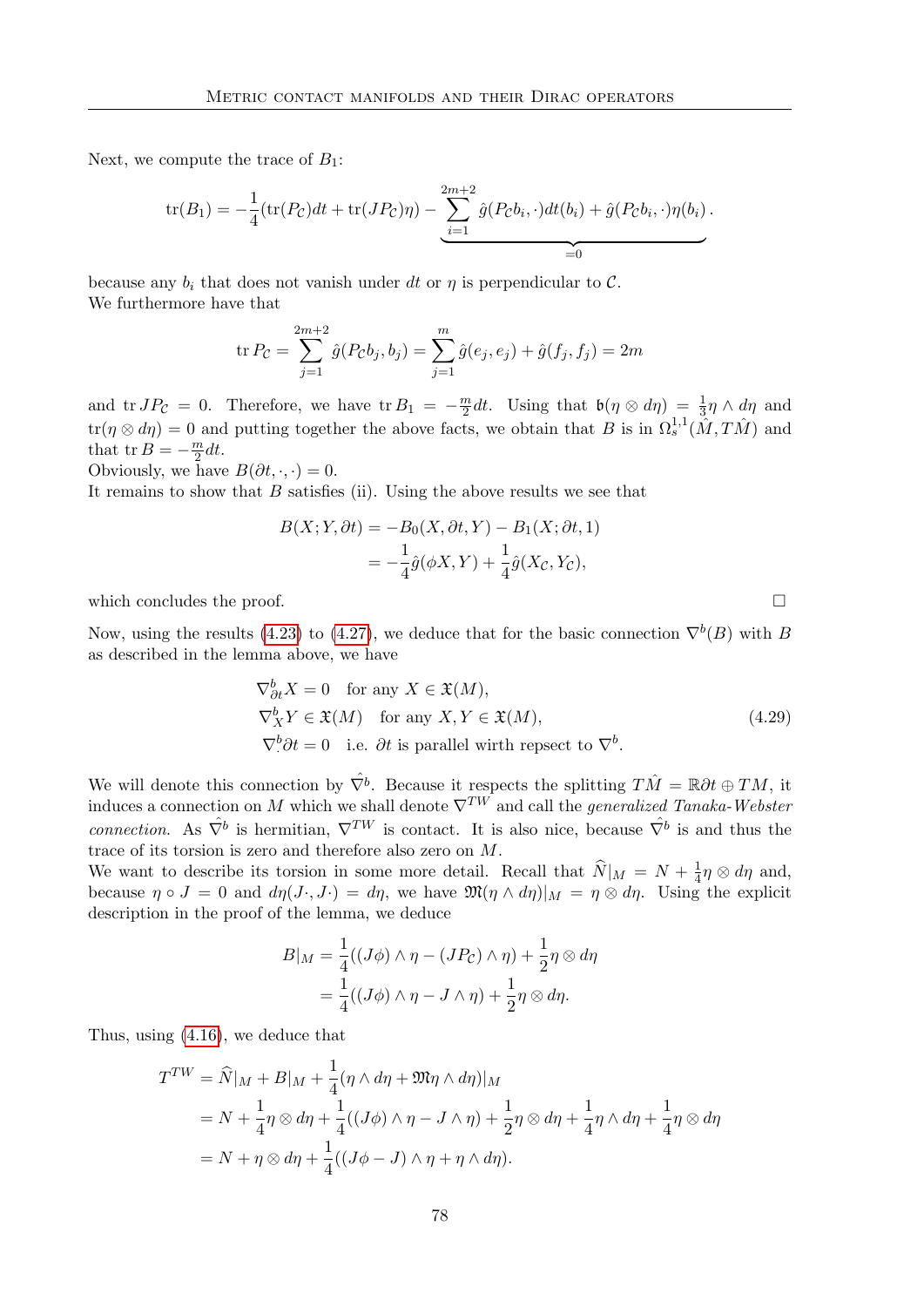Now, assume that the metric contact structure on M fulfils  $J \circ N = 0$ , i.e. we have a strictly pseudoconvex CR structure on M. We want to show that in this case,  $\nabla^{TW}$  coincides with the Tanaka-Webster connection. Due to the additional restriction on N, the Nijenhuis tensor can be written as

$$
N = \frac{1}{4}((J\phi) \wedge \eta - \eta \otimes d\eta).
$$

This can be seen as follows: As J is an isomorphism on C, any part of N that is already in  $\mathcal C$ must be zero. Furthermore, the image of  $J$  on  $TM$  is in  $\mathcal C$  and thus any part of  $N$  that is an image under J must be zero. Therefore, we obtain  $N(Y, Z) = [JY, JZ]$ , or, as a trilinear form,  $N(X; Y, Z) = g(X, [JY, JZ])$ . Now, write  $[JY, JZ] = P_{\mathcal{C}}([JY, JZ]) + \eta([JY, JZ])\xi$ . By the same arguments as above,  $P_{\mathcal{C}}([JY, JZ])$  must be zero and thus  $N(X; Y, Z) = 0$  for any  $X \in \Gamma(\mathcal{C})$ . Now, recall from the proof of lemma [2.2.9](#page-43-0) that

<span id="page-88-0"></span>
$$
N(Y, Z) = -\frac{1}{4}d\eta(Y, Z)\xi \quad \text{for any } Y, Z \in \Gamma(\mathcal{C}).\tag{4.30}
$$

Furthermore,

<span id="page-88-1"></span>
$$
N(\xi, Y) = \frac{1}{4} ([J\xi, Y] + J^2[\xi, Y] - J([J\xi, Y] + [\xi, JY]))
$$
  
=  $\frac{1}{4} (J^2[\xi, Y] - J[\xi, JY])$   
=  $\frac{1}{4} J(J[\xi, Y] - [\xi, JY])$   
=  $-\frac{1}{4} J\phi Y.$  (4.31)

Putting together the above remarks and [\(4.30\)](#page-88-0) and [\(4.31\)](#page-88-1), we obtain the claimed formula. Using this, we obtain for the torsion of  $\nabla^{TW}$ :

$$
T^{TW} = \frac{1}{4}((J\phi \wedge \eta) - \eta \otimes d\eta) + \eta \otimes d\eta + \frac{1}{4}((J\phi - J)\eta + \eta \wedge d\eta)
$$
  
= 
$$
\frac{1}{2}(J\phi \wedge \eta) + \frac{3}{4}\eta \otimes d\eta - \frac{1}{4}J\wedge \eta + \frac{1}{4}\eta \wedge d\eta.
$$

Thus, for  $X, Y, Z \in \Gamma(\mathcal{C})$ , we have

$$
T^{TW}(X;Y,Z) = 0 \text{ because } \eta(C) = 0,
$$
  
\n
$$
T^{TW}(\xi; X, Y) = \frac{3}{4} d\eta(X, Y) + \frac{1}{4} \eta \wedge d\eta(\xi, X, Y)
$$
  
\n
$$
= d\eta(X, Y),
$$
  
\n
$$
T^{TW}(X; \xi, Y) = \frac{1}{2} ((J\phi X)^{\flat} \wedge \eta)(\xi, Y) + \frac{1}{4} \eta \wedge d\eta(X, \xi, Y) - \frac{1}{4} ((JX)^{\flat} \wedge \eta)(\xi, Y)
$$
  
\n
$$
= -\frac{1}{2} g(J\phi X, Y) - \frac{1}{4} d\eta(X, Y) + \frac{1}{4} g(JX, Y)
$$
  
\n
$$
= -\frac{1}{2} g(X, J\phi Y) - \frac{1}{4} d\eta(X, Y) + \frac{1}{4} d\eta(X, Y) = -\frac{1}{2} g(X, J\phi Y),
$$
  
\n
$$
T^{TW}(\xi; \xi, Y) = 0.
$$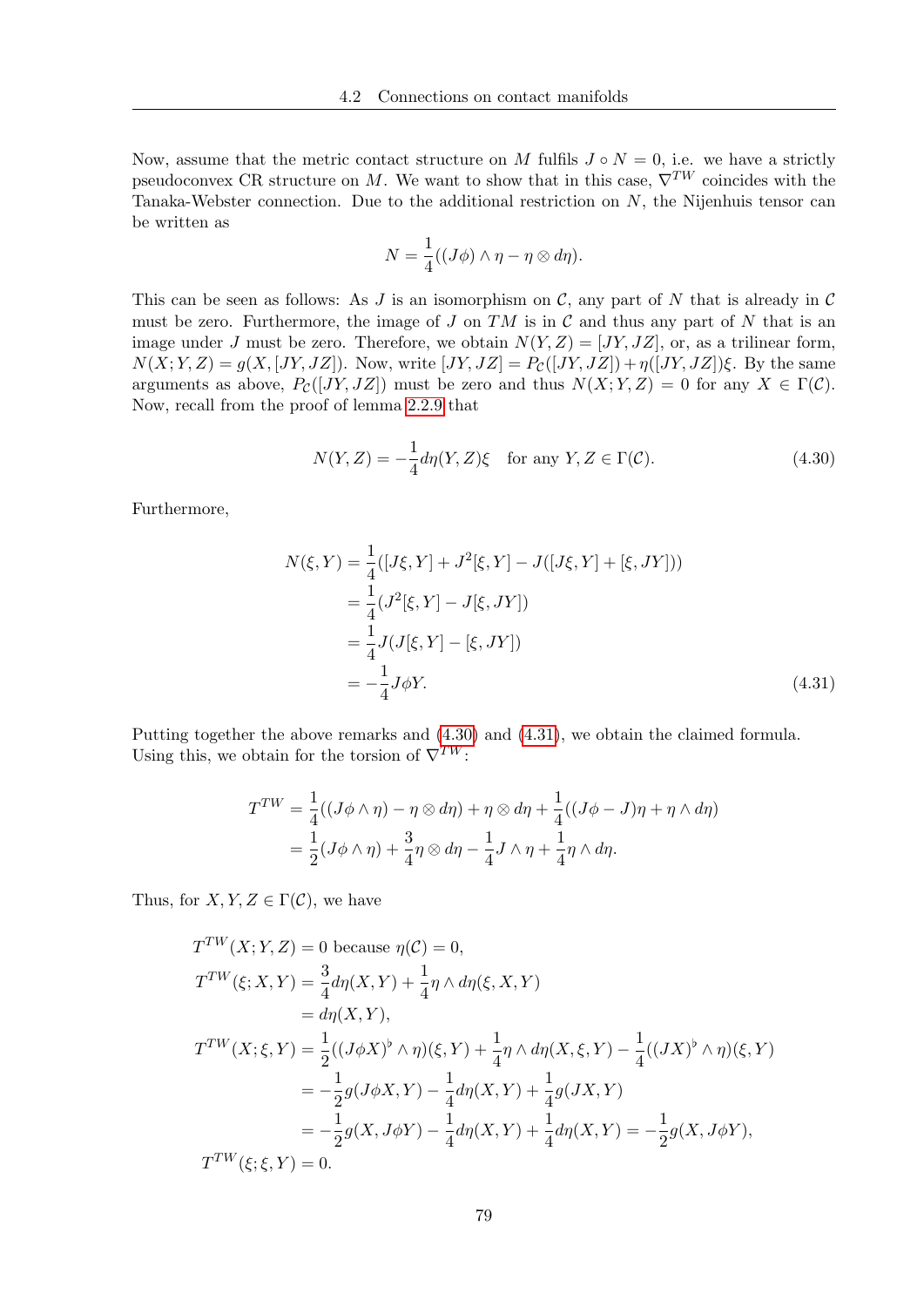Thus, we obtain

$$
T^{TW}(X, Y) = d\eta(X, Y)\xi
$$
  
= -L <sub>$\eta$</sub> (X, JY)\xi  
= L <sub>$\eta$</sub> (JX, Y),  

$$
T^{TW}(\xi, X) = -\frac{1}{2}J\phi X
$$
  
= -\frac{1}{2}J([\xi, JX] - J[\xi, X])  
= -\frac{1}{2}(J[\xi, JX] + [\xi, X] - \eta([\xi, X])\xi)  
= -\frac{1}{2}(J[\xi, JX] + [\xi, X] + d\eta(\xi, X)\xi)  
= -\frac{1}{2}(J[\xi, JX] + [\xi, X]).

Hence,  $\nabla^{TW}$  is the Tanaka-Webster connection in this case. Putting the above results together, we obtain the following result

### 4.2.7 Theorem

Let  $(M, H, J_{CR})$  a CR manifold and  $(g, \eta, J)$  a metric contact structure such that ker  $\eta = H$  and  $J|_H = J_{CR}$ . Let furthermore  $(M, \hat{J}, \hat{g})$  given by  $\hat{M} = \mathbb{R} \times M$ ,  $\hat{J} \partial t = \xi$ ,  $\hat{J} \xi = -\partial t$  and  $\hat{J}|_H = J|_H$ and  $\hat{g} = dt^2 + g$ . Then the Tanaka-Webster connection of M is uniquely determined as the restriction to M of the connection  $\hat{\nabla}^b$  on the almost-hermitian manifold  $(\hat{M}, \hat{J}, \hat{a})$  satisfying the following conditions:

- (i)  $\nabla^b$  is hermitian,
- (ii)  $\nabla^b$  is nice,
- (iii)  $\nabla^b$  is quasi-equivalent to  $\nabla^0$ ,
- (iv)  $(T^b)^{1,1}_s = B$  with B as described in (the proof of) lemma [4.2.6.](#page-84-3)

We conclude this section by noting one further property of the torison of the Tanaka-Webster connection.

4.2.8 Definition Let  $(M, q, \eta, J)$  be a metric contact manifold that is CR. Then a contact connection on TM whose torsion satisfies

$$
g(X, T(Y, Z)) = 0 \quad \text{for any } X, Y, Z \in \Gamma(\mathcal{C})
$$

is called a CR connection.

It is immediate from the explicit description of the Tanka-Webster connection that it is CR.

In this chapter, we have provided an alternative description of the Tanaka-Webster connection. However, we still need to explicitly describe a part of its torsion. In the following chapter, we will give a characterization by means of the Dirac operator it induces, where there will be no more need for an explicit description of the torsion. The property that  $\nabla^{TW}$  is a CR connection will be very useful for that, in general, many connections induce the same Dirac operator, but, as we will see, there is at most one amongst them that is CR.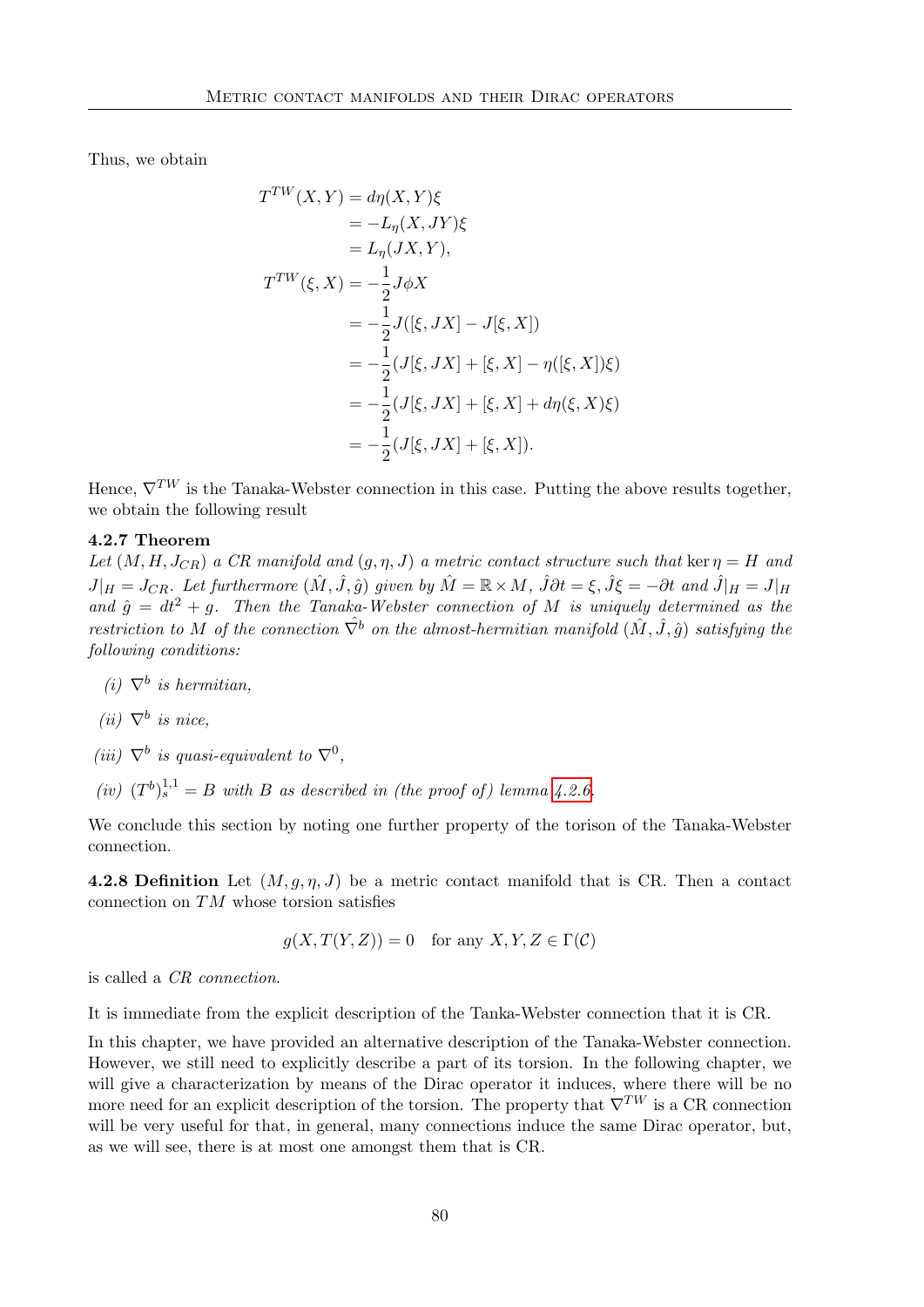# 5

### The Hodge-Dolbeault operator and geometric Dirac operators

This section will be devoted to the study of the relationship between the Hodge-Dolbeault operator and certain geometric Dirac operators, in particular those induced by canonical and basic connections. In the first section, we study Dirac operators on almost-hermitian manifolds, showing in particular that the Hodge-Dolbeault operator is a geometric Dirac operator. In the following section, we then look at the operators induced on a metric contact manifold by those on the associated almost-hermitian manifold. In particular, we see that the Tanaka-Webster connection induces a Hodge-Dolbeault-like operator and is the only CR connection to do so.

### <span id="page-90-1"></span>5.1 Dirac operators on almost-hermitian manifolds

In this section, we will study Dirac operators on almost-hermitian manifolds. Recall that every almost-hermitian manifold has a canonical  $Spin^c$  structure with spinor bundle  $\mathbb{S}^c \simeq \Lambda^{0,*}(T^*M)$ . On this bundle, we have a particular Dirac type operator:

**5.1.1 Definition** The *Hodge-Dolbeault operator* is the operator

$$
\mathcal{H} : \Gamma(\mathbb{S}^c) \simeq \Omega^{0,*}(M) \longrightarrow \Omega^{0,*}(M)
$$

$$
\omega \longmapsto \sqrt{2}(\overline{\partial}\omega + \overline{\partial}^*\omega).
$$

We will compare this operator with the geometric Dirac operators induced by the various connections on an almost-hermitian manifold (Levi-Cività, canonical, basic). In particular, we will show that  $\mathcal H$  is a geometric Dirac operator.

We begin by proving some auxiliary results on the covariant derivative of differential forms, linking it to the exterior differential d and the Dolbeault operator  $\bar{\partial}$ . Recall that every connection  $\nabla$  on  $\overline{T}M$  induces one on  $\Omega^*(M)$  by

<span id="page-90-0"></span>
$$
(\nabla_X \omega)(X_1, ..., X_k) = X(\omega(X_1, ..., X_k)) - \sum_{i=1}^k \omega(X_1, ..., \nabla_X X_i, ..., X_k)
$$
(5.1)

This covariant derivative is closely related to the exterior differential as the following lemma, stated in [\[Gau97,](#page-116-0) section 3.5], shows.

### 5.1.2 Lemma

Let  $\nabla$  be any metric connection on the tangent space TM of some almost-hermitian manifold  $(M, q, J)$  and T its torsion. Then the following equalities hold for the exterior differential d and co-differential  $\delta$  of a differential form  $\omega \in \Omega^k(M)$ :

$$
dw(X_0, ..., X_k) = \sum_{j=0}^k (-1)^j (\nabla_{X_j} \omega)(X_0, ..., \hat{X}_j, ..., X_k)
$$
  
+ 
$$
\sum_{\alpha < \beta} (-1)^{\alpha + \beta} \omega(T(X_\alpha, X_\beta), X_0, ..., \hat{X}_\alpha, ..., \hat{X}_\beta, ..., X_k)
$$
  

$$
\delta \omega(X_1, ..., X_{k-1}) = -\sum_{j=1}^n (\nabla_{b_j} \omega)(b_j, X_1, ..., X_{k-1}) + \omega((\text{tr } T)^{\natural}, X_1, ..., X_{k-1})
$$
  
- 
$$
\sum_{j=1}^{k-1} (-1)^j g(T(X_j; \cdot, \cdot)), \omega(\cdot, \cdot, X_1, ..., \hat{X}_j, ..., X_{k-1}))
$$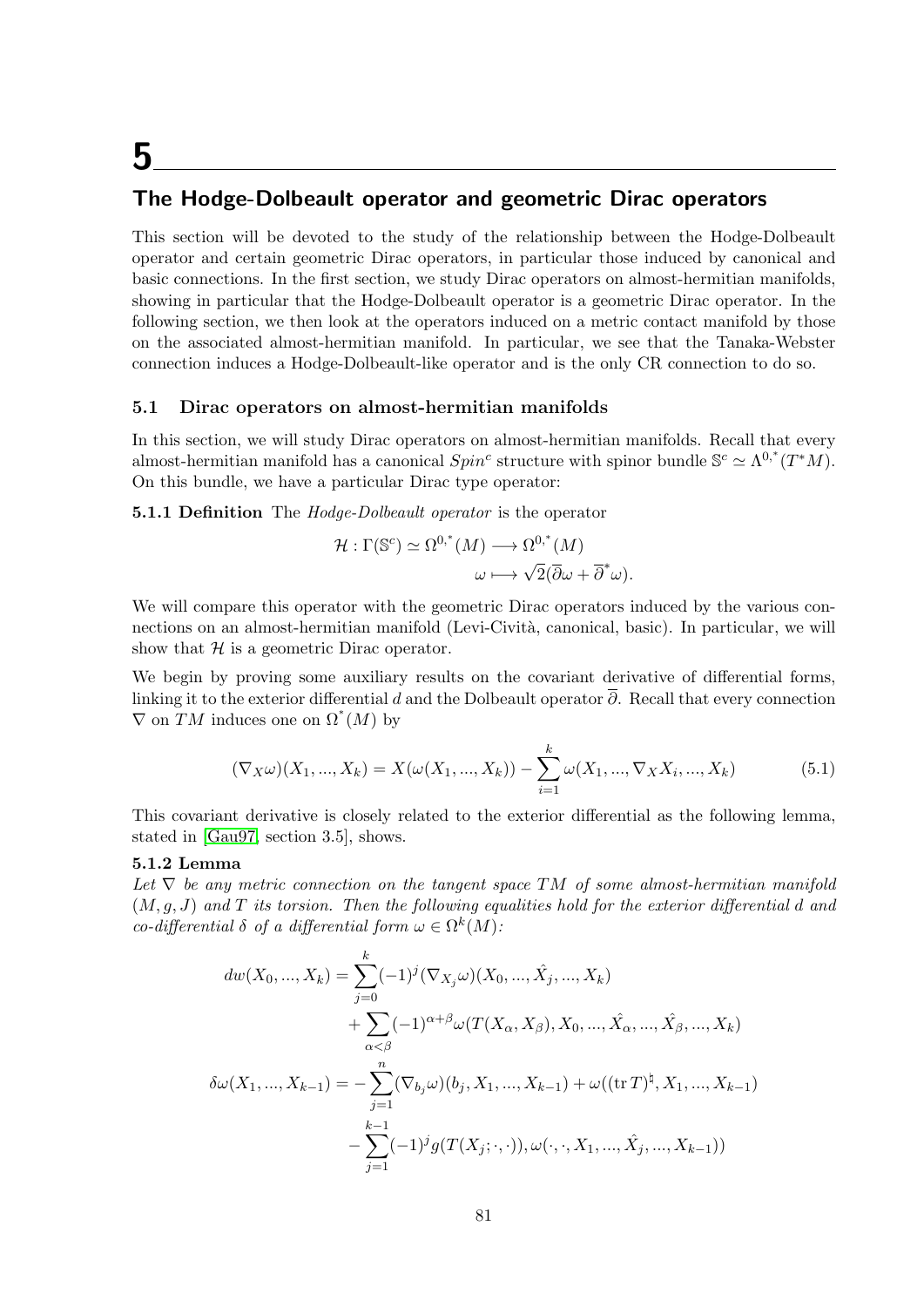where, as usual,  $\hat{X}_j$  means that  $X_j$  does not appear in the formula, and where T with three arguments and  $tr T$  are to be understood in the sense introduced in section [1.2.2.](#page-17-0)

Proof: (1) The right hand side is equal to

$$
\sum_{j=0}^{k}(-1)^{j} \left(X_{j}(\omega(X_{0},..., \hat{X}_{j},..., X_{k})) - \omega(\nabla_{X_{j}} X_{0},..., \hat{X}_{j},..., X_{k}) - ... - \omega(X_{0},..., \hat{X}_{j},..., \nabla_{X_{j}} X_{k})\right) + \sum_{\alpha < \beta}(-1)^{\alpha+\beta} \omega(T(X_{\alpha}, X_{\beta}), X_{0},..., \hat{X}_{\alpha},..., \hat{X}_{\beta},..., X_{k}).
$$

Reordering the first sum and using  $\nabla_{X_k}X_j - \nabla_{X_j}X_k = [X_k, X_j] + T(X_k, X_j)$ , we obtain that the r.h.s. is equal to

$$
\sum_{j=0}^{k}(-1)^{j}X_{j}(\omega(X_{0},..., \hat{X}_{j},..., X_{k})) - \sum_{j
$$
+\omega(T(X_{i}, X_{j}), X_{0},..., \hat{X}_{i},..., \hat{X}_{j},..., X_{k}))
$$
$$

$$
\sum_{\alpha < \beta} (-1)^{\alpha + \beta} \omega(T(X_{\alpha}, X_{\beta}), X_0, ..., \hat{X_{\alpha}}, ..., \hat{X_{\beta}}, ..., X_k)
$$
  
= $d\omega(X_0, ..., X_k) - \sum_{i < j} (-1)^{i+j} \omega(T(X_i, X_j), X_0, ..., \hat{X_i}, ..., \hat{X_j}, ..., X_k),$ 

which proves the first identity.

k

(2) To prove this identity, we recall that the codifferential is defined by

$$
\delta\omega = (-1)^{nk+1} * d * \omega
$$

for any  $\omega \in \Omega^k(M)$ . Now, we write  $\omega$  with respect to a local basis  $(b_j)$  with dual  $(b^j)$  as  $\omega = \sum_I \omega_I b^I$  where for  $I = (i_1, ..., i_k)$ ,  $b^I = b^{i_1} \wedge \cdots \wedge b^{i_k}$  and  $\omega_I = \omega(b_{i_1}, ..., b_{i_k})$ . We then have locally that

$$
*\omega = \sum_{I} \omega_I * b^I = \sum_{I} \omega_I \operatorname{sgn}(I, J) b^J,
$$

where J is the complement of I in  $\{1, ..., n\}$  and  $sgn(I, J)$  is the sign of the permutation  $(1, ..., n) \mapsto (I, J)$ . Thus, we obtain

<span id="page-91-0"></span>
$$
*\omega(b_{j_1},...,b_{j_{n-k}}) = sgn(I,J)\omega_I.
$$
\n(5.2)

We now first prove the second formula for the Levi-Cività-connection, which has no torsion. In that case, we have the following equalities:

$$
\delta\omega(b_{i_1},...,b_{i_{k-1}}) = (-1)^{nk+1} * d * \omega(b_{i_1},...,b_{i_{k-1}})
$$
  
=  $(-1)^{nk+1} \text{sgn}(\alpha, I)(d * \omega)(b_{\alpha_1},...,b_{\alpha_{n-k+1}}) \quad (\alpha = \{1,...,n\} \setminus I)$   

$$
\stackrel{\text{(1)}}{=} (-1)^{nk+1} \text{sgn}(\alpha, I) \sum_{j=1}^{n-k+1} (-1)^j (\nabla^g_{b_{\alpha_j}} * \omega)(b_{\alpha_1},...,b_{\alpha_j},...,b_{\alpha_{n-k+1}}).
$$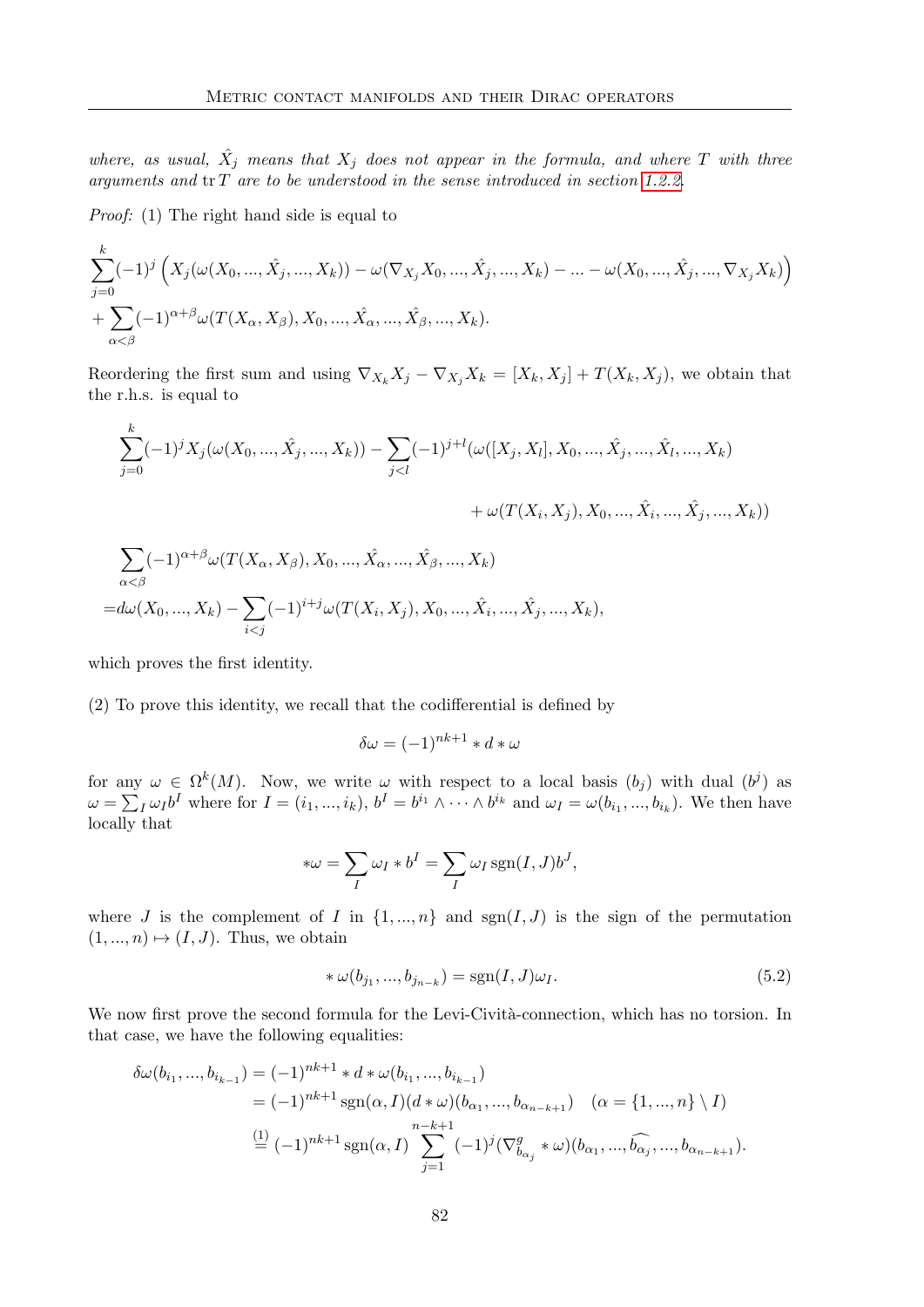We consider this sum in some more detail. We have that  $*\nabla = \nabla *$  and thus, the sum is equal to

$$
(-1)^{nk+1} \operatorname{sgn}(\alpha, I) \sum_{j=1}^{n-k+1} (-1)^{j} (\ast \nabla_{b_{\alpha_{j}}}^{g} \omega) (b_{\alpha_{1}}, ..., \widehat{b_{\alpha_{j}}}, ..., b_{\alpha_{n-k+1}})
$$
  
\n
$$
(\sum_{j=1}^{5} (-1)^{nk+1} \operatorname{sgn}(\alpha, I) \sum_{j=1}^{n-k+1} (-1)^{j} \operatorname{sgn}(\alpha_{j}, I, (\alpha \setminus \{\alpha_{j}\})) (\nabla_{b_{\alpha_{j}}}^{g} \omega) (b_{\alpha_{j}}, b_{i_{1}}, ..., b_{i_{k-1}})
$$
  
\n
$$
= \sum_{j=1}^{n-k+1} (-1)^{j} (-1)^{j-1} (\nabla_{b_{\alpha_{j}}}^{g} \omega) (b_{\alpha_{j}}, b_{i_{1}}, ..., b_{i_{k-1}})
$$
  
\n
$$
= - \sum_{j=1}^{n-k+1} (\nabla_{b_{\alpha_{j}}}^{g} \omega) (b_{\alpha_{j}}, b_{i_{1}}, ..., b_{i_{k-1}})
$$
  
\n
$$
= - \sum_{j=1}^{n} (\nabla_{b_{j}}^{g} \omega) (b_{j}, b_{i_{1}}, ..., b_{i_{k-1}}),
$$

where the last identity is due to the fact that the terms we have added are zero because  $(\nabla_{b_j}\omega)(b_j, b_{i_1},...,b_{i_{k-1}}) = 0$  if  $j \in I$ .

Next, we prove the claim for any metric connection  $\nabla$ . We begin by comparing the covariant derivatives  $\nabla$  and  $\nabla^g$  induce on forms. Using that  $\nabla = \nabla^g + A$ , we deduce

$$
\nabla_X \omega(X_1, ..., X_k) = X(\omega(X_1, ..., X_k)) - \sum_{j=1}^k \omega(X_1, ..., \nabla_X X_j, ..., X_k)
$$
  
=  $X(\omega(X_1, ..., X_k)) - \sum_{j=1}^k \omega(X_1, ..., \nabla_X^g X_j + A_X X_j, ..., X_k)$   
=  $\nabla_X^g \omega(X_1, ..., X_k) - \sum_{j=1}^k \omega(X_1, ..., A_X X_j, ..., X_k).$ 

Therefore, we obtain

$$
\delta\omega(X_1, ..., X_{k-1}) = -\sum_{\mu=1}^n (\nabla_{b_\mu}^g \omega)(b_\mu, X_1, ..., X_{k-1})
$$
  
= 
$$
-\sum_{\mu=1}^n (\nabla_{b_\mu}\omega)(b_\mu, X_1, ..., X_{k-1}) - \sum_{\mu=1}^n \omega(A_{b_\mu}b_\mu, X_1, ..., X_{k-1})
$$
  

$$
-\sum_{\mu=1}^n \sum_{j=1}^{k-1} \omega(b_\mu, X_1, ..., A_{b_\mu}X_j, ..., X_k).
$$

Because

$$
A_{b\mu}b_{\mu} = \sum_{\nu=1}^{n} g(A_{b\mu}b_{\mu}, b_{\nu})b_{\nu} = \sum_{\nu=1}^{n} A(b_{\mu}; b_{\mu}, b_{\nu})b_{\nu},
$$

we obtain that

$$
\sum_{\mu=1}^{n} A_{b_{\mu}} b_{\mu} = (\text{tr } A)^{\natural} = -(\text{tr } T)^{\natural}.
$$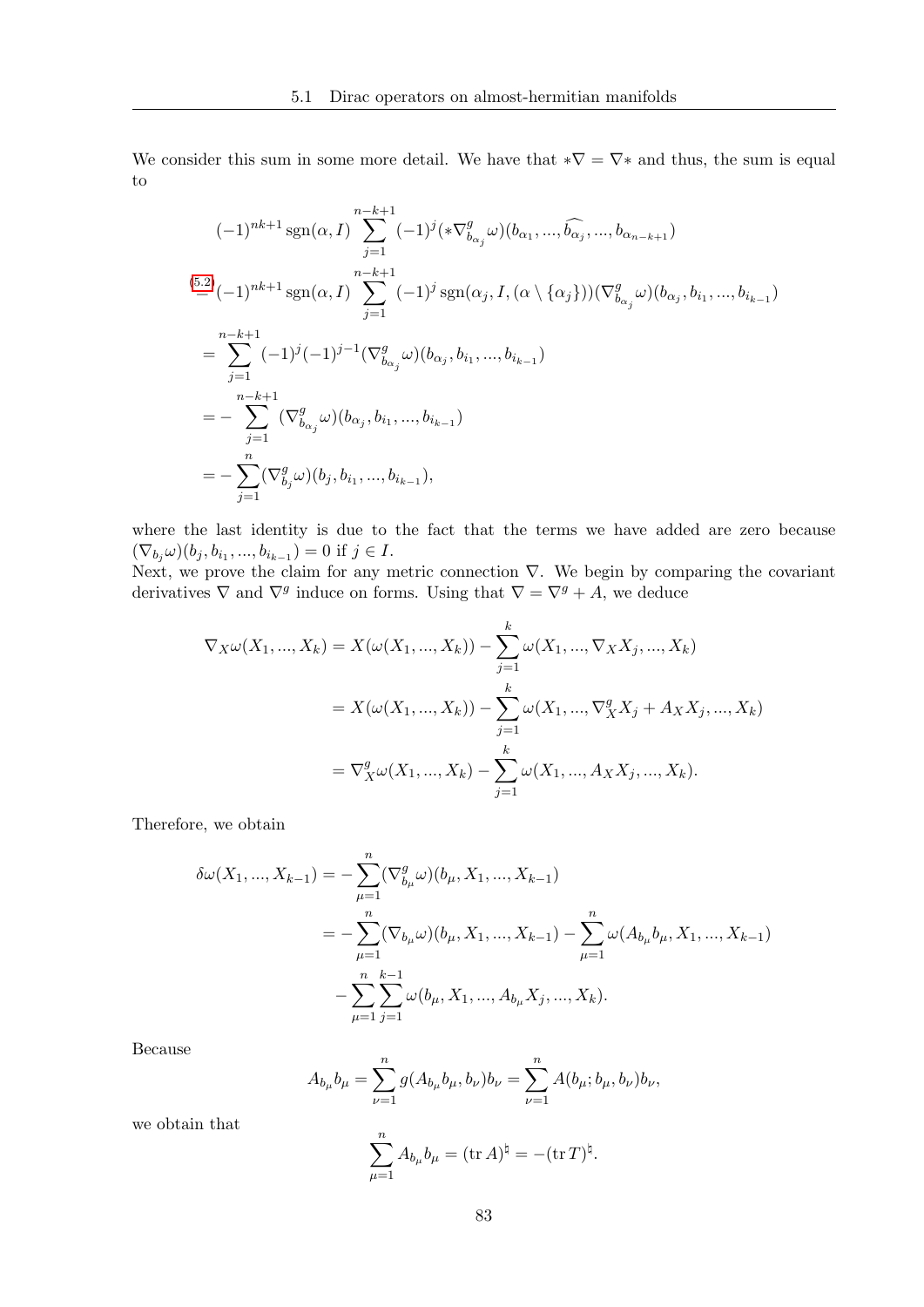This leaves us to consider the third sum. We have that

$$
\sum_{\mu=1}^{n} \sum_{j=1}^{k-1} \omega(b_{\mu}, X_q, ..., A_{b_{\mu}} X_j, ..., X_k)
$$
  
= 
$$
\sum_{j=1}^{k-1} \sum_{\mu,\nu=1}^{n} (-1)^{\mu} g(A_{b_{\mu}} X_j, b_{\nu}) \omega(b_{\nu}, b_{\mu}, X_1, ..., \hat{X}_{\mu}, ..., X_{ik-1}).
$$

Recalling that  $A = -T + \frac{3}{2}$  $\frac{3}{2}$ bT, we see that this is equal to

$$
\sum_{j=1}^{k-1} \sum_{\mu,\nu=1}^{n} (-1)^j \left( -T(b_{\mu}; X_j, b_{\nu}) + \frac{1}{2} (T(b_{\mu}; X_j, b_{\nu}) + T(X_j; b_{\nu}, b_{\mu}) + T(b_{\nu}; b_{\mu}, X_j)) \right) \cdot \omega(b_{\nu}, b_{\mu}, X_1, ..., \hat{X}_{\mu}, ..., X_{k-1})
$$

$$
= \sum_{j=1}^{k-1} \sum_{\nu < \mu} (-1)^j T(X_j, b_\nu, b_\mu) \omega(b_\nu, b_\mu, X_1, \dots, \hat{X_\mu}, \dots, X_{k-1})
$$
  

$$
- \frac{1}{2} \sum_{j=1}^{k-1} (-1)^j \sum_{\mu,\nu=1}^n (T(b_\mu, X_j, b_\nu) - T(b_\nu, b_\mu, X_j)) \omega(b_\nu, b_\mu, X_1, \dots, \hat{X_\mu}, \dots, X_{k-1}).
$$

The first of these two sums is precisely equal to

$$
\sum_{j=1}^{k-1}(-1)^{j}g(T(X_j;\cdot,\cdot)),\omega(\cdot,\cdot,X_1,...,\hat{X}_j,...,X_{k-1})).
$$

The second sum, on the other hand, vanishes, because we can write it as

<span id="page-93-0"></span>
$$
-\frac{1}{2}\sum_{j=1}^{k-1}(-1)^j\sum_{\mu,\nu=1}^nT(b_\mu,X_j,b_\nu)\omega(b_\nu,b_\mu,X_1,...,\hat{X_\mu},...,X_{k-1})
$$
  
+
$$
\frac{1}{2}\sum_{j=1}^{k-1}(-1)^j\sum_{\mu,\nu=1}^nT(b_\nu,X_j,b_\nu)\omega(b_\mu,b_\nu,X_1,...,\hat{X_\mu},...,X_{k-1}),
$$

which is zero. This yields the claim.  $\Box$ 

This lemma has an extension to the operators  $\overline{\partial}$  and  $\overline{\partial}^*$ .

### 5.1.3 Lemma (cf. [\[Gau97,](#page-116-0) Lemma 3.5])

Let  $(M, g, J)$  be an almost-hermitian manifold and let  $\nabla$  be a hermitian connection on TM with torsion T. Then, for  $\omega \in \Omega^{0,k}$  and  $Z_0, ..., Z_k \in TM^{0,1}$  we have that

$$
\overline{\partial}\omega(Z_0, ..., Z_k) = \sum_{j=1}^k (-1)^j (\nabla_{Z_j}\omega)(Z_0, ..., \hat{Z}_j, ..., Z_k) \n+ \sum_{j < l} (-1)^{j+l} \omega(T^{2,0}(Z_j, Z_l), Z_0, ..., \hat{Z}_j, ..., \hat{Z}_l, ..., Z_k), \n\overline{\partial}^*\omega(Z_1, ..., Z_{k-1}) = - \sum_{j=1}^n (\nabla_{b_j}\omega)(b_j, Z_1, ..., Z_{k-1}) + \omega((\text{tr }T)^{\natural}, Z_1, ..., Z_{k-1}) \n- \sum_{j=1}^{k-1} g(g(Z_j, T^{2,0}(\cdot, \cdot)), \omega(\cdot, \cdot, Z_1, ..., \hat{Z}_j, ..., Z_{k-1})).
$$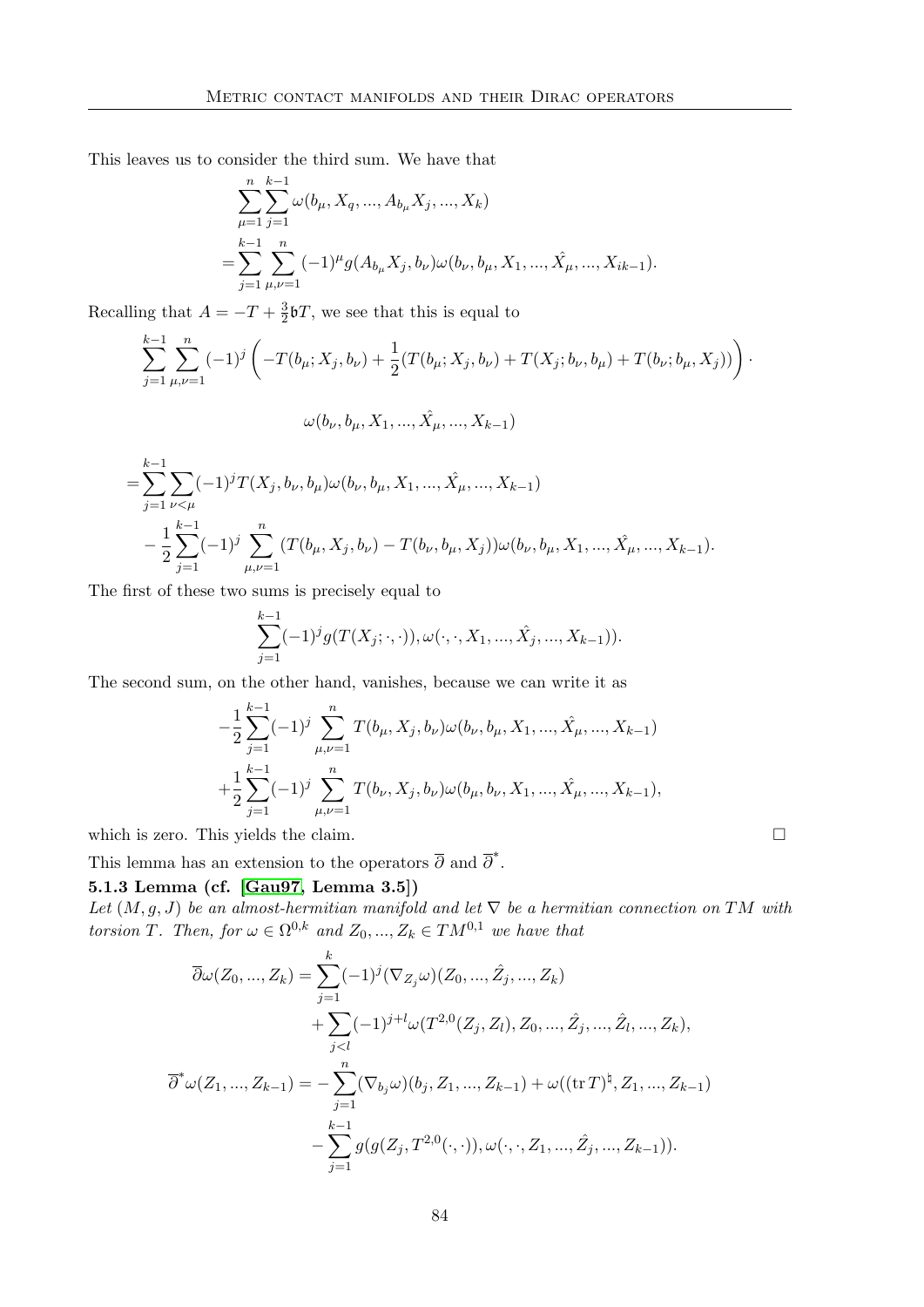*Proof:* One uses lemma [5.1.2.](#page-90-0) For  $Z_0, ..., Z_k \in TM^{0,1}$ , we simply have  $d\omega(Z_0, ..., Z_k)$  $\overline{\partial}\omega(Z_0, ..., Z_k)$ . We can then replace T by  $T^{2,0}$  for the following reason:

$$
T(Z_j, Z_l) = T(X_j, Z_l) + iT(JX_j, Z_l)
$$
  
= 
$$
T(X_j, X_l) - T(JX_j, JX_l) + i(T(JX_j, X_l) + T(X_j, JX_l)).
$$

Hence, for  $T^{1,1}$  we have  $T^{1,1}(X_j, X_l) = T^{1,1}(JX_j, JX_l)$  and  $T^{1,1}(JX_j, X_l) = -T^{1,1}(X_j, JX_l)$ and thus the (1,1)-part vanishes. For the (0,2)-part we obtain  $T^{0,2}(X_j, X_l) = -T^{0,2}(JX_j, JX_l)$ and  $T^{0,2}(JX_j, X_l) = -J(T^{0,2}(X_j, X_l)) = T^{0,2}(X_j, JX_l)$  and thus

$$
T^{0,2}(Z_j, Z_l) = 2T^{0,2}(X_j, X_l) - 2iJT^{0,2}(X_j, X_l) \in TM^{1,0},
$$

which vanishes when we take the scalar product with an element of  $TM^{0,1}$ . Therefore the only part that remains is the (2,0)-part (and this part is, by an analogous calculation, indeed in  $TM^{0,1}).$ 

The second identity follows by the same arguments.

We will now use these results to compare the Hodge-Dolbeault operator and geometric Dirac operators. Throughout this section, we assume that the manifold M is of even dimension  $n = 2m$ and equipped with an almost-complex structure  $J$  and an almost-hermitian metric  $J$ . We will use the following local frames without further explanation:  $e_1, f_1, ..., e_m, f_m$  denotes a J-adapted frame and given such a frame we set

$$
z^{j} := \frac{1}{\sqrt{2}} (e^{j} + if^{j}) \quad (j = 1, ..., n),
$$
  

$$
\overline{z^{j}} := \frac{1}{\sqrt{2}} (e^{j} - if^{j}) \quad (j = 1, ..., n).
$$

Compare section [1.1](#page-10-0) for more details on this. One easily deduces

$$
(e_j)^{1,0} = \frac{1}{\sqrt{2}} z_j,
$$
  
\n
$$
(f_j)^{1,0} = \frac{i}{\sqrt{2}} z_j,
$$
  
\n
$$
(f_j)^{0,1} = -\frac{i}{\sqrt{2}} \overline{z_j}.
$$
  
\n
$$
(f_j)^{0,1} = -\frac{i}{\sqrt{2}} \overline{z_j}.
$$

Recall that in the case of a  $Spin<sup>c</sup>$  structure, to induce a connection on the spinor bundle, we not only need a connection on TM but also an auxiliary connection form  $Z$  on  $P_1$ . Throughout this section, we take the point of view that the connection form  $Z$  is the det-extension of some connection form  $A^z$  on  $P_U(M)$  induced by a connection  $\nabla^z$  as described in section [3.4.](#page-64-0) We will denote such a Dirac operator by  $\mathcal{D}_c(\nabla,\nabla^z)$  with the conventions that we note the Riemannian Dirac operator  $\mathcal{D}_{c}^{g}(\nabla^{z}) := \mathcal{D}_{c}(\nabla^{g}, \nabla^{z})$  and the Dirac operators of the canonical and basic connections  $\mathcal{D}_c^t(\nabla^z) = \mathcal{D}_c(\nabla^t, \nabla^z)$  and  $\mathcal{D}_c^b(\nabla^z) = \mathcal{D}_c(\nabla^b, \nabla^z)$  respectively.

In [\[Gau97\]](#page-116-0), Gauduchon considers Dirac operators of hermitian connections. However, he chooses another approach to the auxiliary connection, considering the  $Spin<sup>c</sup>$  spinor bundle as the tensor product of the spin spinor bundle with a square root  $L^{-1}$  of the anti-canonical bundle and then introducing a connection on this bundle as the product of a connection on the spinor bundle (for the spin structure) and a unitary connection on  $L^{-1}$ . Using this construction, he deduces the following relationship between the Hodge-Dolbeault operator and the geometric Dirac  $\mathcal{D}_c^{g,1}$ operator induced by the Levi-Cività connection on  $TM$  and a connection on L that is induced by the second canonical connection (cf. [\[Gau97,](#page-116-0) section 3.6]):

$$
\mathcal{H} = \mathcal{D}_c^{g,1} - \frac{1}{4} \left( c((d^c F)^+) - c((d^c F)^-) \right).
$$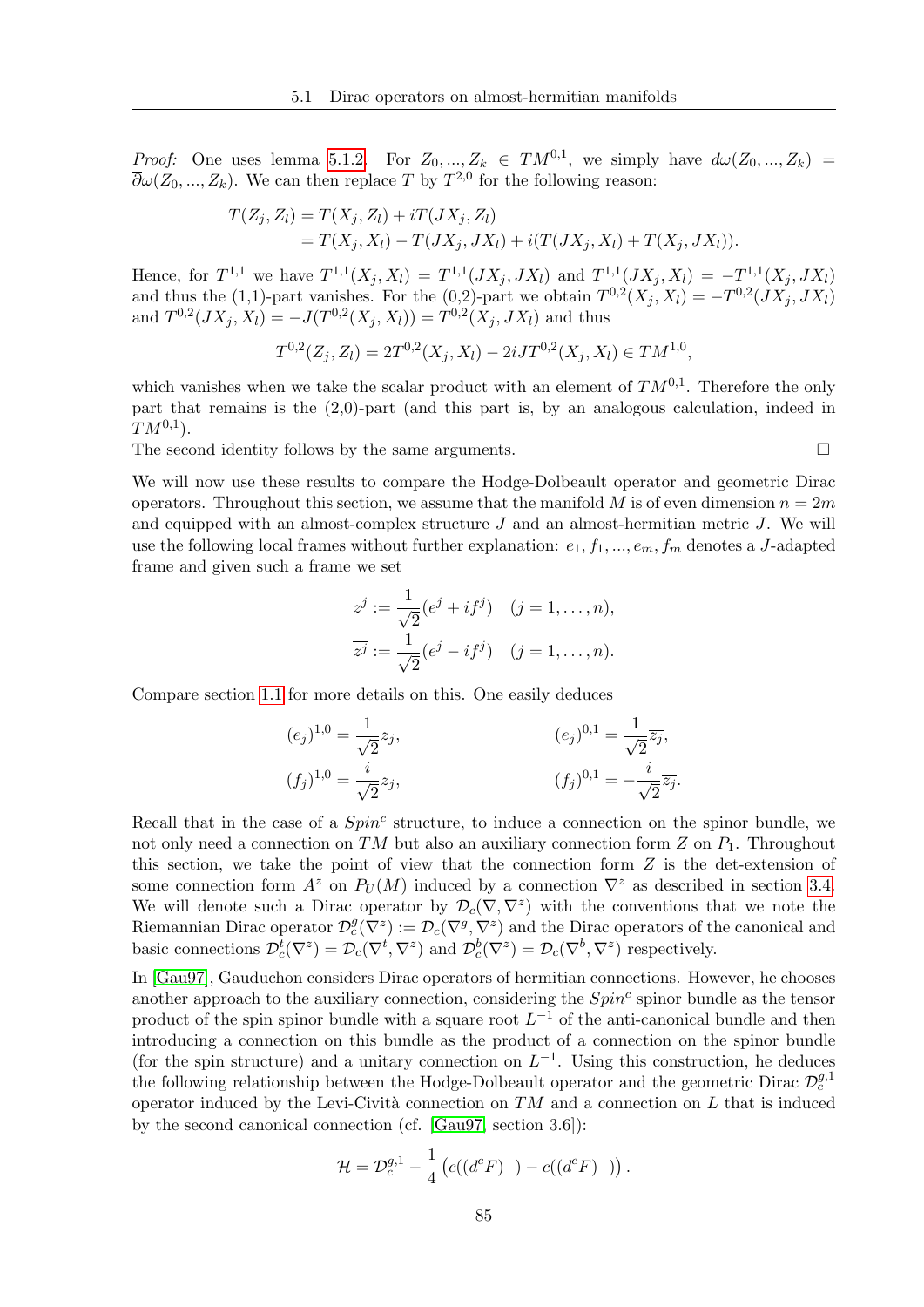As we take another approach to the definition of a connection on  $\mathbb{S}^c$ , his results differ somewhat from ours.

The first result that we prove is the central one of this section, relating the Hodge-Dolbeault operator to a geometric Dirac operator, namely the geometric Dirac operator induced by a basic connection.

### 5.1.4 Theorem

Let  $(M, g, J)$  be an almost-hermitian manifold and  $\mathbb{S}^c$  the spinor bundle of its canonical Spin<sup>c</sup> structure. Then the Hodge-Dolbeault operator on  $\mathbb{S}^c$  is the geometric Dirac operator induced by the basic connection  $\nabla^b$  and the connection form  $Z^b$  which is also induced by the basic connection:

$$
\mathcal{H}=\mathcal{D}_c^b(\nabla^b).
$$

*Proof:* Recall the expressions for  $\overline{\partial}$  and  $\overline{\partial}^*$  from lemma [5.1.3.](#page-93-0) We will apply those for a basic connection. As  $\nabla^b$  is nice, the trace of its torsion vanishes. Furthermore, comparing the explicit formulæ for the torsion of  $\nabla^b$  and the first canonical connection  $\nabla^0$  (cf. the discussion in section [4.1\)](#page-74-2)

$$
T^{b} = N - \frac{1}{4}((d^{c}F)^{+} + \mathfrak{M}(d^{c}F)^{+}) + B
$$
  
\n
$$
T^{t} = N - \frac{1}{4}((d^{c}F)^{+} + \mathfrak{M}(d^{c}F)^{+}),
$$
  
\n
$$
(B \in \Omega_{s}^{1,1}(M, TM)),
$$

we see that they only differ in their  $(1, 1)$ -part. As we know that the  $(2,0)$ -part of the torsion of the first canonical connection vanishes, the respective part of the torsion of the basic connection must also vanish. Therefore, applying the results of lemma [5.1.3](#page-93-0) to the basic connection, we obtain for any  $Z_0, ..., Z_q \in \Gamma(TM^{0,1})$ :

$$
\overline{\partial}\omega(Z_0, ..., Z_q) = \sum_{j=1}^q (-1)^j (\nabla^b_{Z_j}\omega)(Z_0, ..., \hat{Z}_j, ..., Z_q),
$$
  

$$
\overline{\partial}^*\omega(Z_1, ..., Z_{q-1}) = -\sum_{j=1}^n (\nabla^b_{b_j}\omega)(b_j, Z_1, ..., Z_{q-1}).
$$

We will rewrite these two expressions in a slightly different way. Any  $Z \in \Gamma(TM^{0,1})$  can locally be written as  $Z = \sum_j \zeta^j \overline{z_j}$  and  $\zeta^j = \overline{z^j}(Z)$ . Therefore, we can write

$$
\overline{\partial}\omega(Z_0, ..., Z_q) = \sum_{j=0}^q (-1)^j (\nabla^b_{Z_j}\omega)(Z_0, ..., \hat{Z}_j, ..., Z_q)
$$
  
= 
$$
\sum_{j,k}^q (-1)^j \overline{z^k}(Z_j) (\nabla^b_{\overline{z_k}}\omega)(Z_0, ..., \hat{Z}_j, ..., Z_k)
$$
  
= 
$$
\sum_{k=1}^m \overline{z^k} \wedge (\nabla^b_{\overline{z_k}}\omega)(Z_0, ..., Z_q).
$$

Because all forms appearing above are of type  $(0, *)$ , both sides are equal to zero if an argument is of type  $(1,0)$ . Therefore, we can use the above formula not only for arguments of type  $(0,1)$ , but write generally

$$
\overline{\partial}\omega = \sum_{k=1}^m \overline{z^k} \wedge (\nabla^b_{\overline{z_k}}\omega).
$$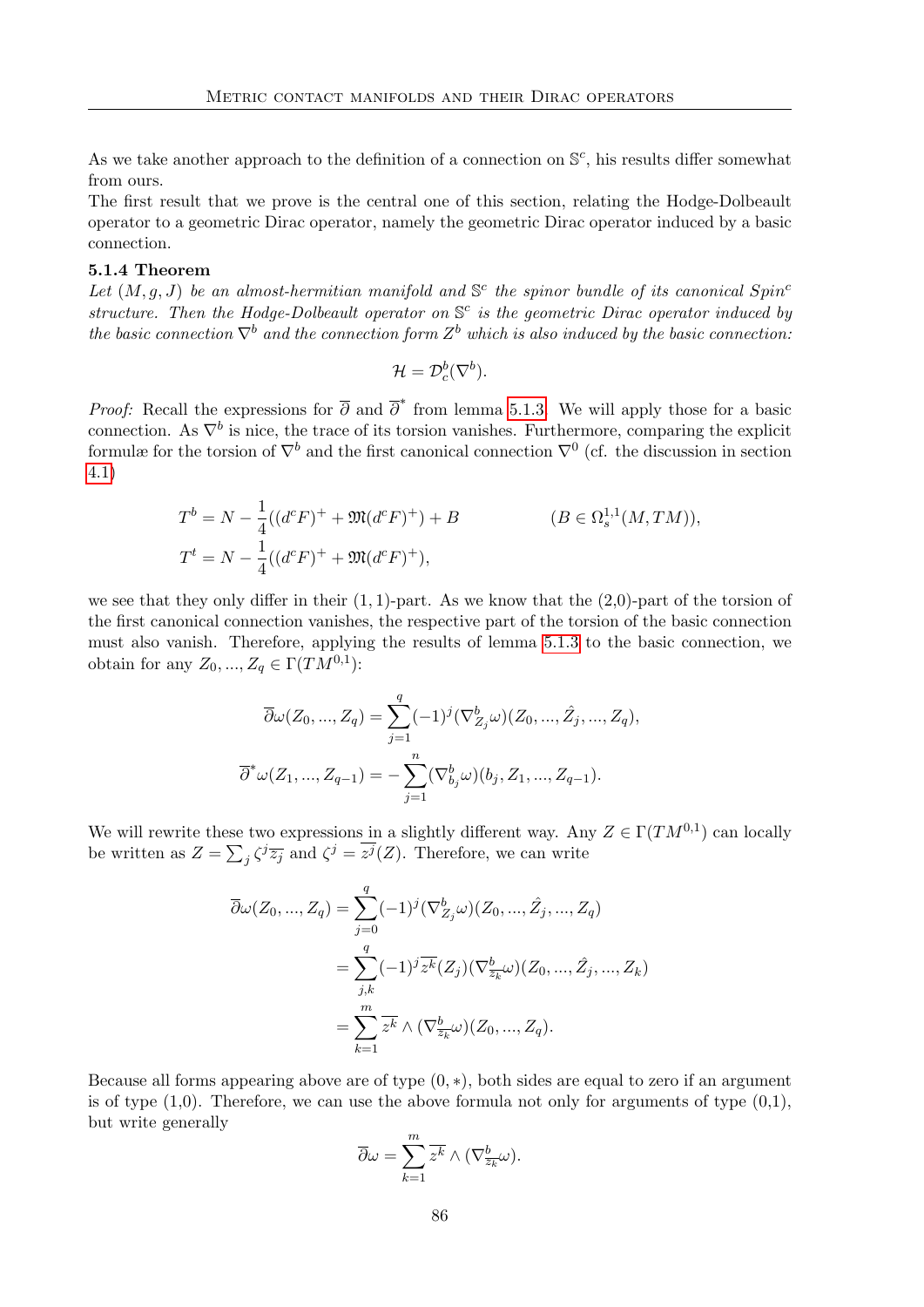Concerning the formula for  $\overline{\partial}^*$ , we can write

$$
\overline{\partial}^*\omega = \sum_{j=1}^m e_j \Im \nabla_{e_j}^b \omega + f_j \Im \nabla_{f_j}^b \omega
$$
  
= 
$$
\sum_{j=1}^m (e_j)^{0,1} \Im \nabla_{e_j}^b \omega + (f_j)^{0,1} \Im \nabla_{f_j}^b \omega.
$$

Thus, we obtain

$$
\mathcal{H}\omega=\sqrt{2}(\overline{\partial}+\overline{\partial}^*)=\sum_{j=1}^m\sqrt{2}\left[\overline{z^j}\wedge(\nabla_{\overline{z_j}}^b\omega)+(e_j)^{0,1}\mathbf{J}\nabla_{e_j}^b\omega+(f_j)^{0,1}\mathbf{J}\nabla_{f_j}^b\omega\right].
$$

Using the definition of  $\overline{z_j}$ , we obtain

$$
\mathcal{H}\omega = \sqrt{2}(\overline{\partial} + \overline{\partial}^*) = \sum_{j=1}^m \overline{z^j} \wedge (\nabla_{e_j}^b \omega) + i\overline{z^j} \wedge (\nabla_{f_j}^b \omega) + \sqrt{2}(e_j)^{0,1} \mathbb{J} \nabla_{e_j}^b \omega + \sqrt{2}(f_j)^{0,1} \mathbb{J} \nabla_{f_j}^b \omega
$$
  
\n
$$
= \sum_{j=1}^m \sqrt{2} \left[ (e_j^{1,0})^b \wedge (\nabla_{e_k}^b \omega) + (f_j^{1,0})^b \wedge (\nabla_{f_k}^b \omega) + (e_j)^{0,1} \mathbb{J} \nabla_{e_j}^b \omega + (f_j)^{0,1} \mathbb{J} \nabla_{f_j}^b \omega \right]
$$
  
\n
$$
= \sum_{j=1}^m e_j \cdot \nabla_{e_j}^b \omega + f_j \cdot \nabla_{f_j}^b \omega.
$$

Using theorem [3.4.8,](#page-70-0) we deduce that the connection  $\nabla^b$  on forms coincides with the spinor derivative induced by  $\nabla^b$  and the auxiliary connection  $Z^b$  induced by  $\nabla^b$ . This yields the claim.  $\Box$ 

Using this result, we can now deduce results on the relationship between the Hodge-Dolbeault operator and any geometric operator, using lemma [3.3.13](#page-62-0) (which compares two Dirac operators induced by two different connections on  $TM$  and the same auxiliary connection  $Z$ ) and theorem [3.4.8](#page-70-0) (which can be used to compare two Dirac operators induced by different connections Z). We recall the following definition for a form  $\Omega \in \Omega^2(M, TM)$ :

<span id="page-96-0"></span>
$$
\text{tr}_c \Omega(X) = i \sum_{j=1}^m \Omega(X; b_{2j}, b_{2j-1}),
$$

where  $(s_i)$  is an adapted basis. We begin by giving a general formula which we will then apply to some special cases.

### 5.1.5 Proposition

Let  $\nabla$  be any metric connection and  $\nabla^z$  a hermitian connection on the tangent bundle of an almost-hermitian manifold  $(M, g, J)$ . Let A and  $A^z$  note their potentials. Then the following relationship between the Dirac operator  $\mathcal{D}_c(\nabla,\nabla^z)$  and the Hodge-Dolbeault operator holds:

$$
\mathcal{D}_c(\nabla, \nabla^z) = \mathcal{H} - \frac{1}{2}c(\text{tr}(A - A^b)) + \frac{1}{2}c(\mathfrak{b}(A - A^b)) - \frac{1}{2}c(\text{tr}_c(A^z - A^b)).
$$

Proof: From the main theorem, we have that

$$
\mathcal{H} = \sum_{j=1}^{m} e_j \cdot \nabla_{e_j}^{b} \omega + f_j \cdot \nabla_{f_j}^{b} \omega.
$$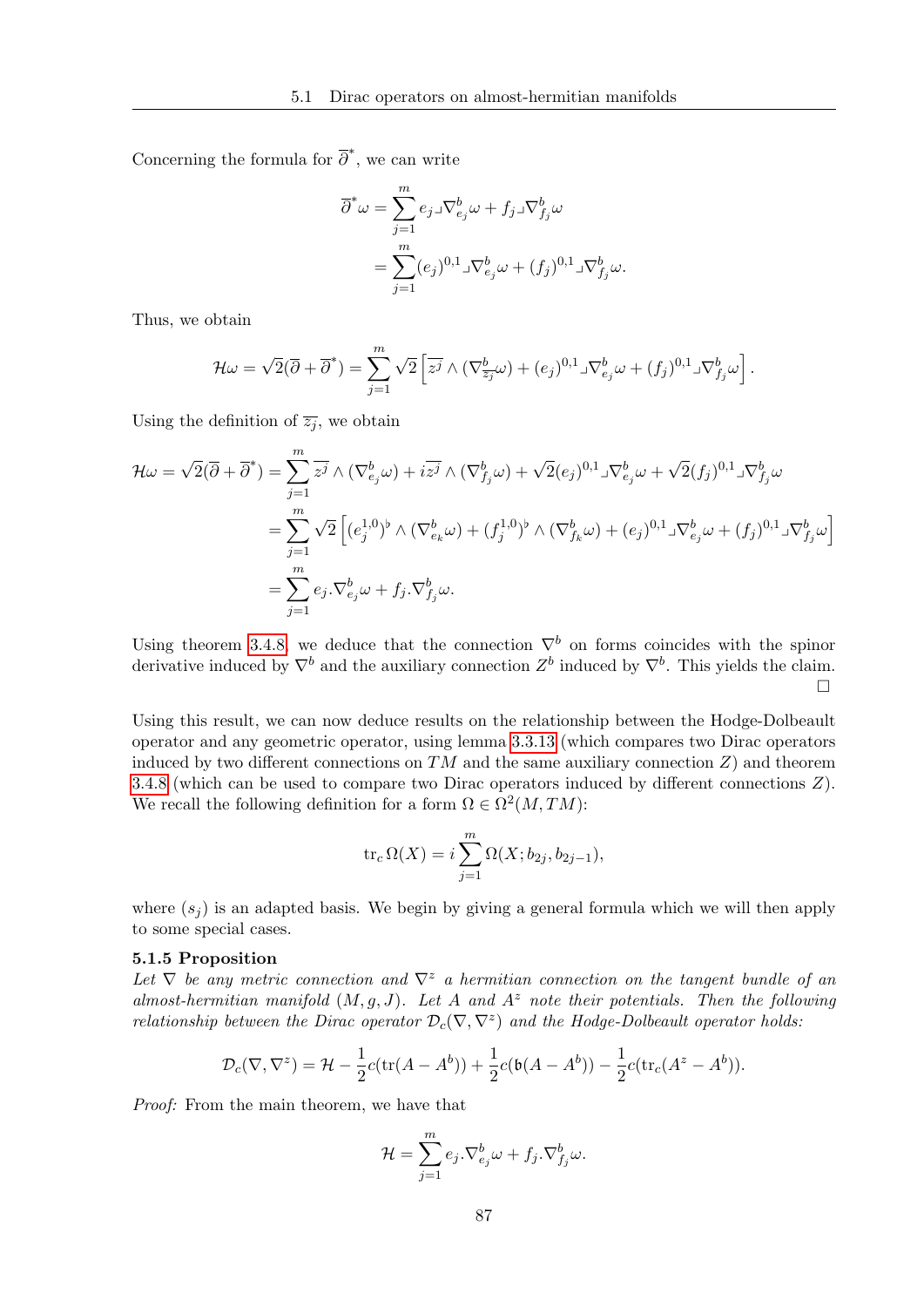For the spinor connection induced by  $\nabla^b$  and  $\nabla^z$  we have by theorem [3.4.8](#page-70-0) that

$$
\nabla_X^b \omega = \widetilde{\nabla}_X^Z \omega + \frac{1}{2} \operatorname{tr}_c (A^z - A^b)(X) \omega.
$$

Thus, we obtain the following equality:

$$
\mathcal{H} = \sum_{j=1}^{m} e_j \cdot \widetilde{\nabla}^Z_{e_j} \omega + f_j \cdot \widetilde{\nabla}^Z_{f_j} \omega + e_j \cdot \frac{1}{2} \operatorname{tr}_c (A^z - A^b)(e_j) \omega + f_j \cdot \frac{1}{2} \operatorname{tr}_c (A^z - A^b)(f_j) \omega \n= \mathcal{D}_c (\nabla^b, \nabla^z) + \frac{1}{2} \operatorname{tr}_c (A^z - A^b) \omega.
$$
\n
$$
(*)
$$

Furthermore, by lemma [3.3.13,](#page-62-0) we have that

$$
\mathcal{D}_c(\nabla, \nabla^z) = \mathcal{D}_c^g(\nabla^z) - \frac{1}{2}c(\text{tr}(A)) + \frac{1}{2}c(\mathfrak{b}A),
$$
  

$$
\mathcal{D}_c(\nabla^b, \nabla^z) = \mathcal{D}_c^g(\nabla^z) - \frac{1}{2}c(\text{tr}(A^b)) + \frac{1}{2}c(\mathfrak{b}A^b).
$$

Combining these two with  $(*)$  yields the claim.

Note that  $\text{tr}_c(\cdot)$  gives an *imaginary* one-form, which (as opposed to a real-valued one-form) acts symetrically on spinors, thus not interfering with the formal self-adjointness of  $\mathcal{D}(\nabla,\nabla^z)$ . As a first application, we compare the Riemannian Dirac operator with the Hodge-Dolbeault operator:

### 5.1.6 Corollary

For the Riemannian Dirac operator, the following identity is satisfied:

$$
\mathcal{D}_c^g(\nabla^b) = \mathcal{H} + \frac{1}{12}c((d^cF)^+ - (d^cF)^-).
$$

Proof: By the above proposition, we have

$$
\mathcal{D}_c^g(\nabla^b) = \mathcal{H} + \frac{1}{2}c(\operatorname{tr} A^b) - \frac{1}{2}c(\mathfrak{b} A^b).
$$

We will therefore need to calculate  $A^b$ . Recall that  $A^b = -T^b + \frac{3}{2}$  $\frac{3}{2}$ b $T^b$ . Therefore, tr  $A^b$  =  $-\operatorname{tr} T^b = 0$ . Furthermore,  $\mathfrak{b} A^b = \frac{1}{2}$  $\frac{1}{2}\mathfrak{b}T^b$  and we have

$$
T^{b} = N - \frac{1}{4} ((d^{c} F)^{+} + \mathfrak{M}(d^{c} F)^{+}) + B,
$$

and therefore, using  $3b\mathfrak{M}(d^cF)^+ = (d^cF)^+$ , we obtain

$$
\mathfrak{b}T^{b} = \mathfrak{b}N - \frac{1}{4}\left( (d^{c}F)^{+} + \frac{1}{3}(d^{c}F)^{+} \right) + \mathfrak{b}B.
$$

Because  $B \in \Omega_s^{1,1}(M, TM)$ , we have that  $\mathfrak{b}B = 0$ . Furthermore, we know from theorem [1.3.3](#page-27-0) that  $\mathfrak{b}N=\frac{1}{3}$  $\frac{1}{3}(d^cF)^-$ . We obtain

$$
\mathfrak{b}T^{b} = \frac{1}{3}(d^{c}F)^{-} - \frac{1}{3}(d^{c}F)^{+}
$$

and therefore

$$
\mathfrak{b} A^b = \frac{1}{6} \left( (d^c F)^- - (d^c F)^+ \right).
$$

This yields the claimed equation.

As another application, we consider the geometric Dirac operators induced by the canonical connections.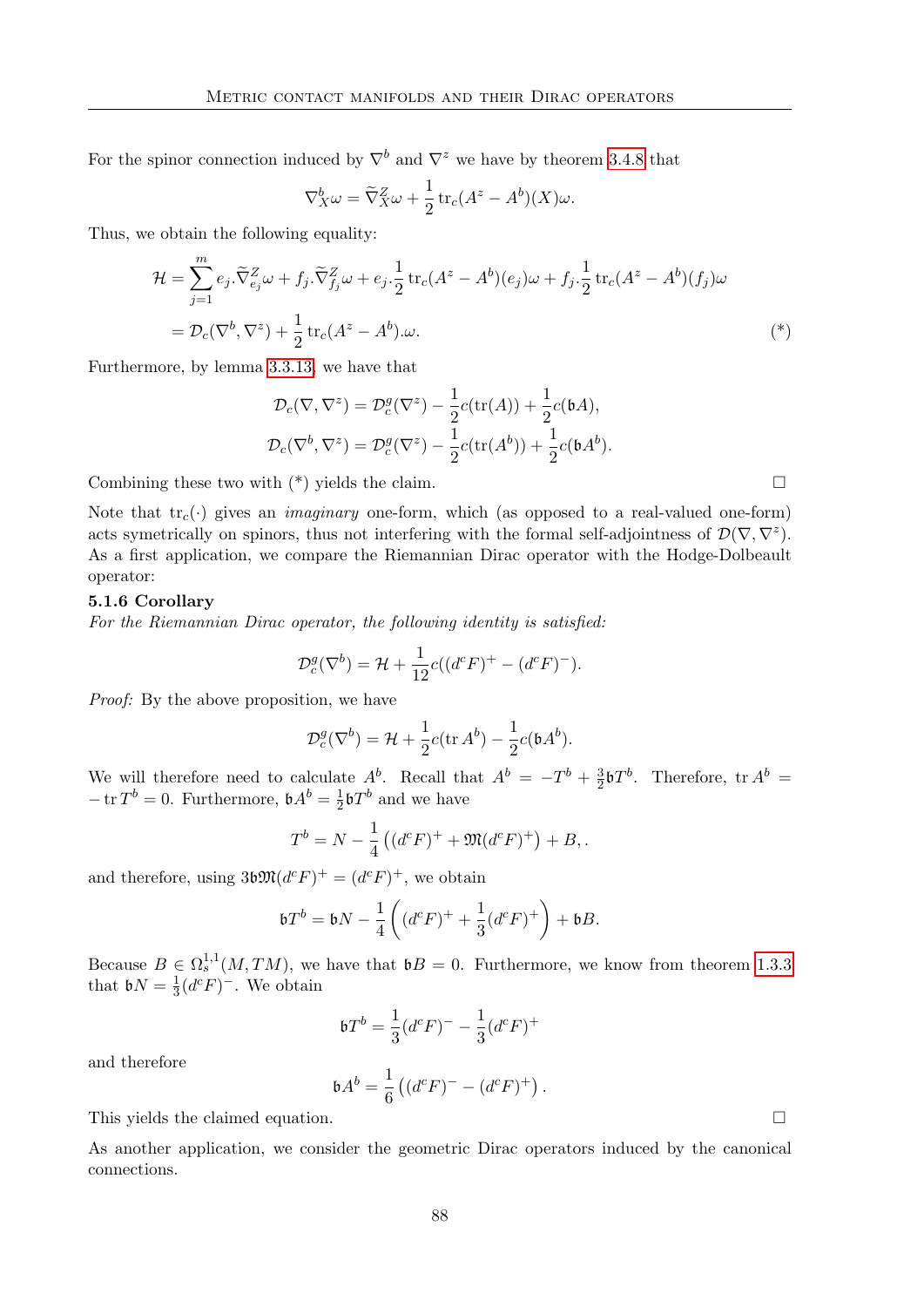### 5.1.7 Corollary

For the geometric Dirac operators of the canonical connections, we have the following equality:

$$
\mathcal{D}_{c}^{g}(\nabla^{t}, \nabla^{b}) = \mathcal{H} - \frac{t+1}{4}c(\theta) + \frac{t}{6}c((d^{c}F)^{+}).
$$

Proof: From proposition [5.1.5,](#page-96-0) we have that

$$
\mathcal{D}_c(\nabla^t, \nabla^s) = \mathcal{H} - \frac{1}{2}c(\text{tr}(A^t - A^b)) + \frac{1}{2}c(\mathfrak{b}(A^t - A^b)).
$$

We know that

$$
T^{t} = N + \frac{3t - 1}{4} (d^{c} F)^{+} - \frac{t + 1}{4} \mathfrak{M} (d^{c} F)^{+}
$$

and therefore, as  $tr N = 0$ ,

$$
\operatorname{tr} T^t = -\frac{t+1}{4} \operatorname{tr} \mathfrak{M} (d^c F)^+
$$

$$
= -\frac{t+1}{2} \theta.
$$

Therefore

$$
\operatorname{tr} A^t = \frac{t+1}{2}\theta
$$

and using that tr  $A^b = 0$ , we obtain tr $(A^b - A^t) = -\frac{t+1}{2}$  $\frac{+1}{2}\theta$ . It remains to calculate  $\mathfrak{b}(A^t - A^b)$ . We have already calculated that

$$
\mathfrak{b}A^{b} = \frac{1}{6} ((d^{c}F)^{-} - (d^{c}F)^{+}).
$$

Using again the formula for the torsion of  $\nabla^t$ , we deduce

$$
\begin{aligned} \n\mathfrak{b}T^t &= \mathfrak{b}N + \frac{3t-1}{4}(d^cF)^+ - \frac{t+1}{12}(d^cF)^+ \\ \n&= \frac{1}{3}(d^cF)^- + \frac{2t-1}{3}(d^cF)^+ \n\end{aligned}
$$

and thus

$$
\mathfrak{b}(A^t - A^b) = \frac{1}{6}(d^c F)^- + \frac{2t - 1}{6}(d^c F)^+ - \frac{1}{6}\left((d^c F)^- - (d^c F)^+\right)
$$
  
=  $\frac{t}{3}(d^c F)^+$ .

Combining all these results, we obtain the claimed formula.  $\Box$ 

One might also use proposition [5.1.5](#page-96-0) to deduce formulæ for the Dirac operators  $\mathcal{D}(\nabla^g, \nabla^t)$  and  $\mathcal{D}(\nabla^t, \nabla^s)$  but we omit these as they would lead to quite tedious calculations without any direct interest to us.

This concludes our discussion of Dirac operators on almost-hermitian manifolds. The most important result is that the Hodge-Dolbeault operator is induced by the basic connection. This will be used in the following section to describe the Dirac operator of the Tanaka-Webster connection.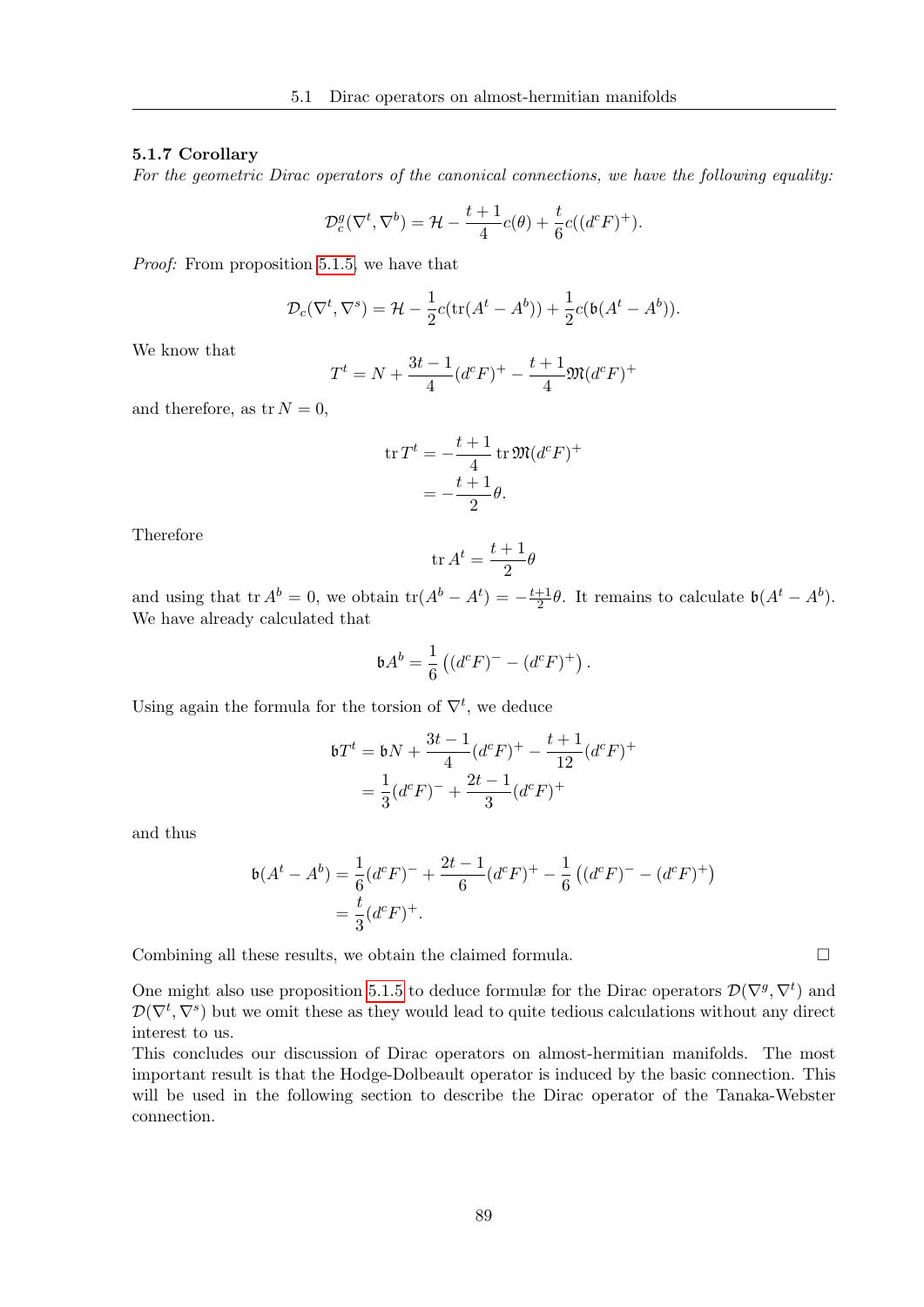### 5.2 Dirac operators on contact manifolds

As we have done for connections, we will now use the theory of Dirac operators on almosthermitian manifolds developed in the previous section to describe Dirac operators on a metric contact manifold with particular focus on the CR case. In this section, let  $(M^{2m+1}, q, \eta, J)$ be a metric contact and  $(\hat{M}, \hat{g}, \hat{J})$  the associated almost-hermitian manifold (for more details on the manifold  $\hat{M}$ , compare section [4.2\)](#page-80-0). We denote  $\mathbb{S}^c$  and  $\hat{\mathbb{S}}^c$  the spinor bundles of their respective canonical  $Spin<sup>c</sup>$  structures. Using the relationship between Hodge-Dolbeault operator and geometric Dirac operators on  $\hat{M}$  and the relationship between the  $Spin^c$ -spinor bundles of M and M, we describe a Hodge-Dolbeault-like operator that is the geometric Dirac operator induced by the generalized Tanaka-Webster connection.

We know from the preceding section that the Hodge-Dolbeault operator  $\hat{\mathcal{H}}$  on  $\hat{M}$  coincides with the geometric Dirac operator induced by a basic connection  $\nabla^b$  and the connection form  $Z^b$  on  $P_1$  which is also induced by  $\nabla^b$ . In our case, we will always choose the basic connection  $\hat{\nabla}^b$  as defined after lemma [4.2.6.](#page-84-3)

As we are interested in Dirac operators and connections on M, we want to study how  $\hat{\mathcal{H}}$  acts on M, i.e. on  $\mathbb{S}^c$ . In order to do so, we will take a closer look at the relationship between  $\hat{\mathbb{S}}^c$ and  $\mathbb{S}^c$  and the Clifford multiplications on the two bundles. The calculations we are about to present roughly follow [\[Nic05,](#page-117-0) section 3.3]. Recall that because  $\mathcal C$  admits an almost-hermitian structure, its complexification admits a splitting into the  $\pm i$ -eigenspaces of J, which we denote  $\mathcal{C}^{1,0}$  and  $\mathcal{C}^{0,1}$ . Taking the duals of each subbundle, this splitting extends to the dual bundle  $\mathcal{C}_c^*$ . Taking exterior powers, we obtain the bundle of  $(p, q)$ -forms

$$
\Lambda^{p,q}(\mathcal{C}^*)=\Lambda^p((\mathcal{C}^{1,0})^*)\wedge\Lambda^q((\mathcal{C}^{0,1})^*).
$$

Using this bundle, we can describe the spinor bundles as follows (cf. propositions [3.4.2](#page-65-0) and [3.4.9\)](#page-71-0):

$$
\hat{\mathbb{S}}^c \simeq \Lambda^{0,*}(T^*\hat{M}) = \Lambda^*(T^*\hat{M}^{0,1}),
$$
  

$$
\mathbb{S}^c \simeq \Lambda^{0,*}(\mathcal{C}^*) = \Lambda^*((\mathcal{C}^*)^{0,1}).
$$

To compare the two, we first make some remarks on local bases of  $\tilde{M}$ . We will always use a  $\hat{J}$ -adapted local basis  $(e_0, f_0, e_1, f_1, ..., e_m, f_m)$ , where  $e_0 = \partial t$ ,  $f_0 = \xi$  and  $(e_1, f_1, ..., e_m, f_m)$  is a J-adapted basis of C. From this basis, we can deduce bases  $(z_i)$  of  $TM^{1,0}$  and  $(\overline{z_i})$  of  $TM^{0,1}$  with duals  $(z^{j}), (\overline{z^{j}})$  in the usual way (cf. the beginning of section [5.1\)](#page-90-1). Of particular importance are the following elements:

$$
z_0 = \frac{1}{\sqrt{2}}(e_0 - if_0) = \frac{1}{\sqrt{2}}(\partial t - i\xi),
$$
  
\n
$$
\overline{z_0} = \frac{1}{\sqrt{2}}(e_0 + if_0) = \frac{1}{\sqrt{2}}(\partial t + i\xi),
$$
  
\n
$$
z^0 = \frac{1}{\sqrt{2}}(dt + i\eta),
$$
  
\n
$$
\overline{z^0} = \frac{1}{\sqrt{2}}(dt - i\eta).
$$

Then, we note that

$$
T^*\hat{M} = \mathbb{R}dt \oplus \mathbb{R}\eta \oplus C^*
$$
  

$$
T^*\hat{M}_c = \mathbb{C}z^0 \oplus \mathbb{C}\overline{z^0} \oplus C_c^*.
$$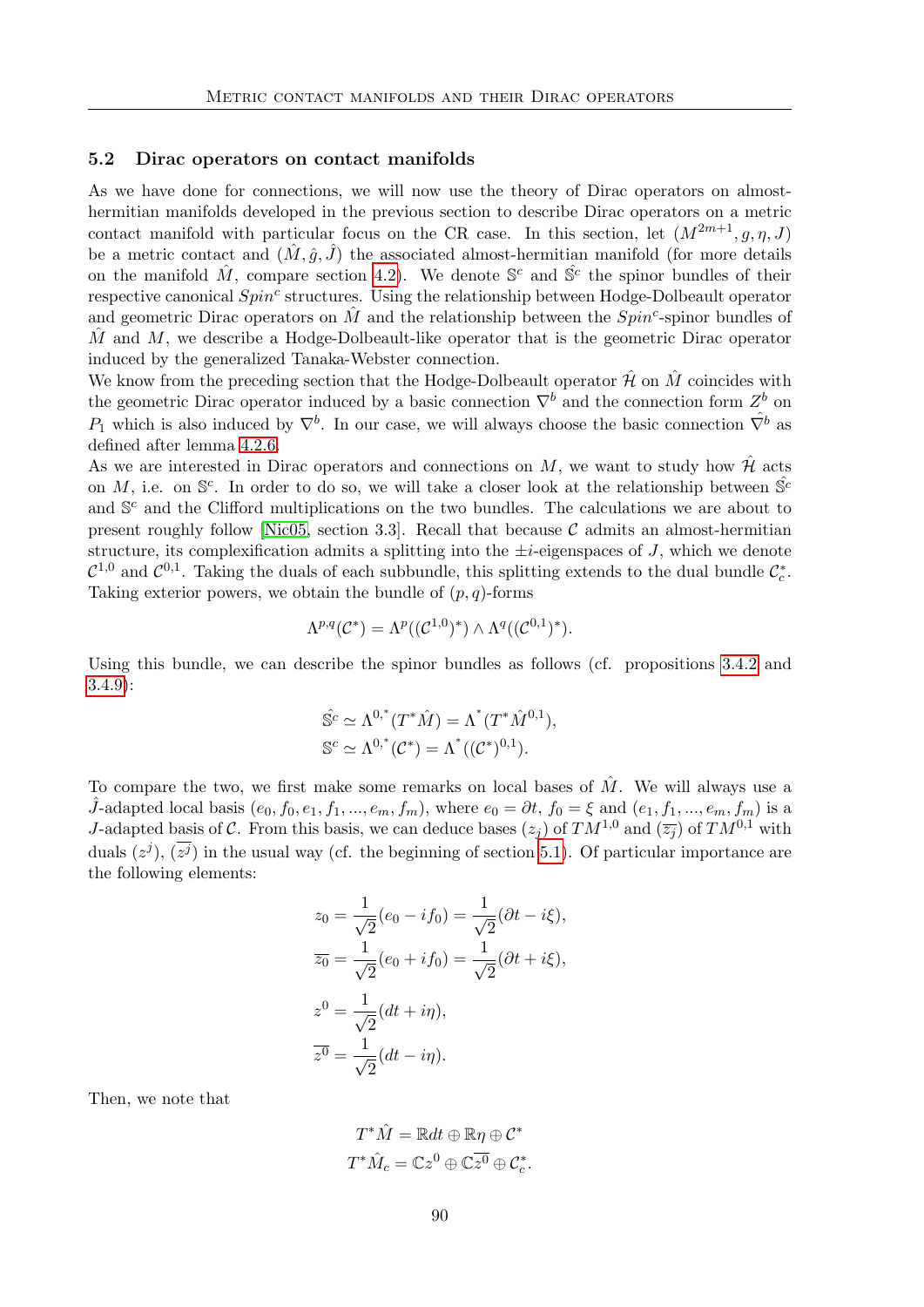and therefore

$$
T^*\hat{M}^{1,0} = \mathbb{C}z^0 \oplus (\mathcal{C}^*)^{1,0}
$$
 and  $T^*\hat{M}^{0,1} = \mathbb{C}\overline{z^0} \oplus (\mathcal{C}^*)^{0,1}$ ,

which implies

$$
\Lambda^{0,p}(T^*\hat{M})=\mathbb{C}\overline{z^0}\wedge\Lambda^{0,p-1}(\mathcal{C}^*)\oplus\Lambda^{0,p}(\mathcal{C}^*).
$$

In particular, we have

$$
\Lambda^{0,even}(T^*\hat{M})=\mathbb{C}\overline{z^0}\wedge\Lambda^{0,odd}(\mathcal{C}^*)\oplus\Lambda^{0,even}(\mathcal{C}^*)
$$

and

$$
\Lambda^{0,odd}(T^*\hat{M})=\mathbb{C}\overline{z^0}\wedge\Lambda^{0,even}(\mathcal{C}^*)\oplus\Lambda^{0,odd}(\mathcal{C}^*).
$$

Now,  $\hat{S}^c$  splits as  $\hat{S}^c = \hat{S}^c_+ \oplus \hat{S}^c_-$  with  $\hat{S}^c_+ = \Lambda^{0,even/odd}(T^*\hat{M})$ . We then have an identification

$$
\chi: \hat{\mathbb{S}}_{+}^{c} \simeq \Lambda^{0,even}(T^*\hat{M}) \stackrel{\sim}{\longrightarrow} \mathbb{S}^{c} \simeq \Lambda^{0,*}(\mathcal{C}^*)
$$

$$
\overline{z^0} \wedge \omega_0 + \omega_1 \longmapsto \omega_0 + \omega_1
$$

with the inverse mapping given by  $\chi^{-1}(\omega) = \omega$  for  $\omega \in \Lambda^{0,even}(\mathcal{C}^*)$  and  $\chi^{-1}\omega = \overline{z^0} \wedge \omega$  for  $\omega \in \Lambda^{0,odd}(\mathcal{C}^*)$ . Now, we set

$$
\mathcal{J} = \hat{c}(dt) = \frac{1}{\sqrt{2}} (\hat{c}(z^0) + \hat{c}(\overline{z^0})).
$$

By definition of the Clifford multiplication, we have that

$$
\hat{c}(z^0) = \sqrt{2} \left( (z^0)^{0,1} \wedge - ((z^0)^{1,0})^{\dagger} \right) = -\sqrt{2} \overline{z_0}.
$$

$$
\hat{c}(\overline{z^0}) = \sqrt{2} \left( \overline{z^0}^{0,1} \wedge - (\overline{z^0}^{1,0})^{\dagger} \right) = \sqrt{2} \overline{z^0} \wedge .
$$

Because elements of  $\mathbb{S}^c$  are differential forms on C, we have that  $\overline{z_0} \mathcal{A} \neq 0$  for any  $\psi \in \mathbb{S}^c$ . Thus,  $\mathcal{J}|_{\mathbb{S}^c} = \sqrt{2} \overline{z^0} \wedge \text{ and for } \psi = \overline{z^0} \wedge \omega_0 + \omega_1 \in \hat{\mathbb{S}}_+^c |_M$ , we have

$$
\mathcal{J}\psi = \omega_0 + \overline{z^0} \wedge \omega_1 \in \hat{\mathbb{S}}^{\hat{c}}_-|_M
$$

and every element of  $\hat{S}_{-}^c|_M$  can be written in this form. Hence, we have  $\mathcal{J}\hat{S}_{+}^c=\hat{S}_{-}^c|_M$  and obtain an identification  $-\chi \mathcal{J}: \mathbb{S}_{-}^{c} \vert_M \to \mathbb{S}^{c}$ . Therefore, along M, we can write  $\hat{\mathbb{S}}^{c} \vert_M \simeq \mathbb{S}^{c} \oplus \mathbb{S}^{c}$ . Using this decomposition, we can write forms  $\psi \in \hat{\mathbb{S}}^c \simeq \mathbb{S}^c \oplus \mathbb{S}^c$  as column vectors by

<span id="page-100-0"></span>
$$
\begin{pmatrix} \psi_1 \\ \psi_2 \end{pmatrix} \stackrel{\sim}{\mapsto} \chi^{-1} \psi_1 + \mathcal{J} \chi^{-1} \psi_2 \tag{5.3}
$$

with  $\psi_1, \psi_2 \in \mathbb{S}^c$ . With respect to this decomposition, we can write  $\mathcal J$  as

$$
\mathcal{J} = \begin{pmatrix} 0 & K_1 \\ K_2 & 0 \end{pmatrix} \tag{5.4}
$$

and because  $\mathcal{J}^2 = c(dt)^2 = -||dt||^2 = -1$ , we have that  $K_1K_2 = -1$ ,  $K_2K_1 = -1$ . We now compare the Clifford multiplication on  $\hat{\mathbb{S}}^c$  and  $\mathbb{S}^c$ .

### 5.2.1 Lemma

The Clifford multiplication  $\hat{c}$  of  $\hat{S}^c$  and c of  $\mathbb{S}^c$  are related by

$$
c(X)(\psi) = \chi \left( \mathcal{J}\hat{c}(X)(\chi^{-1}(\psi)) \right)
$$

for any  $X \in TM, \psi \in \mathbb{S}^c$ .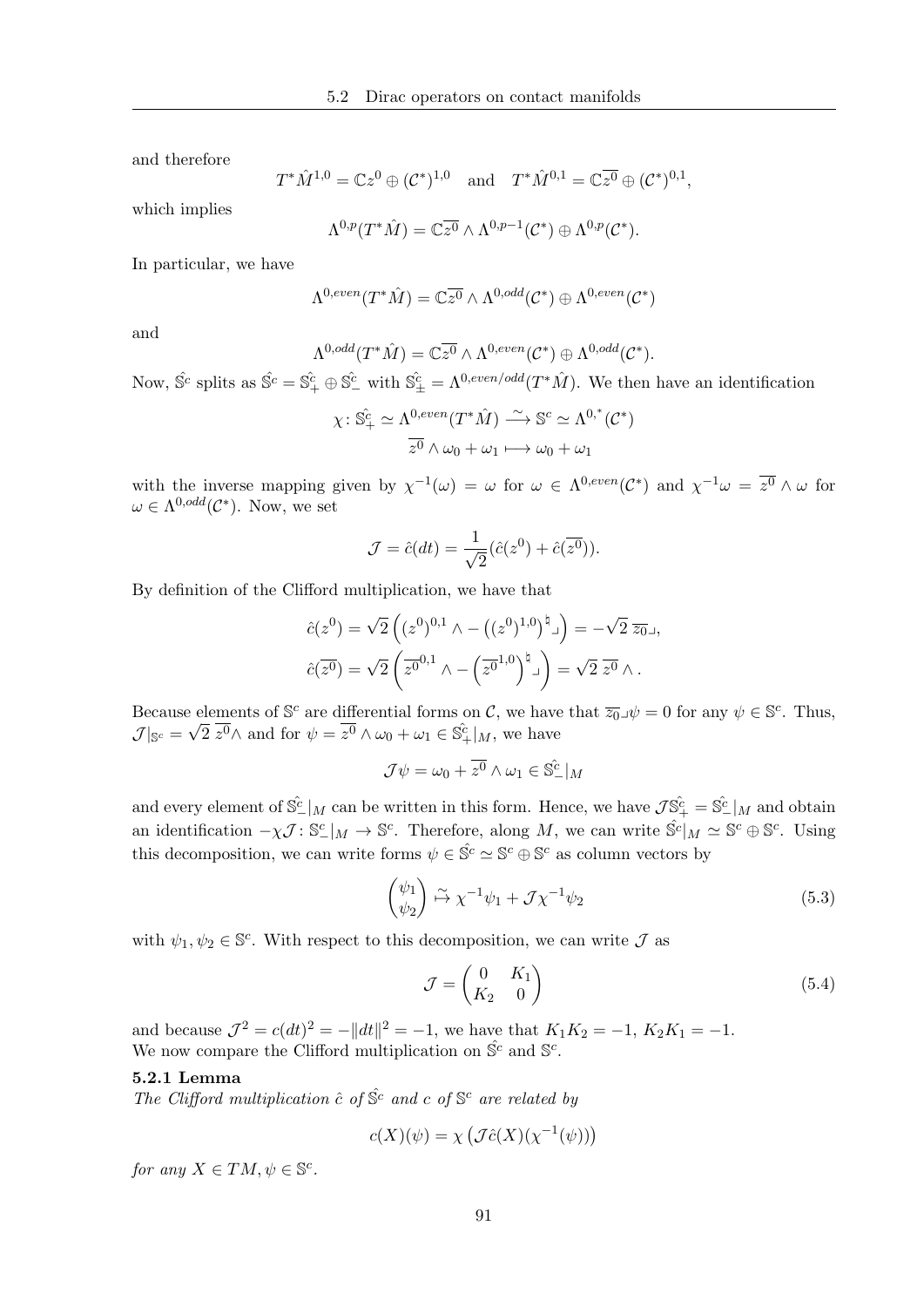*Proof:* By propositions [3.4.2](#page-65-0) and [3.4.9](#page-71-0) the two Clifford multiplications on a  $(0, q)$ -form are given by

$$
\hat{c}(X) = \sqrt{2} \left( (X^{1,0})^{\flat} \wedge -X^{0,1} \lrcorner \right),
$$
  

$$
c(X) = \sqrt{2}((X^{1,0})^{\flat} \wedge -X^{0,1} \lrcorner) + (-1)^{q+1} i\eta(X).
$$

Note that for  $X \in \Gamma(\mathcal{C})$ , the  $(1,0)+(0,1)$ -splitting of  $T^*\hat{M}$  and  $\mathcal{C}$  agree because  $X = X_C^{1,0} + X_C^{0,1}$  $\mathcal{C}_{0}^{(n)}$ and because  $(C^*)^{1,0} \subset T^*M^{1,0}$  we have  $X_C^{1,0} \in T^*M^{1,0}$  and analogously for  $X_C^{0,1}$  $\mathcal{C}^{0,1}$ . We now check that the claimed relationship holds on a basis of TM.

We begin with  $\xi$ . We have that  $c(\xi)\psi = i(-1)^{q+1}\psi$ . On the other hand,  $\xi^{1,0} = \frac{i}{\sqrt{q}}$  $\overline{z}z_0$  and  $\xi^{0,1} = -\frac{i}{4}$  $\overline{z} \overline{z_0}$ . Therefore, for  $\psi \in \Omega^{0,q=2k}(\mathcal{C})$ 

$$
\hat{c}(\xi)(\chi^{-1}\psi) = \sqrt{2}(\frac{i}{\sqrt{2}}(z_0)^{\flat} \wedge \psi + \frac{i}{\sqrt{2}}\underbrace{\overline{z_0} \mathcal{A} \psi}_{=0})
$$

$$
= i\overline{z^0} \wedge \psi
$$

and therefore

$$
\mathcal{J}\hat{c}(\xi)(\chi^{-1}\psi) = i\mathcal{J}(\overline{z^0} \wedge \psi)
$$
  
=  $i\overline{z^0} \wedge \overline{z^0} \wedge \psi - i\overline{z_0} \mathbf{I}(\overline{z^0} \wedge \psi)$   
=  $-i\psi + i\overline{z^0} \wedge (\overline{z_0} \mathbf{I}\psi)$   
=  $-i\psi = i(-1)^{2k+1}\psi$ .

Then, we obtain the following equality:

$$
\chi\left(\mathcal{J}\hat{c}(\xi)(\chi^{-1}\psi)\right) = i(-1)^{2k+1}\psi.
$$

Analogously, for  $\psi \in \Omega^{0,q=2k+1}(\mathcal{C})$ , one uses that  $\hat{c}(\xi)(\chi^{-1}\psi) = \hat{c}(\xi)(\overline{\chi^0} \wedge \psi)$  and obtains the claimed equality as well.

Next up, we consider an element  $e_j$  of a J-adapted basis  $(e_j, f_j)$  of C. We have that  $e_j^{1,0} = \frac{1}{\sqrt{2\pi}}$  $\overline{2}^{z_j}$ and  $e_j^{0,1} = \frac{1}{\sqrt{2}}$  $\frac{1}{2}\overline{z_j}$ . Thus, we have

$$
c(e_j)\psi = \overline{z^j} \wedge \psi - \overline{z_j} \Box \psi
$$

and for  $\psi \in \Omega^{0,2k}(\mathcal{C})$ , we have

$$
\hat{c}(e_j)(\chi^{-1}\psi) = \overline{z^j} \wedge \psi - \overline{z_j} \mathbb{1}\psi.
$$

Hence, we obtain

$$
\mathcal{J}\hat{c}(e_j)(\chi^{-1}\psi) = \overline{z^0} \wedge \overline{z^j} \wedge \psi - \overline{z_0} \square \overline{z^j} \wedge \psi - \overline{z^0} \wedge \overline{z_j} \square \psi + \overline{z_0} \square \overline{z_j} \square \psi
$$

$$
= \overline{z^0} \wedge (\overline{z^j} \wedge \psi - \overline{z_j} \square \psi),
$$

$$
\chi\left(\mathcal{J}\hat{c}(e_j)(\chi^{-1}\psi)\right) = \overline{z^j} \wedge \psi - \overline{z_j} \square \psi.
$$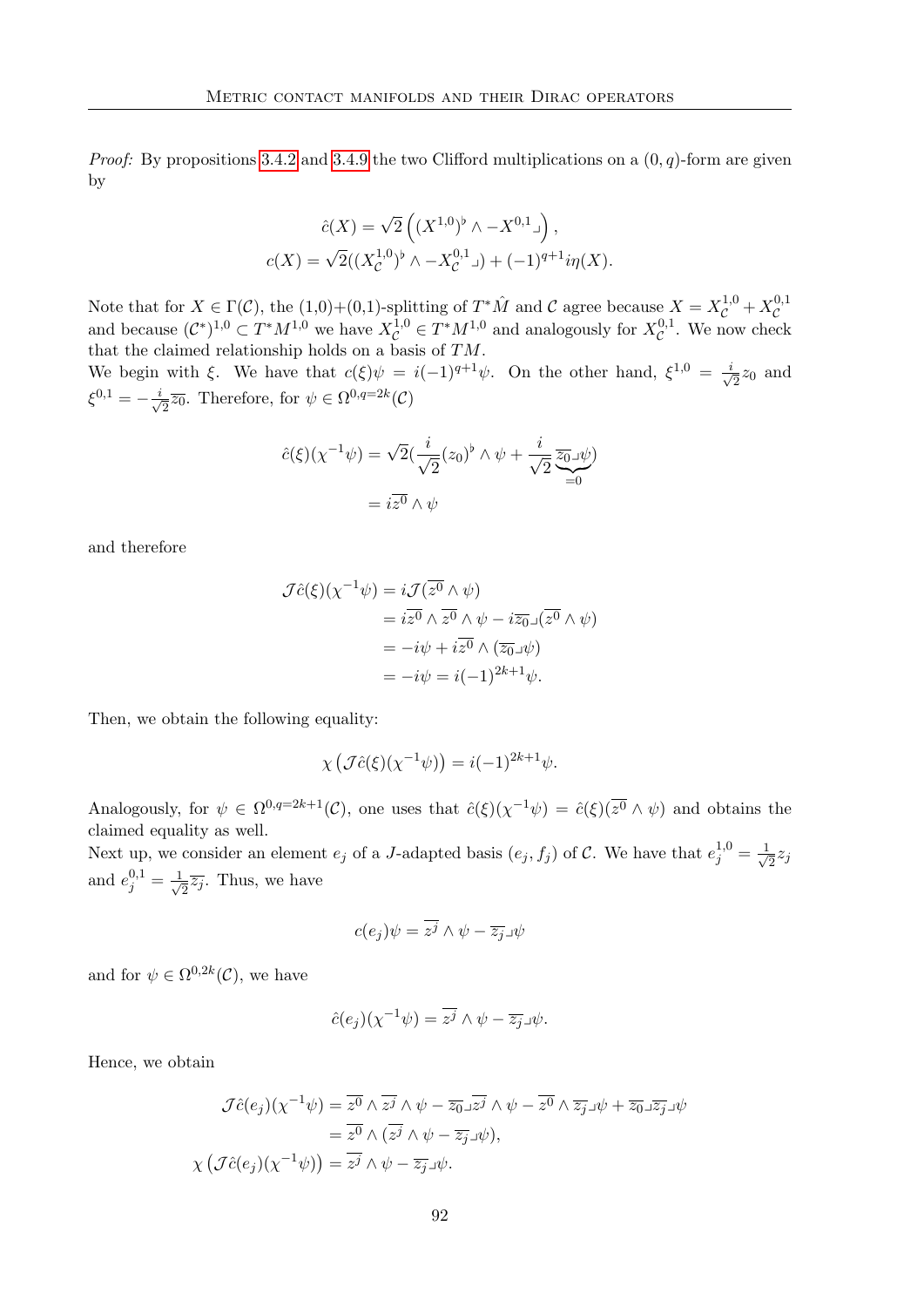For  $\psi \in \Omega^{0,2k+1}(\mathcal{C})$ , we have

$$
\begin{split}\n\hat{c}(e_j)(\chi^{-1}\psi) &= \hat{c}(e_j)(\overline{z^0} \wedge \psi) \\
&= \overline{z^j} \wedge \overline{z^0} \wedge \psi - \overline{z_j} \mathbf{1}(\overline{z^0} \wedge \psi) \\
&= \overline{z^j} \wedge \overline{z^0} \wedge \psi + \overline{z^0} \wedge (\overline{z_j} \mathbf{1}\psi), \\
\mathcal{J}\hat{c}(e_j)(\chi^{-1}\psi) &= \overline{z^0} \wedge \overline{z^j} \wedge \overline{z^0} \wedge \psi + \overline{z^0} \wedge \overline{z^0} \wedge (\overline{z_j} \mathbf{1}\psi) - \overline{z_0} \mathbf{1}(\overline{z^j} \wedge \overline{z^0} \wedge \psi) - \overline{z_0} \mathbf{1}(\overline{z^0} \wedge (\overline{z_j} \mathbf{1}\psi)) \\
&= -\overline{z_0} \mathbf{1} \overline{z^j} \wedge \overline{z^0} \wedge \psi - \overline{z_j} \mathbf{1}\psi \\
&= \overline{z^j} \wedge \psi - \overline{z_j} \mathbf{1}\psi.\n\end{split}
$$

This yields

$$
\chi\left(\mathcal{J}\hat{c}(e_j)(\chi^{-1}\psi)\right) = \overline{z^j} \wedge \psi - \overline{z_j} \mathcal{J}\psi.
$$

An analogous argument for  $f_i$  then yields the claim.

We now conclude our discussion of the relationship between the two spinor bundles and apply the results. We want to consider the geometric Dirac operator induced by  $\nabla^{TW}$ . To this end, we make some remarks about connections induced on the spinor bundle  $\mathbb{S}^c$  associated to the canonical  $Spin<sup>c</sup>$  structure on M. As in the almost-hermitian case, a connection on  $\mathbb{S}^c$  is defined by a metric connection  $\nabla$  on TM and a connection form Z on  $P_1$  which can be induced by a hermitian connection on  $TM$  (see section [3.4](#page-64-0) for more details). Here, we will consider the geometric Dirac operator  $\mathcal{H} = \mathcal{D}_c(\nabla^{TW}, \nabla^{TW})$  (for the notation, see section [5.1\)](#page-90-1). For reasons which will become clear later, we will call it the contact Hodge-Dolbeault operator. To compare it with the Hodge-Dolbeault operator on  $\hat{S}^c$ , we will first need to compare the spinor connections on the two bundles. We know that  $\nabla^{TW}$  is the restriction of  $\hat{\nabla}^b$  to TM. Thus, the covariant derivatives induced by the two connections on the bundles of forms coincide on  $\Lambda^{0,*}(\mathcal{C}^*)\subset \Lambda^{0,*}(T^*\hat{M})$ . By theorems [3.4.8](#page-70-0) and [3.4.12](#page-72-0) we then deduce that the spinor connections coincide on  $\Lambda^{0,*}(\mathcal{C}^*).$ 

Then, from the local formulæ of the geometric Dirac operators of  $\hat{\nabla}^b$  and  $\nabla^{TW}$ , we obtain the following expressions, where  $\psi \in \Gamma(\mathbb{S}^c)$ :

$$
\hat{\mathcal{H}}(\chi^{-1}\psi) = \hat{c}(\partial t)\hat{\nabla}^b{}_{\partial t}(\chi^{-1}\psi) + \hat{c}(\xi)\hat{\nabla}^b{}_{\xi}(\chi^{-1}\psi) + \sum_{i=1}^m \left(\hat{c}(e_j)\hat{\nabla}^b{}_{e_j} + \hat{c}(f_j)\hat{\nabla}^b{}_{f_j}\right)(\chi^{-1}\psi), \quad (5.5)
$$
\n
$$
\mathcal{H}\psi = c(\xi)\hat{\nabla}^b{}_{\xi}\psi + \sum_{i=1}^m \left(c(e_j)\hat{\nabla}^b{}_{e_j} + c(f_j)\hat{\nabla}^b{}_{f_j}\right)\psi.
$$

Now, using the relationship between Clifford multiplication on  $\hat{S}^c$  and  $\mathbb{S}^c$  above, we deduce

<span id="page-102-0"></span>
$$
\mathcal{H}\psi = \chi \mathcal{J}\hat{c}(\xi)\chi^{-1}\nabla_{\xi}^{TW}\psi + \sum_{i=1}^{m} \chi \mathcal{J}\hat{c}(e_j)\chi^{-1}\nabla_{e_j}^{TW}\psi + \chi \mathcal{J}\hat{c}(f_j)\chi^{-1}\nabla_{f_j}^{TW}\psi.
$$
 (5.6)

<span id="page-102-1"></span> $\setminus$ 

Furthermore,  $\hat{\nabla}^b$  and  $\chi$  commute: Let  $\varphi = \overline{z^0} \wedge \psi_0 + \psi_1 \in \Gamma(\hat{S}_+^c)$ ,  $\psi_0, \psi_1 \in \Gamma(\mathbb{S}^c)$ . Then,

$$
\chi(\hat{\nabla}^b x \varphi) = \chi \left( \hat{\nabla}^b \overline{z^0} \wedge \psi_0 + \overline{z^0} \wedge \hat{\nabla}^b x \psi_0 + \hat{\nabla}^b x \psi_1 \right)
$$
  
=  $\chi \left( \hat{\nabla}^b \overline{z^0} \wedge \psi_0 \right) + \hat{\nabla}^b x \psi_0 + \hat{\nabla}^b x \psi_1$   
=  $\chi \left( \hat{\nabla}^b \overline{z^0} \wedge \psi_0 \right) + \hat{\nabla}^b x (\chi \varphi).$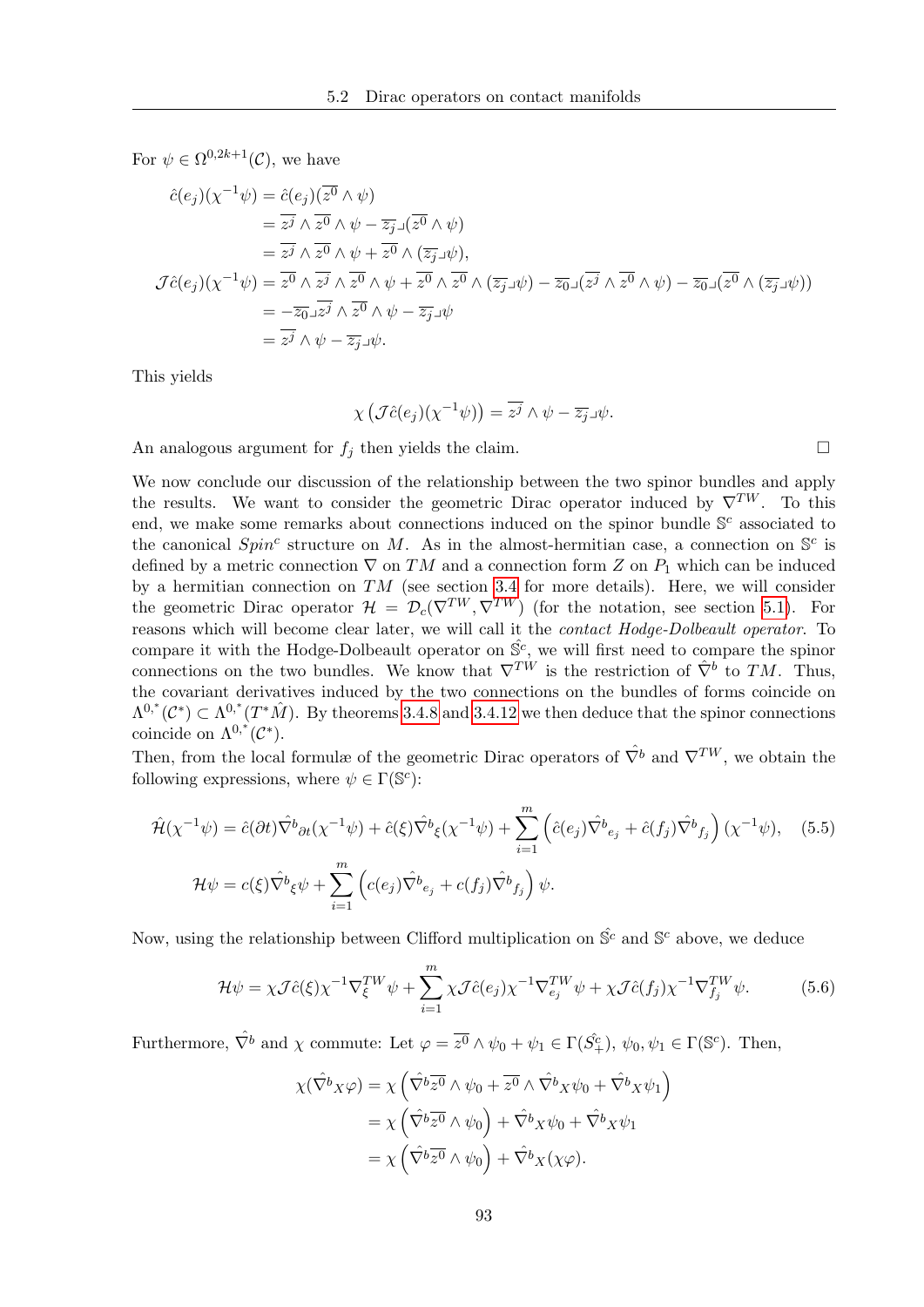Yet,  $\hat{\nabla}^b \overline{z^0} = 0$  for the following reason: We have

$$
\hat{\nabla}^b X \overline{z^0} = \frac{1}{\sqrt{2}} (\hat{\nabla}^b X dt - i \hat{\nabla}^b X \eta).
$$

Now, from equation [\(4.29\)](#page-87-0) in the discussion of contact connections, we know that  $\hat{\nabla}^b \partial t = 0$ . Furthermore, the restriction of  $\hat{\nabla}^b$  to  $TM$  is contact and thus  $\xi$  is  $\hat{\nabla}^b$ -parallel. Then, by corollary [3.4.6,](#page-67-0)  $\hat{\nabla}^b dt = \hat{\nabla}^b \eta = 0$  and thus  $\hat{\nabla}^b \overline{z^0} = 0$ . This proves the claimed relationship. Hence, we deduce the following formula from [\(5.6\)](#page-102-0):

$$
\mathcal{H}\psi = \chi \mathcal{J}\hat{c}(\xi)\hat{\nabla}^b \xi(\chi^{-1}\psi) + \sum_{i=1}^m \chi \mathcal{J}\hat{c}(e_j)\hat{\nabla}^b e_j(\chi^{-1}\psi) + \chi \mathcal{J}\hat{c}(f_j)\hat{\nabla}^b f_j(\chi^{-1}\psi).
$$

Using [\(5.5\)](#page-102-1), we obtain that

$$
\hat{\mathcal{H}}(\chi^{-1}\psi) = \hat{c}(\partial t)\chi^{-1}\hat{\nabla}^b{}_{\partial t}\psi - \mathcal{J}\chi^{-1}\mathcal{H}\psi.
$$

A similar result can be obtained using the isomorphism between  $\mathbb{S}^c_-|_M$  and  $\mathbb{S}^c$  instead of  $\chi$ . Writing this in the block form defined in [\(5.3\)](#page-100-0) with respect to the splitting  $\hat{S}^c = S^c \oplus \mathcal{J} S^c$ , we have

<span id="page-103-0"></span>
$$
\hat{\mathcal{H}} = \mathcal{J} \left( \hat{\nabla}^b \partial t - \begin{pmatrix} \mathcal{H} & 0 \\ 0 & K_1 \mathcal{H} K_2 \end{pmatrix} \right). \tag{5.7}
$$

We go back to the splitting  $\Omega^{0,*}(\hat{M}) = \overline{z^0} \wedge \Omega^{0,*}(\mathcal{C}) \oplus \Omega^{0,*}(\mathcal{C})$  and will give an alternative description. In order to do so, we remark that by the definition of  $z^0$  and  $\overline{z^0}$ , we have  $\eta^{1,0} =$  $-\frac{i}{\sqrt{2}}$  $\overline{z}z^0$  and  $\eta^{0,1} = \frac{i}{\sqrt{2}}$  $\frac{1}{2}\overline{z^0}$  and thus  $\hat{c}(\eta) = i\overline{z^0} \wedge + i\overline{z_0}$ . Hence, for  $\omega_1, \omega_2 \in \Omega^{0,*}(\mathcal{C})$  we have

$$
\mathcal{J}\hat{c}(i\eta)(\overline{z^0} \wedge \omega_1 + \omega_2) = -\mathcal{J}(\overline{z^0} \wedge +\overline{z_0}\square)(\overline{z^0} \wedge \omega_1 + \omega_2)
$$

$$
= \mathcal{J}(-\omega_1 - \overline{z^0} \wedge \omega_2)
$$

$$
= (-\overline{z^0} \wedge \omega_1 + \omega_2).
$$

Therefore, we obtain

$$
\frac{1}{2}(1 - \mathcal{J}\hat{c}(i\eta))(\overline{z^0} \wedge \omega_1 + \omega_2) = \overline{z^0} \wedge \omega_1,
$$
  

$$
\frac{1}{2}(1 + \mathcal{J}\hat{c}(i\eta))(\overline{z^0} \wedge \omega_1 + \omega_2) = \omega_2,
$$

i.e. we have that

$$
\frac{1}{2}(1 - \mathcal{J}\hat{c}(i\eta))\hat{S}^c|_M = \overline{z^0} \wedge \Lambda^{0,*}(\mathcal{C}^*),
$$
  

$$
\frac{1}{2}(1 + \mathcal{J}\hat{c}(i\eta))\hat{S}^c|_M = \Lambda^{0,*}(\mathcal{C}^*).
$$

In particular, we have that

$$
\frac{1}{2}(1 - \mathcal{J}\hat{c}(i\eta))\hat{S}_{+}^{\hat{c}}|_{M} = \overline{z^{0}} \wedge \Lambda^{0,odd}(\mathcal{C}^{*}),
$$
  

$$
\frac{1}{2}(1 + \mathcal{J}\hat{c}(i\eta))\hat{S}_{+}^{\hat{c}}|_{M} = \Lambda^{0,even}(\mathcal{C}^{*}).
$$

We define

$$
\mathbb{S}^c_+ = \Lambda^{0,even}(\mathcal{C}^*) \quad \text{and} \quad \mathbb{S}^c_- = \Lambda^{0,odd}(\mathcal{C}^*).
$$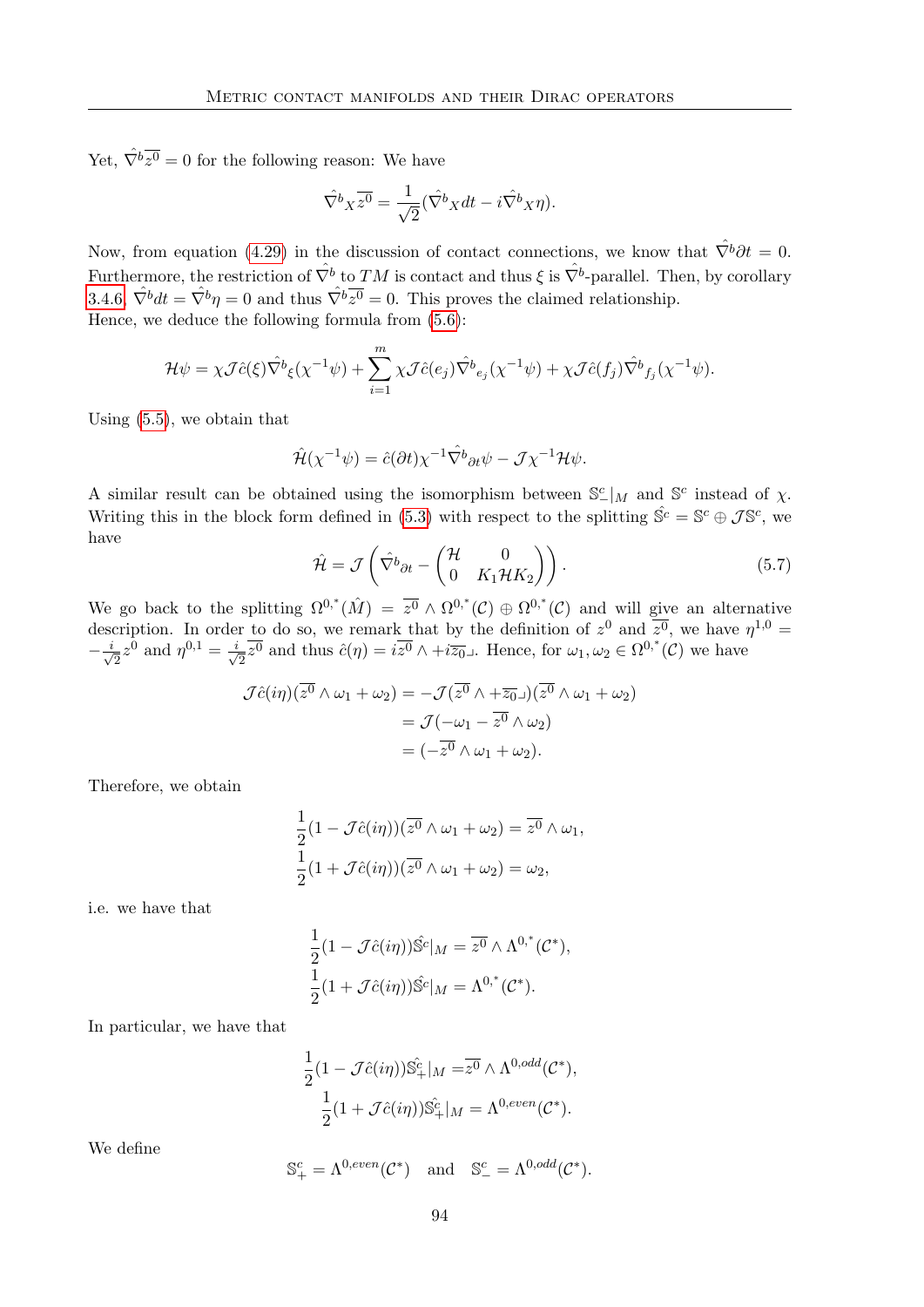By the above result and the known relationship between Clifford multiplication on  $\hat{\mathbb{S}}^c$  and  $\mathbb{S}^c$ , we have that  $\mathbb{S}^c_{\pm}$  are the eigenspaces of  $c(i\eta)$  to the eigenvalue  $\pm 1$ .

Now, let  $\omega \in \Omega^{0,q}(\mathcal{C})$ . Then,  $\overline{\partial}\omega \in \Omega^{0,q+1}(\hat{M})$  and therefore, it admits a splitting in the above sense, i.e. there exist  $(\overline{\partial}\omega)_0 \in \Omega^{0,q}(\mathcal{C})$  and  $(\overline{\partial}\omega)_1 \in \Omega^{0,q+1}(\mathcal{C})$  such that

$$
\overline{\partial}\omega = \overline{z^0} \wedge (\overline{\partial}\omega)_0 + (\overline{\partial}\omega)_1
$$
  
=  $\frac{1}{2}(1 - \mathcal{J}\hat{c}(i\eta))\overline{\partial}\omega + \frac{1}{2}(1 + \mathcal{J}\hat{c}(i\eta))\overline{\partial}\omega.$ 

Thus we obtain operators on  $\mathbb{S}^c$  as follows:

5.2.2 Definition We define the following operators:

<span id="page-104-0"></span>
$$
\overline{\partial}_0 \colon \mathbb{S}^c \longrightarrow \mathbb{S}^c
$$

$$
\omega \longmapsto (\overline{\partial}\omega)_0,
$$

$$
\overline{\partial}_c \colon \mathbb{S}^c \longrightarrow \mathbb{S}^c
$$

$$
\omega \longmapsto (\overline{\partial}\omega)_1 = \frac{1}{2}(1 + \mathcal{J}\hat{c}(i\eta))\overline{\partial}\omega
$$

with notation as above.

By construction, we have that  $\overline{\partial}_0(\mathbb{S}_{\pm}^c) \subset \mathbb{S}_{\pm}^c$  and  $\overline{\partial}_{\mathcal{C}}(\mathbb{S}_{\pm}^c) \subset \mathbb{S}_{\mp}^c$ . Furthermore, one has that

$$
\overline{z^0} \wedge \overline{\partial}_0 \omega = \frac{1}{2} (1 - \mathcal{J}\hat{c}(i\eta)) \overline{\partial} \omega \n= \frac{1}{2} \overline{\partial} \omega + \frac{1}{2} \mathcal{J}(\overline{z^0} \wedge \overline{\partial} \omega + \overline{z_0} \Box \overline{\partial} \omega) \n= \frac{1}{2} \overline{\partial} \omega + \frac{1}{2} (-\overline{z_0} \Box (\overline{z^0} \wedge \overline{\partial} \omega) + \overline{z^0} \wedge (\overline{z_0} \Box \overline{\partial} \omega)) \n= \overline{z^0} \wedge (\overline{z_0} \Box \overline{\partial} \omega)
$$

and thus, we have that  $\overline{\partial}_0 \omega = \overline{z_0} \Box \overline{\partial} \omega$ . We keep this in mind for later use. Now, let  $\varphi \in \Gamma(\hat{\mathbb{S}}_+^c)$  be *t*-independent. Then, using [\(5.7\)](#page-103-0), we have that

$$
\hat{\mathcal{H}}\psi = -\mathcal{J} \begin{pmatrix} \mathcal{H} & 0 \\ 0 & K_2 \mathcal{H} K_1 \end{pmatrix} \begin{pmatrix} \chi \varphi \\ 0 \end{pmatrix}
$$
  
=  $-\begin{pmatrix} 0 & K_1 \\ K_2 & 0 \end{pmatrix} \begin{pmatrix} \mathcal{H} & 0 \\ 0 & K_2 \mathcal{H} K_1 \end{pmatrix} \begin{pmatrix} \chi \varphi \\ 0 \end{pmatrix}$   
=  $\begin{pmatrix} 0 & \mathcal{H} K_1 \\ -K_2 \mathcal{H} & 0 \end{pmatrix} \begin{pmatrix} \chi \varphi \\ 0 \end{pmatrix},$ 

i.e. we have that  $\hat{\mathcal{H}}\psi = -\chi^{-1}\mathcal{J}\mathcal{H}\chi\psi$ , which implies

$$
\chi^{-1}\mathcal{H}\chi\varphi = \sqrt{2}\mathcal{J}(\overline{\partial} + \overline{\partial}^*)\varphi
$$

for any *t*-independent  $\varphi \in \Gamma(\mathbb{S}^c_+)$ , or, equivalently,

$$
\mathcal{H}\psi = \sqrt{2}\chi \mathcal{J}(\overline{\partial} + \overline{\partial}^*)\chi^{-1}\psi
$$

for any  $\psi \in \Gamma(\mathbb{S}^c)$ .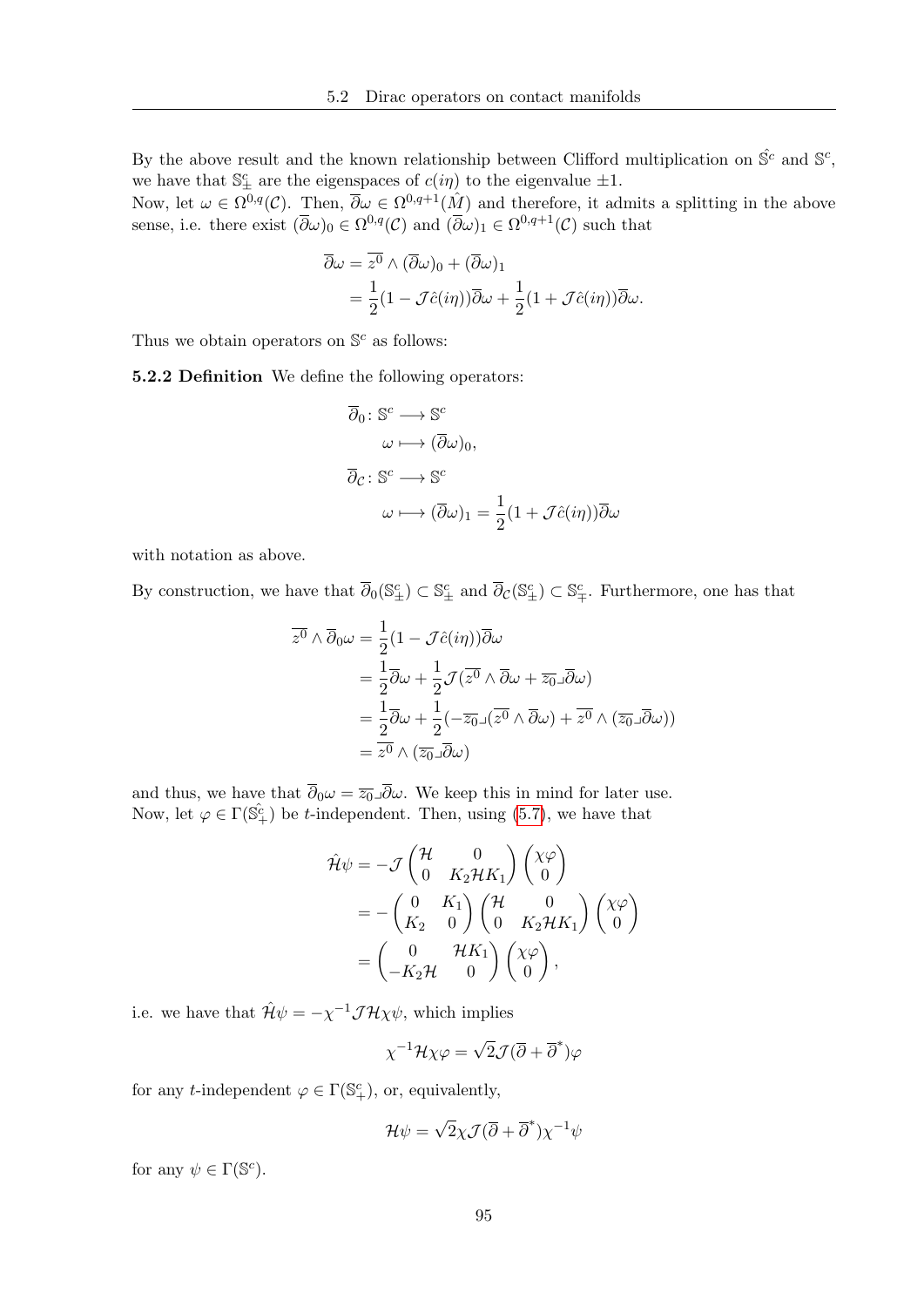Now, let  $\psi \in \Gamma(\mathbb{S}^c)$ . Then  $\psi = \psi_- + \psi_-$  with  $\psi_{\pm} \in \Gamma(\mathbb{S}^c_{\pm})$  and we obtain that

$$
(\overline{\partial} + \overline{\partial}^*)(\chi^{-1}\psi) = (\overline{\partial} + \overline{\partial}^*)(\overline{z^0} \wedge \psi_- + \psi_+)
$$
  
\n
$$
= (\overline{\partial}z^0) \wedge \psi_- - \overline{z^0} \wedge (\overline{\partial}\psi_-) + \overline{\partial}\psi_+ + \overline{\partial}^*(\overline{z^0} \wedge \psi) + \overline{\partial}^*\psi
$$
  
\n
$$
= -\overline{z^0} \wedge (\overline{\partial}c\psi_-) + \overline{z^0} \wedge \overline{\partial}0\psi_+ + \overline{\partial}c\psi_+ + \overline{\partial}^*(\overline{z^0} \wedge \psi_-) + (\overline{z^0} \wedge \overline{\partial}0 + \overline{\partial}c)^*\psi_+
$$
  
\n
$$
= \overline{z^0} \wedge (\overline{\partial}0\psi_+ - \overline{\partial}c\psi_-) + \overline{\partial}c\psi_+ + (\overline{z^0} \wedge \overline{\partial}0)^*\psi_+ + \overline{\partial}^*c\psi_+ + \overline{\partial}^*(\overline{z^0} \wedge \psi_-).
$$

We know that  $(\overline{z^0} \wedge)^* = \overline{z_0}$  ie  $(\overline{z^0} \wedge \overline{\partial}_0)^* = \overline{\partial}_0^*$  $\sqrt[*]{20}$  and because  $\overline{z_0} \lrcorner \psi_+ = 0$ , we obtain

$$
(\overline{\partial} + \overline{\partial}^*)(\overline{z^0} \wedge \psi_- + \psi_+) = \overline{z^0} \wedge (\overline{\partial}_0 \psi_+ - \overline{\partial}_c \psi_-) + \overline{\partial}_c \psi_+ + \overline{\partial}_c^* \psi_+ + \overline{\partial}^* (\overline{z^0} \wedge \psi_-). \tag{5.8}
$$

The term that still remains somewhat unclear is  $\overline{\partial}^* (\overline{z^0} \wedge \psi_-)$  and we now want to study it in some more detail: We have that

<span id="page-105-0"></span>
$$
(\alpha, \overline{\partial}^* (\overline{z^0} \wedge \psi_-))_{L^2} = (\overline{\partial} \alpha, \overline{z^0} \wedge \psi_-)_{L^2}
$$
  
\n
$$
= (\overline{z^0} \wedge \overline{\partial}_0 \alpha + \overline{\partial}_c \alpha, \overline{z^0} \wedge \psi_-)_{L^2}
$$
  
\n
$$
= (\overline{\partial}_0 \alpha, \overline{z_0} \vee (z^0 \wedge \psi_-))_{L^2} + (\overline{\partial}_c \alpha, \overline{z^0} \wedge \psi_-)_{L^2}
$$
  
\n
$$
= (\alpha, \overline{\partial}_0^* \psi_-)_{L^2} + (\overline{\partial}_c \alpha, \overline{z^0} \wedge \psi_-)_{L^2}.
$$

Now,  $\alpha$  admits a splitting  $\alpha = \alpha_- + \overline{z^0} \wedge \alpha_+$ . Using this, we obtain

$$
(\alpha, \overline{\partial}^*(\overline{z^0} \wedge \psi_-))_{L^2} = (\overline{\partial}_0 \alpha, \overline{\partial}_0^* \psi_-)_{L^2} + (\overline{\partial}_c \alpha_- + \overline{\partial}_c (\overline{z^0} \wedge \alpha_+), \overline{z^0} \wedge \psi_-)_{L^2}
$$
  
\n
$$
= (\alpha, \overline{\partial}_0^* \psi_-)_{L^2} + (\overline{\partial}_c \alpha_-, \overline{z^0} \wedge \psi_-)_{L^2} - (\overline{z^0} \wedge (\overline{\partial}_c \alpha_+), \overline{z^0} \wedge \psi_-)_{L^2}
$$
  
\n
$$
= (\alpha, \overline{\partial}_0^* \psi_-)_{L^2} + (\overline{z_0} \Box \overline{\partial}_c \alpha_-, \psi_-)_{L^2} - (\alpha_+, \overline{\partial}_c^* \psi_-)_{L^2}
$$
  
\n
$$
= (\alpha, \overline{\partial}_0^* \psi_-)_{L^2} - (\overline{z^0} \wedge \alpha_+, \overline{z^0} \wedge \overline{\partial}_c^* \psi_-)_{L^2} - (\overline{z_0} \Box \alpha_-, \overline{\partial}_c^* \psi_-)_{L^2}
$$
  
\n
$$
= (\alpha, \overline{\partial}_0^* \psi_-)_{L^2} - (\alpha, \overline{z^0} \wedge \overline{\partial}_c^* \psi_-)_{L^2}.
$$

Therefore, we conclude

$$
\overline{\partial}^* (\overline{z^0} \wedge \psi_-) = \overline{\partial}^*_{0} \psi_- - \overline{z^0} \wedge \overline{\partial}^*_{\mathcal{C}} \psi_-.
$$

Combining this with [\(5.8\)](#page-105-0) we obtain that

$$
(\overline{\partial} + \overline{\partial}^*) (\overline{z^0} \wedge \psi_- + \psi_+) = \overline{z^0} \wedge (\overline{\partial}_0 \psi_+ - \overline{\partial}_c \psi_-) + \overline{\partial}_c \psi_+ + \overline{\partial}_c^* \psi_+ + \overline{\partial}_0^* \psi_- - \overline{z^0} \wedge \overline{\partial}_c^* \psi_- = \overline{z^0} \wedge (\overline{\partial}_0 \psi_+ - \overline{\partial}_c \psi_- - \overline{\partial}_c^* \psi_-) + \overline{\partial}_c \psi_+ + \overline{\partial}_c^* \psi_+ + \overline{\partial}_0^* \psi_-.
$$

Using [\(5.2\)](#page-104-0), we then obtain that

$$
\mathcal{H}(\overline{z^{0}} \wedge \psi_{-} + \psi_{+}) = \sqrt{2} \chi^{-1} \left( \mathcal{J}(\overline{\partial} + \overline{\partial}^{*})(\overline{z^{0}} \wedge \psi_{-} + \psi_{+}) \right)
$$
  
\n
$$
= \sqrt{2} \chi^{-1} \left( (\overline{z^{0}} \wedge -\overline{z_{0}}) (\overline{z^{0}} \wedge (\overline{\partial}_{0} \psi_{+} - \overline{\partial}_{c} \psi_{-} - \overline{\partial}_{c}^{*} \psi_{-}) \right)
$$
  
\n
$$
+ \overline{\partial}_{c} \psi_{+} + \overline{\partial}_{c}^{*} \psi_{+} + \overline{\partial}_{0}^{*} \psi_{-}) \right)
$$
  
\n
$$
= -\sqrt{2} \chi^{-1} \left( (\overline{\partial}_{0} \psi_{+} - \overline{\partial}_{c} \psi_{-} - \overline{\partial}_{c}^{*} \psi_{-}) - \overline{z^{0}} \wedge (\overline{\partial}_{c} \psi_{+} + \overline{\partial}_{c}^{*} \psi_{+} + \overline{\partial}_{0}^{*} \psi_{-}) \right)
$$
  
\n
$$
= -\sqrt{2} (\overline{\partial}_{0} \psi_{+} - \overline{\partial}_{c} \psi_{-} - \overline{\partial}_{c}^{*} \psi_{-}) + \sqrt{2} (\overline{\partial}_{c} \psi_{+} + \overline{\partial}_{c}^{*} \psi_{+} + \overline{\partial}_{0}^{*} \psi_{-}).
$$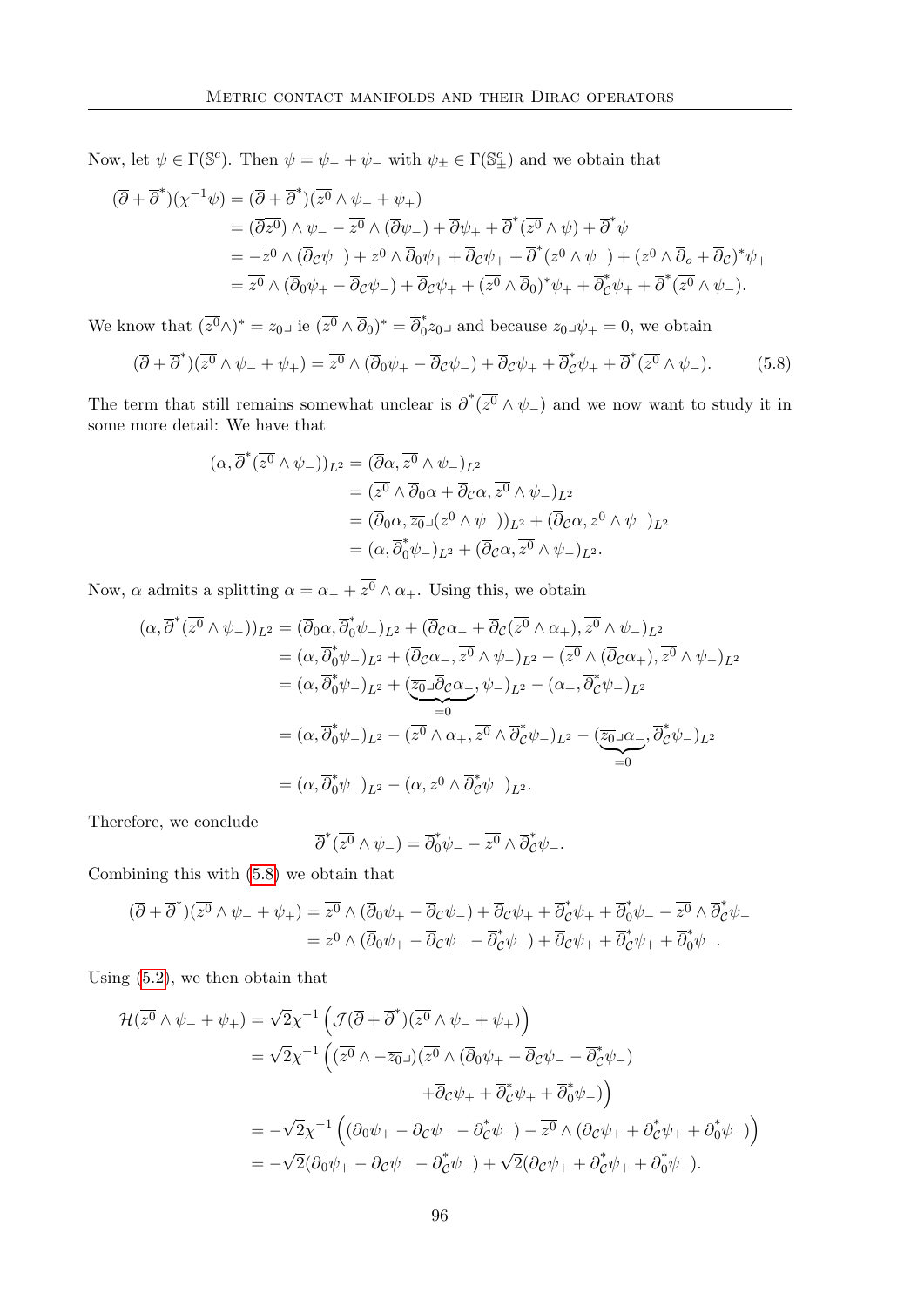Writing this in block form, i.e. writing  $\psi_+ + \psi_- = (\psi_+, \psi_-)^T$ , we obtain

<span id="page-106-0"></span>
$$
\mathcal{H}\begin{pmatrix} \psi_+ \\ \psi_- \end{pmatrix} = \sqrt{2} \begin{pmatrix} -\overline{\partial}_0 & (\overline{\partial}_\mathcal{C} + \overline{\partial}_\mathcal{C}^*) \\ (\overline{\partial}_\mathcal{C} + \overline{\partial}_\mathcal{C}^*) & \overline{\partial}_0^* \end{pmatrix} \begin{pmatrix} \psi_+ \\ \psi_- \end{pmatrix}.
$$
 (5.9)

Therefore, we can characterize the Tanaka-Webster connection of  $M$  as a connection inducing the Hodge-Dolbeault-like operator defined by [\(5.9\)](#page-106-0). Yet, as we know, there may be many connections inducing the same Dirac operator. We do, however, have the following uniqueness result:

### 5.2.3 Theorem (cf. [\[Nic05,](#page-117-0) Proposition 3.11])

Let  $(M, q, \eta, J)$  be a metric contact manifold that is CR. Then each class of Dirac equivalent connections contains at most one nice CR connection.

*Proof:* In order to prove this theorem, we extend  $\nabla$  to a connection  $\hat{\nabla}$  on the almost-hermitian manifold  $\hat{M}$  via the following formulæ:

$$
\hat{\nabla}.\partial t = 0
$$
 and  $(\hat{\nabla}_U V)(t, \cdot) = \nabla_{U(t, \cdot)} V(t, \cdot)$  and  $\hat{\nabla}_{\partial t} U = \frac{\partial}{\partial t} U$ ,

where  $U, V \in \Gamma(\hat{M}, TM)$  are interpreted as elements of  $\mathfrak{X}(M)$  parametrized by t, i.e.  $U(t, \cdot) \in$  $\mathfrak{X}(M)$ . It is obvious that the operator thus defined is a connection. We now prove that it is hermitian, i.e. that  $\hat{\nabla} \hat{J} = 0$ . As  $\hat{\nabla} \hat{J}$  is tensorial in both arguments, it is enough to test it on vector fields which form a pointwise basis, i.e. on  $\partial t$  and vector fields  $X, Y \in \mathfrak{X}(M)$  that are independent of t. For these, we obtain

$$
\hat{\nabla}_{\partial t}\hat{J}(\partial t) = \hat{\nabla}_{\partial t}(\hat{J}\partial t) - \hat{J}(\hat{\nabla}_{\partial t}\partial t)
$$
\n
$$
= \frac{\partial}{\partial t}\xi = 0,
$$
\n
$$
\hat{\nabla}_{X}\hat{J}(\partial t) = \hat{\nabla}_{X}(\hat{J}\partial t) - \hat{J}(\hat{\nabla}_{X}\partial t)
$$
\n
$$
= \nabla_{X}\xi = 0,
$$
\n
$$
\hat{\nabla}_{\partial t}\hat{J}(X) = \hat{\nabla}_{\partial t}(\hat{J}X) - \hat{J}(\hat{\nabla}_{\partial t}X)
$$
\n
$$
= \hat{\nabla}_{\partial t}(JX) - \hat{\nabla}_{\partial t}\eta(X)\partial t - \hat{J}(\frac{\partial}{\partial t}X)
$$
\n
$$
= 0
$$

and

$$
\hat{\nabla}_X \hat{J}(Y) = \hat{\nabla}_X \hat{J}Y - \hat{J}(\hat{\nabla}_X Y)
$$
  
=  $\nabla_X JY - J\nabla_X Y + \hat{\nabla}_X (\eta(Y)\partial t) + \eta(\nabla_X Y)\partial t$   
=  $(\nabla_X J)Y + (-X(\eta(Y)) + \eta(\nabla_X Y))\partial t$   
= 0,

where the last equality follows, because  $\nabla$  is contact and because

$$
X(\eta(Y)) = X(g(Y, \xi)) = g(\nabla_X Y, \xi) + g(Y, \nabla_X \xi) = \eta(\nabla_X Y).
$$

Having established that  $\hat{\nabla}$  is indeed hemitian, we now consider its torsion  $\hat{T}$ . For  $u, v \in T_xM$ and a t-independent vector field  $U \in \mathfrak{X}(M)$  such that  $U(x) = u$ , we have

$$
\hat{T}(u, v) = T(u, v), \n\hat{T}(u, \partial t) = \hat{\nabla}_u \partial t - \hat{\nabla}_{dt} U - [U, \partial t] = 0,
$$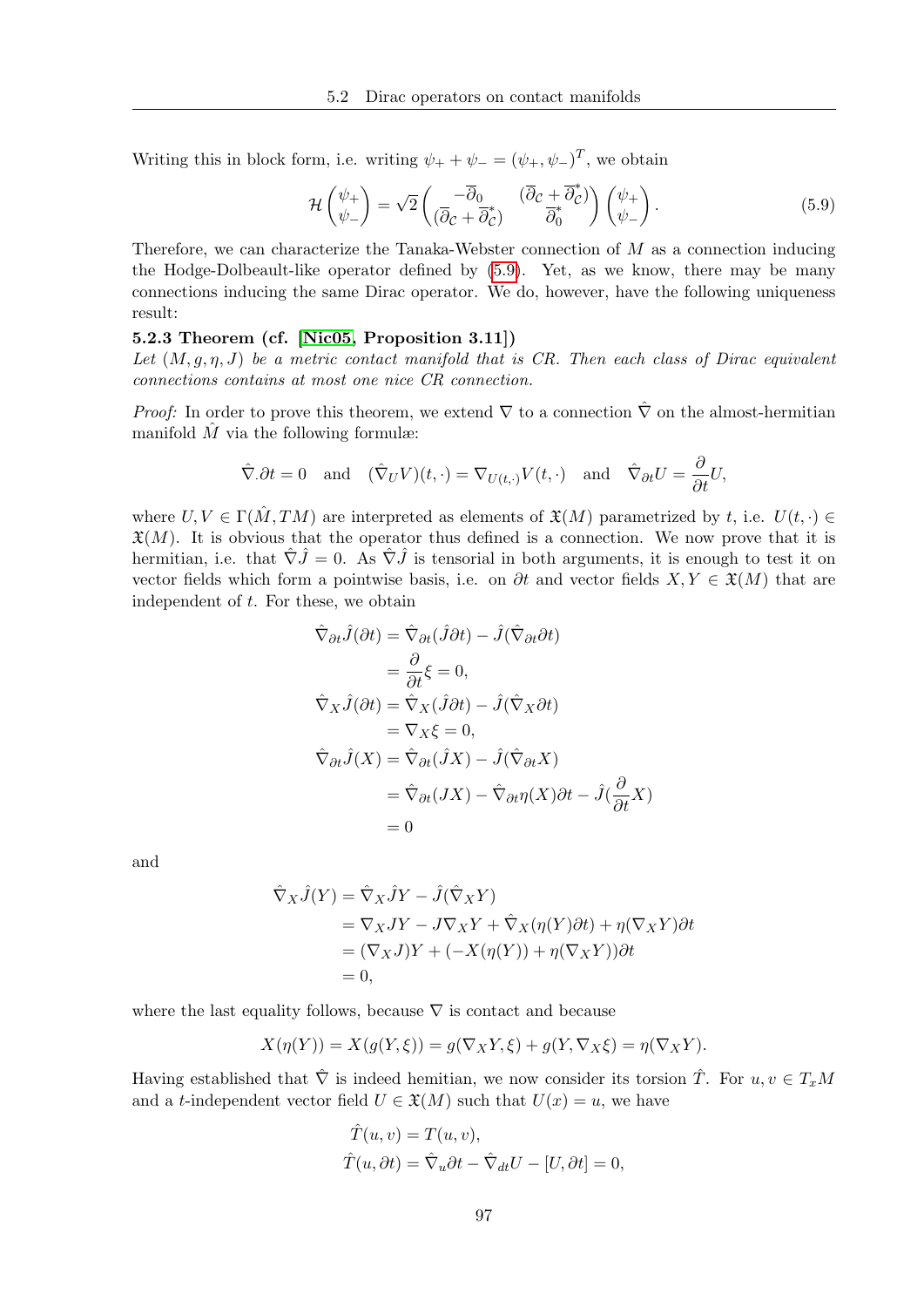which completely determines  $\hat{T}$  because it is tensorial. Thus, we can write

$$
\hat{T}=T,
$$

where we set  $\partial t \lrcorner T = 0$ . Then, by theorem [4.1.2,](#page-74-1) we can write

<span id="page-107-0"></span>
$$
\hat{T} = \hat{N} + \frac{1}{8}(\hat{d}^c\hat{F})^+ - \frac{3}{8}\mathfrak{M}(\hat{d}^c\hat{F})^+ + \frac{9}{8}\hat{\omega}^+ - \frac{3}{8}\mathfrak{M}\hat{\omega}^+ + \hat{B},\tag{5.10}
$$

where  $\hat{\omega}^+ \in \Omega^+(\hat{M})$  and  $\hat{B} \in \Omega_s^{1,1}(\hat{M}, T\hat{M})$ . On the other hand, we have for  $\hat{\nabla}^b$ 

$$
T^{b} = \hat{N} + \frac{1}{8}(\hat{d}^{c}\hat{F})^{+} - \frac{3}{8}\mathfrak{M}(\hat{d}^{c}\hat{F})^{+} + \frac{9}{8}\omega_{b}^{+} - \frac{3}{8}\mathfrak{M}\omega_{b}^{+} + B_{b},
$$

where again  $\omega_b \in \Omega^3(\hat{M})$  and  $B_b \in \Omega_s^{1,1}(\hat{M}, T\hat{M})$ . Thus, we can write

<span id="page-107-2"></span>
$$
\hat{T} = T^{b} + (\hat{T} - T^{b})
$$
  
=  $T^{b} + \frac{9}{8}\omega^{+} - \frac{3}{8}\mathfrak{M}\omega^{+} + B,$  (5.11)

where  $\omega^+ = \hat{\omega}^+ - \omega_b^+$  $\hat{b}$  and  $B = \hat{B} - B_b$ . In particular, this implies

$$
\begin{aligned} \mathfrak{b}T &= \mathfrak{b}\hat{T} = \mathfrak{b}T^b + \frac{9}{8}\omega^+ - \frac{3}{8}\mathfrak{b}\mathfrak{M}\omega^+ \\ &= \mathfrak{b}T^b + \omega^+, \end{aligned}
$$

where we made use of the fact that  $\mathfrak{b} \mathfrak{M} \omega^+ = \frac{1}{3}$  $\frac{1}{3}\omega^+$ . Therefore, we obtain

$$
\omega^+ = \mathfrak{b} T - \mathfrak{b} T^b.
$$

Because  $\mathfrak{b}T$  does not depend on  $\nabla$  but only on its Dirac equivalence class (cf. corollary [3.3.9\)](#page-60-0), the Dirac equivalence class of  $\nabla$  completely determines  $\omega^+$  and thus  $\hat{\omega}^+$ . What is more, we know that  $\omega^+ = \mathfrak{b}T - \frac{1}{3}$  $\frac{1}{3}\eta \wedge d\eta$  and thus that  $\partial t \mathcal{A}^+ = 0$ .

To show that  $\nabla$  is uniquely determined, we still need to show that B is also completely determined by the Dirac equivalence class of  $\nabla$ . Then, by [\(5.10\)](#page-107-0),  $\hat{T}$  would be completely determined and so gould be  $\hat{\nabla}$  and thus  $\nabla$ . We begin by noting that we know

$$
T(\partial t; \cdot, \cdot) = 0, \qquad T^{b}(\partial t; \cdot, \cdot) = 0 \quad \text{and} \tag{5.12}
$$

$$
T(\cdot; \partial t, \cdot) = 0,\qquad T^b(\cdot, \partial t, \cdot) = 0.
$$
\n
$$
(5.13)
$$

Because  $\partial t \lrcorner \omega^+ = 0$ , [\(5.12\)](#page-107-1) and [\(5.11\)](#page-107-2) imply that

<span id="page-107-3"></span><span id="page-107-1"></span>
$$
B(\partial t; \cdot, \cdot) = 0.
$$

Furthermore, by  $(5.11)$  and  $(5.13)$ , we obtain that

$$
B(\cdot; \partial t, \cdot) = \frac{3}{8} \mathfrak{M} \omega^+(\cdot; \partial t, \cdot)
$$

and thus, B is completely determined if one of the arguments is  $\partial t$ . Furthermore, because  $B \in \Omega^{1,1}(\hat{M}, T\hat{M})$ , we have that  $B(X;\xi, Y) = B(X;\partial t, Y)$  which is known. Furthermore, because  $\mathfrak{b}B$  is zero, we have

$$
0 = \mathfrak{b}B(X; \xi, Y) = \underbrace{B(X; \xi, Y)}_{\text{known}} + B(\xi; Y, X) + \underbrace{B(Y; X, \xi)}_{\text{known}}
$$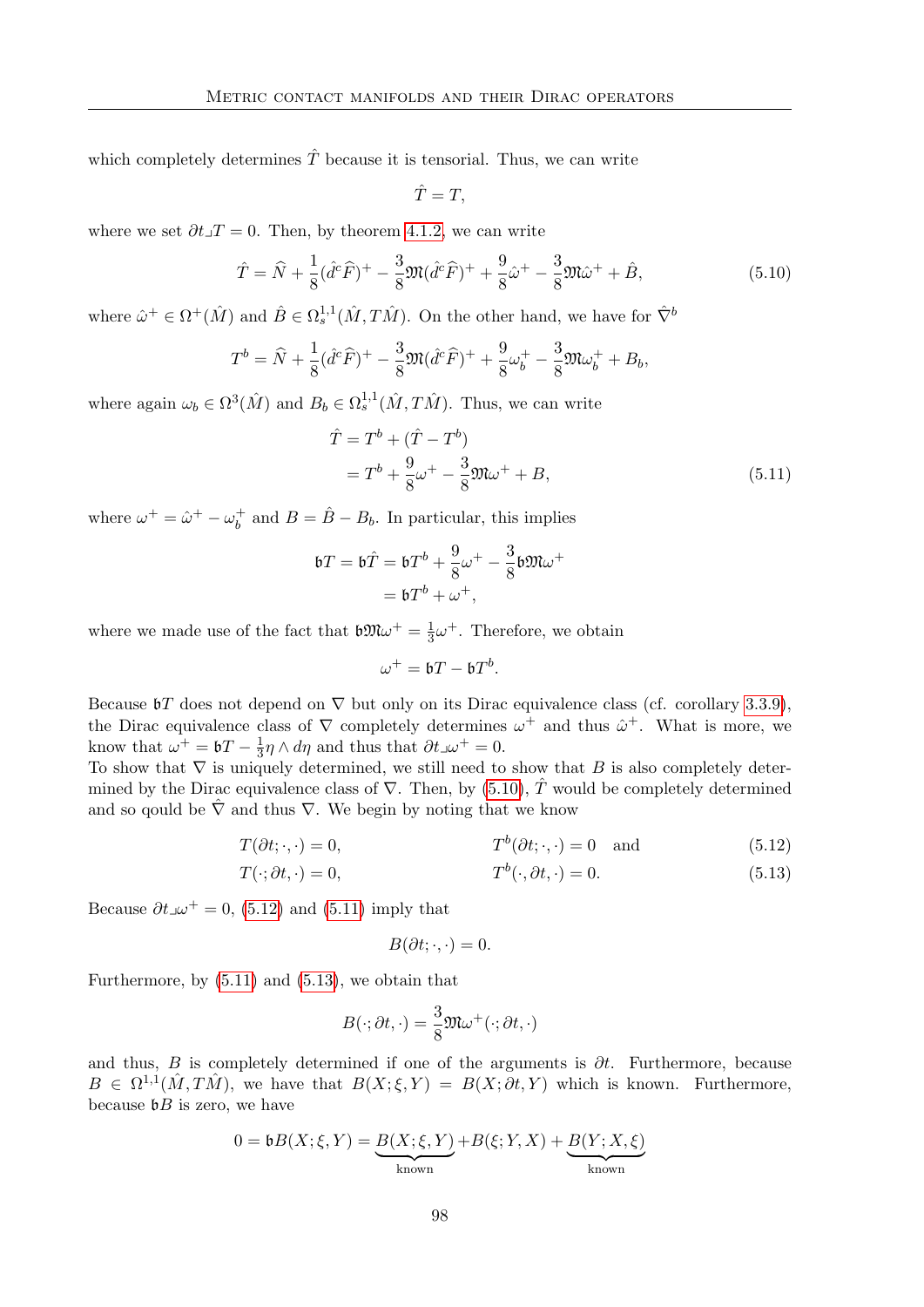for any vector fields  $X$  and  $Y$  and thus,  $B$  is completely determined if one of the arguments is ξ. Finally, we use the property that  $\nabla$  and  $\nabla^{TW} = \hat{\nabla}^b|_M$  are CR connections to deduce that

$$
0 = T(X; Y, Y) = T^{b}(X; Y, Z) + \frac{9}{8}\omega^{+}(X; Y, Z) - \frac{3}{8}\mathfrak{M}\omega^{+}(X; Y, Z) + B(X; Y, Z)
$$

$$
= \frac{9}{8}\omega^{+}(X; Y, Z) - \frac{3}{8}\mathfrak{M}\omega^{+}(X; Y, Z) + B(X; Y, Z)
$$

for any  $X, Y, Z \in \Gamma(\mathcal{C})$ , which completely determines B. This yields the claim.

In particular, this implies that the Tanaka-Webster connection of a strictly pseudoconvex CR manifold is the unique nice CR connection that induces the operator  $\mathcal H$  as defined in [\(5.9\)](#page-106-0). We can summarize our findings on the (generalized) Tanaka-Webster connection as follows:

### 5.2.4 Theorem

Let  $(M, q, \eta, J)$  be a metric contact manifold. Then the generalized Tanaka-Webster connection induces the contact Hodge-Dolbeault operator H defined for any  $\psi = \psi_+ + \psi_- \in \Gamma(\mathbb{S}^c)$  by

$$
\mathcal{H}\psi = \sqrt{2}\chi \mathcal{J}(\overline{\partial} + \overline{\partial}^*)(\overline{z^0} \wedge \psi_- + \psi_+)
$$

or, equivalently by

$$
\mathcal{H}\begin{pmatrix} \psi_+ \\ \psi_- \end{pmatrix} = \sqrt{2} \begin{pmatrix} -\overline{\partial}_0 & (\overline{\partial}_\mathcal{C} + \overline{\partial}_\mathcal{C}^*) \\ (\overline{\partial}_\mathcal{C} + \overline{\partial}_\mathcal{C}^*) & \overline{\partial}_0^* \end{pmatrix} \begin{pmatrix} \psi_+ \\ \psi_- \end{pmatrix}
$$

as its geometric Dirac operator.

If the manifold is CR, the Tanaka-Webster connection is the only nice CR connection to induce this operator as its geometric Dirac operator.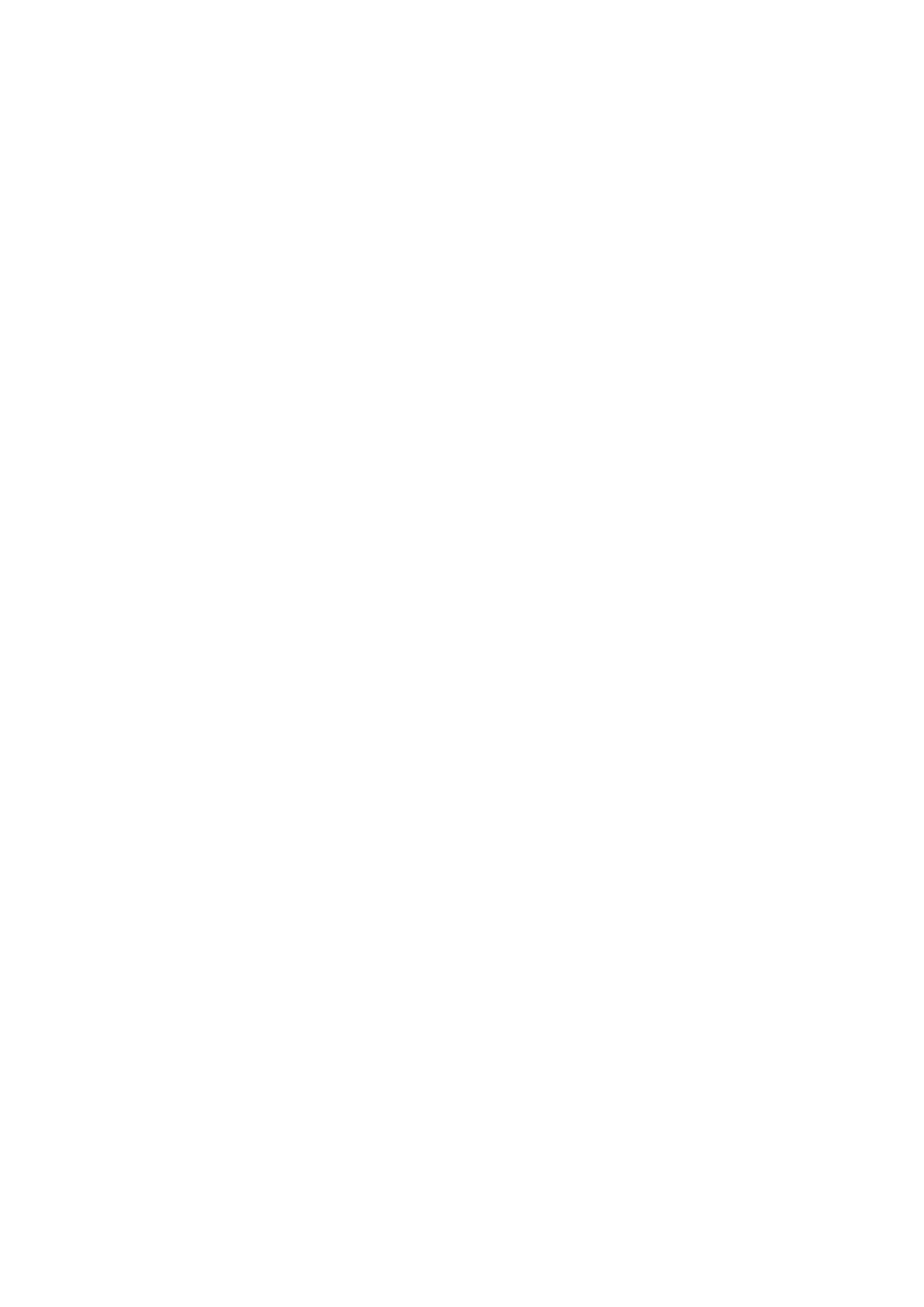# Appendix

# Connections on principal bundles

### A.1 Connections on principal bundles

The way we induce connections on a spinor bundle is based on the more general concept of connections on principal bundles and the connections (covariant derivatives) they induce on associated vector bundles. It is this theory that we review in this appendix. Because it serves mainly to list well-known facts for the convenience of the reader, we omit all proofs and refer the reader to [\[Bau09,](#page-116-0) chapter 3] which we used in writing this appendix. We begin by defining what we understand by a connection on a principal G-bundle  $P \stackrel{\hat{\pi}}{\rightarrow} M$ .

**A.1 Definition** The vertical tangent space of P is the subbundle  $TvP \subset TP$  given at each point by  $Tv_pP=T_p(P_{\pi p}).$ 

A *horizontal tangent space* is a vector space complement (at each point) of the vertical tangent space.

A connection  $Th$  on  $P$  is a smooth and right-invariant choice of a horizontal tangent space, i.e.  $Th_pP \subset T_pP$ ,  $Th_pP \oplus Tv_pP = T_pP$  at any point  $p \in M$  and  $dR_g(Th_pP) = Th_{pg}P$ , where  $R_g$ denotes right multiplication by g.

**A.2 Remark** The vertical tangent space is given by the kernel of the projection:  $Tv_pP = \text{ker}(\pi_p)$  and is furthermore isomorphic to all fundamental vector fields evaluated at  $p$ , where the fundamental vector fields are given by

$$
\widetilde{X}(p) = \frac{d}{dt}(\exp(tX)p)|_{t=0} \text{ where } X \in \mathfrak{g}.
$$

Another way to describe a connection is through a one-form with values in g, the Lie-algebra of G:

**A.3 Definition** A connection one-form is a form  $C \in \Omega^1(P, \mathfrak{g})$  such that

- (i)  $R_g^*C = Ad(g^{-1}) \circ C$ , where  $R_g$  stands for right multiplication,
- (ii)  $C(\widetilde{X}) = X$  for all  $X \in \mathfrak{g}$ .

These two definitions are equivalent in the following way:

# A.4 Proposition (cf. [\[Bau09,](#page-116-0) Satz 3.2])

Connections and connection one-forms are in a 1-to-1 correspondence defined as follows:

(1) If a connection Th is given, define C by

$$
C_p(X(p) + Y_h) = X \quad \text{for all } X \in \mathfrak{g}, Y_h \in TH_pP.
$$

(2) Let C be given. Then define Th as the kernel of C.

Yet another way to describe a connection is by local connection forms: Given a local section  $s \in \Gamma(U, P)$  and a connection one-form C, we define

$$
C^s = C \circ ds \in \Omega^1(U, \mathfrak{g}).
$$

These local forms then fulfil a certain transformation rule which we shall describe now. In order to do so, we establish certain functions: Let  $s_i \in \Gamma(U_i, P), s_j \in \Gamma(U_i, P)$  be two local sections. Then there exists a transition function  $g_{ij} \in C^{\infty}(U_i \cap U_j, G)$  such that

$$
s_i(x) = s_j(x)g_{ij}(x)
$$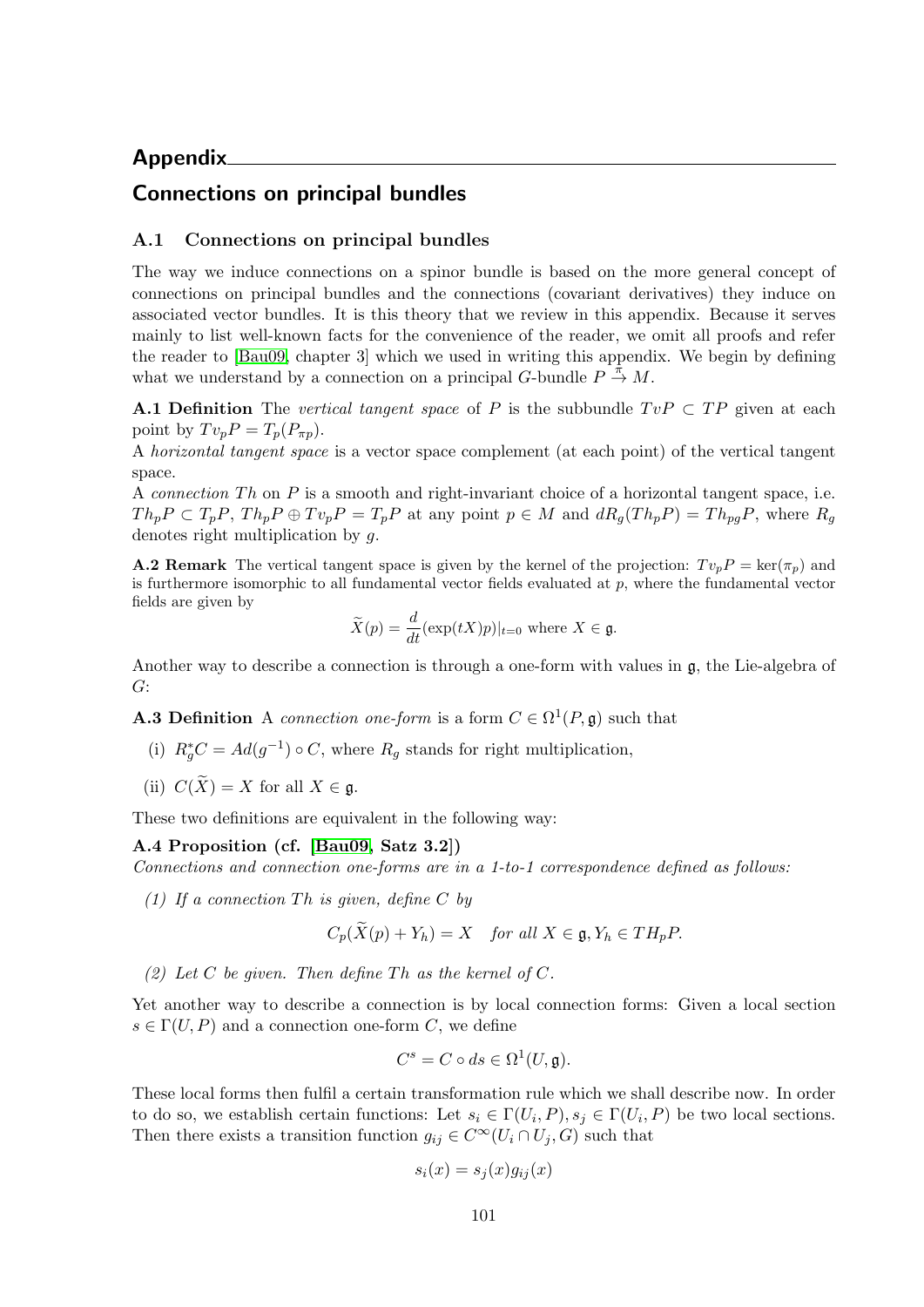for any  $x \in U_i \cap U_j$ . Furthermore, we consider the *Maurer Cartan form*  $\mu_G \in \Omega^1(G, \mathfrak{g})$  defined by  $(\mu_G)_q = dL_{q^{-1}}$ . We then define the functions

$$
\mu_{ij} = g_{ij}^* \mu_G
$$
 i.e.  $\mu_{ij}(X) = dL_{g_{ij}(x)^{-1}}(dg_{ij}(X))$  for  $X \in T_x(U_i \cap U_j)$ .

Using these, we can now state the transformation rule:

### A.5 Proposition (cf. [\[Bau09,](#page-116-0) Satz 3.3])

(1) Let C be a connection one-form and  $s_i, s_j$  local sections of P. Then the local forms  $C^{s_i}, C^{s_j}$ satisfy the following transformation rule:

$$
C^{s_i} = Ad(g_{ij}^{-1}) \circ C^{s_j} + \mu_{ij}.
$$

(2) Let  $\{(U_i, s_i)\}\)$  be an open cover of M with local sections of P and let  $\{C_i \in \Omega^1(U_i, \mathfrak{g})\}\)$  fulfilly

$$
C_i = Ad(g_{ij}^{-1}) \circ C_j + \mu_{ij}.
$$

Then there exists a connection one-form C such that  $C^{s_i} = C_i$ .

Having reviewed the various ways to define connections on a principal bundle, we now move on to discussing how a connection on a principal  $G$ -bundle  $P$  defines a connection on an associated vector bundle  $E = P \times_{\rho} V$  where  $\rho: G \to GL(V)$  is a representation of the Lie group G. The first step is to define an absolute differential  $D^C \colon \Omega^k(M, E) \to \Omega^{k+1}(M, E)$ . To define this operator, we note that  $\Omega^k(M, E) \simeq \Omega^k(P, V)^{(G, \rho)},$  where

$$
\Omega^k(P,V)^{(G,\rho)} = \{ \omega \in \Omega^k(P,V) | X \lrcorner \omega = 0 \text{ for all vertical } X \text{ and } R_a^* \omega = \rho(a^{-1}) \circ \omega \quad \forall a \in G \}.
$$

<span id="page-111-0"></span>We then define

$$
D^{C}: \Omega^{k}(P, V) \longrightarrow \Omega^{k+1}(P, V)
$$
  

$$
\omega \longmapsto d\omega(\text{proj}_{ThP}, ..., \text{proj} ThP).
$$
 (A.14)

It can be shown that  $D^C(\Omega^k(P, V)^{(G,\rho)}) \subset \Omega^{k+1}(P, V)^{(G,\rho)}$  and therefore  $D^C$  induces an operator on  $\Omega^k(M,E)$ .

**A.6 Definition** The operator  $d^C: \Omega^k(M, E) \longrightarrow \Omega^{k+1}(M, E)$  induced by the operator defined by [\(A.14\)](#page-111-0) is called the absolute differential induced by the connection C.

For this absolute differential we have the following result:

### A.7 Proposition (cf. [\[Bau09,](#page-116-0) Satz 3.11])

The absolute differential  $d^C$  satisfies the following identity for any  $\sigma \in \Omega^k(M, E), \omega \in \Omega^l(M, E)$ .

$$
d^C(\sigma \wedge \omega) = (d^C \sigma) \wedge \omega + (-1)^k \sigma \wedge (d^C \omega).
$$

Now, note that we have  $\Omega^0(M, E) \simeq \Gamma(E)$  and  $\Omega^1(M, E) \simeq \Gamma(T^*M \otimes E)$  and by the preceding proposition  $d^C \colon \Gamma(E) \to \Gamma(T^*M \otimes E)$  is a covariant derivative.

A.8 Definition The differential operator

<span id="page-111-1"></span>
$$
\nabla^C:=d^C|_{\Omega^0(M,E)}:\Gamma(E)\longrightarrow \Gamma(T^*M\otimes E)
$$

is called the covariant derivative induced by C.

We have the following local formula for  $\nabla^C$ :

### A.9 Proposition (cf. [\[Bau09,](#page-116-0) Satz 3.12])

Let C be a connection one-form on P and  $E = P \times_{\rho} V$  a vector bundle associated to P. Let furthermore  $e \in \Gamma(E)$  with local representation  $e|_U = [s, v]$  where  $s \in \Gamma(U, P)$  and  $v \in C^{\infty}(U, V)$ . Then the following formula holds:

$$
(\nabla_X^C e)(x) = [s(x), d_x v(X(x)) + \rho_*(C^s(X(x)))v(x)].
$$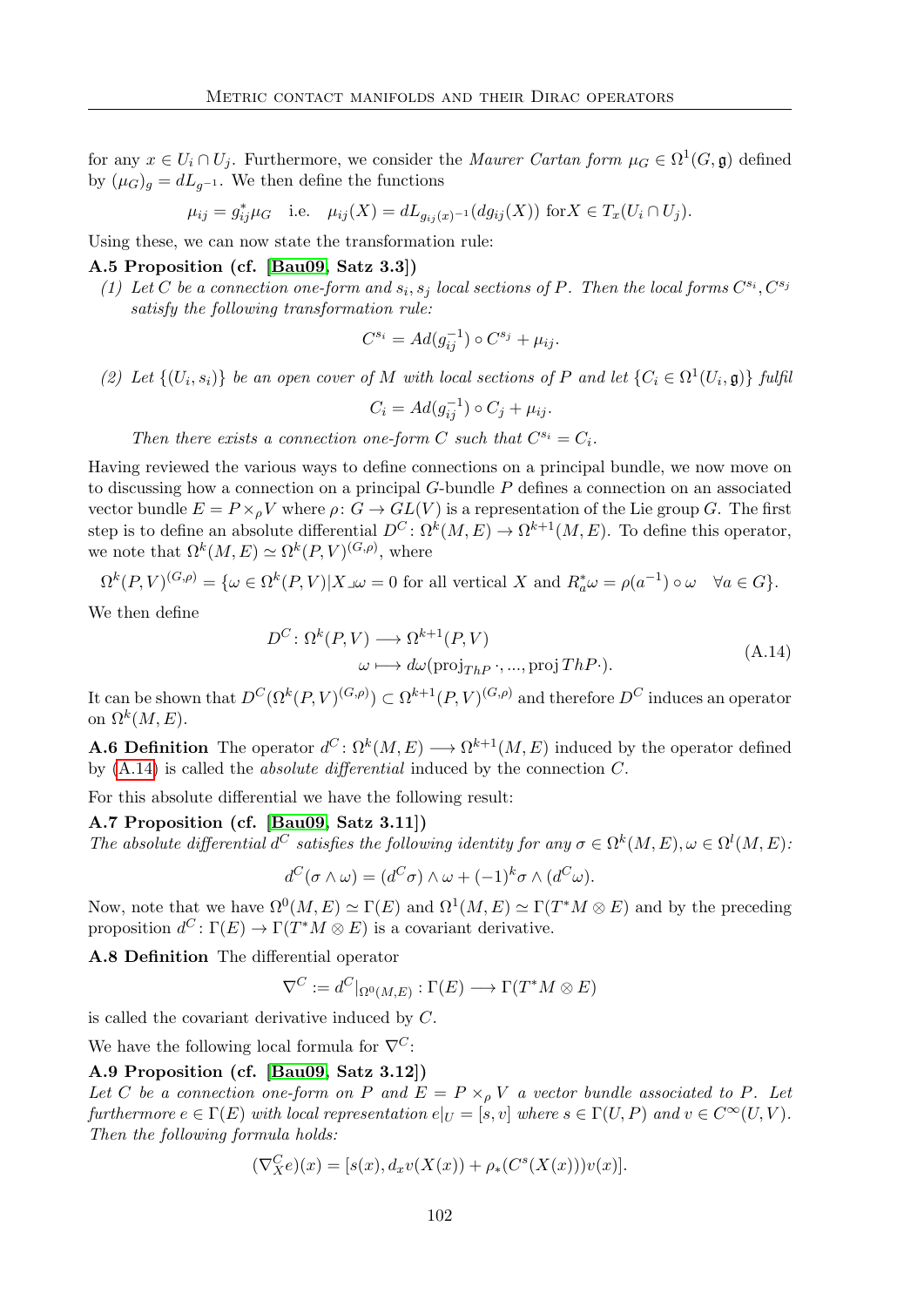### A.2 Reductions and extensions of principal bundles

Reductions and extensions of principal bundles are important tools for changing the structure group of a principal bundle. In this appendix, we first introduce the two notions and then describe how connections behave with respect to extensions and reductions.

**A.10 Definition** Let  $(P, \pi, M, G)$  be a principal bundle and  $\lambda: H \to G$  a morphism of Lie groups (i.e. smooth and compatible with the multiplication). Then a  $\lambda$ -reduction of P is a principal H-bundle  $(Q, \pi_Q, M, H)$  together with smooth map  $f: Q \to P$  such that

(i) 
$$
\pi \circ f = \pi_Q
$$
,

(ii)  $f(qh) = f(q)\lambda(h)$  for all  $q \in Q$  and  $h \in H$ ,

or, equivalently, such that the following diagram commutes:



If  $\iota : H \hookrightarrow G$  is the inclusion map of the subgroup  $H < G$ , we simply call a *ι*-reduction an H-reduction.

Under a reduction, associated vector bundles behave as follows:

### A.11 Proposition (cf. [\[Bau09,](#page-116-0) Satz 2.17])

Let  $(Q, f)$  be a  $\lambda$ -reduction of P and  $\rho: G \to GL(V)$  a representation. Then there is a vector bundle isomorphism (i.e. a bijective vector bundle morphism) of the associated vector bundles

$$
Q \times_{\rho\lambda} V \xrightarrow{\sim} P \times_{\rho} V
$$

$$
[q, v] \longmapsto [f(q), v]
$$

The operation of reducing the structure group of a principal bundles has an inverse of sorts, the extension of a principal bundle:

**A.12 Definition** Let Q be a principal H-bundle and let  $\lambda: H \to G$  be a Lie group morphism. Then H acts on G by  $h \cdot g = \lambda(h) \cdot g$  and

$$
P:=Q\times_{\lambda}G
$$

is called a  $\lambda$ -extension of Q.

The following theorem explains how extensions and reductions relate to each other:

### A.13 Proposition (cf. [\[Bau09,](#page-116-0) Satz 2.18])

Let  $(Q, \pi_Q, M; H)$  be a principal H-bundle and  $\lambda: H \to G$  a Lie group morphism. Then the following holds:

- (1) The  $\lambda$ -extension of Q is a principal G-bundle over M.
- (2) Define

$$
f \colon Q \longrightarrow P = Q \times_{\lambda} G
$$

$$
q \mapsto [q, 1].
$$

Then  $(Q, f)$  is a  $\lambda$ -reduction of P.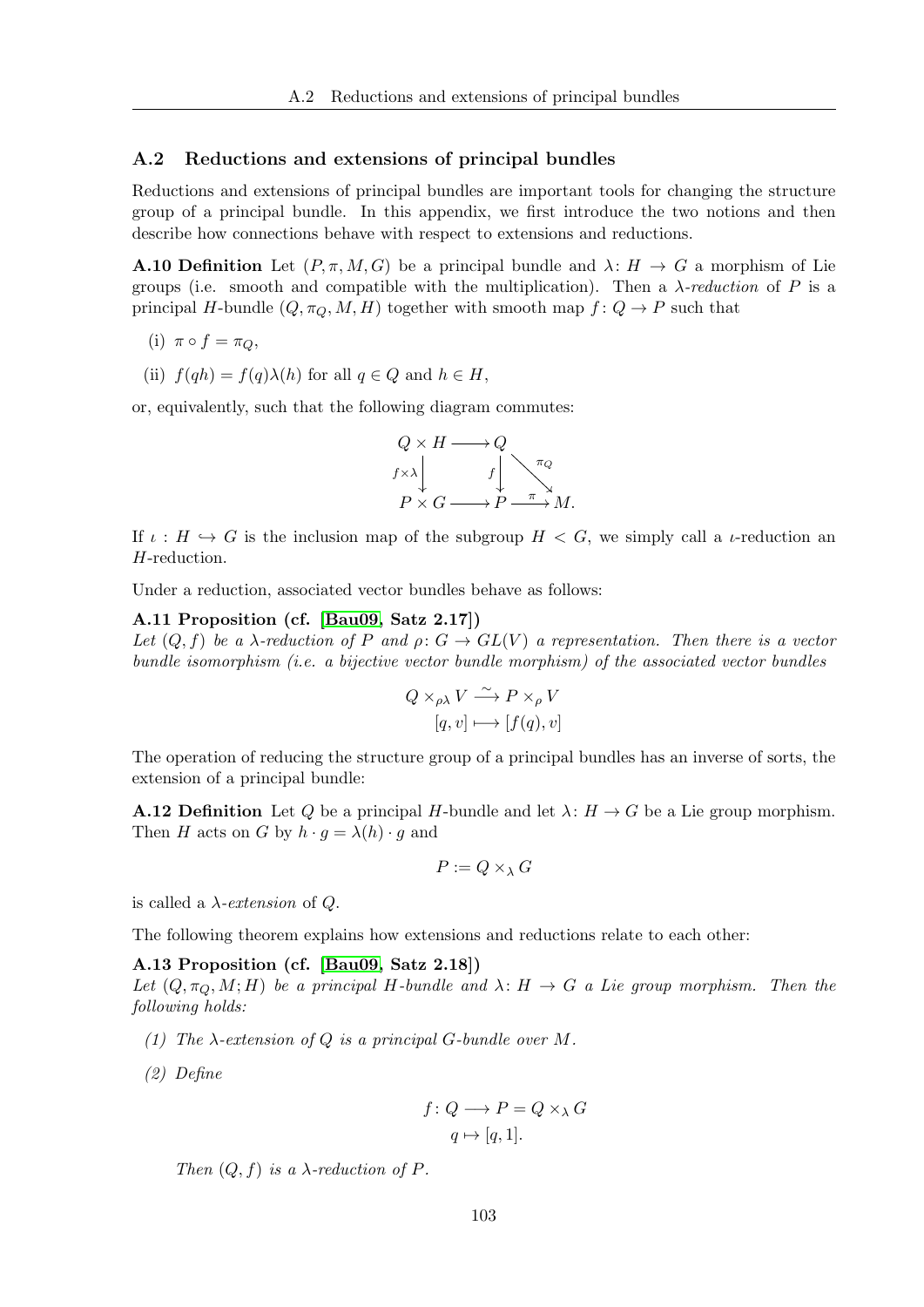(3) Let  $(Q, f)$  be a  $\lambda$ -reduction of a principal G-bundle P. Then P is isomorphic to the  $\lambda$ extension of Q.

Now, given a connection on a principal bundle, we ask ourselves whether this connection induces one on the extension (reduction) of the bundle. The answer is given by the following proposition:

### A.14 Proposition (cf. [\[Bau09,](#page-116-0) Satz 4.1])

Let  $(P, \pi_P, M, G)$  be a principal G-bundle,  $\lambda: H \to G$  and  $((Q, \pi_Q, M, H), f)$  a  $\lambda$ -reduction of P. Let furthermore C be a connection form on Q. Then there exists exactly one connection form  $\overline{C}$  on P such that

$$
df_q(Th_q^C(Q)) = Th_{f(q)}^C P,\tag{A.15}
$$

or, equivalently,

$$
f^*\overline{C} = \lambda_* \circ C. \tag{A.16}
$$

**A.15 Definition** In the situation as described above, C is called a  $\lambda$ -reduction of  $\overline{C}$  and  $\overline{C}$  is called a  $\lambda$ -extension of C.

Note that by the above proposition, extensions of connections always exist. Reductions, however, do not exist in general.

### A.3 The case of frame bundles

With any manifold, we have a particular principal bundle, the *frame bundle*. The (general) frame bundle  $P_{GL}(M)$  is the bundle of all frames or bases, i.e.

$$
(P_{GL}(M))_x = \{s = (s_1, ..., s_n)|s \text{ is a basis of } T_xM\},\
$$

$$
P_{GL}(M) = \coprod_{x \in M} (P_{GL}(M))_x
$$

If M is n-dimensional, it is a principal  $GL_n$ -bundle, with the action of  $A = (A_{ij}) \in GL_n$  given by

$$
(s_1, ..., s_n) \cdot A = \left(\sum_{j=1}^n s_j A_{j1}, ..., \sum_{j=1}^n s_j A_{jn}\right).
$$

This bundle is closely related to the tangent bundle and to its dual and exterior powers: The tangent bundle can be realized as an associated vector bundle as follows: Let  $\rho: GL_n \to GL(\mathbb{R}^n)$ be the standard matrix action (left multiplication, with  $\mathbb{R}^n$  considered as a space of column vectors). Then the tangent bundle is isomorphic to the vector bundle associated to  $P_{GL}(M)$  by  $\rho$ :

$$
TM \simeq P_{GL}(M) \times_{\rho} \mathbb{R}^n.
$$

The isomorphism is given as follows: Denote  $e_1, ..., e_n$  the standard basis of  $\mathbb{R}^n$  and fix a basis  $s = (s_1, ..., s_n)$  of  $T_xM$  and let  $X \in T_xM$ . Then, X can be written as  $X = \sum_j X_j s_j$  and is then mapped to  $[s, \sum_j X_j e_j]$ . One easily verifies that this mapping is well-defined and is indeed an isomorphsim.

Furthermore, we consider the dual representation  $\rho^* \colon GL_n \to GL((\mathbb{R}^n)^*)$ . It is given by  $\rho^*(A)(\alpha)(X) = \alpha(\rho(A^{-1})X)$  for any  $A \in GL_n, \alpha \in (\mathbb{R}^n)^*$  and  $X \in \mathbb{R}^n$ . Thus, writing  $\alpha$  as a line vector,  $\rho^*(A)\alpha = \alpha \cdot A^{-1}$ . Then we have that

$$
T^*M \simeq P_{GL}(M) \times_{\rho^*} (\mathbb{R}^n)^*,
$$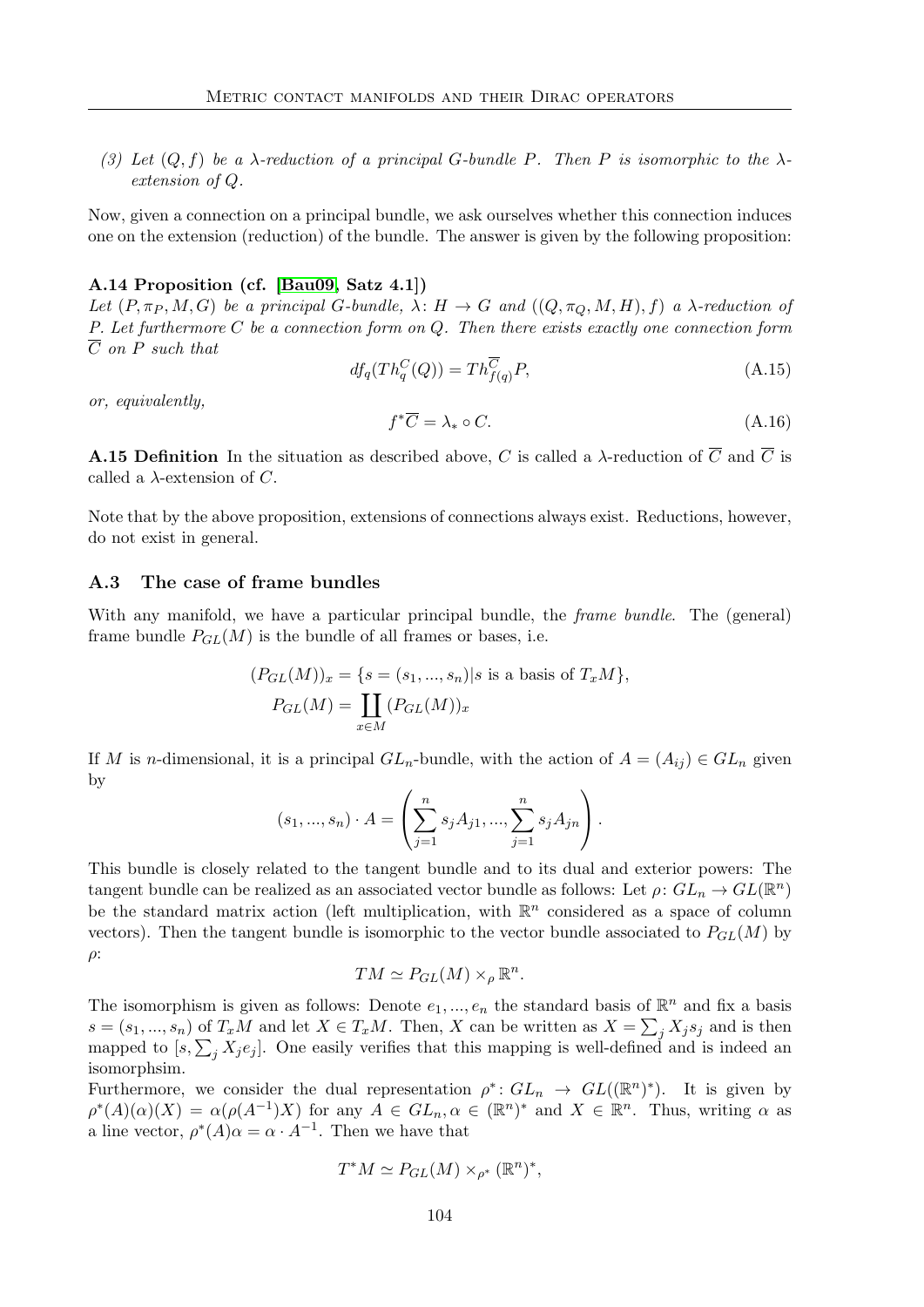where the isomorphism is constructed analogously to the one for  $TM$ .

The space of exterior powers of  $T^*M$  can also be constructed as a vector bundle associated to the frame bundle in a similar way. To this end, we extend the representation  $\rho$  to a representation  $\rho^k$  with image in  $GL(\Lambda^k(\mathbb{R}^n)^*)$  as follows: The endomorphism  $\rho^k(A)$  is defined on elements of type  $\alpha_1 \wedge ... \wedge \alpha_k$  as follows:

$$
\rho^k(A)(\alpha_1 \wedge \ldots \wedge \alpha_k) = (\rho^*(A)\alpha_1) \wedge \ldots \wedge (\rho^*(A)\alpha_k)
$$

and extended linearly. We then have an isomorphism

$$
P_{GL}(M) \times_{\rho^k} \Lambda^k((\mathbb{R}^n)^*) \xrightarrow{\sim} \Lambda^k(T^*M)
$$
  

$$
[(s_1, ..., s_n), e^{i_1} \wedge ... \wedge e^{i_k}] \longmapsto s^{i_1} \wedge ... \wedge s^{i_k}.
$$

If M has additional structure, we can reduce the structure group of the frame bundle: Let  $(M, g)$  be a Riemannian manifold. We can then form the bundle of orthonormal bases  $P_O(M)$ which is an O-reduction with the reduction map simply given by the inclusion map. If  $(M, g)$  is additionally oriented, one can form the bundle of oriented, orthonormal frames  $P_{SO}(M)$  which is a reduction of the structure group to the special orthogonal group. The structure group can be further reduced to the unitary group when M admits an almost-hermitian structure; this is discussed in section [1.1.](#page-10-0)

Because the frame bundles are so closely related to the tangent bundle, every covariant derivative  $\nabla$  on TM induces a connection on  $P_{GL}(M)$ , defined by local connection forms as follows: Given a local basis  $(s_1, ..., s_n)$  over  $U \subset M$ ,  $\nabla$  can be locally expressed by  $\nabla s_i = \sum_{k=1}^n \omega_{kj} \otimes s_k$  where  $\omega_{kj} \in \Omega^1(U)$ . Then a connection form on the frame bundle  $C \in \Omega^1(P_{GL}(M), \mathfrak{gl}_n)$  is defined locally by

$$
C^s = \sum_{i,j=1}^n \omega_{ij} B_{ij},
$$

where  $B_{ij} \in \mathbb{R}^{n \times n}$  is defined by  $(B_{ij})_{kl} = \delta_{ik}\delta_{jl}$ . In other words,  $C^{s}(X)$  is simply the matrix  $(\omega_i j(X))_{i,j=1}^n$ .

Now, if  $(M, g)$  is Riemannian and  $\nabla$  is metric, it induces a connection on the bundle of orthogonal frames  $P_O(M)$  (on  $P_{SO}(M)$  if  $(M, q)$  is oriented) and the local formula can be written as follows:

$$
(Cs)(X) = \frac{1}{2} \sum_{i < j} g(\nabla_X s_i, s_j) E_{ij},
$$

where  $E_{ij} = -B_{ij} + B_{ji}$ .

The connection induced on  $P_G(M)$  (we note the structure group simply G, the following result holds for all possible structure groups) then induces a covariant derivative on the associated vector bundle TM again. We shall note this covariant derivative  $\nabla^C$ . Then  $\nabla^C$  and  $\nabla$  coincide: By proposition [A.9](#page-111-1) we have

$$
\nabla_X^C s_k = [s, X(e_k) + \rho_*((C\nabla)^s(X))e_k]
$$
  
= [s, (\omega\_{\mu\nu}(X)) \cdot e\_k]  
=  $\left[ s, \sum_{\mu} \omega_{\mu k}(X)e_{\mu} \right]$   
=  $\sum_{\mu} \omega_{\mu k}(X)s_{\mu} = \nabla_X s_k,$ 

where we used  $s_k = [s, e_k]$ .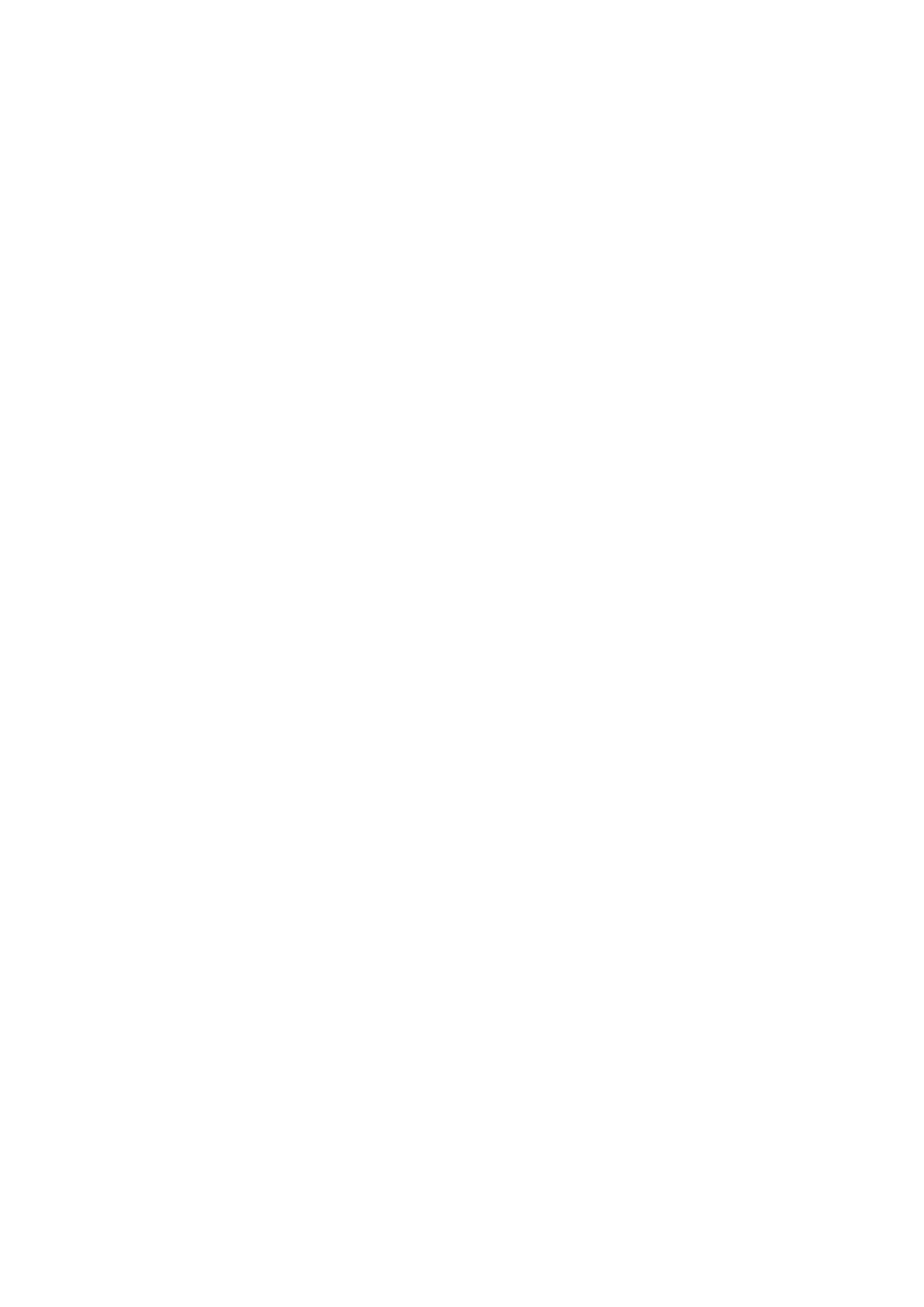## References

- [Bau99] Helga Baum. Lorentzian twistor spinors and CR-geometry. Differential Geometry and its Applications, 11:69–96, 1999.
- <span id="page-116-0"></span>[Bau09] Helga Baum. Eichfeldtheorie. Springer, Berlin Heidelberg, 2009.
- [Bej] Aurel Bejancu. CR-manifold. in: Springer Online Reference Works, <code>http://eom.springer.de/c/c110470.htm#c110470\_00ca3</code>, retreived on  $\mathrm{August}~21^{st} ,$ 2011.
- [Bis99] Jean-Michel Bismut. A local index theorem for non Kähler manifolds. *Mathematische* Annalen, 284:681–699, 1999.
- [BJ10] Helga Baum and Andreas Juhl. Conformal Differential Geometry, volume 40 of Oberwolfach Seminars. Birkhäuser, Basel Boston Berlin, 2010.
- [Bla02] David E. Blair. Riemannian Geometry of Contact and Symplectic Manifolds. Birkhäuser, Boston, 2002.
- [CM74] S.S. Chern and J. Moser. Real hypersurfaces in complex manifolds. Acta Mathematica, 133, 1974.
- [DT06] Sorin Dragomir and Giuseppe Tomanini. Differential Geometry and Analysis on CR Manifolds, volume 246 of Progress in Mathematics. Birkhäuser, Basel Boston Berlin, 2006.
- [Fri00] Thomas Friedrich. Dirac Operators in Riemannian Geometry, volume 25 of Graduate Studies in Mathematics. American Mathematical Society, Providece, RI, 2000.
- [Gau97] Paul Gauduchon. Hermitian connections and Dirac operators. Bolletino dell'Unione Mathematica Italiana, 11-B:257–288, 1997. Suppl.fasc.2.
- [GH80] Alfred Gray and Luis M. Hervella. The sixteen classes of almost hermitian manifolds and their linear invariants. Annali di Matematica Pura ed Applicata, 123:35–58, 1980.
- [Hit74] Nigel Hitchin. Harmonic spinors. Advances in Mathematics, 14:1–55, 1974.
- [Hör66] Lars Hörmander. An Introduction to Complex Analysis in Several Variables. Van Nostrand Reinhold Company, New York, 1966.
- [Jac90] Howard Jacobowitz. An Introduction to CR Structures, volume 32 of Mathematical Surveys and Monographs. American Mathematical Society, Providence, RI, 1990.
- [KN69] Shoshichi Kobayashi and Katsumi Nomizu. Foundations of Differential Geometry, volume II. Interscience Publishers, New York, 1969.
- [Lib54] Pauline Libermann. Sur les connexions hermitiennes. Comptes rendus de l'Académie des Sciences, 239:1579–1581, 1954.
- [Lic55] André Lichnerowicz. Théorie globale des connexions et des groupes d'holonomie. Ed. Cremonese, Rome, 1955.
- [Lic76] André Lichnerowicz. Global theory of connections and holonomy groups. Noordhoff, Leyden, 1976.